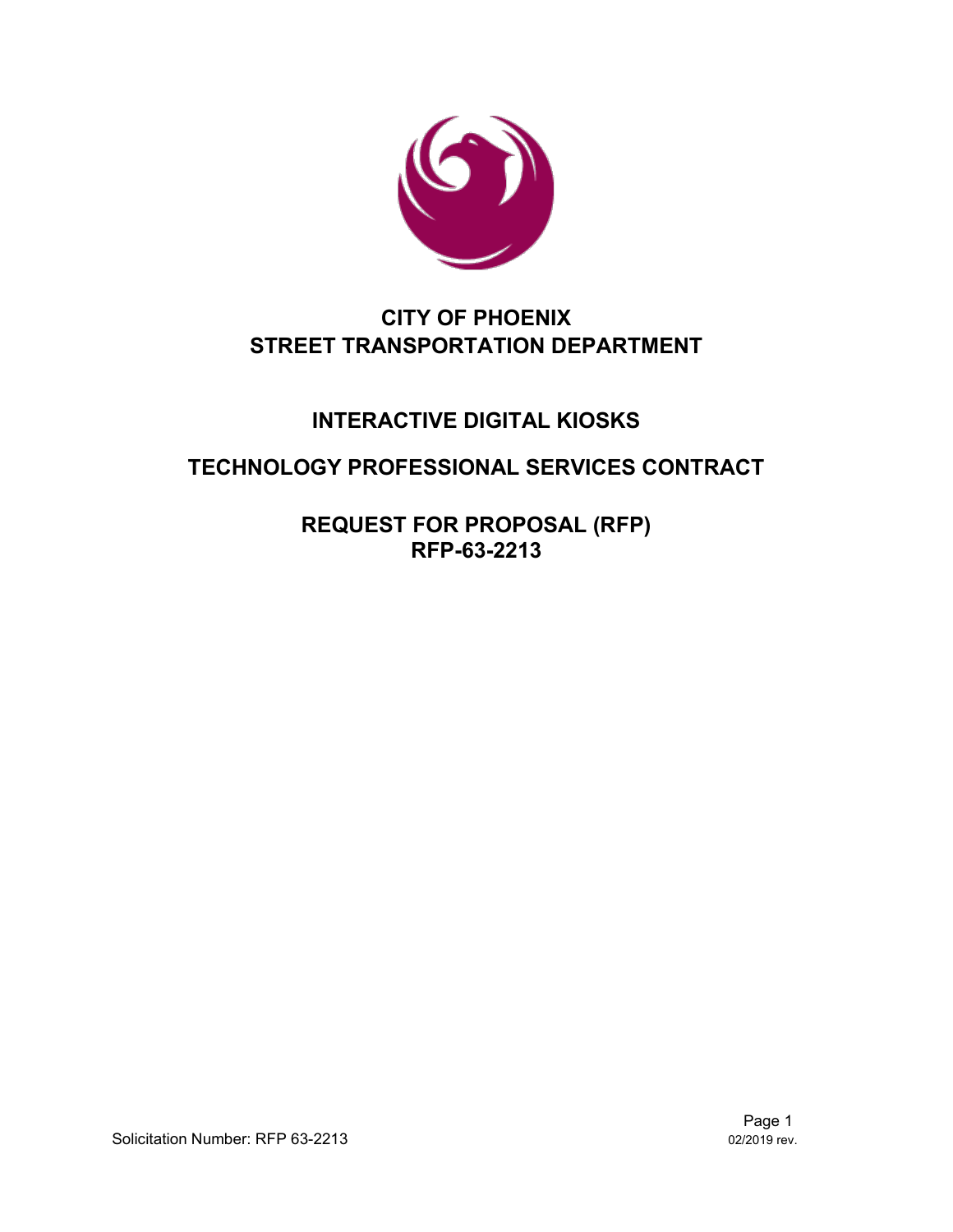

| <b>ACTIVITY (All times are local</b><br><b>Phoenix time)</b>  | <b>DATE</b>             | <b>DETAILS</b>                               |
|---------------------------------------------------------------|-------------------------|----------------------------------------------|
| <b>Issue RFP</b>                                              | <b>January 24, 2022</b> | https://www.phoenix.gov/procure              |
|                                                               |                         | click on the "solicitations" button          |
| Pre-Proposal Meeting at 11:00 a.m.                            | <b>January 26, 2022</b> | Via WebEx (link):                            |
|                                                               |                         | https://cityofphoenix.webex.com/city         |
|                                                               |                         | ofphoenix/j.php?MTID=mada6cd721              |
|                                                               |                         | 886f27ca1c23aaf4f8be12c                      |
|                                                               |                         | Join by phone                                |
|                                                               |                         | +1-415-655-0001 US Toll                      |
|                                                               |                         | Global call-in numbers                       |
|                                                               |                         |                                              |
| <b>Submittal of Written</b>                                   | <b>February 1, 2022</b> | Email to: dana.garr@phoenix.gov              |
| Questions by 5:00 p.m.                                        |                         |                                              |
| <b>City Responses to Written Questions</b>                    | February 4, 2022        | By close of business                         |
| Proposal Submittal by 11:59 p.m.                              | February 18, 2022       | <b>EMAIL SUBMITTAL:</b>                      |
|                                                               |                         | dana.garr@phoenix.gov                        |
|                                                               |                         | NOTE: Only an electronic copy is             |
|                                                               |                         | required (no paper copies)                   |
| <b>Award Recommendation to Phoenix</b><br><b>City Council</b> | April 20, 2022          | https://solicitations.phoenix.gov/awar<br>ds |

# **Submit proposals and requests for alternate formats to:**

Dana Garr, Contracts Specialist II, Lead (Procurement Officer) City of Phoenix Street Transportation Department 200 W. Washington St., 5th Floor Phoenix, Arizona 85003 Telephone: (602) 495-2461 (7-1-1 Friendly)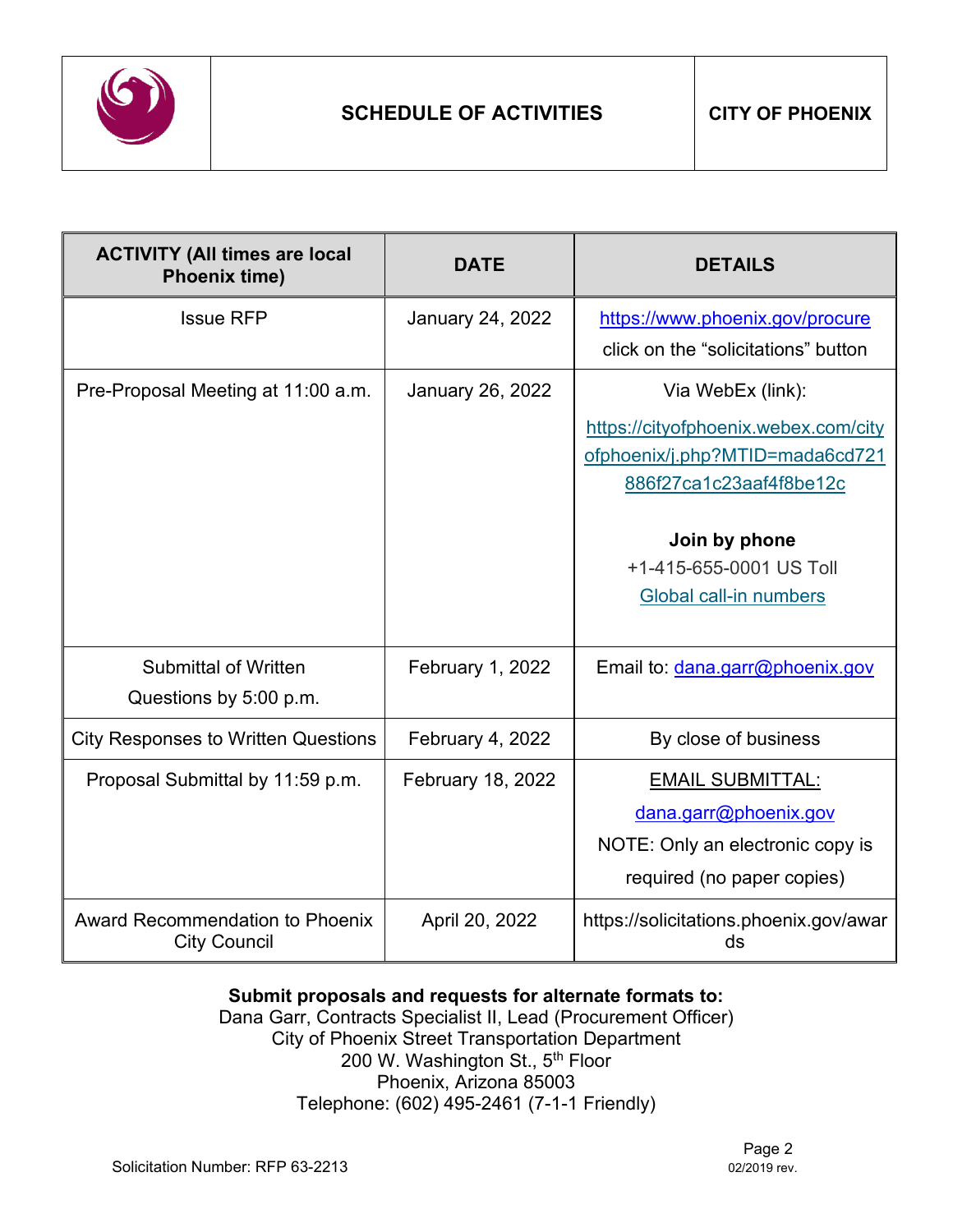

dana.garr@phoenix.gov Date posted on website (issue Date): January 24, 2022

This RFP does not commit the City to award any agreement. All dates subject to change.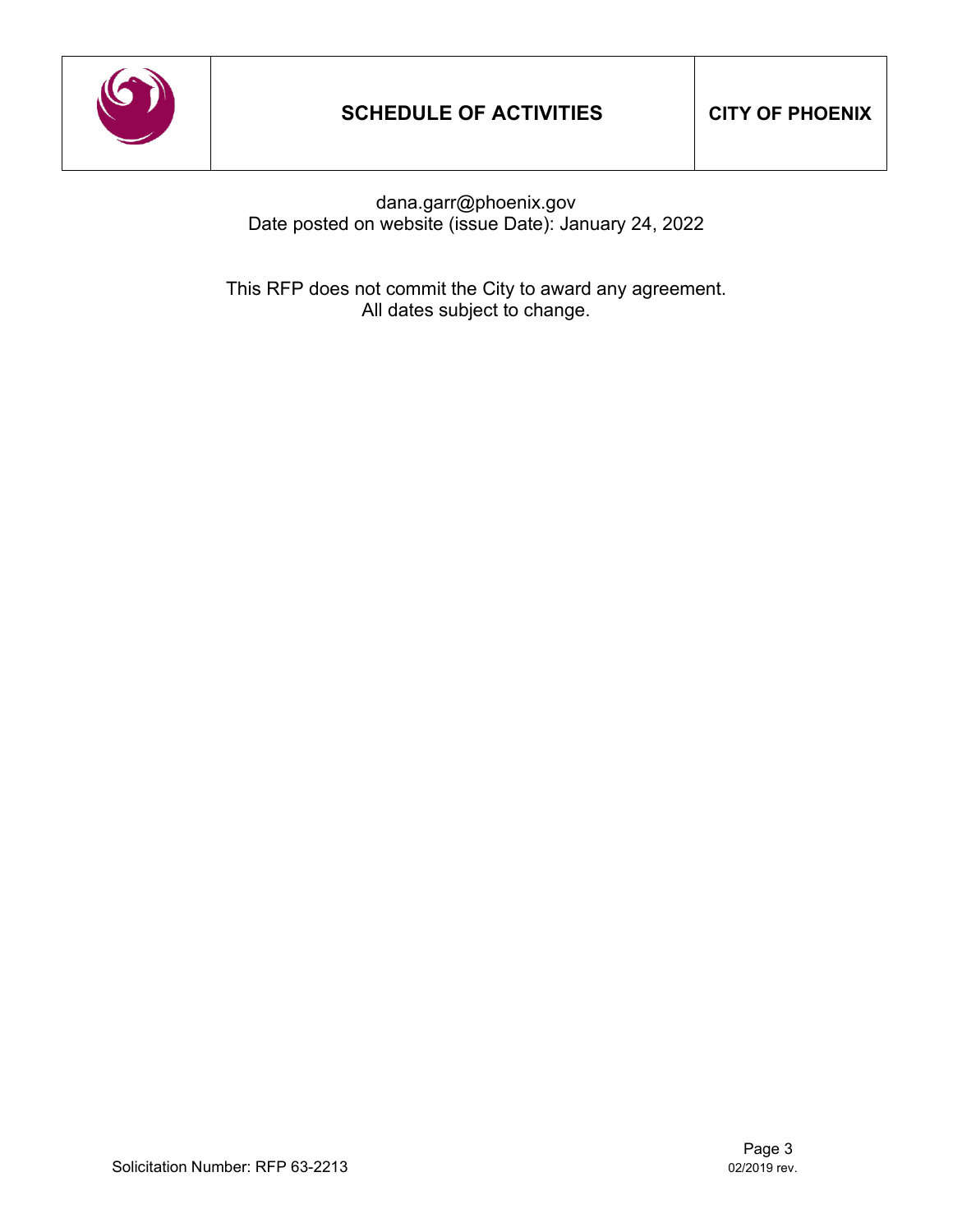

| $\mathbf{1}$ .   |                                                        |
|------------------|--------------------------------------------------------|
| 2.               |                                                        |
| 3.               | <b>AGREEMENT TERM AND CONTRACTUAL RELATIONSHIP:  7</b> |
| $\overline{4}$ . |                                                        |
| 5.               | SCOPE OF WORK AND SPECIAL TERMS AND CONDITIONS:  7     |
| 6.               | CITY'S OFFEROR SELF-REGISTRATION AND NOTIFICATION:  8  |
| 7.               |                                                        |
| 8.               |                                                        |
| 9.               |                                                        |
| 10.              |                                                        |
| 11.              |                                                        |
| 12.              |                                                        |
| 13.              |                                                        |
| 14.              |                                                        |
| 15.              |                                                        |
| 16.              |                                                        |
| 18.              |                                                        |
| 19.              |                                                        |
| 20.              |                                                        |
| 21.              | <b>LATE OFFERS:</b><br>18                              |
| 22.              |                                                        |
|                  |                                                        |
|                  |                                                        |
| 25.              |                                                        |
|                  |                                                        |
|                  |                                                        |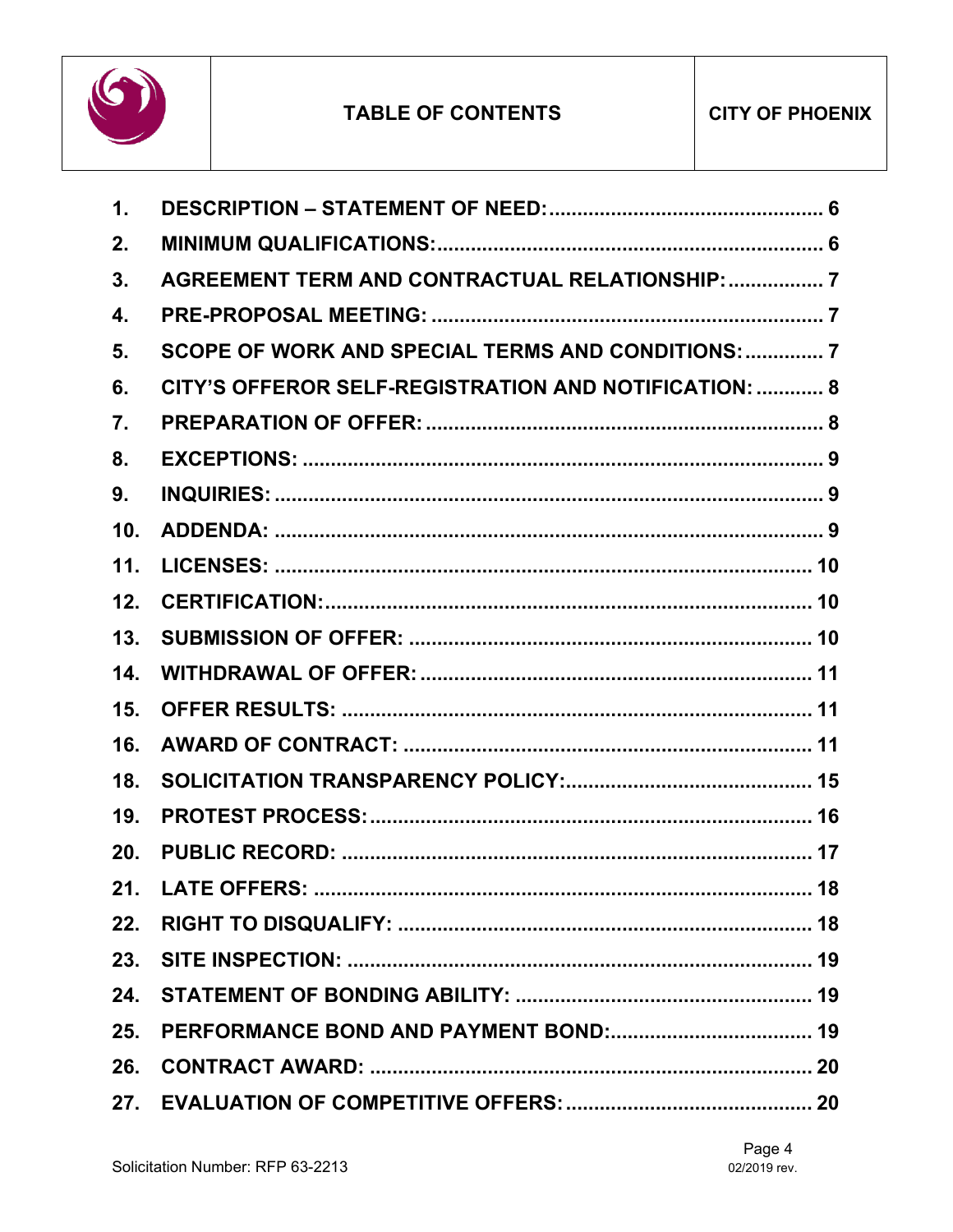

| 28. DETERMINING RESPONSIVENESS AND RESPONSIBILITY:  20      |  |
|-------------------------------------------------------------|--|
| 29. DETAILED EVALUATION OF OFFERS AND DETERMINATION OF      |  |
|                                                             |  |
|                                                             |  |
| 31. DISCUSSIONS WITH OFFERORS IN THE COMPETITIVE RANGE:  22 |  |
|                                                             |  |
| ATTACHMENT A - PROFESSIONAL SERVICES AGREEMENT  24          |  |
|                                                             |  |
|                                                             |  |
|                                                             |  |
|                                                             |  |
|                                                             |  |
|                                                             |  |
|                                                             |  |
|                                                             |  |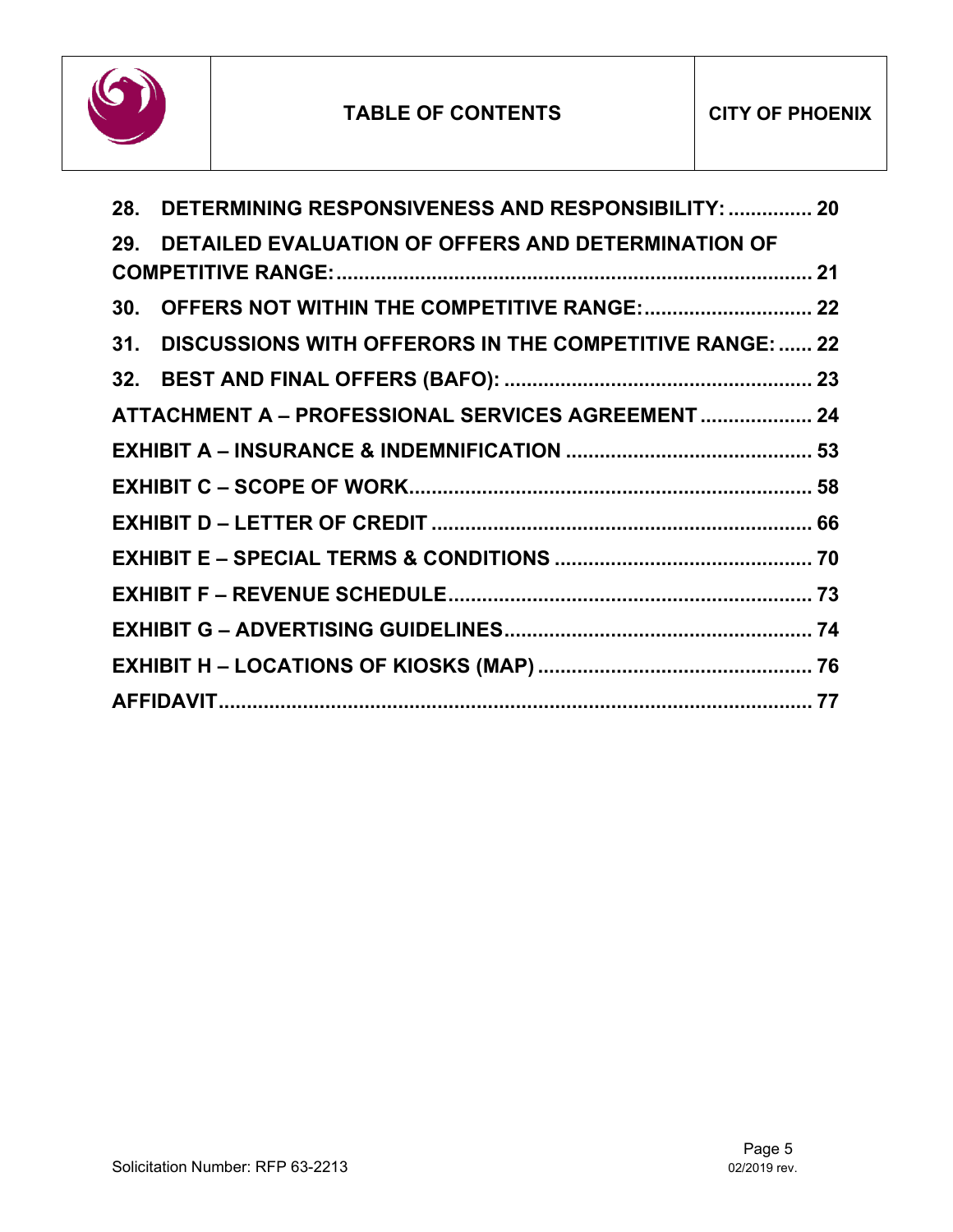

# **RFP PROCESS**

#### <span id="page-5-0"></span>**1. DESCRIPTION – STATEMENT OF NEED:**

**1.1** The City of Phoenix Street Transportation Department invites sealed proposals from qualified firms to install, operate and maintain Interactive Digital "Smart" Kiosks (kiosks) throughout the downtown Phoenix area at no cost to the City. Kiosks requested must be installed and operational by February 1, 2023 in accordance with the specifications and provisions contained herein. Any resulting contract is expected to commence on or about May 1, 2022.

#### <span id="page-5-1"></span>**2. MINIMUM QUALIFICATIONS:**

**2.1** Each Offeror must demonstrate in its proposal that it meets the minimum qualifications, or its proposal will be disqualified as non-responsive.

2.1.1 Reputation. The Proposer shall demonstrate that they have been in the Digital Kiosk business for a minimum of three years. The Offeror's normal business activity during the past three years will have been for providing the goods or services listed in this solicitation. (This information must be provided in the submittal including years in the business and customer references.)

2.1.2 History of Performance. The Proposer shall have a minimum of 100 interactive kiosks installed and operational in North American markets.

2.1.3 Relevant Experience. The Proposer is currently involved as a prime Contractor with at least two municipal government entities in the United States.

2.1.4 Financial Position. The applicant shall demonstrate access to, or availability of, liquid assets, unencumbered real assets, lines of credit, and other financial means sufficient to meet the estimated cash flow requirements of the contract.

2.1.5 Equipment. Offeror will be an owner/operator to ensure kiosks are in full working order and demonstrate that, based on known commitment, they will be available for use in the proposed contract.

2.1.6 Personnel Capabilities. The proposer shall provide suitably qualified personnel who should the experience requirements specified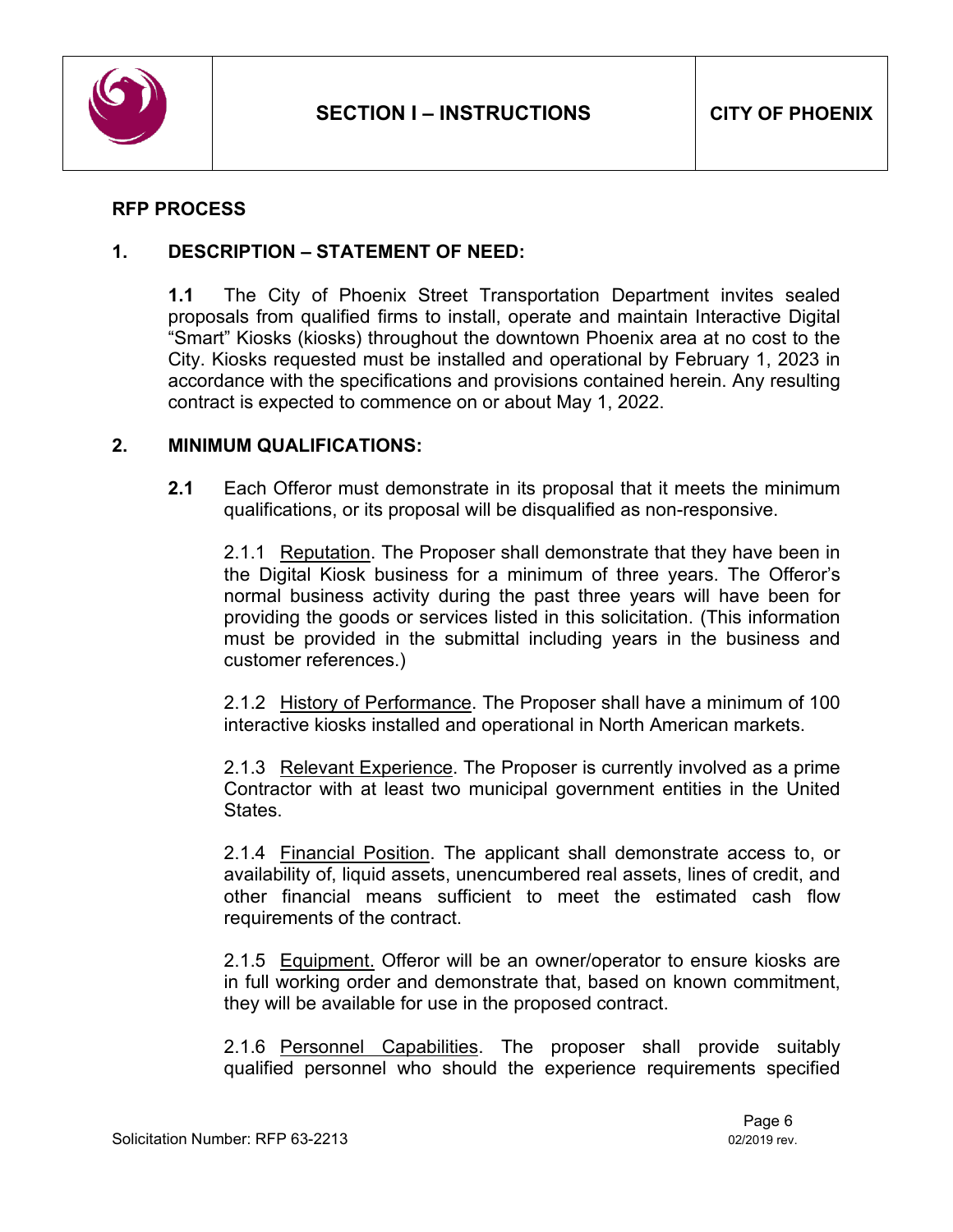

under evaluation criteria. For each position, the applicant will supply information on key personnel and support staff.

2.1.7 Insurance. Upon notification that Offeror is subject to award, the Offeror will have 10 business days to submit a complete certificate of insurance in the minimum amounts and coverages as required in the Insurance Requirements of this solicitation. Insurance requirements are non-negotiable.

2.1.8 Schedule. The Offeror will have 30 business days from contract award to complete and submit the final work schedule for Offeror identified responsibilities per the Scope of Work upon notification that Offeror is subject to award. Offeror is required to include in the work schedule the number of workers, for each location, they employ to complete the services as specified in scope of work.

# <span id="page-6-0"></span>**3. AGREEMENT TERM AND CONTRACTUAL RELATIONSHIP:**

- **3.1** Offerors are responsible for reading the attached agreement and submitting any questions about it in accordance with the process listed in this agreement. By submitting a proposal, each Offeror agrees it will be bound by the agreement. The City anticipates an initial five-year term, with one (1) five-year extension option. Notwithstanding the foregoing, this Agreement will terminate upon the earliest occurrence of any of the following:
	- Reaching the end of the term, including any extensions
	- Termination pursuant to the provisions of the Agreement
- **3.2** This RFP does not commit the City to award any agreement.
- **3.3** All dates subject to change. The City reserves the right to change dates and/or locations as necessary, and the City does not always hold a Pre-Offer Conference or Site visit.

#### <span id="page-6-1"></span>**4. PRE-PROPOSAL MEETING:**

**4.1** Offerors may attend the pre-proposal meeting on the date and at the time listed in this solicitation. Please register for this meeting by emailing the procurement officer on the front page. Email to: [dana.garr@phoenix.gov](mailto:dana.garr@phoenix.gov)

#### <span id="page-6-2"></span>**5. SCOPE OF WORK AND SPECIAL TERMS AND CONDITIONS:**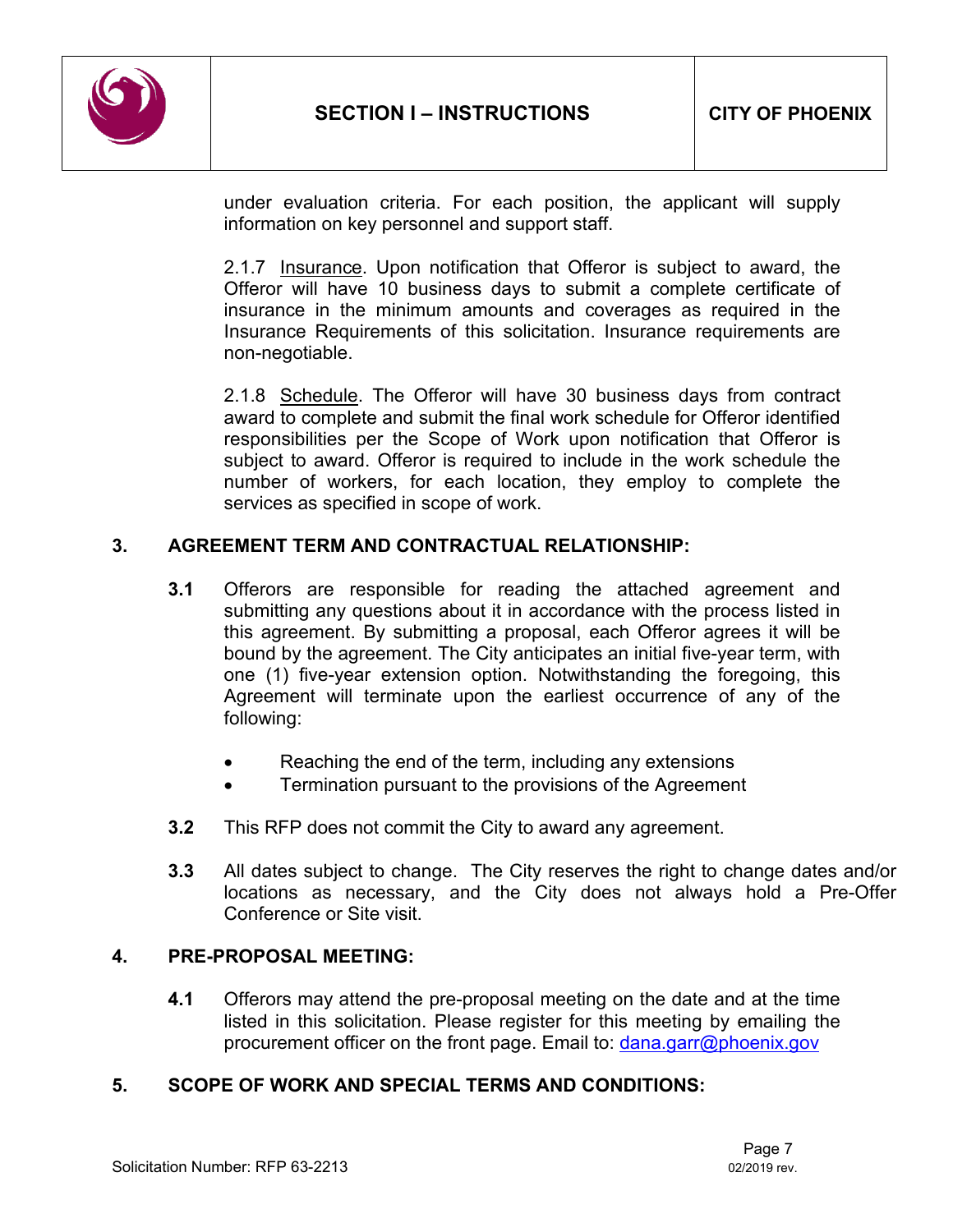

**5.1** Offeror will provide services that will be in accordance with the Scope of Work as set forth in *Exhibit C*, which may be supplemented with additional detail from time to time during the term of the Agreement, and that are satisfactory to the City. In performing these services, Offeror will also specifically comply with the applicable Special Terms and Conditions that are set forth in *Exhibit E*. Offeror will provide progress reports to the City per a mutually agreed-upon schedule.

# <span id="page-7-0"></span>**6. CITY'S OFFEROR SELF-REGISTRATION AND NOTIFICATION:**

**6.1** Offerors must be registered as an Offeror in the City's eProcurement Self-Registration System at [https://www.phoenix.gov/financesite/Pages/EProc](https://www.phoenix.gov/financesite/Pages/EProc-help.aspx)[help.aspx](https://www.phoenix.gov/financesite/Pages/EProc-help.aspx) in order to respond to solicitations and access procurement information. The City may, at its sole discretion, reject any offer from an Offeror who has not registered in the City's eProcurement system.

# <span id="page-7-1"></span>**7. PREPARATION OF OFFER:**

- **7.1.** All forms provided must be completed and submitted with your offer. The signed and completed Solicitation Disclosure form must be included or your offer may be deemed non-responsive.
- **7.2.** It is permissible to copy Submittal forms if necessary. Erasures, interlineations, or other modifications of your offer must be initialed in original ink by the authorized person signing the offer. No offer will be altered, amended or withdrawn after the specified offer due date and time. The City is not responsible for Offeror's errors or omissions.
- **7.3.** All time periods stated as number of days will be calendar days.
- **7.4.** It is the responsibility of all Offerors to examine the entire solicitation and seek clarification of any requirement that may not be clear and to check all responses for accuracy before submitting an offer. Negligence in preparing an offer confers no right of withdrawal after due date and time. Offerors are strongly encouraged to:
	- 7.4.1. Consider applicable laws and/or economic conditions that may affect cost, progress, performance, or furnishing of the products or services.
	- 7.4.2. Study and carefully correlate Offeror's knowledge and observations with the solicitation and other related data.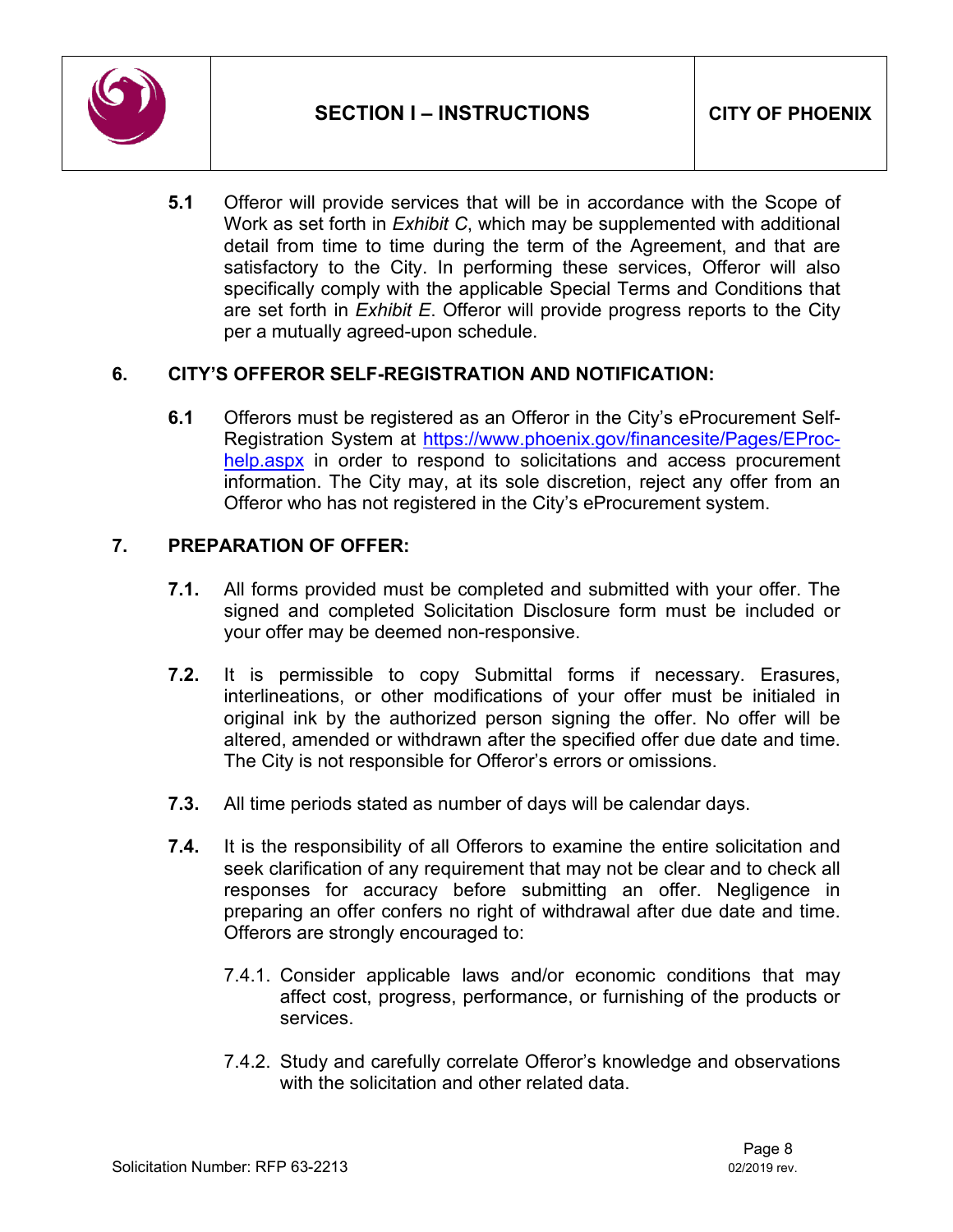

- 7.4.3. Promptly notify the City of all conflicts, errors, ambiguities, or discrepancies which Offeror has discovered in or between the solicitation and such other related documents.
- **7.5.** The City does not reimburse the cost of developing, presenting or providing any response to this solicitation. Offers submitted for consideration should be prepared simply and economically, providing adequate information in a straightforward and concise manner. The Offeror is responsible for all costs incurred in responding to this solicitation. All materials and documents submitted in response to this solicitation become the property of the City and will not be returned.

# <span id="page-8-0"></span>**8. EXCEPTIONS:**

**8.1** Offeror must not take any exceptions to any terms, conditions or material requirements of this solicitation. Offers submitted with exceptions will be deemed non-responsive and disqualified from further consideration. Offerors must conform to all the requirements specified in the solicitation. The City encourages Offerors to ask the contracts specialist questions rather than including exceptions in their Offer.

#### <span id="page-8-1"></span>**9. INQUIRIES:**

- **9.1** All questions that arise relating to this solicitation should be directed to the contracts specialist on the solicitation cover page: Email to: [dana.garr@phoenix.gov](mailto:dana.garr@phoenix.gov) by the due date indicated on the Schedule of Events. The City will not consider questions received after the deadline.
- **9.2** To be considered, written inquiries must be received by email to the address on the cover page by the submittal time. Inquiries received will then be answered in an addendum and posted to the Solicitation website at: [https://solicitations.phoenix.gov.](https://solicitations.phoenix.gov/)
- **9.3** No informal contact initiated by Offerors on the proposed service will be allowed with members of City's staff from date of distribution of this solicitation until after the closing date and time for the submission of offers. All questions concerning or issues related to this solicitation must be presented in writing to the contracts specialist.

#### <span id="page-8-2"></span>**10. ADDENDA:**

**10.1** The City of Phoenix will not be responsible for any oral instructions made by any employees or officers of the City of Phoenix regarding this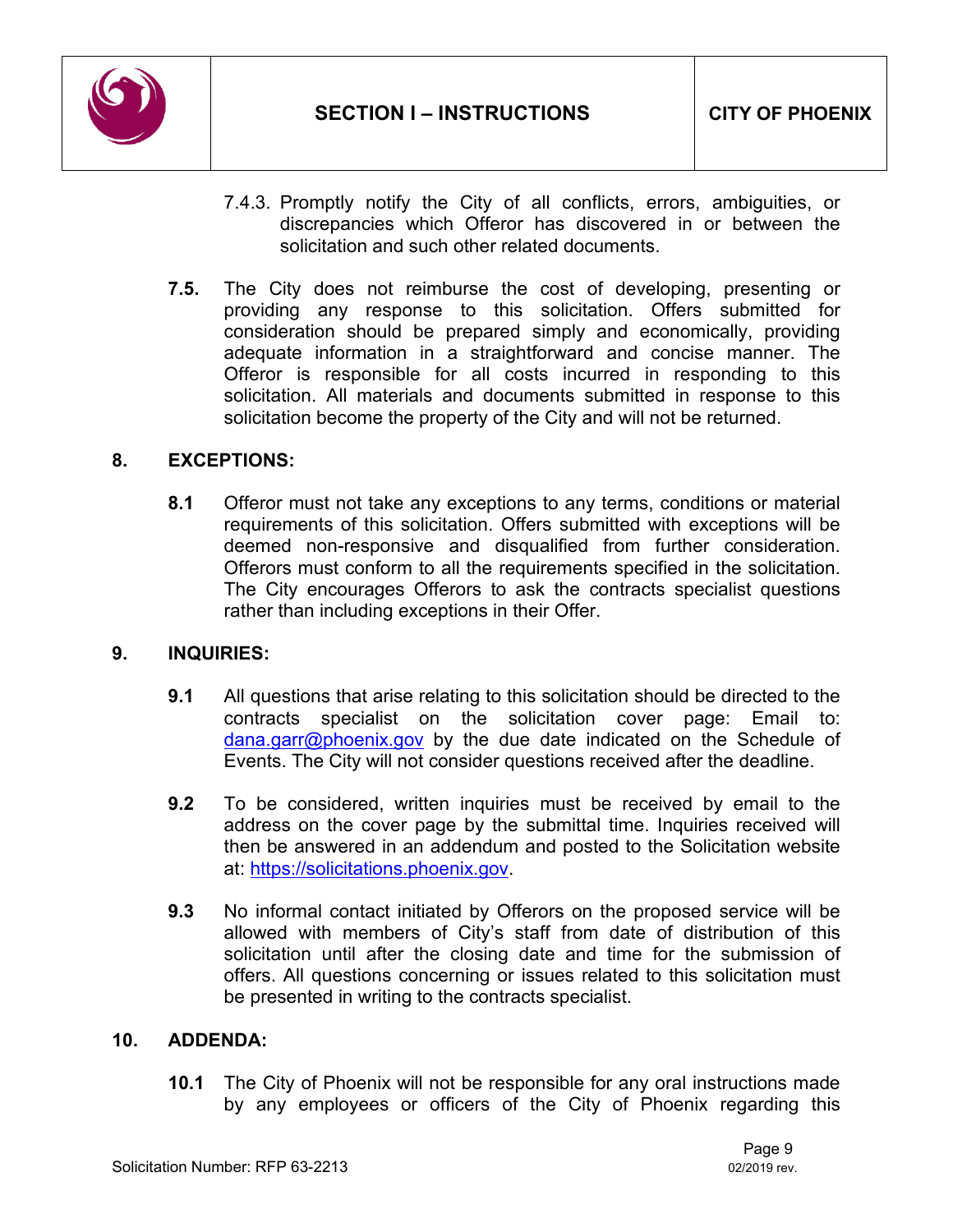

solicitation including the offering instructions, plans, drawings, specifications, or contract documents. Any changes to the plans, drawings and specifications will be in the form of an addendum. The Offeror must acknowledge receipt of any/all addendum by signing and returning the addenda document with the offer submittal or the Offer may be considered non-responsive at the discretion of the City.

#### <span id="page-9-0"></span>**11. LICENSES:**

**11.1** If required by law for the operation of the business or work related to this Offer, Offeror must possess all valid certifications and/or licenses as required by federal, state or local laws at the time of submittal.

# <span id="page-9-1"></span>**12. CERTIFICATION:**

- **12.1** By signature in the offer section of the Affidavit page, Offeror certifies:
	- The submission of the offer did not involve collusion or other anticompetitive practices.
	- The Offeror must not discriminate against any employee, or applicant for employment in violation of Federal or State Law. The Offeror has not given, offered to give, nor intends to give at any time hereafter, any economic opportunity, future employment, gift, loan, gratuity, special discount, trip, favor, or service to a public servant in connection with the submitted offer.

#### <span id="page-9-2"></span>**13. SUBMISSION OF OFFER:**

- **13.1** Offers must be in possession of the Department on or prior to the exact time and date indicated in the Schedule of Events on the cover page. Late offers will not be considered. The prevailing clock will be the Department clock. Offers must be submitted in .pdf format and the following information should be noted in the proposal:
	- Offeror's Name
	- Offeror's Address (as shown on the Affidavit Page)
	- Offeror's Email
	- Solicitation Number
	- Solicitation Title
	- Offeror Number
- **13.2** All offers must be typewritten. Include an electronic copy as indicated in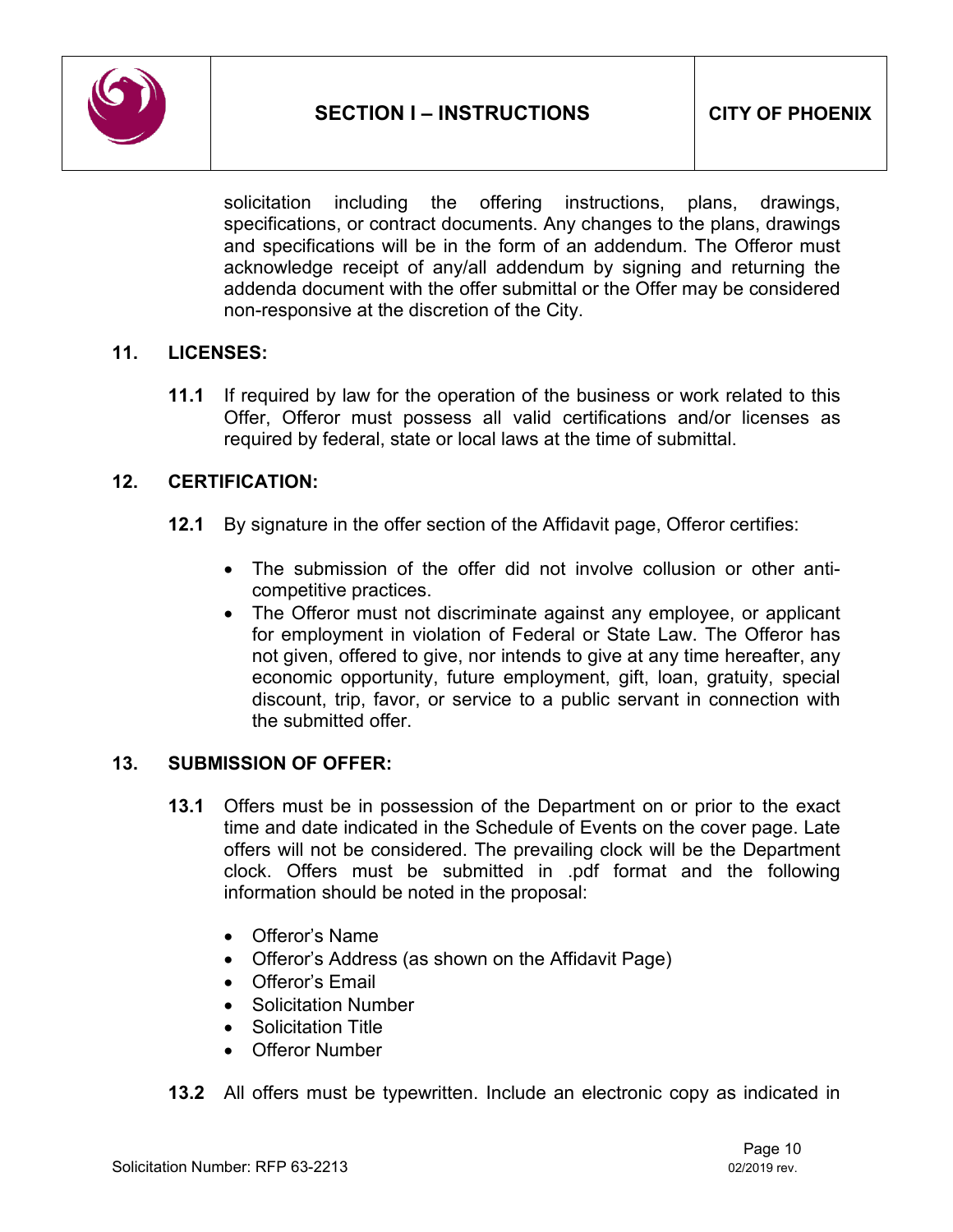

the Submittal section. Responses are kept securely filed until the close date has arrived, at which time only those with authorization can open and review submitted offers.

#### <span id="page-10-0"></span>**14. WITHDRAWAL OF OFFER:**

**14.1** At any time prior to the solicitation due date and time, an Offeror (or designated representative) may withdraw the offer by submitting a request in writing and signed by a duly authorized representative. Facsimiles, telegraphic or mailgram withdrawals will not be considered. Withdrawals may not be made after the proposal due date.

#### <span id="page-10-1"></span>**15. OFFER RESULTS:**

**15.1** Offers will be opened on the offer due date, time, and location indicated in the Schedule of Events. Offers and other information received in response to the solicitation will be shown only to authorized City personnel having a legitimate interest in them or persons assisting the City in the evaluation. Offers are not available for public inspection until after the City has posted the award recommendation on the City's website.

#### <span id="page-10-2"></span>**16. AWARD OF CONTRACT:**

Unless otherwise indicated, award(s) will be made to the most responsive, responsible Offeror(s) who are regularly established in the service contained in this solicitation and who have demonstrated the ability to perform the required service in an acceptable manner.

**16.1** Overview of criteria that will be considered by the City include the following: (additional details below chart)

| <b>EXPERIENCE AND QUALIFICATIONS EVALUATION CRITERIA</b>                                                                                        | <b>POINTS</b> |
|-------------------------------------------------------------------------------------------------------------------------------------------------|---------------|
| <b>Method of Approach:</b>                                                                                                                      |               |
| Approach and schedule for fabricating, permitting, installing, making<br>operational, and maintaining the kiosks. How Offeror intends to deploy | 250           |
| the kiosks from contract execution through ongoing maintenance and                                                                              |               |
| operations over the term of the contract. Includes details for                                                                                  |               |
| implementation milestones, specific installation steps, configuration and                                                                       |               |
| integration of data management system, training plan, marketing and                                                                             |               |
| education strategies, and concept for launch day. Includes Offeror's                                                                            |               |
| understanding of the contracting process and approach to working with                                                                           |               |
| the City to install the kiosks including the permitting process. (see 16.2)                                                                     |               |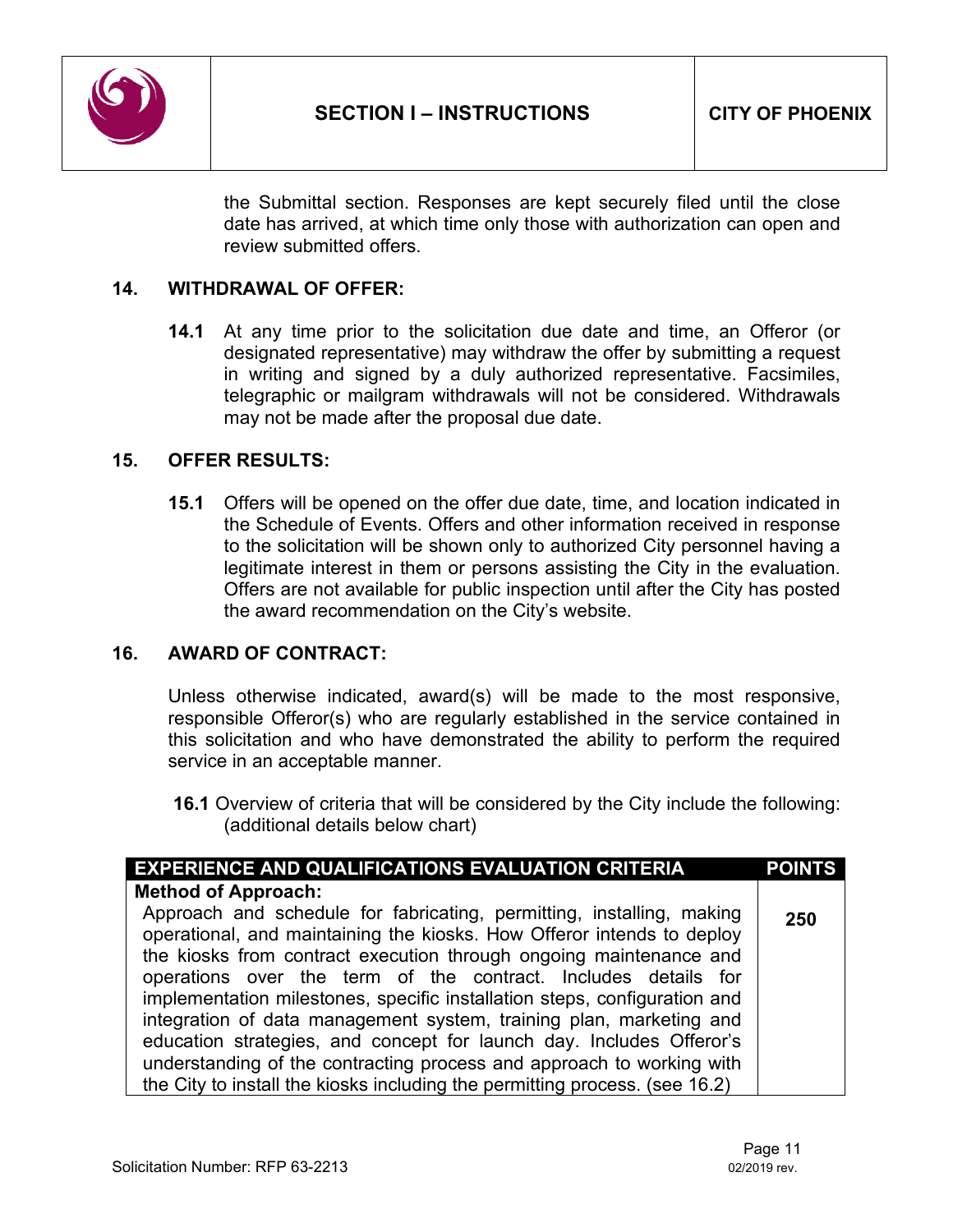

| <b>Revenue Sharing Plan</b>                                                                                                                                                                                                                                                                                                                                                                                                                                                                                                                                   |     |
|---------------------------------------------------------------------------------------------------------------------------------------------------------------------------------------------------------------------------------------------------------------------------------------------------------------------------------------------------------------------------------------------------------------------------------------------------------------------------------------------------------------------------------------------------------------|-----|
| Percentage of gross advertising revenues [generated from the kiosk<br>advertising content] to be shared with the City including anticipated and<br>guaranteed annual income. Consideration will be given for the<br>completeness of a Pro Forma outlining Offerors investment and<br>anticipated offsetting and projected revenue to be provided to the City.                                                                                                                                                                                                 | 250 |
| Pro forma should include proposed investment and financial return to the<br>City. Investment and financial return reflect the revenues generated from<br>commissions, sponsorships, advertising revenue, other revenue and<br>commission structures, Capital Investment and Operational Investments.<br>Proposals will be evaluated on the overall financial return to the City. (see<br>16.3)                                                                                                                                                                |     |
| <b>Specifications and Technical Abilities:</b><br>Physical properties of the kiosk(s): equipment size, design,<br>shelter/shading elements, appearance, durability, screen size<br>and<br>aesthetic appearance. Explain why Offeror's kiosk(s) will be the most<br>advantageous to the City.                                                                                                                                                                                                                                                                  | 200 |
| Technical features and amenities of the kiosk including but not limited to:<br>Wayfinding, Marketing, Events, Public Service Announcements, Public<br>Transportation Services, and Emergency communication.<br>Specific<br>references should be made to the features and amenities required by the<br>City.                                                                                                                                                                                                                                                   |     |
| Capability to add new applications or modify existing applications.<br>Explains customer experience and full capabilities of Offeror's kiosk. (see<br>16.4)                                                                                                                                                                                                                                                                                                                                                                                                   |     |
| <b>Qualifications and Experience</b><br>Describe the experience and qualifications of the Offeror and of the<br>specific project team to be assigned to providing kiosk implementation and<br>support for similar scale projects. For each key person identified, list their<br>length of time with the firm. List each key person's role in the projects<br>provided. If a project selected for a key person is the same as one<br>selected for the firm, provide just the project name and the role of the key<br>person. For each project listed, provide: | 125 |
| Description of the project including scope and project owner<br>Role of the team or team member and explain how this relates to<br>the services being solicited                                                                                                                                                                                                                                                                                                                                                                                               |     |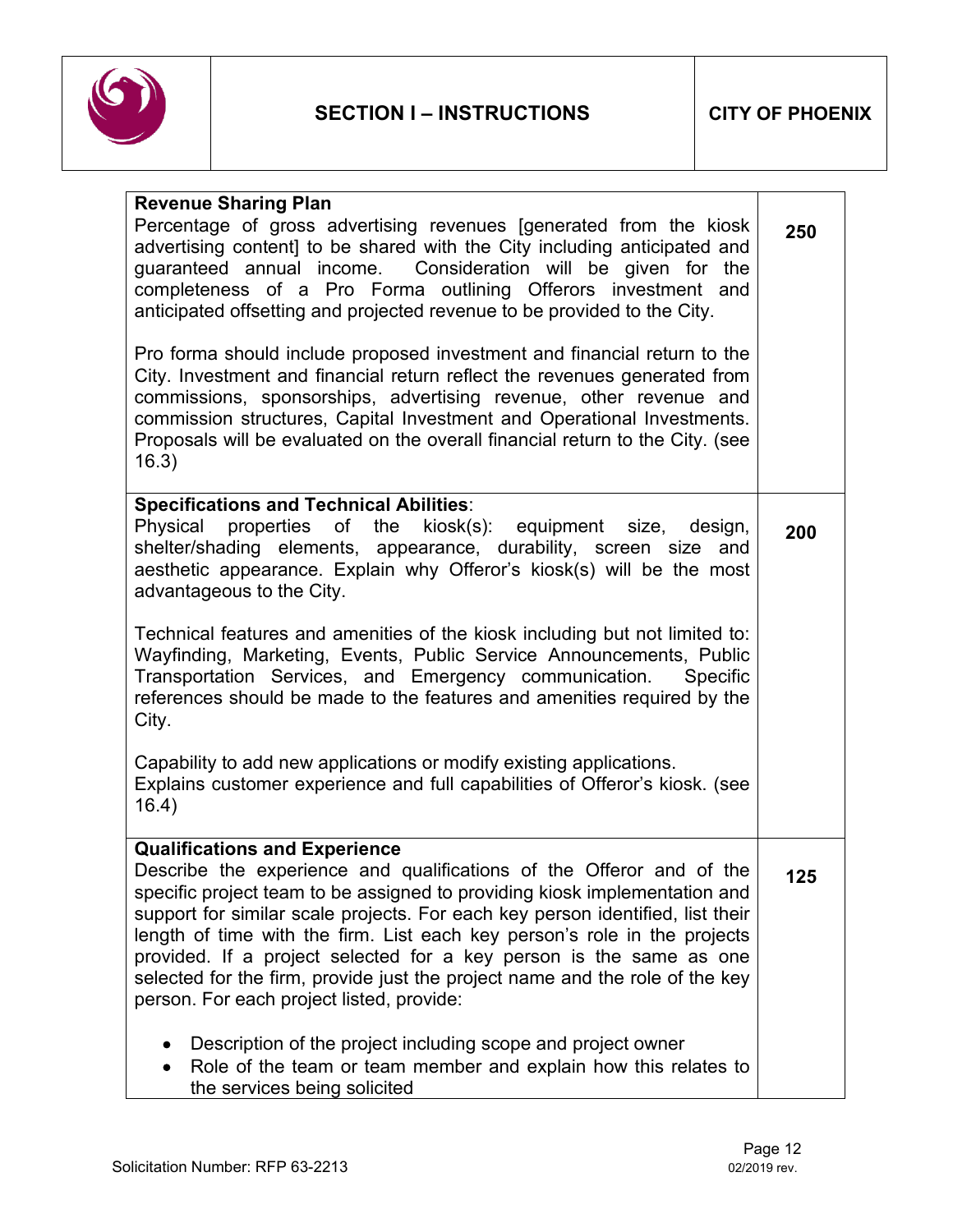

| Project's start date and completion date<br>(see 16.5)                                                                                                                                                                                                                                                                                                                                                                                                                                                                                           |       |
|--------------------------------------------------------------------------------------------------------------------------------------------------------------------------------------------------------------------------------------------------------------------------------------------------------------------------------------------------------------------------------------------------------------------------------------------------------------------------------------------------------------------------------------------------|-------|
| <b>Content Management System (CMS) and Communications System</b><br>Capabilities and ease-of-use for the system. Features support<br>maintenance, remote programming, revenue tracking, and reporting tools<br>to brief City staff on the usage of the system and to promote efficient<br>management of the kiosk. Screen shot examples that show what to expect<br>from proposed system. Capability to re-establish wireless communications<br>in the event of a failure.<br>Ability to incorporate data feeds from multiple CMSs, social media | 75    |
| Application Programming Interface (APIs) including:<br>streams,<br>Phoenix.gov, ESRI, 311, and calendar events from numerous sources.<br>(see 16.6)                                                                                                                                                                                                                                                                                                                                                                                              |       |
| <b>Value Added Services</b><br>Services that show innovation and uniqueness specific to Offeror's kiosk.<br>Identifies specific enhancements proposed for Phoenix. (see 16.7)                                                                                                                                                                                                                                                                                                                                                                    | 75    |
| <b>Reference Checks:</b><br>Maximum points will be awarded to firms with no reported or identified<br>adverse issues with deployments in other cities. (see 16.8)                                                                                                                                                                                                                                                                                                                                                                                | 25    |
| <b>Total Possible Points</b>                                                                                                                                                                                                                                                                                                                                                                                                                                                                                                                     | 1.000 |

**16.2** Method of Approach: The approach and schedule should define how the Offeror intends to manage fabricating, permitting, installing, making operational, and maintaining the kiosks over the term of the contract. The response should include, at a minimum:

- Implementation schedule timeline of milestones from contract execution through permitting, delivery, installation, integration of data & communication system, kiosk launch and ongoing maintenance.
- Installation steps responsible parties and specific installation plans for proposed kiosks and equipment including permitting, kiosk assembly and mounting and programming software.
- Operations and Maintenance ongoing maintenance, life expectancy, inperson inspection frequency, cleaning/sanitizing schedule, etc.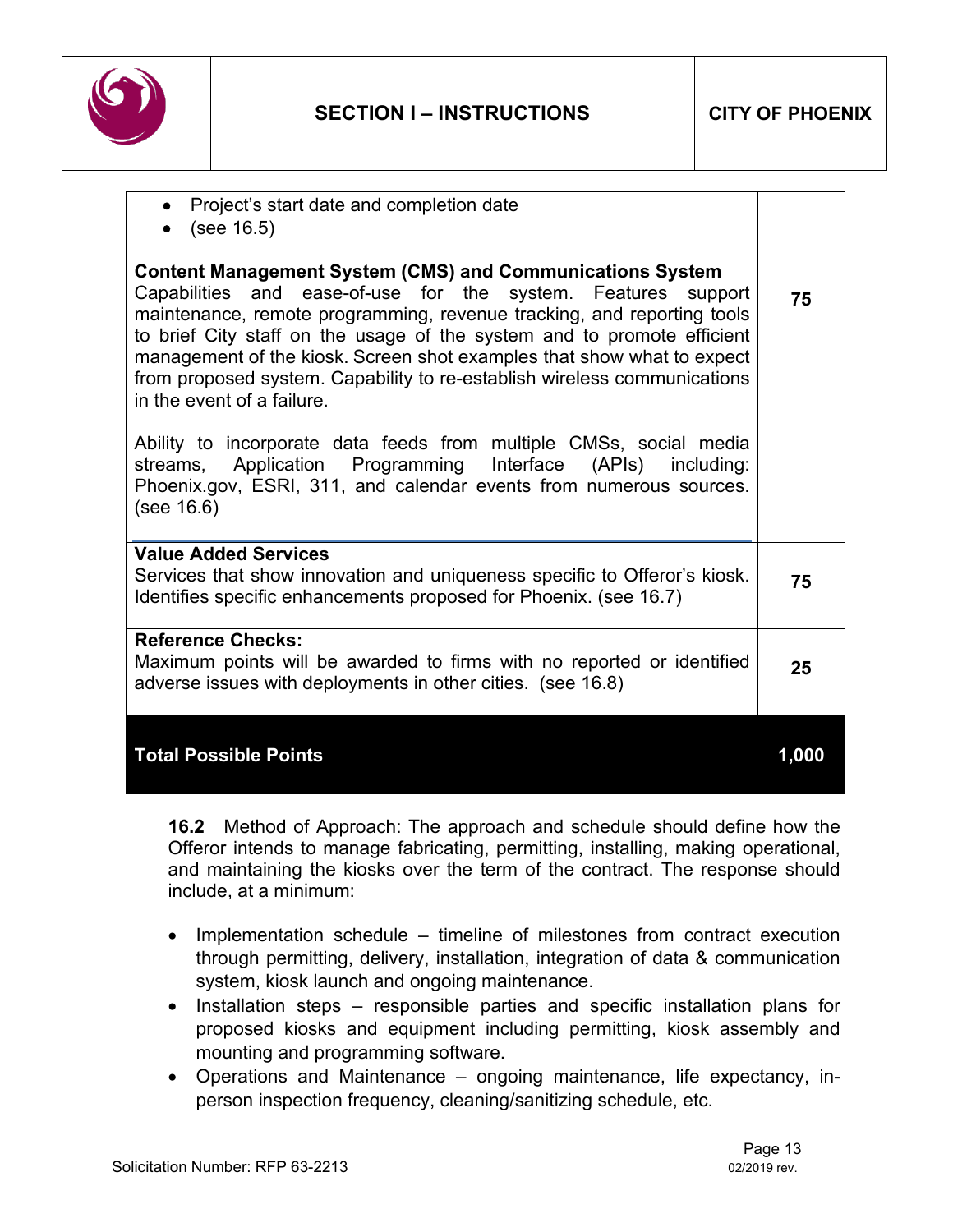

- Training plan plans for providing training for operation, programming, and management of back-end software.
- Marketing and education plan for initial marketing, education, rollout and launch of kiosks.

**16.3 Revenue Sharing Plan:** Percentage of gross advertising revenues [generated from the kiosk advertising content] to be shared with the City including estimated annual income to the City. Offeror should also propose a minimum annual guarantee payment to the City.

**16.4 Specifications and Technical Abilities:** The physical features and technical capabilities of the kiosks.

Specifications include: screen legibility and size, housing dimensions, building footprint, shape, color, shelter/shading element, material, aesthetic appearance, environmental sustainability, branding, signage, ADA compliance, mounting hardware, solar panel capabilities, audio volume control, design and durability, weather-resistant preventive measures, modifications for extreme heat and sun glare, anti-theft mechanisms, vandal-resistant construction, alarms and cameras.

Technical Capabilities include: real-time information, operating system functions, back-office software, status reporting, pedestrian counting function, customer input and feedback interface, communications features, audio/visual properties, camera recording, interoperability with other software, multi-lingual capabilities, mobile phone compatibility, zooming capabilities and overall technical functionality.

This section also includes applications and features such as: wayfinding, public transportation, cultural and sporting events, nearby points of interest, emergency communication, weather, retail, advertising entertainment, City/County/State/Federal services, surveying/polling, and hyper-local information.

Be as specific as you can so that the City can understand the full capabilities of the kiosk. Must include product brochures or pictures.

**16.5 Qualifications and Experience:** Include an organizational chart showing key personnel, current position, licenses and certifications, and assigned role for implementation, start-up, and ongoing support. Identify the lead's principal office and the home office of key staff that will be assigned to this project.

**16.6 Content Management System / Communication System**: Please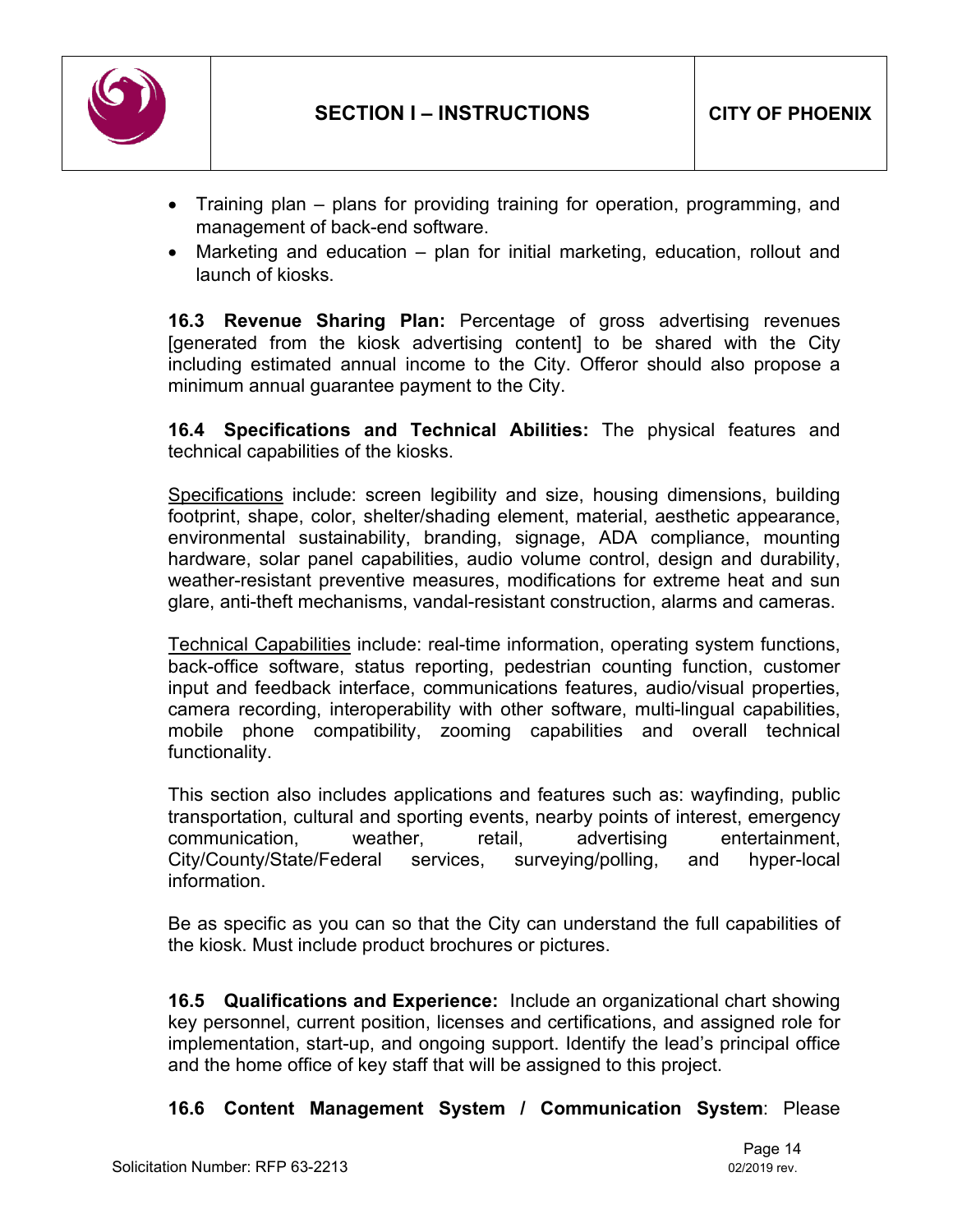

describe the full features of the web-based tools and reporting systems to promote effective and efficient operation and revenue management of the kiosks. Include how proposed Communication system interacts with the public, and how the City can add/revise/delete information from our systems. Explain safety measures programmed for cyber security, backup systems, internal alarms, etc.

**16.7 Value Added Services [Approaches to innovation and uniqueness]:**  Description of innovative or unique features, specific to the proposed kiosk which sets the Offeror's kiosk apart from others. This could include, but is not limited to, add-on features, unique interface components, dual front and back screens, personalized applications, or special branding capabilities for the City of Phoenix. In short, all services/features beyond what is required.

**16.8 Reference Checks:** Please provide an honest and brief statement on your firm's reputation within the industry as it pertains to customer service, product reliability or any other issues associated with your delivery of services within another jurisdiction. If there are no adverse issues, state this in your response. Your response should include legal and non-legal investigations or actions.

# **17. CITY'S RIGHT TO DISQUALIFY FOR CONFLICT OF INTEREST:**

**17.1** The City reserves the right to disqualify any Offeror on the basis of any real or apparent conflict of interest that is disclosed by the offer submitted or any other data available to the City. This disqualification is at the sole discretion of the City. Any Offeror submitting an offer herein waives any right to object now or at any future time, before anybody or agency, including but not limited to, the City Council of the City of Phoenix or any court.

# <span id="page-14-0"></span>**18. SOLICITATION TRANSPARENCY POLICY:**

**18.1** Commencing on the date and time a solicitation is published, potential or actual offerors or respondents(including their representatives) shall only discuss matters associated with the solicitation with the Mayor, any members of City Council, the City Manager, any Deputy City Manager, or any department director directly associated with the solicitation (including in each case their assigned staff, except for the designated procurement officer) at a public meeting, posted under Arizona Statutes, until the resulting contract(s) are awarded to all offers or responses are rejected and the solicitation is cancelled without any announcement by the Procurement Officer of the City's intent to reissue the same or similar solicitation.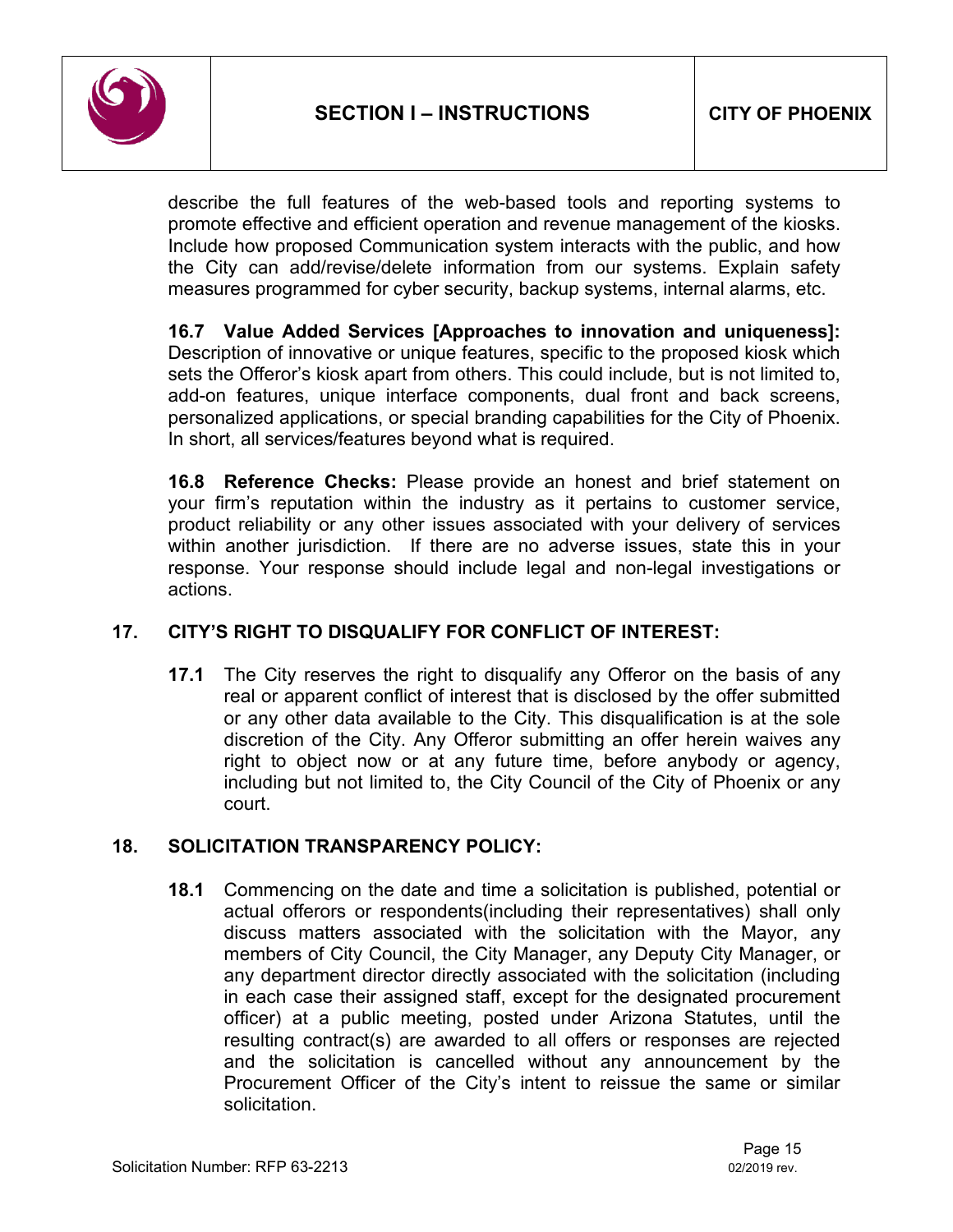

- **18.2** As long as the solicitation is not discussed, Offerors may continue to conduct business with the City and discuss business that is unrelated to the solicitation with the City staff who is not involved in the selection process.
- **18.3** Offerors may discuss their proposal or the solicitation with the Mayor or one or more members of the Phoenix City Council, provided such meetings are scheduled through the Procurement Officer, and are posted as open meetings with the City Clerk at least 24 hours prior to the scheduled meetings. The City Clerk will be responsible for posting the meetings. The posted notice shall identify the participants and the subject matter, as well as invite the public to participate.
- **18.4** With respect to the selection of the successful Offerors, the City Manager and/or City Manager's Office will continue the past practice of exerting no undue influence on the process. In all solicitations of bids and proposals, any direction on the selection from the City Manager and/or City Manager's Office and Department Head (or representative) to the proposal review panel or selecting authority must be provided in writing to all prospective Offerors.
- **18.5** This policy is intended to create a level playing field for all Offerors, assure that contracts are awarded in public, and protect the integrity of the selection process. **PROPOSERS THAT VIOLATE THIS POLICY SHALL BE DISQUALIFIED.** After official Notice is received by the City for disqualification, the Proposer may follow the Protest process, unless the Solicitation is cancelled without notice of intent to re-issue.
- **18.6** "To discuss" means any contact by the proposer, regardless of whether the City responds to the contact. Offerors that violate this policy shall be disqualified until the resulting contract(s) are awarded, or all offers or responses are rejected and the solicitation is cancelled without any announcement by the Procurement Officer of the City's intent to reissue the same or a similar solicitation. The City interprets the policy as continuing through a cancellation of a solicitation until Council award of the contract, as long as the City cancels with a statement that the City will rebid the solicitation.

#### <span id="page-15-0"></span>**19. PROTEST PROCESS:**

**19.1** Offeror may protest the contents of a solicitation no later than seven days before the solicitation deadline when the protest is based on an apparent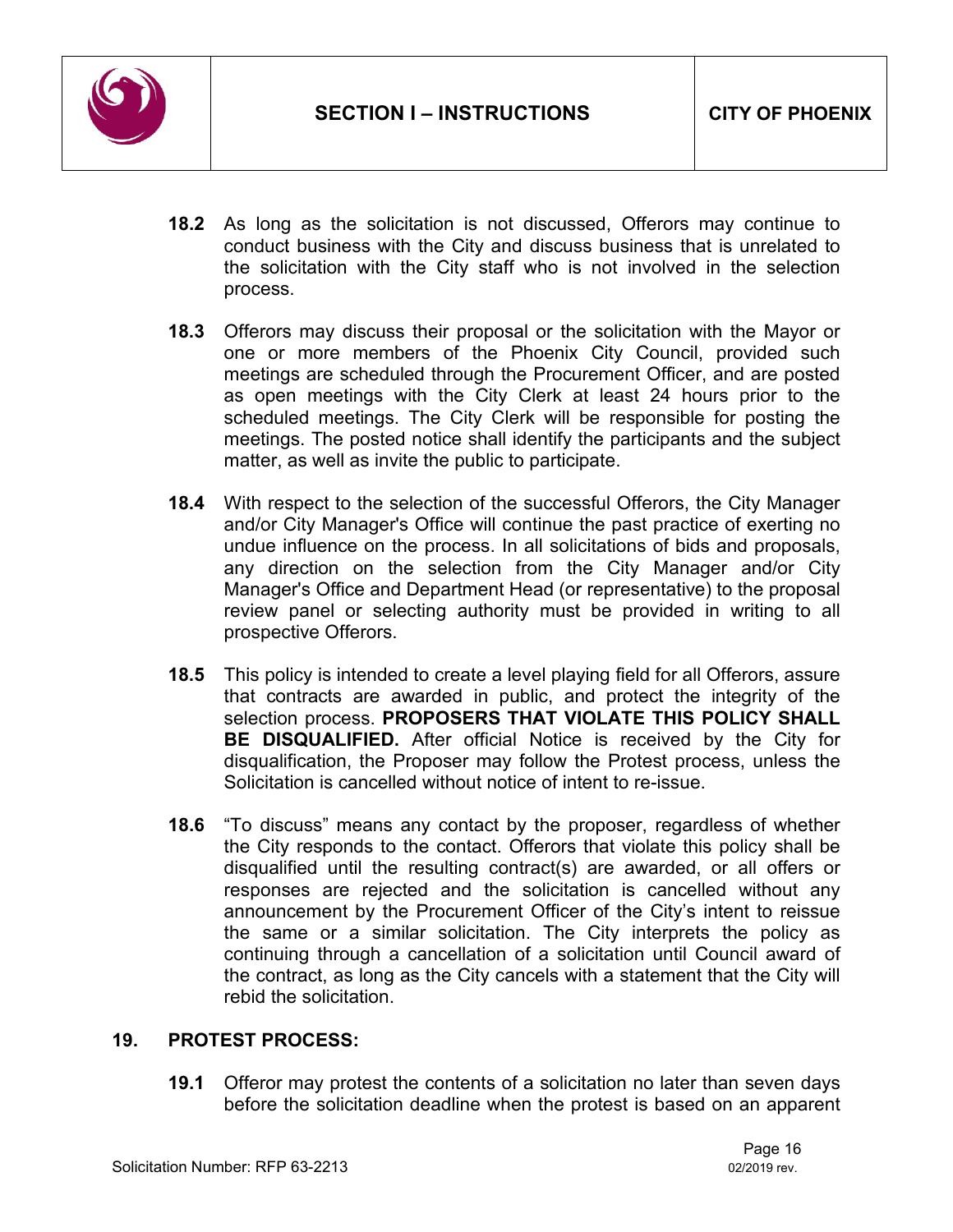

alleged mistake, impropriety or defect in the solicitation. Protests filed regarding the solicitation may be addressed by an amendment to the solicitation or denied by the City. If denied, the opening and award will proceed unless the City determines that it is in the City's best interests to set new deadlines, amend the solicitation, cancel or re-bid.

- **19.2** Therefore, unless otherwise notified by a formal amendment, the Protester must adhere to all solicitation dates and deadlines, including timely filing of an offer, regardless of filing a protest.
- **19.3** Offeror may protest an adverse determination issued by the City regarding responsibility and responsiveness, within seven days of the date the Offeror was notified of the adverse determination.
- **19.4** Offeror may protest an award recommendation if the Offeror can establish that it had a substantial chance of being awarded the contract and will be harmed by the recommended award. The City will post recommendations to award the contract(s) to a particular Offeror on the City's website. Offeror must submit award protests within seven days after the posting of the award recommendation, with exceptions only for good cause shown, within the City's full and final discretion.
- **19.5** All protests will be in writing, filed with the Procurement Officer identified in the solicitation, and include the following:
	- a. Identification of the solicitation number;
	- b. The name, address and telephone number of the protester

c. A detailed statement describing the legal and factual grounds for the protest, including copies of relevant documents;

- d. The form of relief requested; and
- e. The signature of the protester or its authorized representative.
- **19.6** The Procurement Officer will render a written decision within a reasonable period after the protest is filed. The City will not request City Council authorization to award the contract until the protest process is complete. All protests and appeals must be submitted in accordance with the City's Procurement Code, (Phoenix City Code, Ch. 43), and administrative regulations and any protests or appeals not submitted within the time requirements will not be considered.

#### <span id="page-16-0"></span>**20. PUBLIC RECORD:**

**20.1** All Offers submitted in response to this invitation will become the property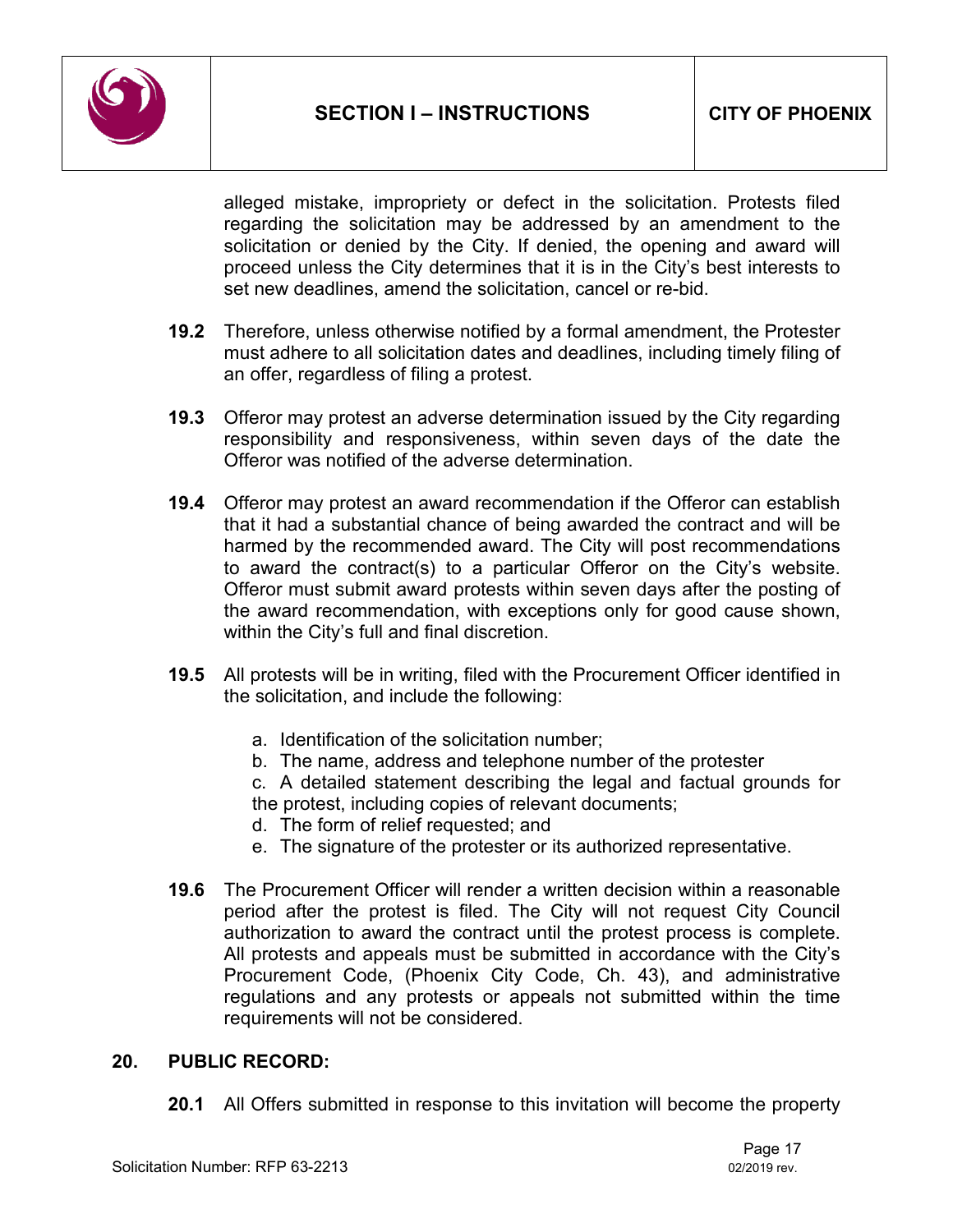

of the City and become a matter of public record available for review pursuant to Arizona State law. If an Offeror believes that a specific section of its Offer response is confidential, the Offeror will isolate the pages marked confidential in a specific and clearly labeled section of its Offer response. An Offeror may request specific information contained within its Offer is treated by the Procurement Officer as confidential provided the Offeror clearly labels the information "confidential." To the extent necessary for the evaluation process, information marked as "confidential" will not be treated as confidential. Once the procurement file becomes available for public inspection, the Procurement Officer will not make any information identified by the Offerors as "confidential" available to the public unless necessary to support the evaluation process or if specifically requested in accordance with applicable public records law. When a public records request for such information is received, the Procurement Officer will notify an Offeror in writing of any request to view any portion of its Offer marked "confidential." The Offeror will have the time set forth in the notice to obtain a court order enjoining such disclosure. If the Offeror does not provide the Procurement Officer with a court order enjoining release of the information during the designated time, the Procurement Officer will make the information requested available for inspection.

#### <span id="page-17-0"></span>**21. LATE OFFERS:**

**21.1** Late Offers must be rejected, except for good cause. If a late Offer is submitted, the Department will document the date and time of the submittal of the late Offer, keep the Offer and notify the Offeror that its Offer was disqualified for being a late Offer.

# <span id="page-17-1"></span>**22. RIGHT TO DISQUALIFY:**

**22.1** The City reserves the right to disqualify any Offeror who fails to provide information or data requested or who provides materially inaccurate or misleading information or data. The City further reserves the right to disqualify any Offeror on the basis of any real or apparent conflict of interest that is disclosed by the Offeror submitted or any other data or information available to the City. This disqualification is at the sole discretion of the City. By submission of a solicitation response, the Offeror waives any right to object now or at any future time, before any agency or body including, but not limited to, the City Council of the City or any court as to the exercise by the City of such right to disqualify or as to any disqualification by reason of real or apparent conflict of interest determined by the City. The City reserves the right to replace the disqualified Offeror.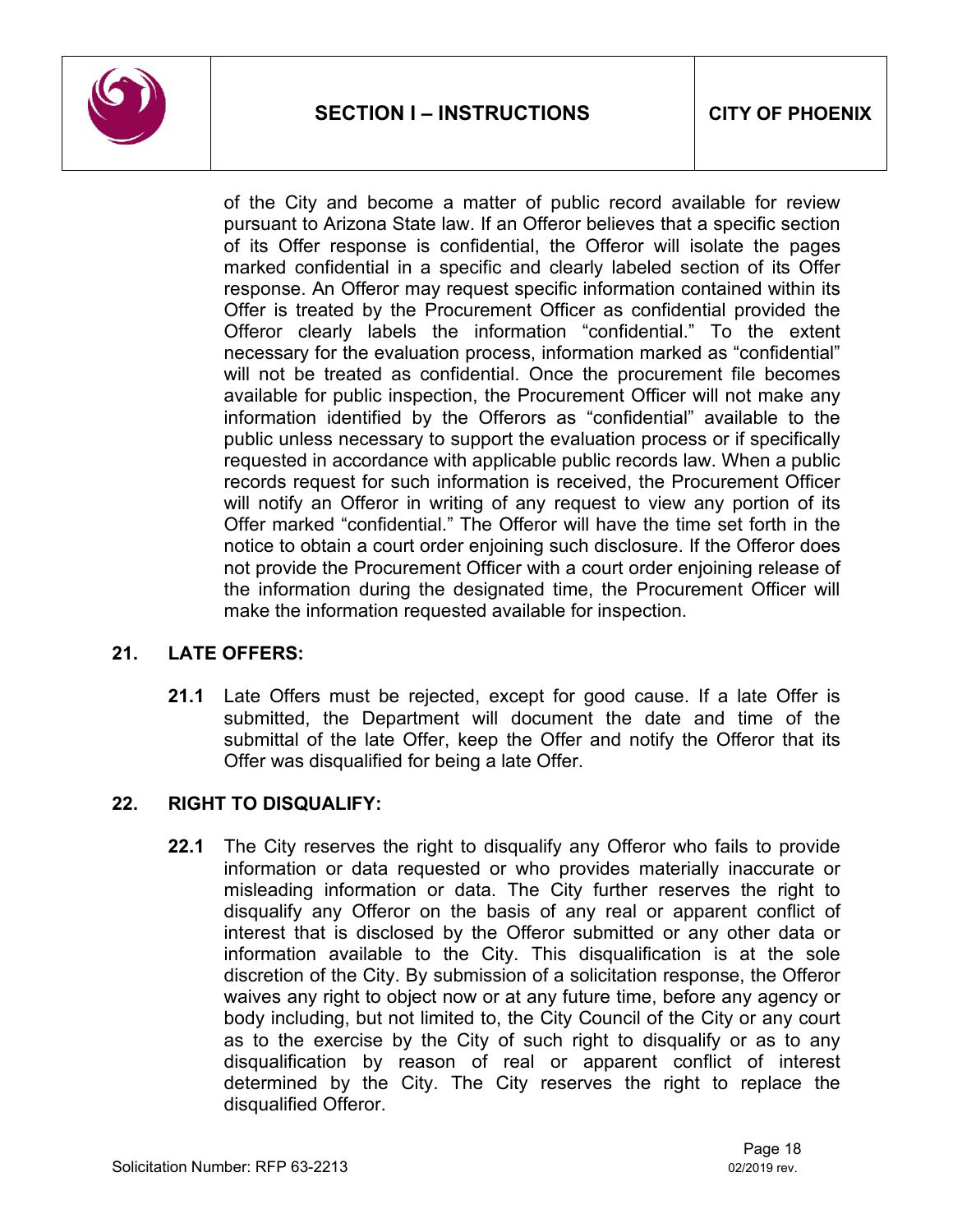

#### <span id="page-18-0"></span>**23. SITE INSPECTION:**

**23.1** Offeror agrees that submission of an offer indicates that the Offeror has either A) Made a site inspection and is aware of all conditions that may affect performance and offer prices; or B) Has not made a site inspection, but regardless is either aware of all conditions that may affect performance and offer revenues or prices or accepts the risk and understands the scope of its binding Offer.

#### <span id="page-18-1"></span>**24. STATEMENT OF BONDING ABILITY:**

**24.1** Offerors must submit a letter from a bonding or insurance company stating that the Offeror can qualify for and procure the performance and/or payment surety required in this solicitation. Submittals received without the required statement of ability to secure a performance or payment surety may be considered as non-responsive. Offerors anticipating the submittal of a cash surety in lieu of a bond should submit a statement notifying the City.

#### <span id="page-18-2"></span>**25. PERFORMANCE BOND AND PAYMENT BOND:**

**25.1 PERFORMANCE BOND:** A Performance Surety in the amount of 10% of the total contract amount shall be provided by the Contractor immediately after notice of award. The City of Phoenix will not issue a written purchase order or give notice to proceed in any form until the surety is received by the Procurement Officer. The performance surety must be in the form of a bond, letter of credit, Certificate of Deposit, cashier's check, certified check or money order. Personal or company checks are not acceptable unless certified. If surety is in the form of a bond, the company issuing the surety must be authorized by the Insurance Department of Arizona to transact business in the State of Arizona or be named on the approved listing of non-admitted companies. If a Letter of Credit, the City only accepts from banks rated "A" or better by Moody's or Standard & Poor. Banks customarily maintain a standard format for Letters of Credit; the bank and format will need to be submitted to the City. Approvals from several departments may be required before final acceptance of the letter of credit or bond; this process may take up to 15 days. A Certificate of Deposit (CD) issued by a local Phoenix bank may also be used as a form of surety, provided that the CD is issued jointly in the name of the City of Phoenix and the Contractor, and that the Contractor endorses the CD over to the City at the beginning of the contract period. Interest earnings from the CD can be retained by the Contractor.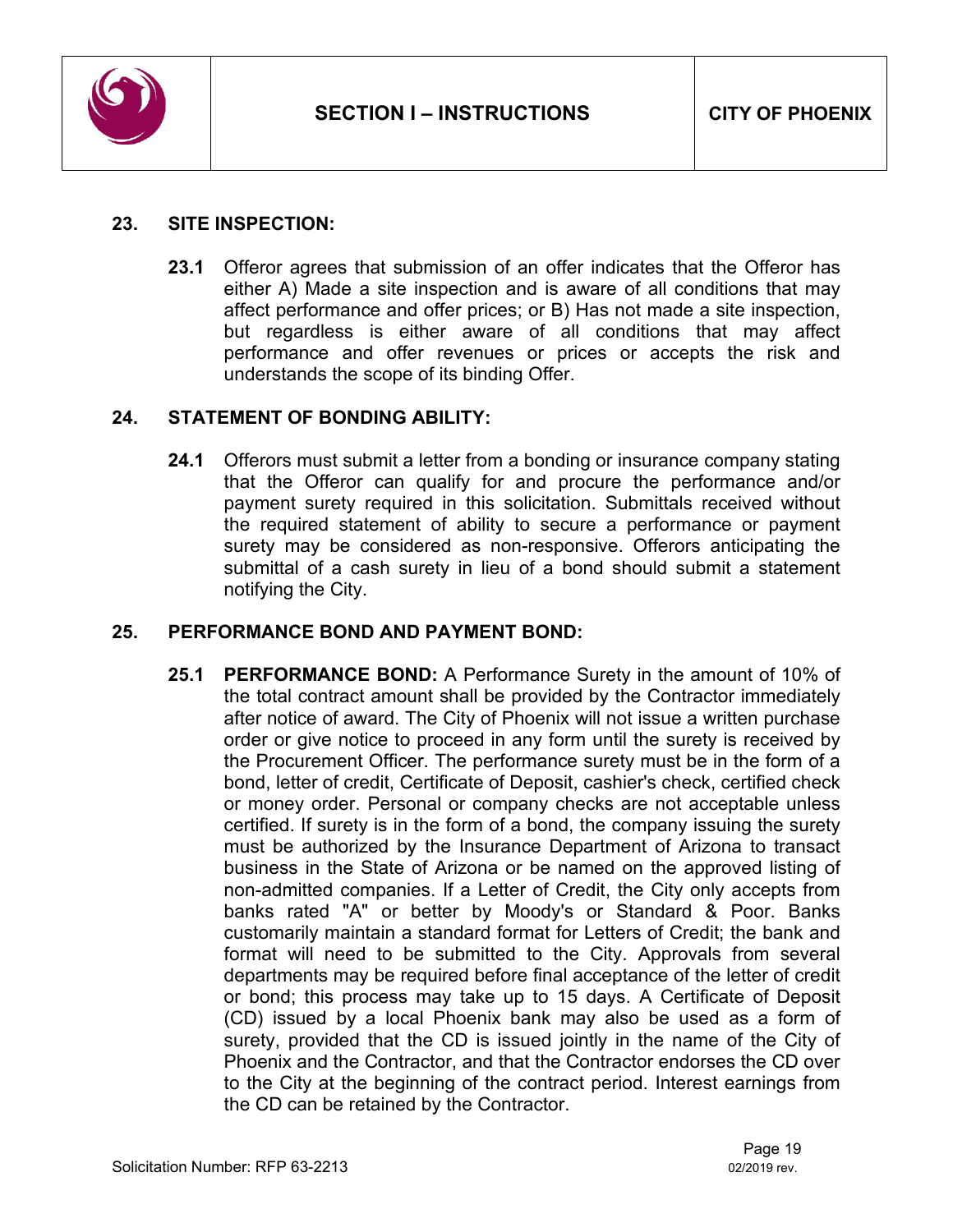

- **25.2 PAYMENT BOND**: The City of Phoenix will not issue a written purchase order or give notice to proceed in any form until the surety is received by the Purchasing Division. Required by the Contractor within 7 days after notice of award. The payment surety must be in the form of a bond, cashier's check, certified check or money order. Personal or company checks are not acceptable unless certified. If the surety is in the form of a bond, the company issuing the surety must be authorized by the Insurance Department of Arizona to transact business in the State of Arizona or be named on the approved listing of non-admitted companies. A Certificate of Deposit (CD) issued by a local Phoenix bank may also be used as a form of surety provided that the CD is issued jointly in the name of the City of Phoenix and the Contractor and that the Contractor endorses the CD over to the City at the beginning of the contract period. Interest earnings from the CD can be retained by the Contractor.
	- **25.2.1.** If the surety is submitted in a form other than a bond, the City will retain the surety for a minimum of ninety (90) days after completion of the project and final acceptance by the City.

# <span id="page-19-0"></span>**26. CONTRACT AWARD:**

**26.1** The City reserves the right to award a contract by individual line items, by group, all or none, or any other combination most advantageous to the City. The City reserves the right to multiple award.

#### <span id="page-19-1"></span>**27. EVALUATION OF COMPETITIVE OFFERS:**

**27.1** The City will use its discretion in applying the following processes to this solicitation. Any ties in scoring will be resolved with a best and final price request and the lowest price will prevail.

#### <span id="page-19-2"></span>**28. DETERMINING RESPONSIVENESS AND RESPONSIBILITY:**

- **28.1** Offers will be reviewed for documentation of minimum qualifications, completeness, and compliance with the Solicitation requirements. The City reserves sole discretion to determine responsiveness and responsibility.
- **28.2** Responsiveness: Nonresponsive Offers will not be considered in the evaluation process. The solicitation states criteria that determine responsiveness, and the solicitation includes terms and conditions that if included or excluded from Offers (as the case may be) will render an Offer nonresponsive.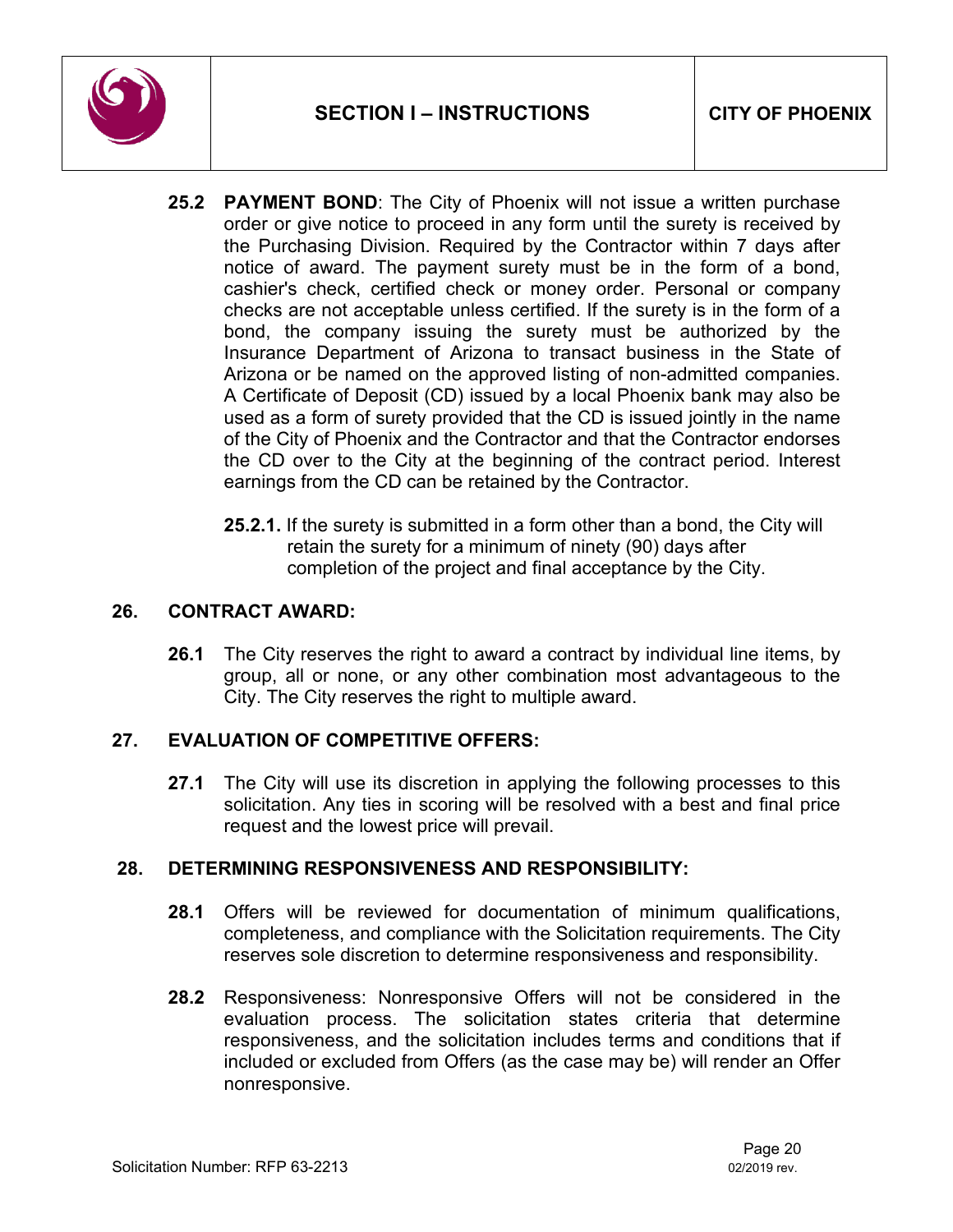

- **28.3** Exceptions, conditions, reservations, or understandings are presumed to be unacceptable, and an Offer that includes unacceptable exceptions, conditions, reservations, or understandings may be rejected as nonresponsive. Alternatively, the City in its sole discretion may instruct in writing that any Offeror remove the conditions, exceptions, reservations or understandings. If the Offeror fails to do so in writing, the City may determine the Offer to be nonresponsive.
- **28.4** Responsibility: To obtain true economy, the City must conduct solicitations to minimize the possibility of a subsequent default by the Offeror, late deliveries, or other unsatisfactory performance that may result in additional administrative costs. It is important that the Offeror be a responsible Offeror. Responsibility includes the Offeror's integrity, skill, capacity, experience, and facilities for conducting the work to be performed.
- **28.5** The Procurement Officer, in consultation with legal counsel, will review each Offer to determine if the Offeror is responsible. The City's determination as to whether an Offeror is responsible will be based on the information furnished by the Offeror, interviews (if any), any information at the City's request, information in any best and final offer, and information received from Offeror's references, including information about Offeror's history, terminations for convenience or cause, contract breach lawsuits or notices of claim and any other sources the City deems appropriate. Award of the Contract resulting from the Solicitation will not be made until any necessary investigation, which each Offeror agrees to permit by submitting its Offer, is made by the City as it deems necessary. A review of responsibility may occur up to contract award.
- **28.6** The Offeror's unreasonable failure to promptly supply information in connection with an inquiry with respect to responsibility may be grounds for a determination of non-responsibility with respect to such Offeror.

#### <span id="page-20-0"></span>**29. DETAILED EVALUATION OF OFFERS AND DETERMINATION OF COMPETITIVE RANGE:**

**29.1** During deliberations, the Evaluation Panel will reach a consensus score for each evaluation criterion except price. The Procurement Officer will score the price, which will be added to the overall consensus score. The overall consensus scores will determine the Offerors' rankings and which Offers are within the Competitive Range, when appropriate.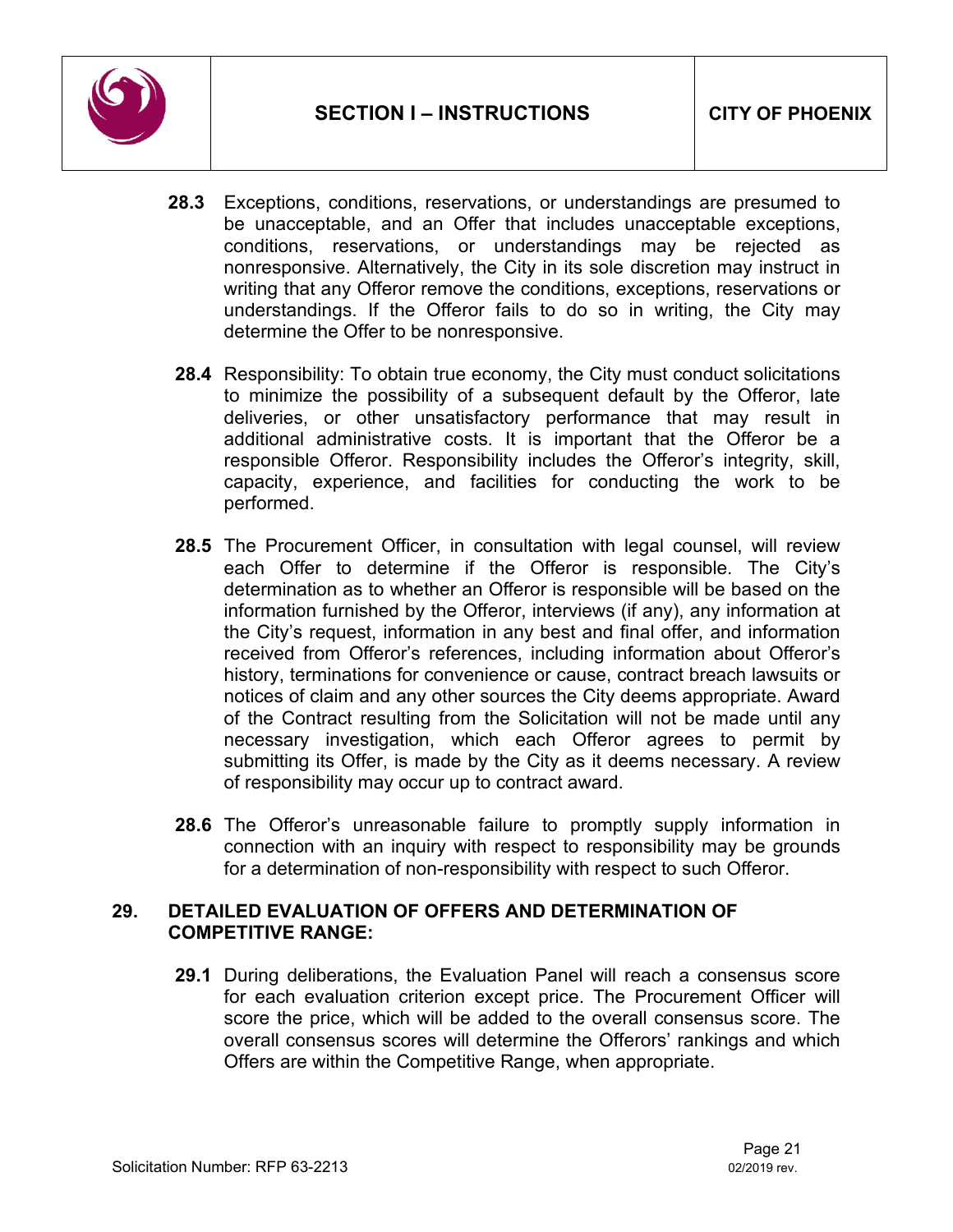

#### <span id="page-21-0"></span>**30. OFFERS NOT WITHIN THE COMPETITIVE RANGE:**

**30.1** The City may notify Offerors of Offers that the City determined are not in the Competitive Range.

#### <span id="page-21-1"></span>**31. DISCUSSIONS WITH OFFERORS IN THE COMPETITIVE RANGE:**

- **31.1** The City will notify each Offeror whose Offer is in the Competitive Range or made the 'short list' and provide in writing any questions or requests for clarification to the Offeror. Each Offeror so notified may be interviewed by the City and asked to discuss answers to written or oral questions or provide clarifications to any facet of its Offer. The Offerors in the competitive range may be required to provide a demonstration of their product.
- **31.2** Demonstrations Offerors in the competitive range may be invited to construct a hands-on sample or presentation of their solution at the City of Phoenix. In addition, each finalist may prepare and deliver a presentation of their proposed solution based on the script developed by the evaluation panel. The City may also require a hands-on lab demonstration designed specifically for the evaluation panel. The results of the surveys will be tabulated and delivered to the evaluation team for the final review and solution selection session(s).
- **31.3** If an Offer in the Competitive Range contains conditions, exceptions, reservations or understandings to or about any Contract or Solicitation requirement, the City may discuss or negotiate the conditions, exceptions, reservations or understandings during these meetings. But the City in its sole discretion may reject any and all conditions, exceptions, reservations and understandings, and the City may instruct any Offeror to remove the conditions, exceptions, reservations or understandings. If the Offeror fails to do so, the City may determine the Offer is nonresponsive, and the City may revoke its determination that the Offer is in the Competitive Range.
- **31.4** To the fullest extent permitted by law, the City will not provide any information, financial or otherwise, to any Offeror about other Offers received in response to this solicitation. During discussions with Offerors in the Competitive Range, the City will not give Offerors specific prices or specific financial requirements that Offerors must meet to qualify for further consideration. The City may state that proposed prices are too high with respect to the marketplace or otherwise unacceptable. Offerors will not be told of their relative rankings before Contract award.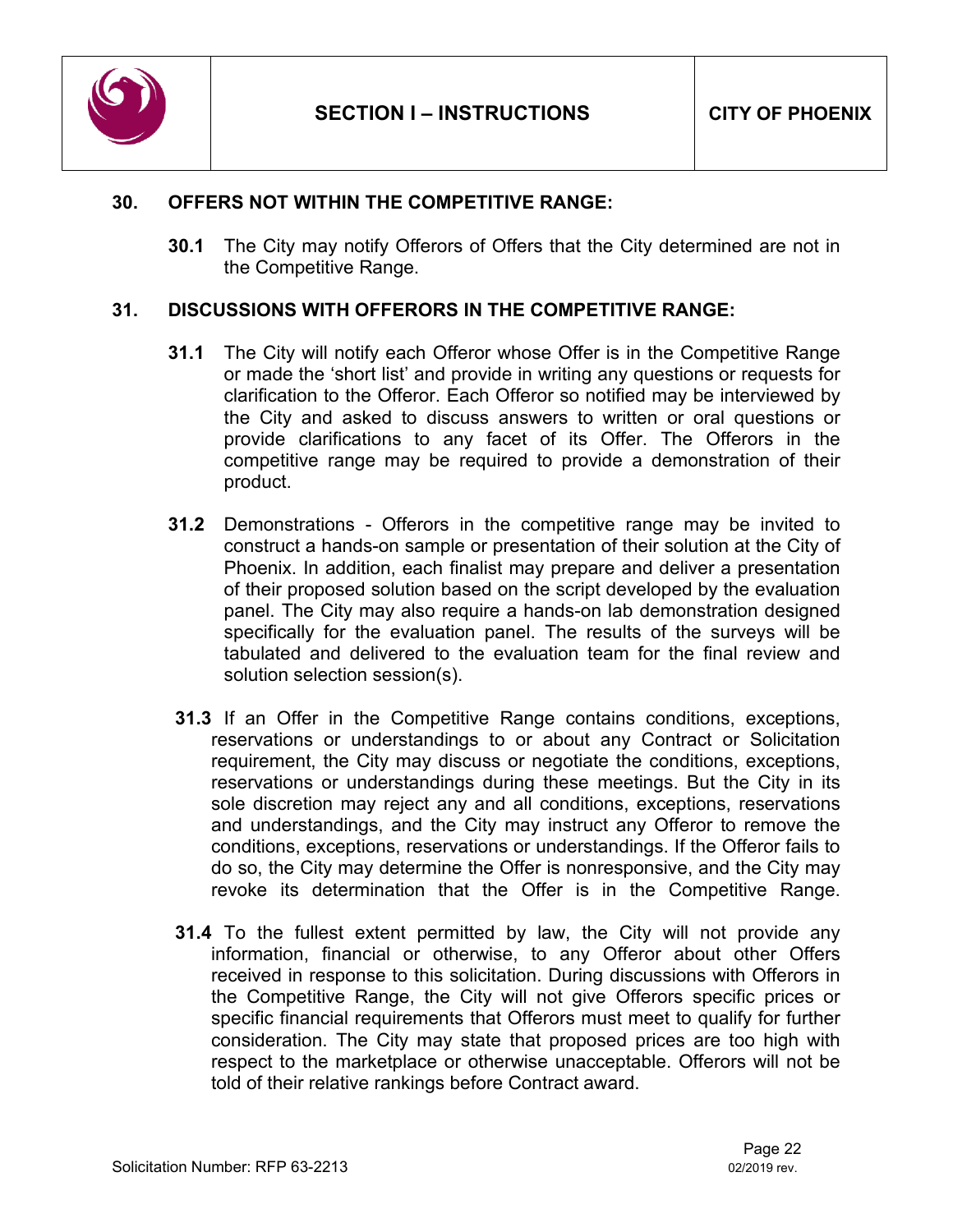

#### <span id="page-22-0"></span>**32. BEST AND FINAL OFFERS (BAFO):**

- **32.1** A BAFO is an option available for negotiations. Each Offeror in the Competitive Range, which is determined in the City's sole discretion, may be afforded the opportunity to amend its Offer and make one BAFO.
- **32.2** If an Offeror's BAFO modifies its initial Offer, the modifications must be identified in the BAFO. The City will evaluate BAFOs based on the same requirements and criteria applicable to initial Offers. The City will adjust appropriately the initial scores for criteria that have been affected by Offer modifications made by a BAFO. Based on the criteria defined in the solicitation as weighted, the City will then perform final scoring and prepare final rankings.
- **32.3** The Evaluation Panel will recommend the Offer that is the best value and most advantageous to the City based on the evaluation criteria.
- **32.4** The City reserves the right to make an award to an Offeror whose Offer is the highest rated, best value, and most advantageous to the City based on the evaluation criteria, without conducting written or oral discussions with any Offeror, without negotiations, and without soliciting BAFOs.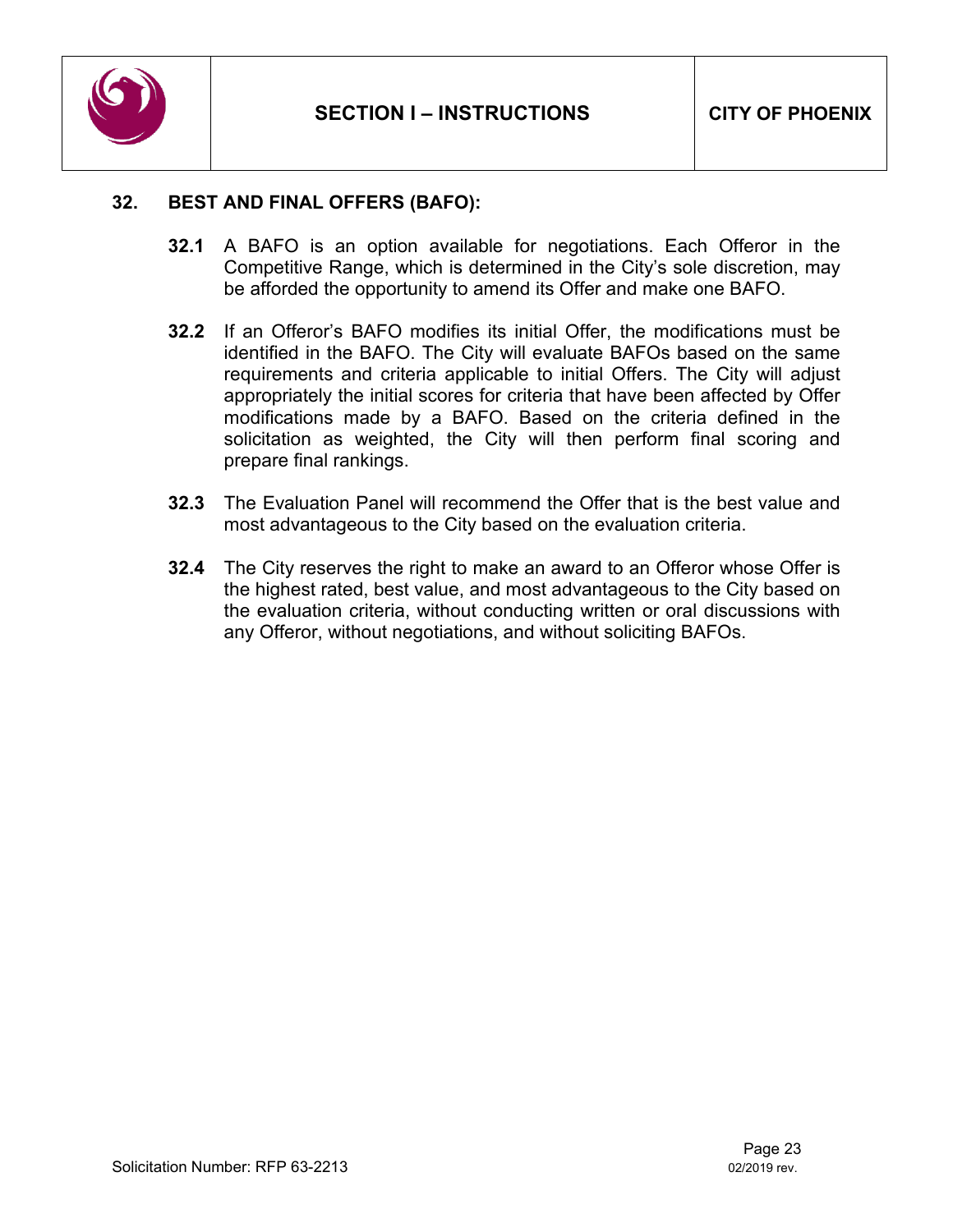

# <span id="page-23-0"></span>**ATTACHMENT A – PROFESSIONAL SERVICES AGREEMENT**

#### **PROFESSIONAL SERVICES**

#### **BETWEEN**

#### **THE CITY OF PHOENIX**

**AND**

#### **CONTRACTOR**

**City of Phoenix Agreement No.: \_\_\_\_\_\_\_\_\_\_\_\_\_\_\_\_\_\_**

**Dana Garr, Contracts Specialist II Team Lead Street Transportation Department 200 W. Washington St., 5th Floor Phoenix, AZ 85003 (602) 495-2461**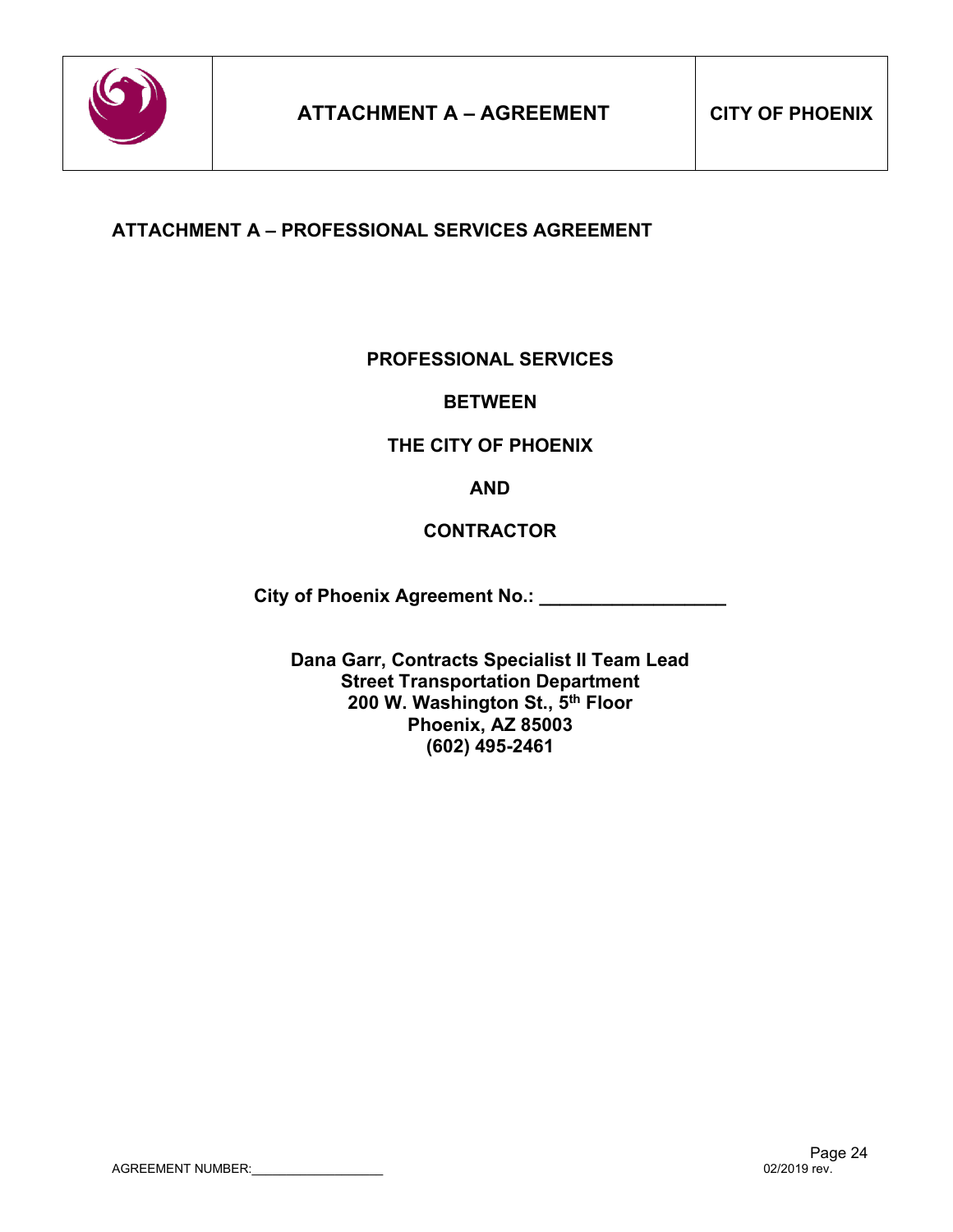

This **AGREEMENT** (the "Agreement") is made and entered into May 1, 2022 (the "Effective Date"), or as of the City Clerk Attests, whichever is later, by and between the City of Phoenix, a municipal corporation of the State of Arizona (hereinafter referred to as "**City"**) and Contractor (hereinafter referred to as "**Contractor**").

# **RECITALS**

**WHEREAS**, the City Manager of the City of Phoenix, Arizona, is authorized by the provisions of the City Charter to execute Agreements for technology products and professional services; and

**WHEREAS**, the City desires to obtain the technology products and professional services that are specifically set forth in this Agreement; and

**WHEREAS**, the City procured these technology products and professional services in accordance with Administrative Regulation 3.10; and

**WHEREAS**, Offeror possesses the skills and expertise necessary to provide such technology products and professional services as desired by the City; and

**WHEREAS**, this Agreement is authorized by action of the City Council dated April 20, 2022;

**NOW, THEREFORE,** it is agreed by and between the parties as follows:

#### **1. TERM OF AGREEMENT:**

The term of this Agreement shall commence on the effective date and the term shall extend for five (5) years, with one option to extend the term for five (5) additional years, which option may be exercised at the sole discretion of the City.

Notwithstanding the foregoing, this Agreement shall terminate upon the earliest occurrence of any of the following: 1) reaching the end of the term and any extensions exercised as set forth above; 2) completing the services set forth in the Scope of Work attached as **Exhibit C** (the "Services"); 3) payment of the maximum compensation under Paragraph 4 of this Agreement, unless it is amended to allow additional compensation; or 4) termination pursuant to the provisions of this Agreement.

# **2. CONTRACT ADMINISTRATION AND OPERATION:**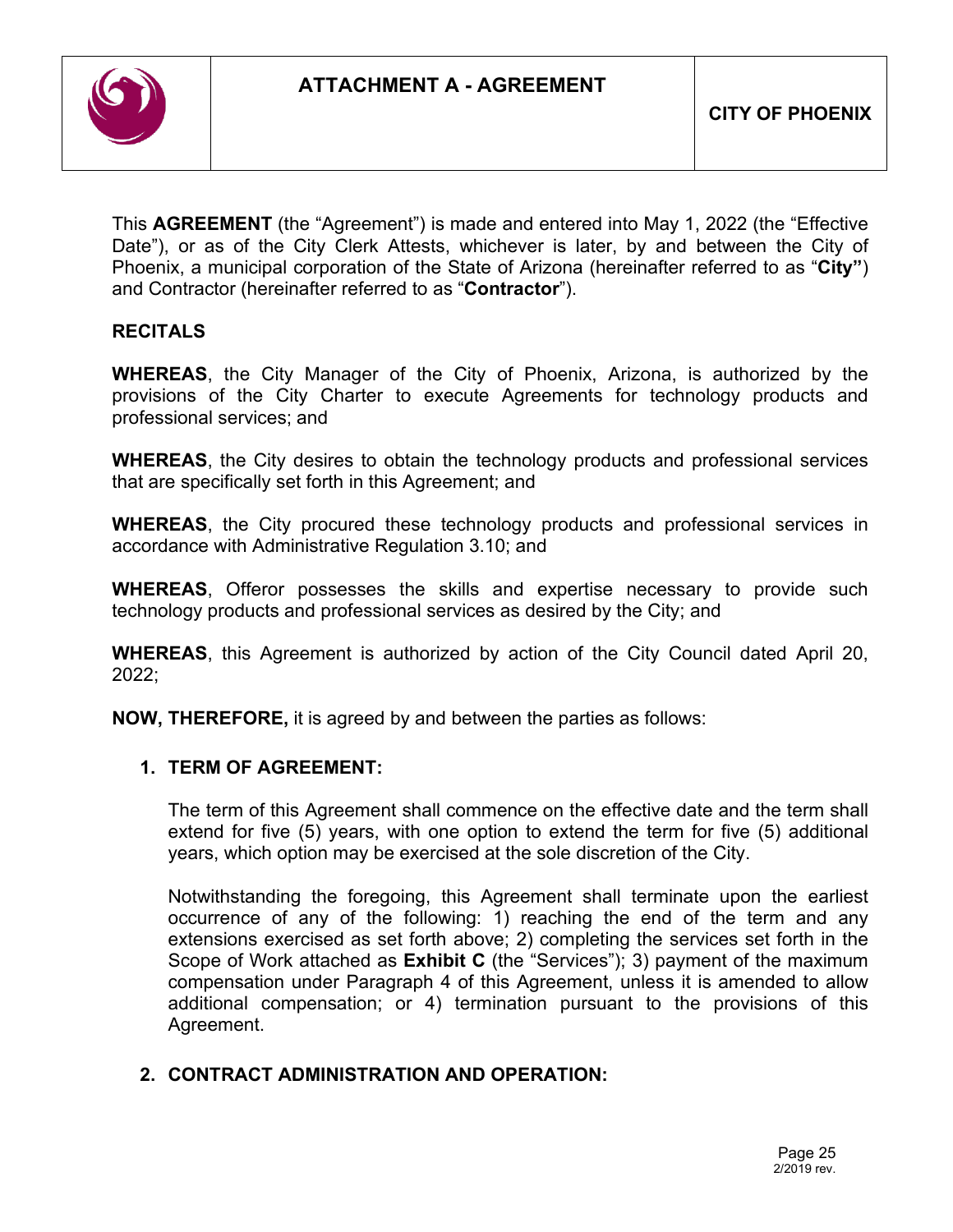

**2.1 Health, Environmental and Safety Requirements.** The Contractor's products, services and facilities shall be in full compliance with all applicable Federal, State and local health, environmental and safety laws, regulations, standards, codes and ordinances, regardless of whether or not they are referred to by the City. The City shall have the right to inspect operations conducted by the Offeror or subconsultant in the performance of this Agreement.

**2.2 Compliance with Laws.** Offeror agrees to fully observe and comply with all applicable Federal, State and local laws, regulations, standards, codes and ordinances when performing under this Agreement regardless of whether or not they are referred to by the City. Offeror agrees to permit City inspection of Offeror's business records, including personnel records, to verify any such compliance. Because the Offeror will be acting as an independent Offeror, the City assumes no responsibility for the Offeror's acts.

**2.3 Strict Performance.** Either party's failure to insist on strict performance of any term or condition of the Contract will not be deemed a waiver of that term or condition even if the party accepting or acquiescing in the nonconforming performance knows of the nature of the performance and fails to object to it; except where enforcement of this provision would be in conflict with the scope or proposal.

**2.4 Commencement of Work.** The Offeror is cautioned not to commence any billable work or provide any material or service under this Agreement until Offeror receives a fully executed contract document or otherwise directed to do so, in writing by the City.

**3. PERFORMANCE BOND OR IRREVOCABLE STANDBY LETTER OF CREDIT**: Prior to commencement of work to be performed, Consultant shall provide, (and shall maintain during the term of this Agreement), a performance bond or irrevocable standby letter of credit (a "Letter of Credit") to guarantee the full and faithful performance by Consultant of all the terms and conditions of this Agreement and stand as security for payment by Consultant of all claims by the City. Consultant's failure to provide a performance bond or Letter of Credit under this Section shall be a material breach of this Agreement.

If the security is in the form of a performance bond, the performance bond shall be issued in a form that is satisfactory to the City and must be issued by a surety company authorized to write surety business in Arizona. The surety company providing the performance bond must have an A.M. Best Rating of B+ VI or better for the past four quarters.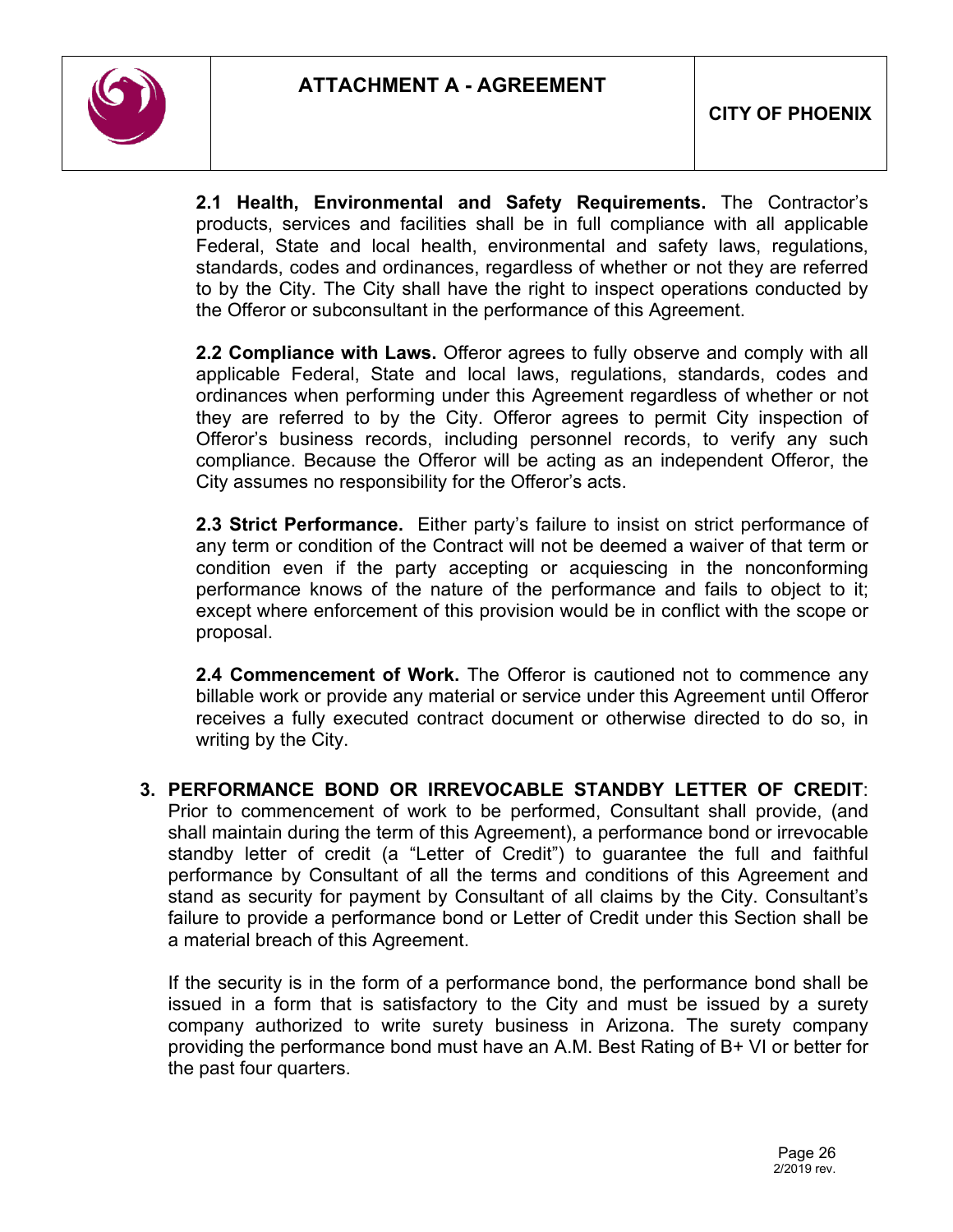

If the security is in the form of a Letter of Credit, the Letter of Credit shall be issued y a local financial institution in the Phoenix metropolitan area in a form that is satisfactory to the City, and the City must be able to draw upon the Letter of Credit at any of the financial institution's counters in the Phoenix metropolitan area. If a Letter of Credit is obtained, then unless City receives a written extension of that Letter of Credit in a form acceptable to the City at least 60 days before the end of the term of such letter of credit, the City, without notice to Consultant, may draw upon the full amount of that Letter of Credit and retain all proceeds as a cash security pursuant to this paragraph. The City will not pay interest to Consultant on any bond or Letter of Credit. See **Exhibit D** attached hereto for the City's required Letter of Credit form.

# **4. SCOPE OF WORK AND SPECIAL TERMS AND CONDITIONS:**

Offeror will provide Services in accordance with the Scope of Work (SOW) as set forth in **Exhibit C**, which may be supplemented from time to time during the term of the Agreement, and that are satisfactory to the City. In performing these Services, Offeror shall also specifically comply with the applicable Special Terms and Conditions that are set forth in **Exhibit E, if any**. Offeror will provide progress reports and weekly time sheets to the Project Manager according to a mutually agreed-upon schedule.

#### **5. INSURANCE AND INDEMNITY:**

Offeror and subconsultants shall throughout the term of this Agreement comply with the insurance and indemnity requirements of **Exhibit A, and other indemnity provisions in this Agreement.** Offeror and subconsultants shall also deliver to the City, prior to commencement of the Services provided under this Agreement, a certificate of insurance acceptable to the City in the amounts and form specified in this Agreement. Failure of Offeror and subconsultants to maintain insurance during the term of the Agreement, including renewal options, is a material breach of this Agreement and may result in immediate termination of this Agreement without notice. Insurance requirements are subject to periodic review and adjustment by the City.

#### **6. INDEPENDENT OFFEROR STATUS; EMPLOYMENT DISCLAIMER**:

The parties agree that Offeror is providing the Services under this Agreement on a part-time and/or temporary basis and that the relationship created by this Agreement is an independent Offeror relationship. Neither Offeror nor any of Offeror's agents, employees or helpers shall be deemed to be the employee, agent, or servant of the City. The City is interested in only the results obtained under this Agreement; the manner, means and mode of completing the same are under the sole control of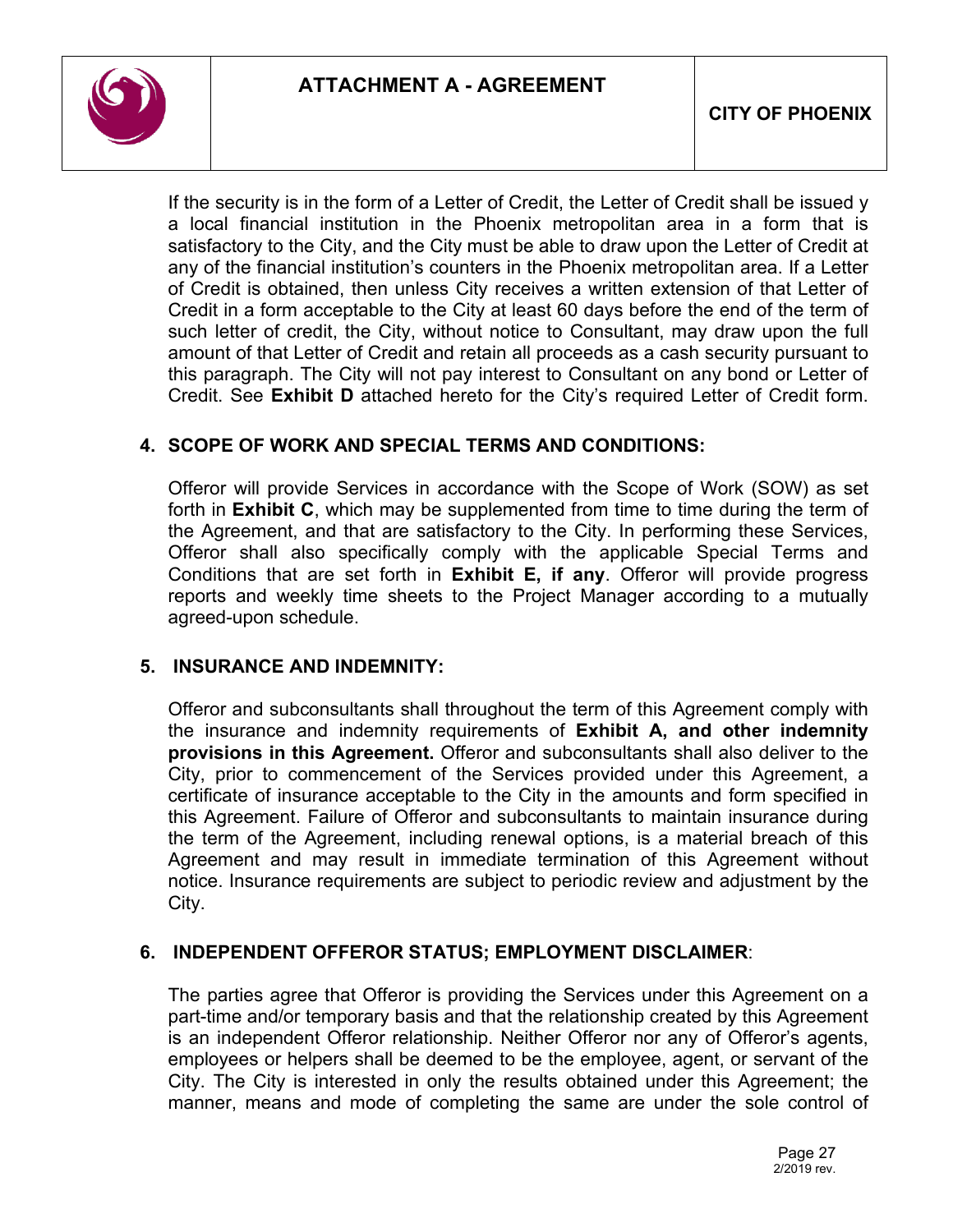

Offeror.

This Agreement is not intended to constitute, create, give rise to, or otherwise recognize a joint venture, partnership or formal business association or organization of any kind, and the rights and obligations of the parties shall be only those expressly set forth in this Agreement. The parties agree that no individual performing under this Agreement on behalf of Offeror will be considered a City employee, and that no rights of City Civil Service, City retirement or City personnel rules shall accrue to such individuals. Offeror shall have total responsibility for all salaries, wages, bonuses, retirement, withholdings, worker's compensation, other employee benefits, and all taxes and premiums appurtenant thereto concerning such individuals and shall save and hold harmless the City with respect thereto.

# **7. LEGAL WORKER REQUIREMENTS**

City is prohibited by A.R.S. § 41-4401 from awarding a contract to any Offeror who fails, or whose subconsultants fail to comply with A.R.S. § 23-214(A). Therefore, Offeror agrees that:

- a. Offeror and each subconsultants it uses warrants their compliance with all federal immigration laws and regulations that relate to their employees and their compliance with A.R.S. § 23-214(A).
- b. A breach of a warranty under this section shall be deemed a material breach of the contract that is subject to penalties including termination of this Agreement.
- c. City retains the legal right to inspect the papers of any Offeror or subconsultants employee(s) who work(s) on this Agreement to ensure that Offeror or subconsultants complying with the warranty under this section.
- **8. CONFIDENTIALITY AND DATA SECURITY:** All data, regardless of form, including originals, images and reproductions, prepared by, obtained by, or transmitted to Contractor in connection with this Agreement is confidential, proprietary information owned by the City. Except as specifically provided in this Agreement, the Contractor shall not disclose data generated in the performance of the service to any third person without the prior written consent of the City Manager or his/her designee.

Personal identifying information, financial account information, protected health information, or restricted City information, whether electronic format or hard copy, must be secured and protected at all times to avoid unauthorized access. At a minimum, Contractor must encrypt all data at rest and in transit using approved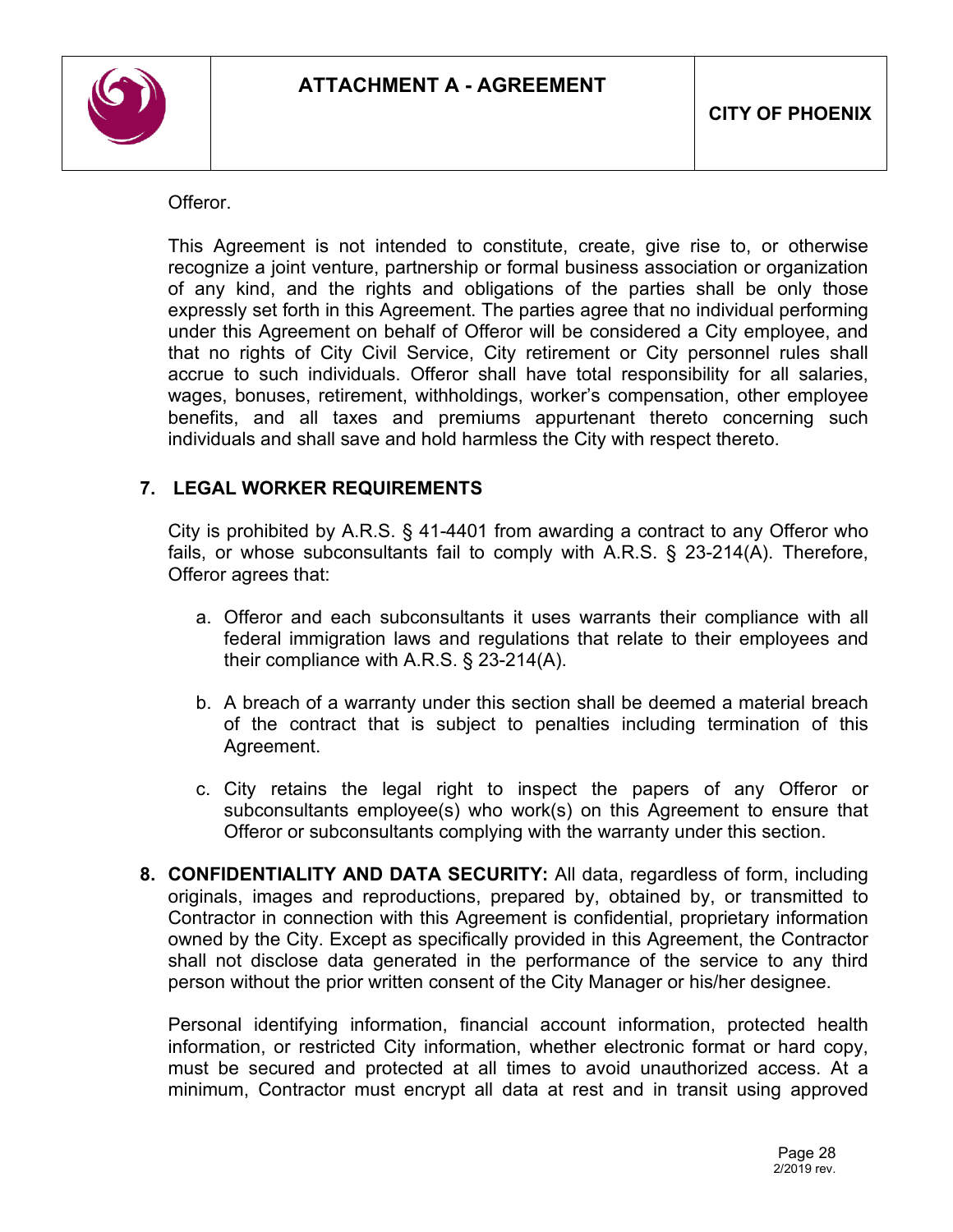

levels as defined in NIST Cryptography Standards and guidelines. Special Publication 800-175B. All infrastructure must reside in the continental United States. Access control solutions must meet City Standards and support multi-factor authentication. This includes data saved to laptop computers, computerized devices, handheld devices, networking devices, removable storage devices, or other electronic media, as well as data in transit, such as during email or file transfer.

When personal identifying information, financial account information, protected health information, or restricted City information, regardless of its format, is no longer necessary, the information must be redacted or destroyed through appropriate and secure methods that ensure the information cannot be viewed, accessed, or reconstructed. Contractor must properly dispose of such information by taking reasonable measures to protect against unauthorized access to or use of the information in connection with its disposal.

This includes implementing and monitoring compliance with policies and procedures that require the redaction, destruction, erasure, or other disposal of paper documents and electronic media containing personal identifying information, financial account information, protected health information, or restricted City information so that these types of information cannot practicably be read or reconstructed. Contractor will provide the City with its information security policies and procedures regarding the redaction, destruction, erasure, or other disposal of documents and information.

In the event that data collected or obtained by the Contractor in connection with this Agreement is suspected to have been compromised, Contractor shall notify the contracting City department immediately. Contractor agrees to reimburse the City for any costs incurred by the City to investigate and respond to potential breaches of this data, including, where applicable, the cost of notifying individuals who may be impacted by the breach, attorneys' fees, and for any monetary damages or penalties the City is assessed. In case of a breach or critical breach of the City's information, it will be the City, not the Contractor that will inform any and all individuals affected by any such breach. Only upon prior written consent of the City, or at the specific direction of the City, will the Contractor notify individuals affected by a breach or critical breach of the City's information.

Contractor agrees that the City may assess or test the security of any applications, web services, or computerized systems created or provided by the Contractor that process, store, or transmit City information. If the City finds vulnerabilities that are rated medium or more critical by the Common Vulnerability Scoring System (CVSS) in these applications, web services, or computerized systems, the Contractor agrees to remediate the vulnerability at no cost to the City and within an agreed-upon timeframe not to exceed 90 days. To clarify, the Contractor must remediate found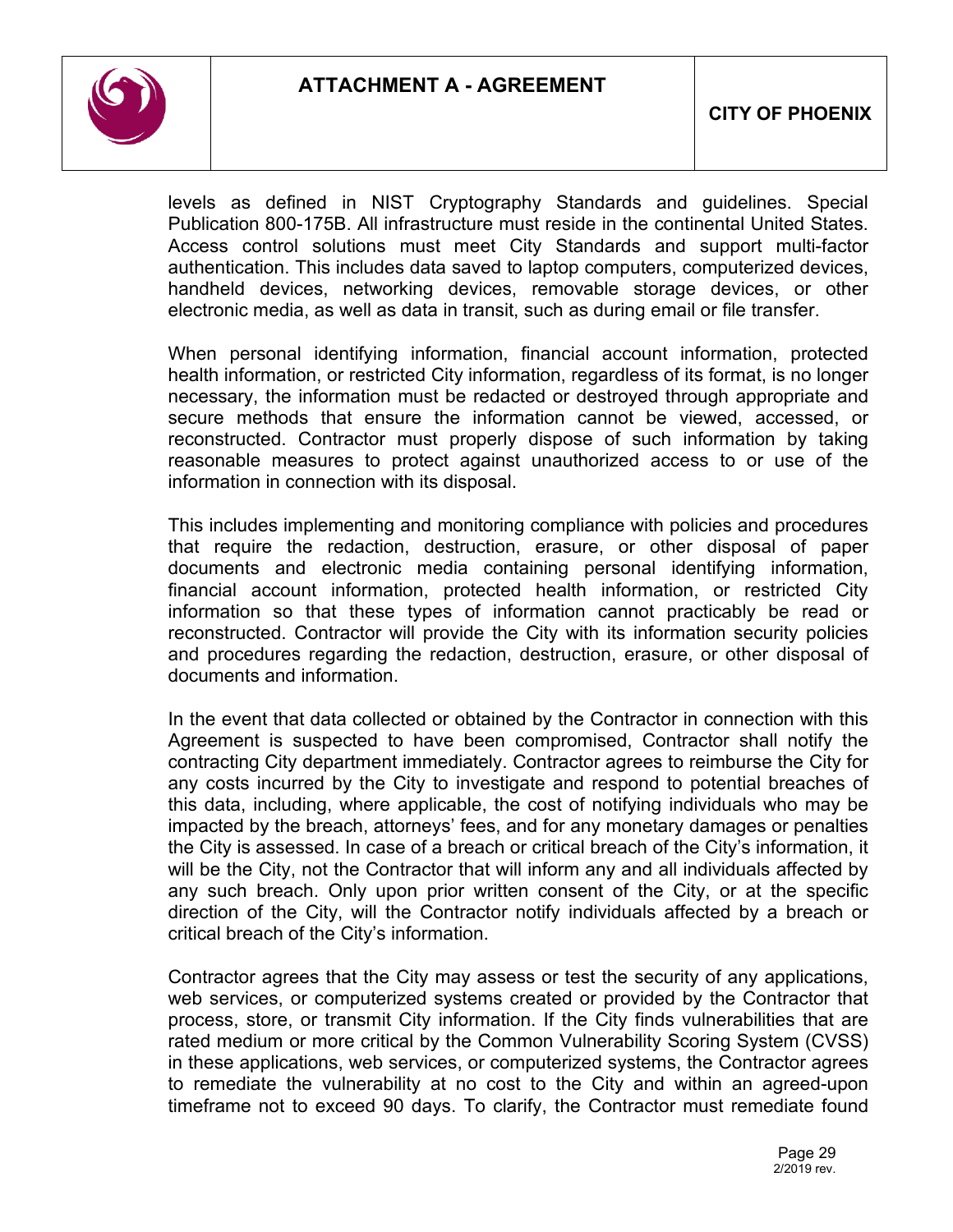

vulnerabilities in computerized systems they provide; Contractor is not liable for remediating any vulnerability found in the City's network or computing infrastructure used to support the applications, web services, or systems created or provided by the Contractor.

Contractor agrees to abide by all current applicable legal and industry data security and privacy requirements. These include, but are not limited to, Arizona Revised Statutes §44-7501 — Notification of breach of security system; Arizona Revised Statutes §44-7601 — Discarding and disposing of records containing personal identifying information; Health Insurance Portability and Accountability Act of 1996 (HIPAA) Privacy and Security Rules; Health Information Technology for Economic and Clinical Health (HITECH) Act, and Payment Card Industry Data Security Standards.

Contractor agrees to demonstrate that they have adequate controls and safeguards when they host or process personal identifying information, financial account information, protected health information, or restricted City information. This may be accomplished through a third-party audit utilizing a widely recognized auditing standard, such as Statement on Standards for Attestation Engagements (SSAE18) No. 18, or through earning industry certification, such as ISO/IEC 27001. Additionally, Contractor/Consultant will follow industry recognized security frameworks as part of their security program covering infrastructure, operations, policy and procedure. This can include ISO/IEC 27001, Nist Cyber Security Framework or SP 800/53. Evidence must be provided to show compliance annually.

By signing and entering this Agreement the Contractor specifically acknowledges that it is responsible for the security of cardholder data that Contractor possesses or otherwise stores, processes or transmits on behalf of the City. Additionally, as a requirement of this contract you must provide to the City a copy of your written Notice to customers that you are responsible for the security of cardholder data that you obtain and otherwise store, process or transmit.

Contractor agrees to comply with all City information security and technology policies, standards, and procedures when accessing City networks and computerized systems whether onsite or remotely.

Contractor agrees that the requirements of this Section shall be incorporated into all subcontractor agreements entered into by the Contractor. It is further agreed that a violation of this Section shall be deemed to cause irreparable harm that justifies injunctive relief in court.

A violation of this Section may result in immediate termination of this Agreement without notice.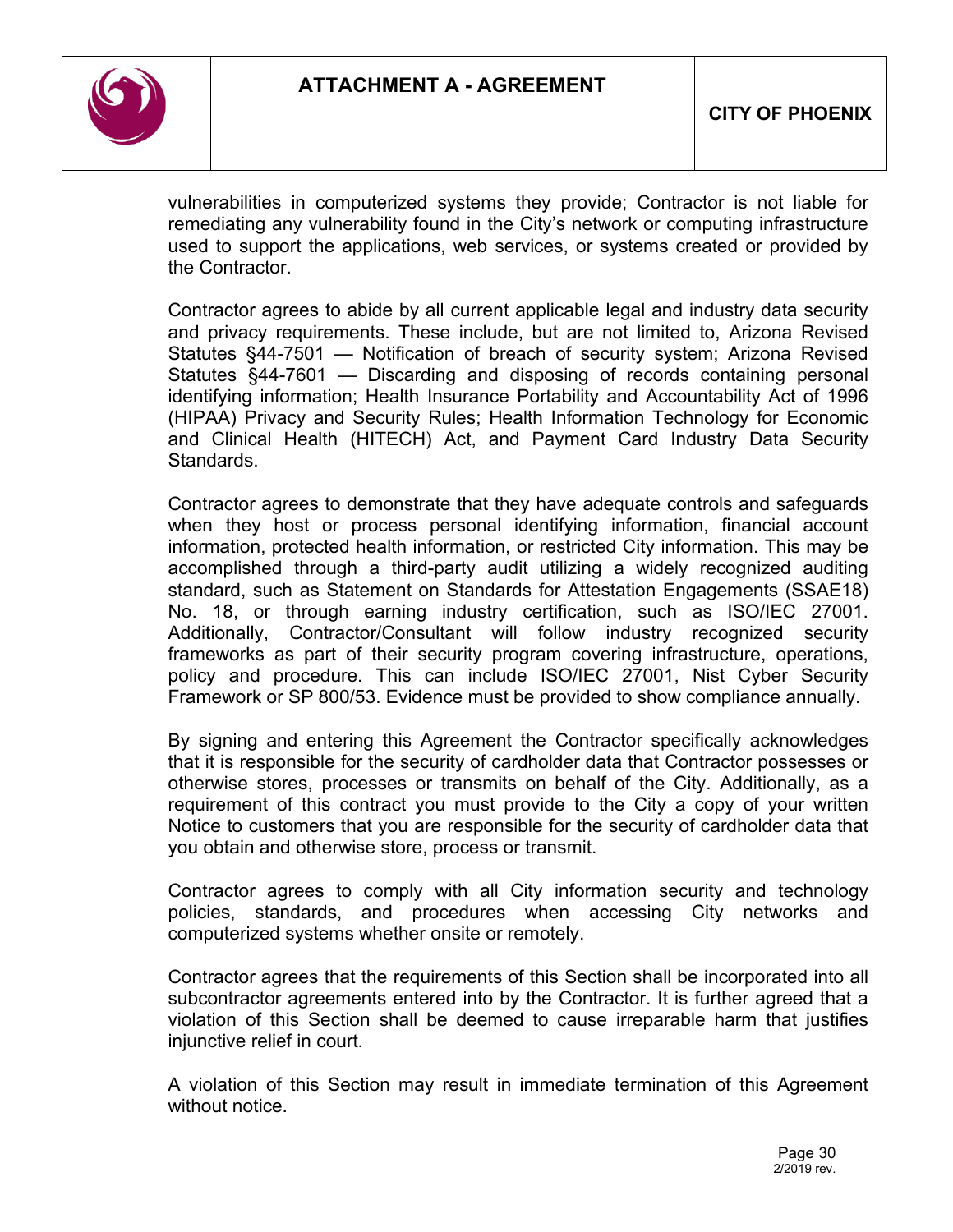

The obligations of Contractor under this Section shall survive the termination of this Agreement.

# **9. CONTACTS WITH THIRD PARTIES**:

Offeror or its subconsultants shall not contact third parties to provide any information relating to the Services provided under this Agreement without the prior written consent of the City. Should Offeror or its subconsultants be contacted by any person requesting information or requiring testimony relative to the Services provided under this Agreement or any other prior or existing Agreement with the City, Offeror or its subconsultants shall promptly inform the City, giving the particulars of the information sought, and shall not disclose such information or give such testimony without the written consent of the City or court order. The obligations of Offeror and its subconsultants under this Section shall survive the termination of this Agreement. Offeror agrees that the requirements of this Section shall be incorporated into all subconsultants agreements entered into by the Offeror. It is further agreed that a violation of this Section shall be deemed to cause irreparable harm that justifies injunctive relief in court. A violation of this Section may result in immediate termination of this Agreement without notice.

# **10. EQUAL EMPLOYMENT OPPORTUNITY REQUIREMENT**

- **10.1.** In order to do business with the City, Offeror must comply with Phoenix City Code, 1969, Chapter 18, Article V, as amended, Equal Opportunity Requirements. Offeror will direct any questions in regard to these requirements to the Equal Opportunity Department, (602) 262-6790.
- **10.2.** *For an Offeror with 35 employees or less*: Offeror in performing under this Agreement shall not discriminate against any worker, employee or applicant, or any member of the public, because of race, color, religion, sex, national origin, age, or disability, nor otherwise commit an unfair employment practice. The Offeror will ensure that applicants are employed, and employees are dealt with during employment without regard to their race, color, religion, sex, national origin, age, or disability. Such action shall include but not be limited to the following: employment, promotion, demotion or transfer, recruitment or recruitment advertising, layoff or termination; rates of pay or other forms of compensation; and selection for training; including apprenticeship. The Offeror further agrees that this clause will be incorporated in all subcontracts related to this Agreement that involve furnishing skilled, unskilled and union labor, or who may perform any such labor or services in connection with this Agreement. Offeror further agrees that this clause will be incorporated in all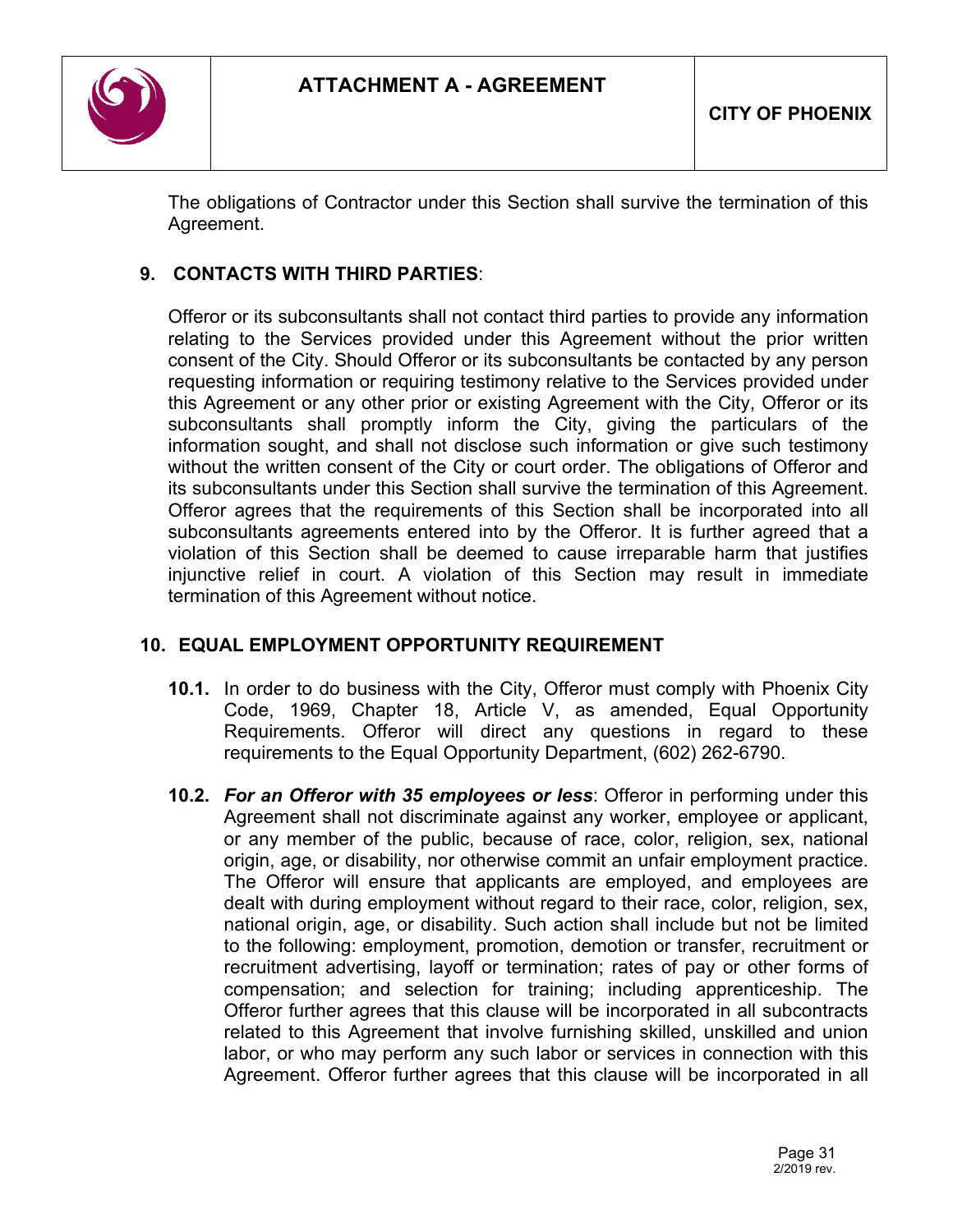

subcontracts, job-Offeror agreements or subleases of this agreement entered into by supplier/lessee.

- **10.3.** *For an Offeror with more than 35 employees:* Offeror in performing under this Agreement shall not discriminate against any worker, employee or applicant, or any member of the public, because of race, color, religion, sex, national origin, age, or disability, nor otherwise commit an unfair employment practice. The Offeror will ensure that applicants are employed, and employees are dealt with during employment without regard to their race, color, religion, sex, national origin, age, or disability, and shall adhere to a policy to pay equal compensation to men and women who perform jobs that require substantially equal skill, effort, and responsibility, and that are performed within the same establishment under similar working conditions. Such action shall include but not be limited to the following: employment, promotion, demotion or transfer, recruitment or recruitment advertising, layoff or termination; rates of pay or other forms of compensation; and selection for training; including apprenticeship. The Offeror further agrees that this clause will be incorporated in all subcontracts with all labor organizations furnishing skilled, unskilled and union labor, or who may perform any such labor or services in connection with this contract. Offeror further agrees that this clause will be incorporated in all subcontracts, job-Offeror agreements or subleases of this Agreement entered into by supplier/lessee. The Offeror further agrees not to discriminate against any worker, employee or applicant, or any member of the public, because of sexual orientation or gender identity or expression and shall ensure that applicants are employed, and employees are dealt with during employment without regard to their sexual orientation or gender identity or expression.
- **10.4.** Documentation. Suppliers and lessees may be required to provide additional documentation to the Equal Opportunity Department affirming that a nondiscriminatory policy is being utilized.
- **10.5.** Monitoring. The Equal Opportunity Department shall monitor the employment policies and practices of suppliers and lessees subject to this article as deemed necessary. The Equal Opportunity Department is authorized to conduct on-site compliance reviews of selected firms, which may include an audit of personnel and payroll records, if necessary.

# **11. AUDIT/RECORDS:**

The City reserves the right to, at reasonable times, audit Offeror's books and records relative to the performance of service under this Agreement. All records pertaining to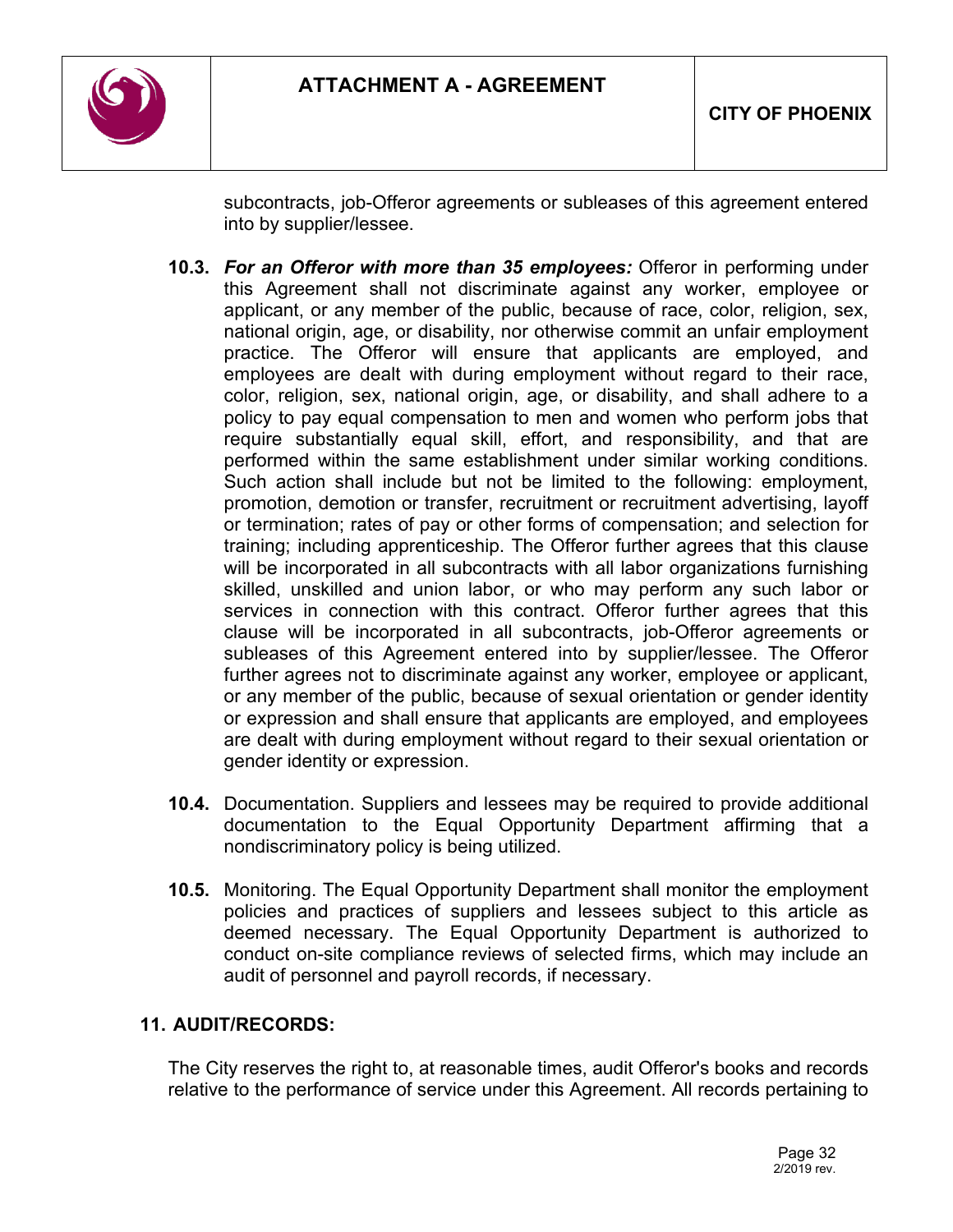

this agreement shall be kept on a generally accepted accounting basis for a period of three (3) years following termination of the Agreement.

# **12. COMPLIANCE WITH LAWS:**

Offeror shall comply with all existing and subsequently enacted federal, state and local laws, ordinances, codes and regulations which are, or become applicable to this Agreement and the Services. If a subsequently enacted law imposes substantial additional costs on Offeror, Offeror may request an amendment to this Agreement in order to address such additional costs; however, no such amendment or change order may be approved by the City if it results in an increase of the Agreement amount over that approved by the City Council unless the Council approves an increased Agreement amount.

# **13. BACKGROUND SCREENING – STANDARD RISK: Contractor and Subcontractor Workers Background Screening:**

- a. Contractor agrees that all Contractor and subcontractors' workers (collectively "Contractor's Worker(s))" that Contractor furnishes to the City pursuant to this agreement will be subject to background and security checks and screening (collectively "Background Screening") at Contractor's sole cost and expense, unless otherwise addressed in the Scope of Work.
- b. The background screening provided by Contractor will comply with all applicable laws, rules and regulations. Contractor further agrees that the background screening required in this section is necessary to preserve and protect the public health, safety and welfare.
- c. The background screening requirements set forth in this section are the minimum requirements for the agreement. The City in no way warrants that these minimum requirements are sufficient to protect Contractor from any liabilities that may arise out of the Contractor's services under this agreement or Contractor's failure to comply with this section. Therefore, in addition to the specific measures set forth below, Contractor and its Contract Workers will take such other reasonable, prudent and necessary measures to further preserve and protect public health, safety and welfare when providing services under this agreement
- d. Unless otherwise addressed in the scope of work, the contracting department will review and approve maximum risk background check results provided by the Contractor. Information to verify the results will be returned to the Contractor after the City's review. The City will not keep records related to background checks. The City will only respond with an approve or deny.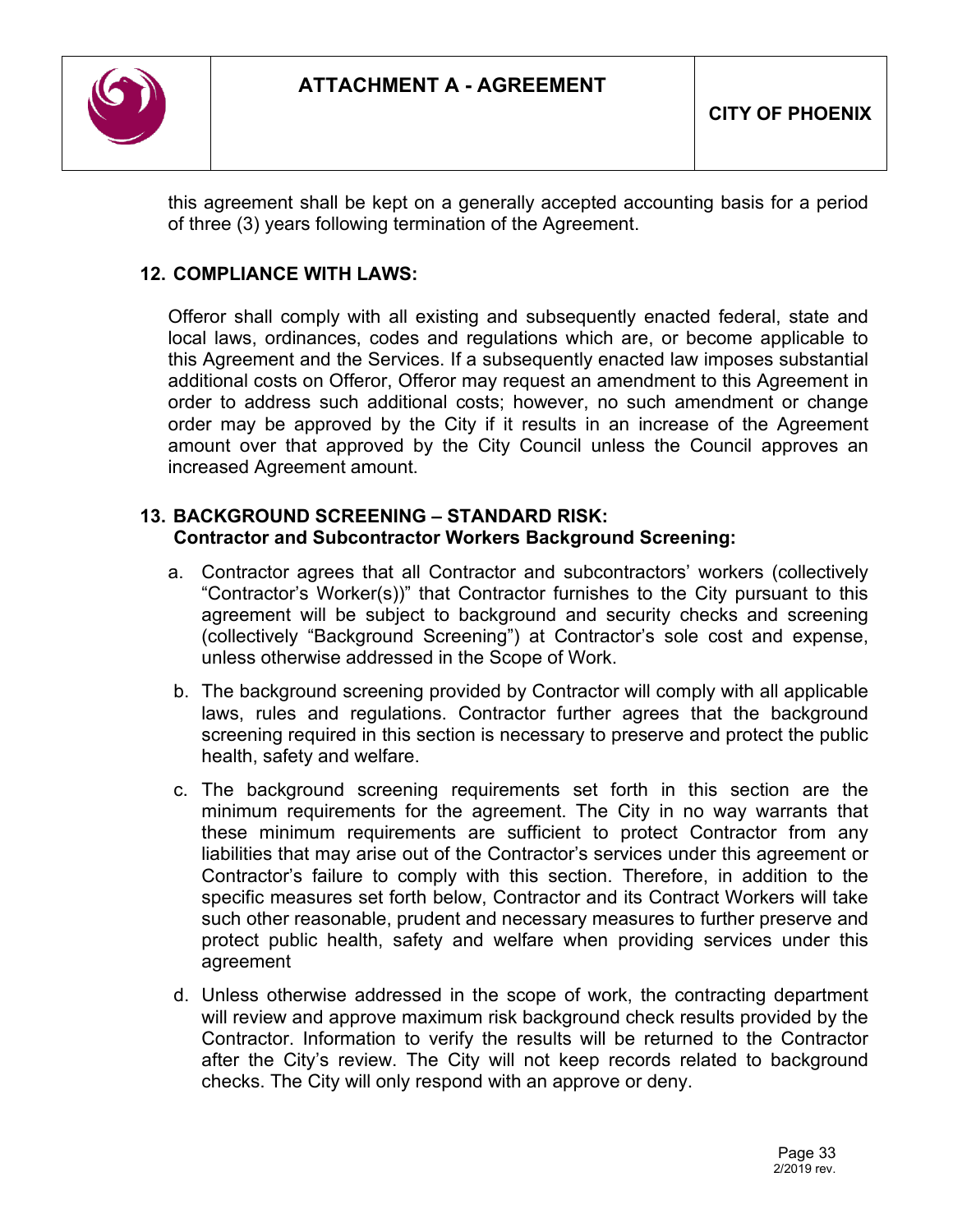

**13.1 Background Screening Level:** Because of the varied types of services performed, the City has established two levels of risk and associated background screening: Standard and Maximum risk. The current risk level and background screening required is **STANDARD RISK LEVEL**. A standard risk background screening will be performed when the Contract Worker's work assignment will:

- require a badge or key for access to City facilities; or
- allow any access to sensitive, confidential records, personal identifying information or restricted City information; or
- allow unescorted access to City facilities during normal and non-business hours.
- **a. Requirements**: The background screening for this standard risk level will include a background check for real identity/legal name and will include felony and misdemeanor records from any county in the United States, the state of Arizona, plus any other jurisdiction where the Offeror worker has lived at any time in the preceding seven years from the Contract Worker's proposed date of hire.

# **b. Offeror Certification; City Approval of Background Screening**:

Unless otherwise provided for in the Scope, Offeror will be responsible for:

- i. determining whether Contract Worker(s) are disqualified from performing work for the City for standard risk level background checks; and,
- ii. for reviewing the results of the background check every five years; and,
- iii. to engage in whatever due diligence is necessary to make the decision on whether to disqualify a Contract Worker; and,
- iv. Submitting the list of qualified Contract Workers to the contracting department.
- v. For sole proprietors, the Offeror must comply with the background check for himself and any business partners, or members or employees who will assist on the contract and for whom the requirements of the Agreement apply.
- vi. By executing this agreement, Offeror certifies and warrants that Offeror has read the background screening requirements and criteria in this section, and that all background screening information furnished to the City is accurate and current. Also, by executing this agreement, Offeror further certifies and warrants that Offeror has satisfied all background screening requirements for the standard risk background screening, and verified legal worker status, as required.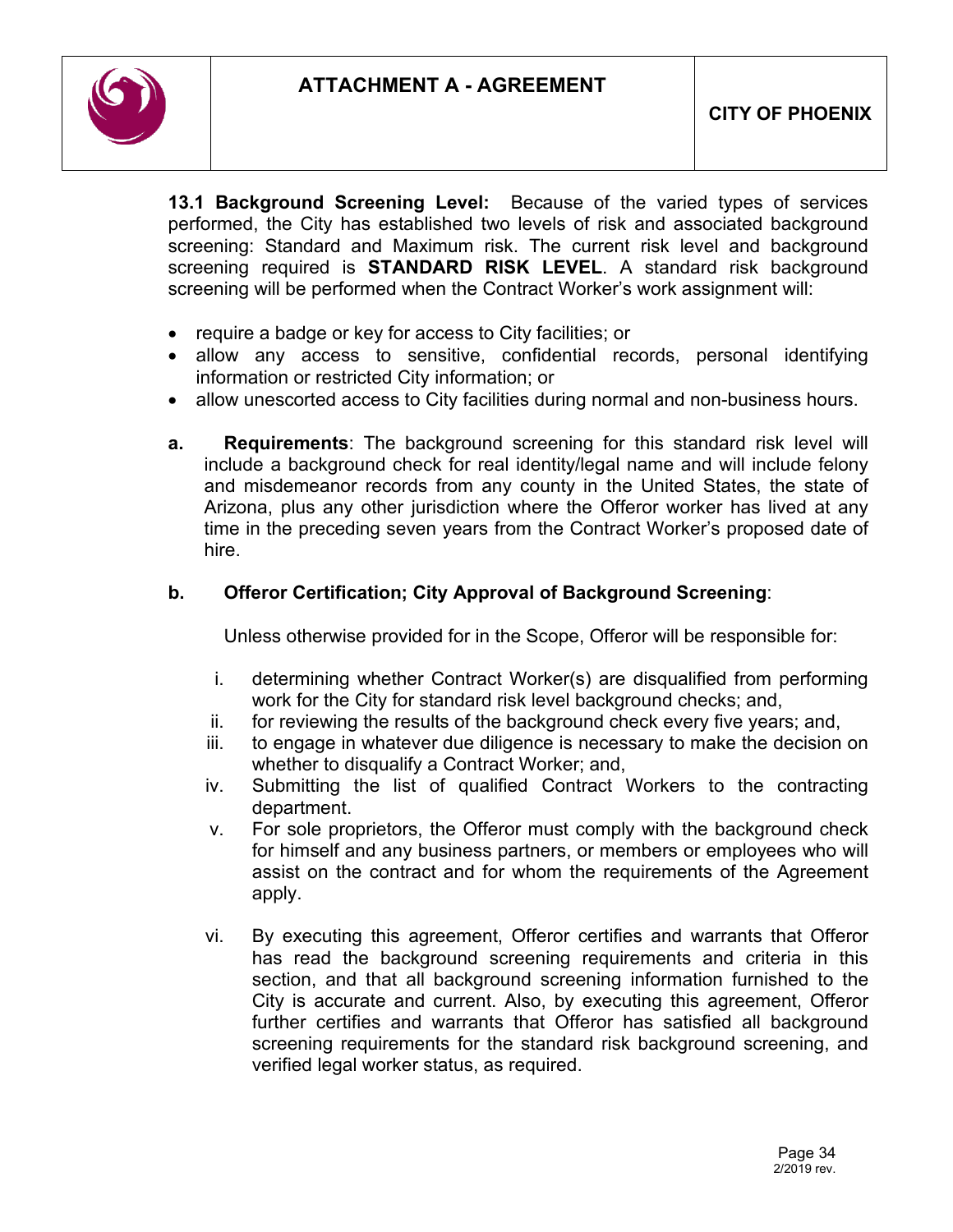

# **14. AGREEMENT AMENDMENTS**

Whenever an addition, deletion or alteration to the Services described in **Exhibit C** substantially changes the scope of work, thereby materially increasing or decreasing the cost of performance, a supplemental agreement must first be approved in writing by the City and Offeror before such addition, deletion or alteration shall be performed. Changes to the Services may be made and the compensation to be paid to Offeror may be adjusted by mutual agreement, but in no event may the compensation exceed the amount authorized by the Phoenix City Council for this Agreement without further authorization by the City Council. It is specifically understood and agreed that no claim for extra work done or materials furnished by Offeror will be allowed except as provided herein, nor shall Offeror do any work or furnish any materials not covered by this Agreement unless first authorized in writing by the City. Any work or materials furnished by Offeror without prior written authorization shall be at Offeror's risk, cost and expense, and Offeror agrees to submit no claim for compensation or reimbursement for additional work done or materials furnished without prior written authorization.

#### **15. NON-ASSIGNABILITY**:

**15.1** This Agreement is in the nature of a personal services contract and Offeror shall have no power to assign this Agreement, including any right, duty, or obligation of Offeror under this Agreement, without the prior written consent of the City. Offeror shall not subcontract with any third party for any component of the Services without the prior written consent of the City. Any attempt to assign or subcontract without the City's prior written consent shall be void.

**15.2** An essential consideration provided to the City by Offeror to induce the City to enter into the Agreement is Offeror's representation that the individual(s) performing services shall include Offeror's principals as selected through the RFP solicitation process. Therefore, should such named individual(s) sever their relationship with Offeror, or otherwise be unavailable to carry out Offeror's duties under this Agreement for a period of time deemed to be excessive by the City in its sole and absolute discretion, then the City may, without notice, immediately terminate this Agreement for cause.

#### **16. NOTICES**:

Any notice, consent or other communication ("Notice") required or permitted under this Agreement shall be in writing and either: 1) delivered in person; 2) sent via email, read receipt requested; 3) sent via facsimile transmission; 4) deposited with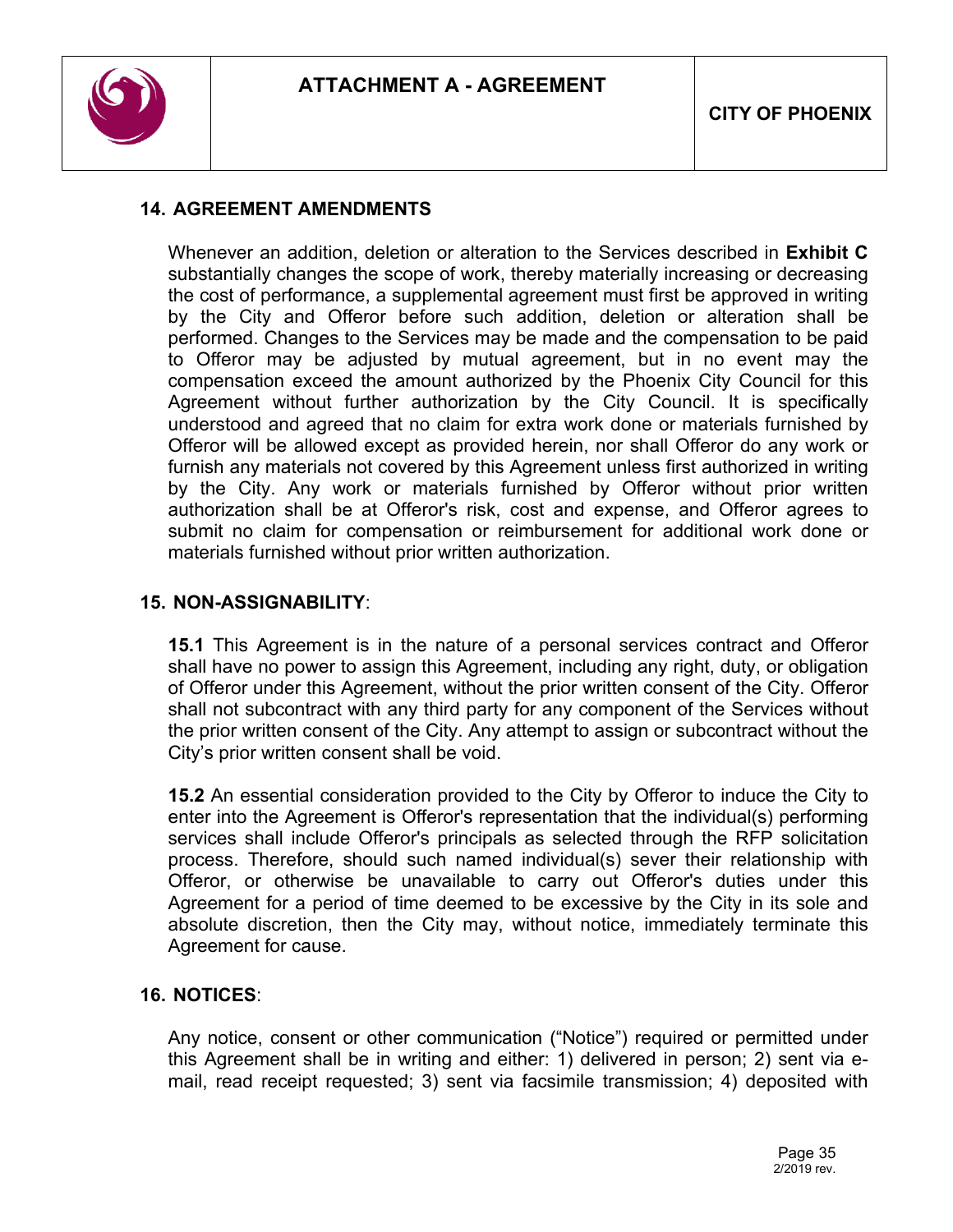# **ATTACHMENT A - AGREEMENT**



any commercial air courier or express service; or 5) deposited in the United States mail, postage prepaid.

If to Offeror:

CONTACT NAME COMPANY NAME ADDRESS CITY STATE ZIP TELEPHONE EMAIL ADDRESS

If to the City:

| <b>Chris Ewell, Deputy Director</b>          | Deryck Lavelle, Assistant City      |
|----------------------------------------------|-------------------------------------|
| City of Phoenix, Street                      | Attorney                            |
| <b>Transportation Department</b>             | City of Phoenix, Office of the City |
| 200 W. Washington St., 6 <sup>th</sup> Floor | Attorney                            |
| Phoenix, AZ 85003                            | 200 West Washington, 13th Floor     |
| Telephone: (602) 534-0592                    | Phoenix, AZ 85003-1611              |
| E-Mail: chris.ewell@phoenix.gov              | Telephone: (602) 534-1480           |
|                                              | E-mail:                             |
|                                              | deryck.lavelle@phoenix.gov          |
|                                              |                                     |

Notice shall be deemed received: 1) at the time it is personally served; 2) on the day it is sent via e-mail; 3) on the day it is sent by facsimile transmission; 4) on the second day after its deposit with any commercial air courier or express service; or 5) five (5) business days after the Notice is deposited in the United States mail as above provided. Any time period stated in a Notice will be computed from the time the Notice is deemed received. Either party may change its mailing address, telephone number, facsimile number, e-mail address, or the person to receive Notice by notifying the other party as provided in this Section. Notices sent by e-mail and facsimile transmission must also be sent by regular mail to the recipient at the above address. This requirement for duplicate Notice is not intended to change the effective date of the Notice sent by e-mail or facsimile transmission.

# **17. INTEGRATION**:

This Agreement constitutes and embodies the full and complete understanding and agreement of the parties hereto and supersedes all prior understandings, agreements, discussions, proposals, bids, negotiations, communications, and correspondence, whether oral or written. No representation, promise, inducement, statement of intention, or variation of the terms of this Agreement has been made which is not embodied in this Agreement or a written amendment hereto signed by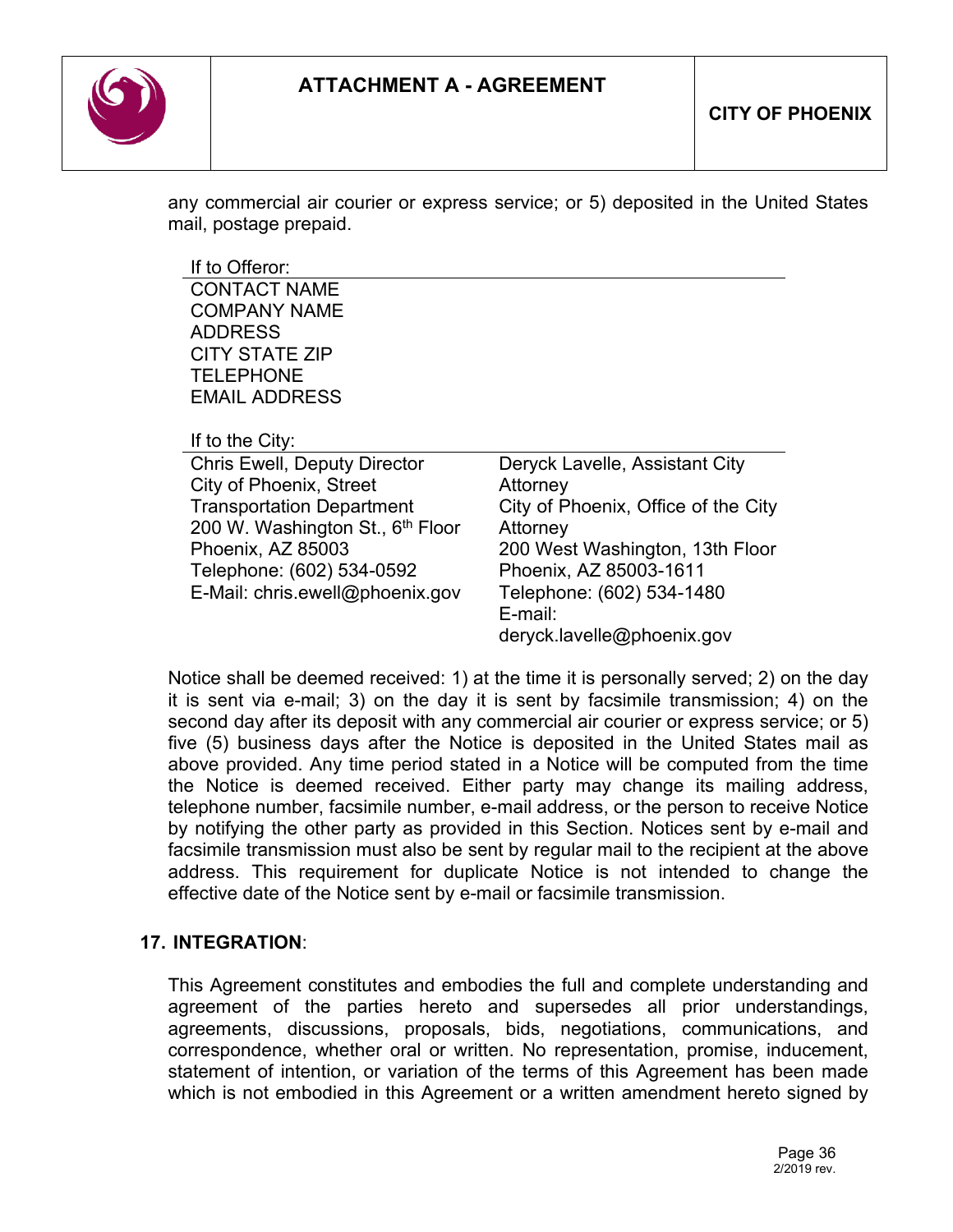

Offeror and the City, and no party hereto shall be bound by r liable for any agreement or representation not so set forth.

### **18. GOVERNING LAW; FORUM; VENUE**:

This Agreement is executed and delivered in the State of Arizona, and the substantive laws of the State of Arizona (without reference to choice of law principles) shall govern the interpretation and enforcement of this Agreement and any claims or disputes relating to or arising out of this Agreement and/or the Services. Jurisdiction and venue for any action arising out of or relating to this Agreement or the Services shall lie exclusively in the state or federal courts within Maricopa County, Arizona, and each of the parties, to the extent permitted by law, consents to jurisdiction and venue in such courts for such purposes.

### **19.FISCAL YEAR CLAUSE:**

The City's fiscal year begins July 1 and ends June 30 each calendar year. The City may make payment for services rendered or costs encumbered only during a fiscal year and for a period of 60 days immediately following the close of the fiscal year, under the provisions of Arizona Revised Statutes §42-17108. Therefore, Offeror must submit billings for services performed or costs incurred prior to the close of a fiscal year within ample time to allow payment within this 60-day period.

### **20.TERMINATION OR SUSPENSION OF SERVICES**:

- **a. City's Right to Terminate.** The City reserves the right to terminate this Agreement without cause, or to abandon the Services, or any part of the Services not then completed, by notifying Offeror in writing. Immediately upon receiving a written notice to terminate or suspend Services, Offeror shall:
	- i. Discontinue advancing the work in progress, or such part that is described in the notice.
	- ii. Deliver to the City all collected raw data, draft reports, preliminary reports, working papers, estimates and forecasts entirely or partially completed, together with all unused materials supplied by the City.
	- iii. Appraise the work it has completed and submit its appraisal to the City for evaluation.
	- iv. In the event of a termination pursuant to this section the Offeror shall be paid in full the pro rata value for services performed to the date of its receipt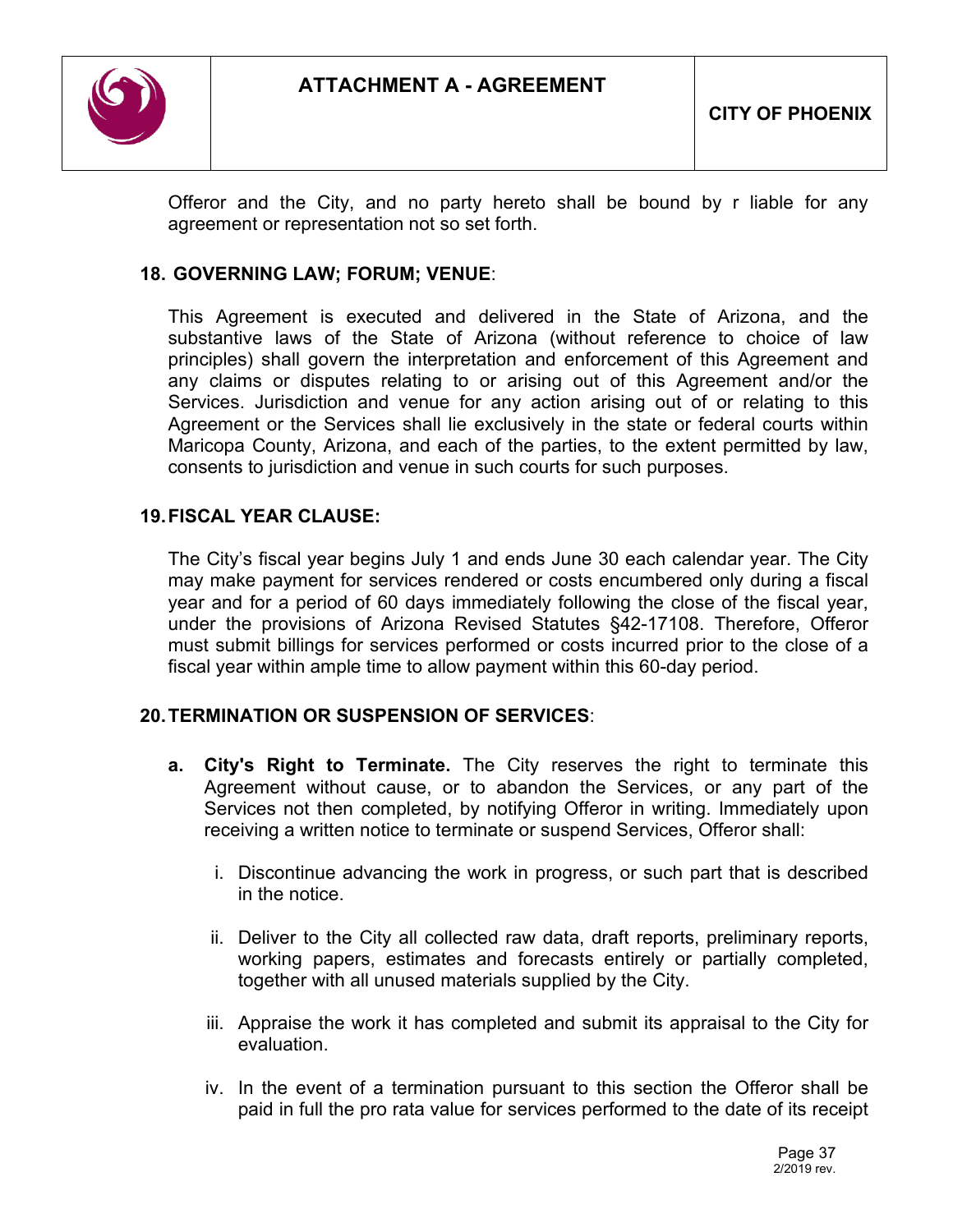

of the Notice of Termination, including reimbursement for all reasonable costs and expenses incurred by Offeror in terminating the work, including demobilization of field service. No payment shall be made for loss of anticipated profits or unperformed services. The City shall have no liability for lost profits or other damages suffered by Offeror as a result of a termination pursuant to this section.

- **b. Final Payment.** The City shall make final payment for all Services performed and accepted within sixty (60) days after Offeror has delivered to the City any final progress reports, documentation, materials and evidence of costs and disbursement as required under this Agreement.
- **c. Temporary Suspension.** The City may, by written notice, direct Offeror to suspend performance on all or any part of the Services for such period of time as may be determined by the City to be necessary or desirable for its convenience. If such suspension causes additional expense to Offeror in performance, and such additional expense is not due to fault or negligence of Offeror, the payment will be adjusted on the basis of actual costs resulting directly from the suspension, and the period for performance of the Services will be extended by mutual agreement. Any claim by Offeror for a price adjustment must be supported by appropriate documentation asserted promptly after Offeror has been notified to suspend performance.

### **21.PROFESSIONAL COMPETENCY**:

- **a. Qualifications.** Offeror represents that it is familiar with the nature and extent of this Agreement, the Services, and any conditions that may affect its performance under this Agreement. Offeror further represents that it is fully experienced and properly qualified with respect to the Services; is in compliance with all applicable law and license requirements; and is adequately equipped, organized, and financed to perform the Services.
- **b. Level of Care and Skill.** Services provided by Offeror will be performed in a manner consistent with that level of care and skill ordinarily exercised by members of Offeror's profession currently practicing in the same industry under similar conditions. Acceptance or approval by the City of Offeror's work shall in no way relieve Offeror of liability to the City for damages arising from the failure of Offeror to adhere to the aforesaid standard of professional competence.
- **c. Conflict of Interest**. Except for the Scope of Work described herein, Offeror shall be prohibited from submitting any bid or proposal on any of the contracting opportunities arising from the Scope of Work. In addition, Offeror shall not have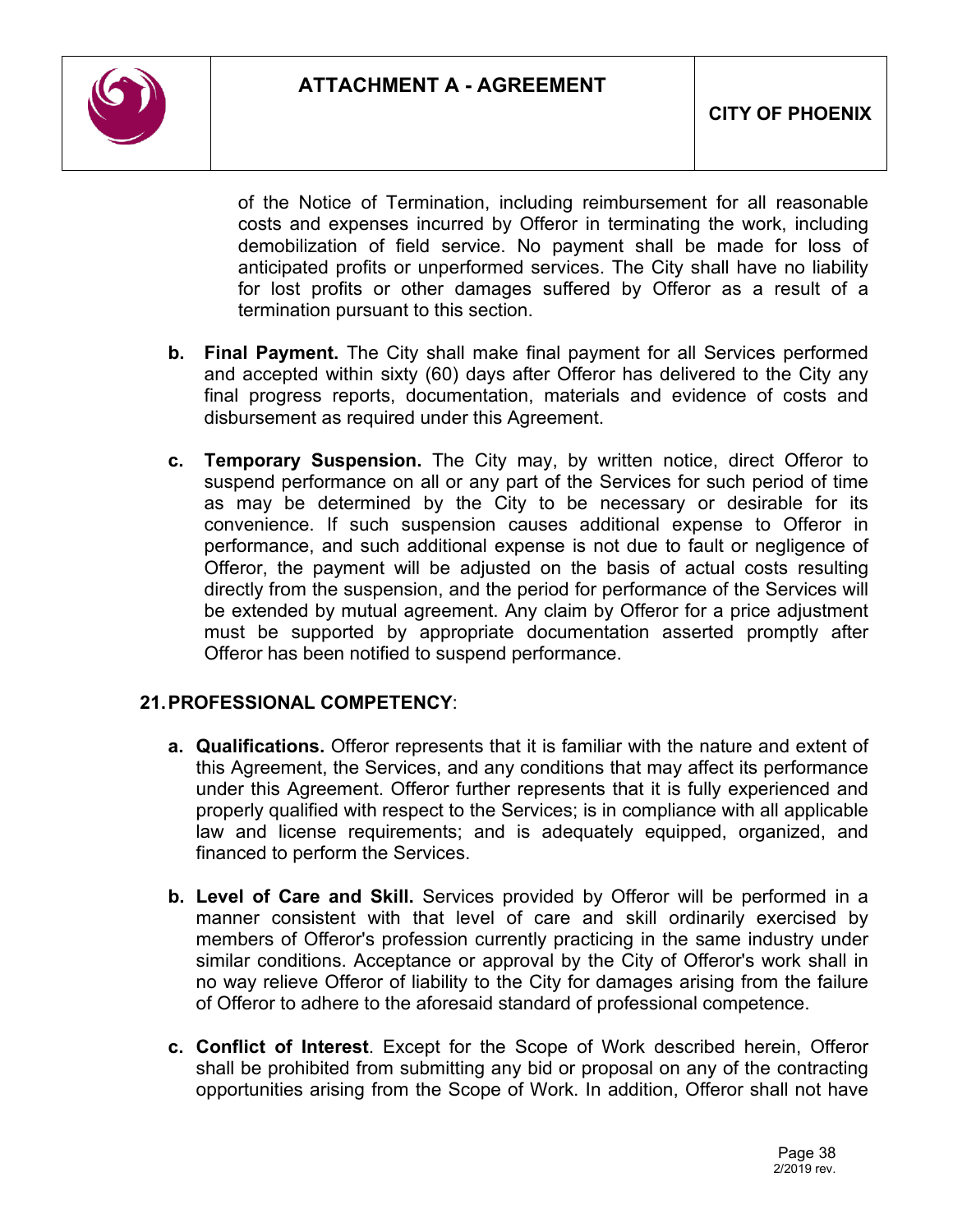

any pecuniary or proprietary interest in any agreement for which Offeror is performing services for the City under this Agreement. Offeror shall refrain from engaging in or carrying on any activity on behalf of any client which is in any way directly averse to the City or its interests without the specific written consent and waiver of the City. Such waiver normally requires the concurrence of City management and the Phoenix City Council. A waiver of conflict of interest may be considered by the City when different personnel within the Offeror's firm are undertaking the concurrent representations and the firm takes sufficient steps to ensure confidentiality.

### **22.SPECIFIC PERFORMANCE:**

Offeror agrees that, in the event of a breach by Offeror of any material provision of this Agreement, the City shall, upon proper action instituted by it, be entitled to a decree of specific performance thereof according to the terms of this Agreement. In the event the City shall elect to treat any such breach on the part of Offeror as a discharge of the Agreement, the City may nevertheless maintain an action to recover damages arising out of such breach. This paragraph is not intended as a limitation of such other remedies as may be available to the City under law or equity.

### **23.FORCE MAJEURE:**

Offeror shall not be responsible or liable for, or deemed in breach hereof because of, any delay in the performance of its obligations hereunder to the extent caused by circumstances beyond its control, without its fault or negligence, and that could not have been prevented by the exercise of due diligence, including but not limited to fires, natural disasters, riots, wars, unavoidable and unforeseeable site conditions, failure of the City to provide data within the City's possession or to make necessary decisions or provide necessary comments in connection with any required reports prepared by Offeror in connection with the Services, and the unforeseeable inability to obtain necessary site access, authorization, permits, licenses, certifications and approvals (such causes hereafter referred to as "Force Majeure").

### **24. INTELLECTUAL PROPERTY AND SPECIAL TERMS AND CONDITIONS:**

**a. Definitions.** "Deliverables" means any and all software, equipment, systems, work to be delivered, services to be performed, or other work products provided by the Offeror within the scope of this Agreement.

"Intellectual Property" means all intellectual property rights, including with limitation, any rights in any invention, patent, discovery, improvement, know-how, utility model, trade-mark, copyright, industrial design or mask work, integrated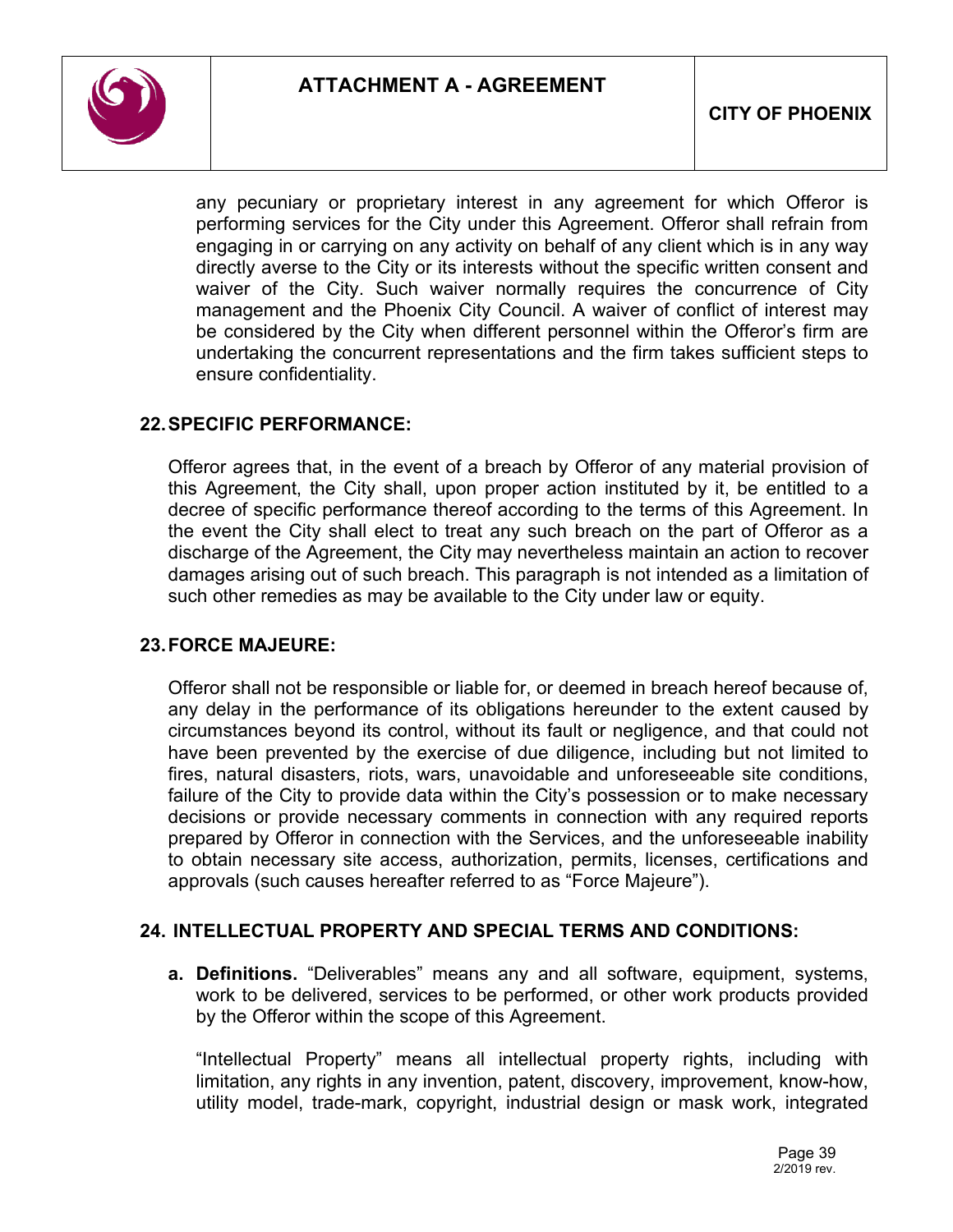

circuit topography, trade secret and all rights of whatsoever nature in computer software and data, Confidential Information, and all intangible rights or privileges of a nature similar to any of the foregoing, including in every case in any part of the world and whether or not registered, and shall include all rights in any applications and granted registrations for any of the foregoing.

"Licensed Patents" shall mean all patents throughout the world (including patents of importation, improvement patents, patents and certificates of addition and utility models, as well as divisions, reissues, continuations, renewals, and extensions of the foregoing), applications therefore, and patents which may issue upon such applications, as to which patents or applications Offeror has at any time during the Term of this Agreement the right to grant licenses of.

"Licensed Products" shall mean any and all Deliverables which employ or are produced by the practice of inventions claimed in the Licensed Patents.

- **b. Intellectual Property Rights.** Offeror grants to City a nonexclusive, nontransferable (except to a wholly-owned subsidiary of the City), and royalty-free right and license to install, use, and maintain the software, application(s), or similar technology to be provided to the City pursuant to this agreement (collectively, the "Deliverables") for the City's internal or business purposes. The City shall further have the right to reproduce the Deliverables to the extent reasonably necessary for such purposes. The City shall not, without the Offeror's prior written consent, transfer or sub-license its foregoing license rights (except to a wholly-owned subsidiary of the City) or reverse engineer, decompile, or otherwise attempt to derive source code from the Deliverables.
- **c. Intellectual Property Indemnification.** In addition to the indemnification provided for elsewhere in this Agreement, Offeror agrees to defend, at its own expense, and to indemnify and hold harmless the City and its officers, agents, and employees from and against all judgments, claims, damages, suits, liabilities, settlements, costs and demands, including reasonable attorneys' fees, suffered or incurred by the City as a result of any claim that the Deliverables infringe the patents, copyrights, or other intellectual property rights of third parties, provided that Offeror is notified in writing of such claim. The City will reasonably cooperate with Offeror, at Offeror's expense, to facilitate the settlement or defense of such claim. Without limiting in any way the Offeror obligations set forth herein, if, as a result of any claim of infringement by Offeror, the City is enjoined from using the Deliverables provided under this Agreement, or if Offeror reasonably believes that the Deliverables are likely to become the subject of a claim of infringement, Offeror may, at Offeror's option and expense, (1) procure the right for the City to continue to use the Deliverables, or (2) replace or modify the Deliverables so as to make them non-infringing and of equal or superior functional and capability for the purpose for which the Deliverable was provided.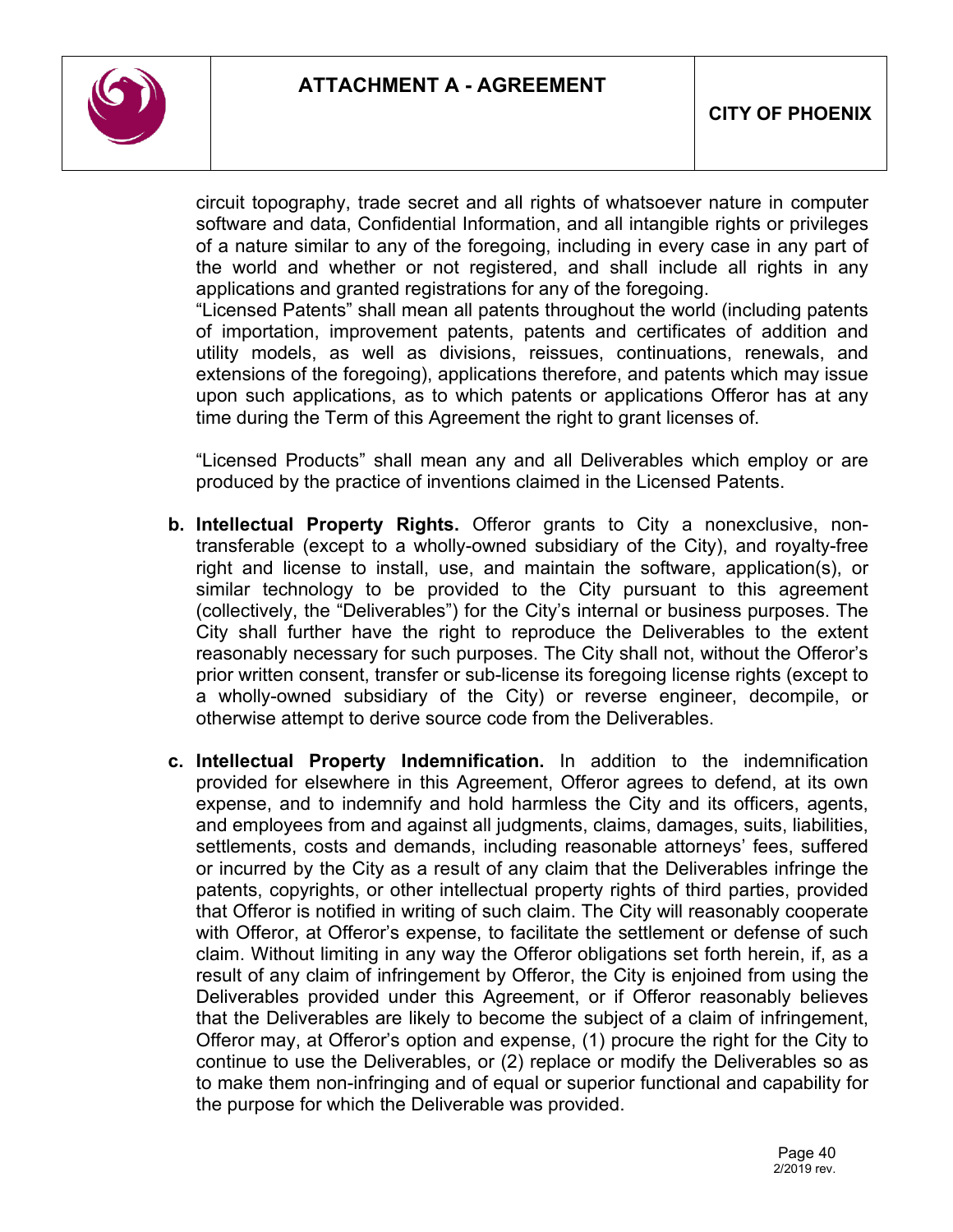

- **d. Limitation of Liability.** CITY WILL NOT BE LIABLE TO OFFEROR OR ANY OTHER PARTY FOR ANY LOSS OF USE, INTERRUPTION OF BUSINESS OR ANY INDIRECT, SPECIAL, INCIDENTAL, PUNITIVE OR CONSEQUENTIAL DAMAGES OF ANY KIND (INCLUDING LOST PROFITS), REGARDLESS OF THE FORM OF ACTION WHETHER IN CONTRACT, TORT (INCLUDING NEGLIGENCE), STRICT PRODUCT LIABILITY OR OTHERWISE, EVEN IF OFFEROR HAS BEEN ADVISED OF THE POSSIBILITY OF SUCH DAMAGES. The foregoing limitation of liability is independent of any exclusive remedies for breach of warranty set forth in this Agreement.
- **e. Document Delivery.** All documents, together with all unused materials supplied by the City, are to be delivered to the City upon completion or termination of this Agreement before the final payment is made to Offeror.
	- i. All documents prepared by Offeror shall be prepared in a format and at a quality approved by the City.
	- ii. Offeror shall review all documents provided by the City related to the performance of the Services and shall promptly notify the City of any defects or deficiencies discovered in such review.
	- iii. Offeror shall provide timely and periodic submittals of all documents required of Offeror, including sub-agreements, if any, as such become available to the City for review.
- **f. Reservation.** Nothing in this Agreement shall be interpreted to give either party any rights whatsoever to any Intellectual Property of the other not conceived, created, developed, or reduced to practice pursuant to this Agreement or a related subcontract.
- **g. Warranty Against Infringement.** Offeror warrants that the Deliverables will be free of the rightful claim of any third party for or by way of infringement or misappropriation of patent, copyright, trade secret, trademark or other rights arising under the laws of the United States. Offeror further warrants that no act or omission of Offeror will result in a third party holding a claim that interferes with the City's enjoyment or use of the Deliverables.

Offeror warrants that it owns or possesses all rights, title and licenses necessary to perform its obligations hereunder.

Offeror warrants that, as of the Effective Date and throughout the Term, Offeror has not conveyed any rights or licenses to any third party regarding the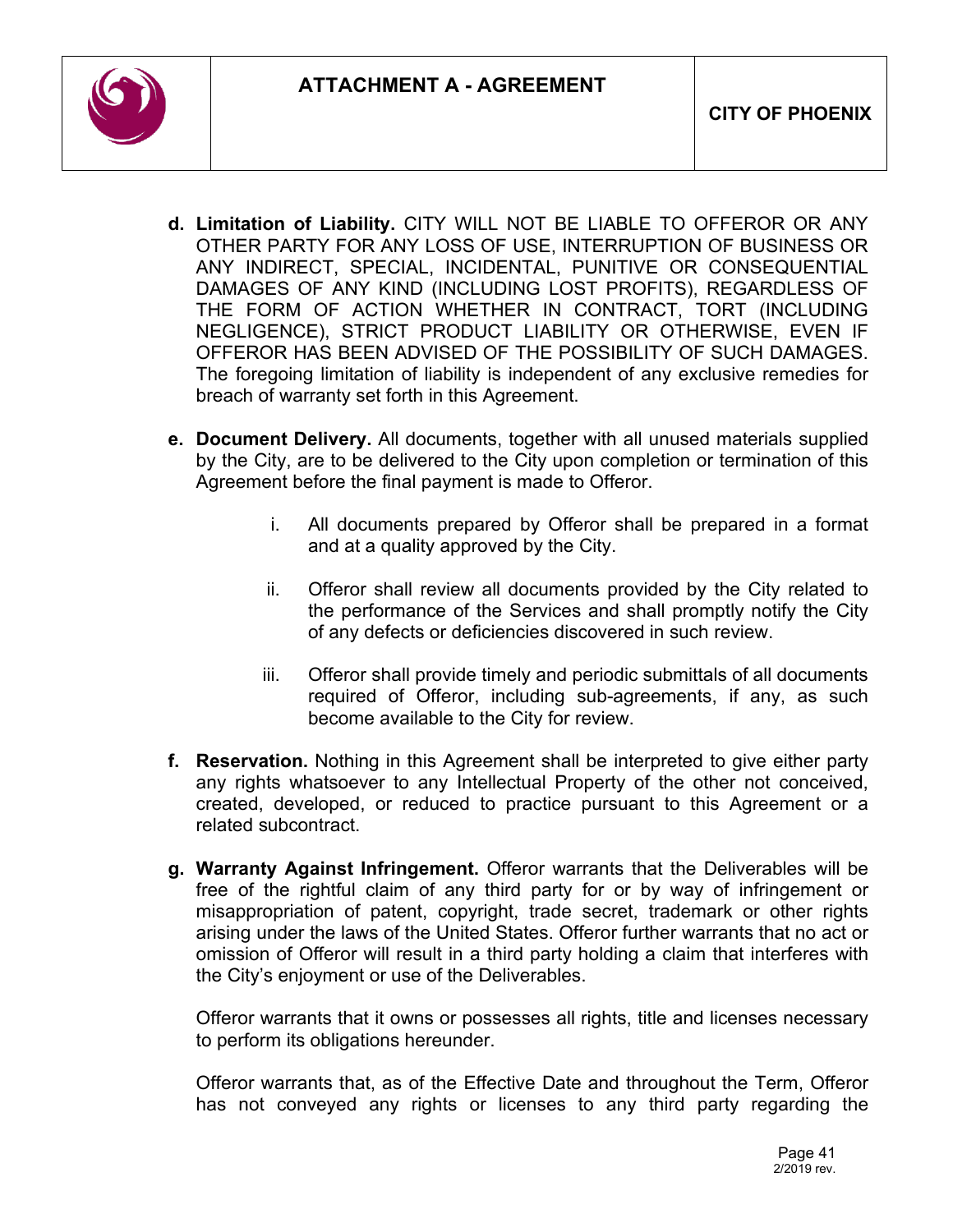

**Deliverables** 

- **h. Warranty on Deliverables.** Offeror warrants the Deliverables (including hardware, electrical, electronic, mechanical, and all other system components, including installation, but excluding software), for a period of one (1) year starting with the date of final system acceptance (the "Warranty Period"), to be substantially free of any condition which would make the system fail to perform other than in material accordance with the requirements set forth in this Agreement (each such condition to be considered an "Error"). Offeror specifically warrants that all software (also a Deliverable) shall be free of any condition which could make it fail to perform other than in material accordance with the specifications (each such condition to be considered an "Error") for a period of 9 months after actual installation of the software. If the City reports to Offeror any Errors in the system during the Warranty Period, then Offeror shall, at its expense, use reasonable commercial efforts to modify or replace the faulty hardware, software, electrical component or other system feature as quickly as reasonably practicable. Where possible, both parties shall attempt to resolve Errors through telephone instruction, issuance of updated documentation, corrective code, or hardware replacement or modification.
- **i. Maintenance.** During and after the expiration of the Warranty Period, if a written maintenance and support agreement has not yet been finalized by the parties, the City has the right to receive Basic Maintenance as hereinafter described in addition to the warranty service described above. For purposes of this Agreement, "Basic Maintenance" shall consist of:
	- i. The right of the City to contact Offeror by telephone or email and to consult with Offeror regarding installation, functions, operation, Errors, and updates of the Deliverable free of charge;
	- ii. -Telephone support: Contact name, contact number, hours of support;
	- iii. Email support: Email address, turn-around response time on emails;
	- iv. On-line bulletin services: website address;
	- v. Tips for more efficient use of software: where to look;
	- vi. Patches and bug fixes: how will patches and bug fixes be handled?
	- vii. Errors: how will Errors be corrected, using commercially reasonable efforts? Downtime?
	- viii. Product updates: how and when will this happen?
	- ix. Installation: how will it be handled?
	- x. Escalation of issues: how will issues be escalated and resolved?
	- xi. Training: what is offered? Included? How many employees? Follow-up?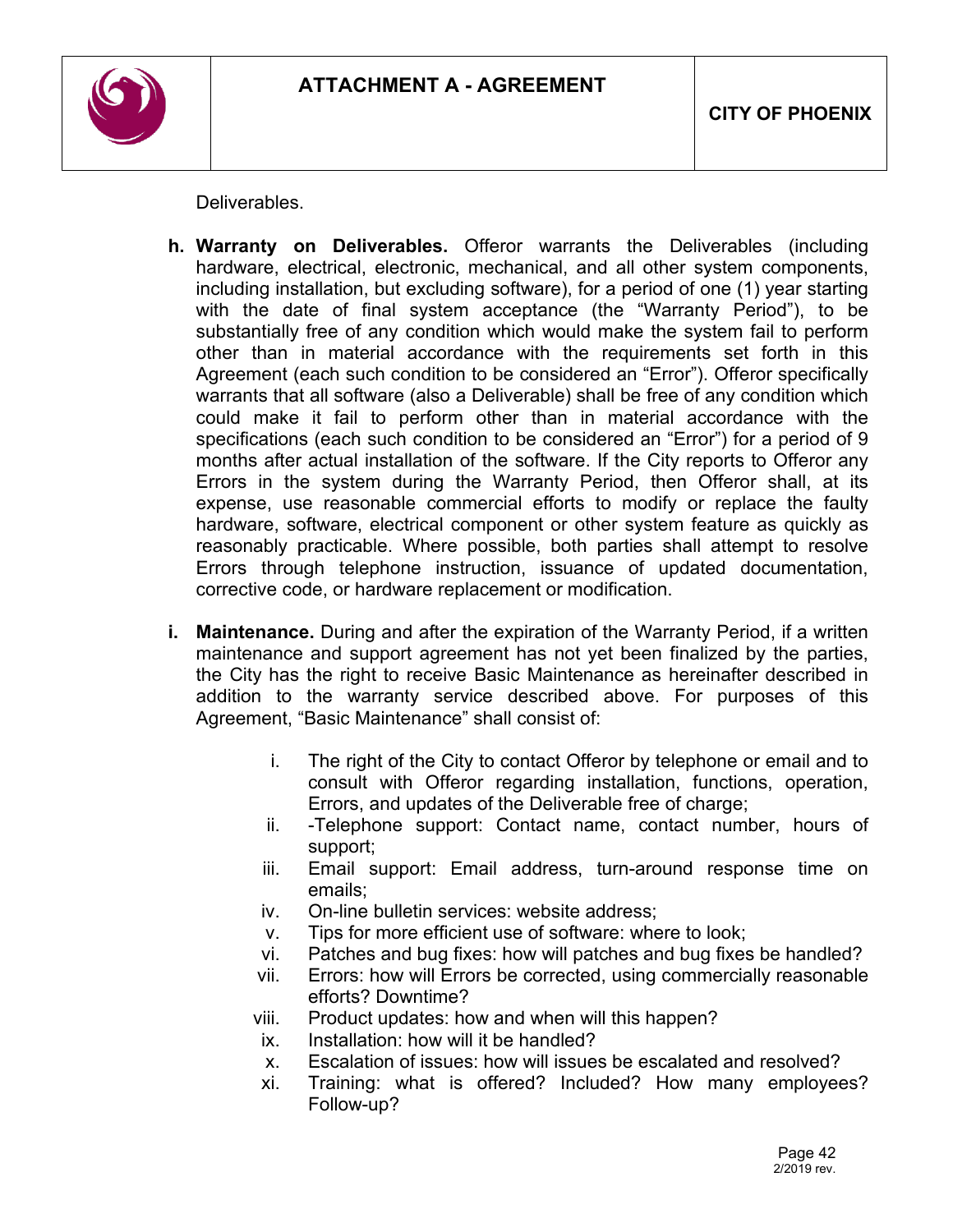

- xii. Compensation: how will issues be compensated for if delay by Offeror in resolving them? Additional services for free? Extension of support/maintenance duration? Availability of Offeror's personnel for error correction.
- **j. Acceptance of Deliverables.** Final acceptance of Deliverables shall be provided only after successful completion of testing of the Deliverables. Final acceptance shall not occur until all phases of implementation have been successfully performed. If applicable, acceptance test criteria are set forth below and/or detailed in **Exhibit C**.

Upon completion of any Deliverable, Offeror shall provide a copy thereof to the City for acceptance and approval. At such time, at City request, Offeror will demonstrate to the City that the Deliverable conforms to the description specified for such Deliverable. City will be responsible for any additional review and testing of such deliverable in accordance with any mutually agreed test scripts as may be included in Offeror's project management plan. If the Deliverable does not conform to the description for such Deliverable specified City shall have five business days after Offeror's submission of the Deliverable (the "Acceptance Period") to give Offeror written notice which shall specify the deficiencies in detail. Offeror shall use best efforts to promptly cure any such deficiencies. After completing such cure, Offeror shall resubmit the Deliverable for City review and testing as set forth above. Upon accepting any Deliverable submitted by Offeror, City shall provide Offeror with written acceptance of such Deliverable. If the City fails to provide written notice of any deficiencies within the Acceptance Period, as provided above, such Deliverable shall be deemed accepted at the end of the Acceptance Period.

**k. Non-Disclosure.** In addition to the confidentiality and data security requirements of this Agreement, Offeror shall not disclose, without the City's prior written consent, any information obtained from the City in connection with this Agreement to any person, firm, corporation, association, or other entity other than City employees qualified to receive such information, for any reason or purpose whatsoever, nor shall Offeror make use of any such confidential or proprietary information for its own purposes or for the benefit of any person, firm, corporation or other entity, except the City.

Offeror agrees to act as a trustee of the foregoing information and as trustee of any other confidential information learned in connection by Offeror's relationship with the City. Offeror further represents to the City that, as an inducement to enter this Agreement, Offeror will hold this information in trust and confidence for the City's sole benefit and use.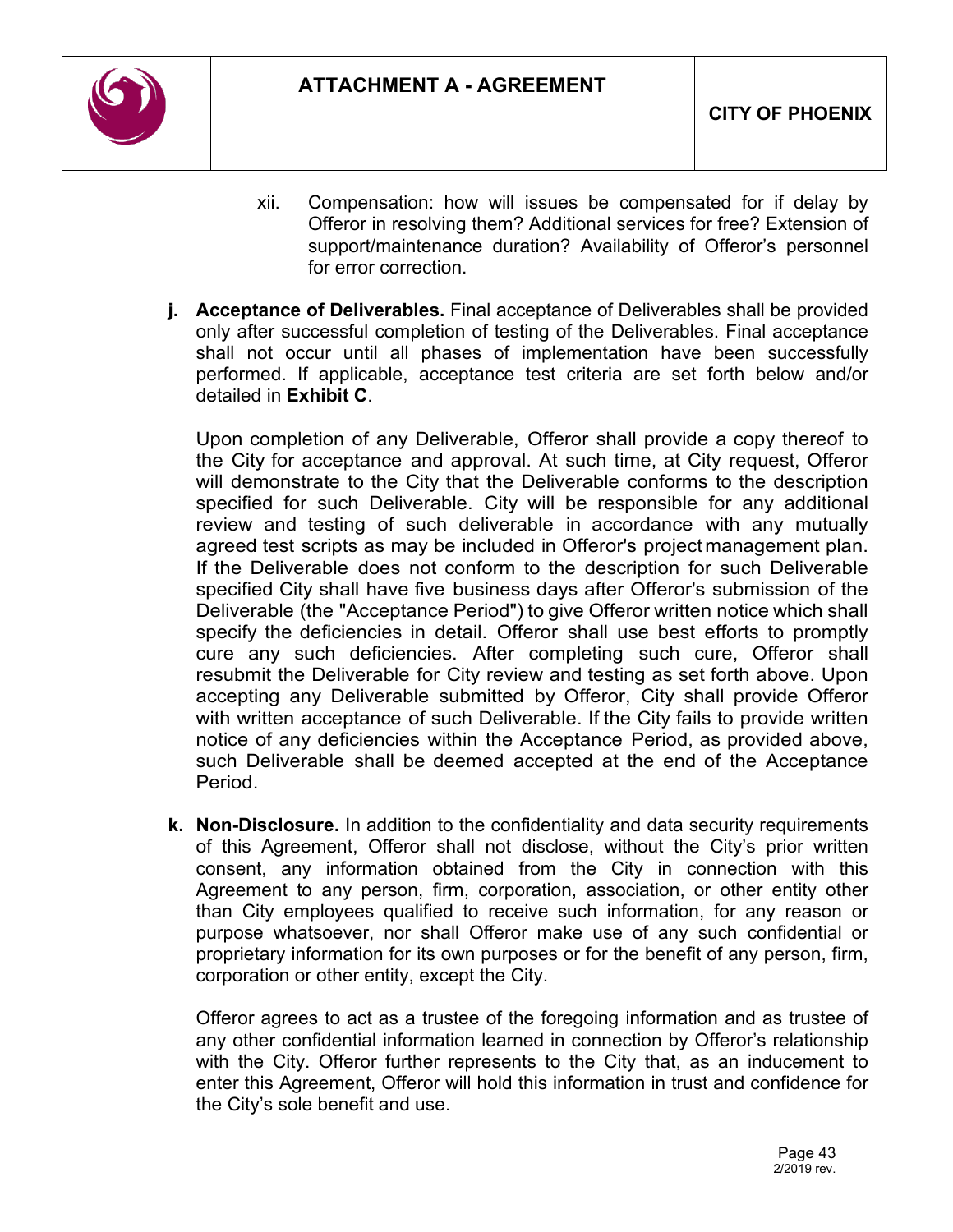

Further, the Offeror shall not disseminate or publish of any information gathered, or documents prepared in the course of the performance of the Services without the prior written consent of the City.

Should the City, upon advice of counsel, deem it necessary, due to existing or anticipated litigation, to assert a legal privilege of protection and non-disclosure with regard to the subject matter of this Agreement, then, and in that event, upon written demand, Offeror shall relinquish to the possession and control of the City its entire file related to this Agreement and only those portions of said file deemed by the City to be not privileged shall be returned to Offeror pending the resolution of the existing or anticipated litigation.

Offeror agrees that the requirements of this Section shall be incorporated into any subcontracts entered into by Offeror in connection with the Services. It is further agreed that a violation of this Section shall be deemed to cause irreparable harm that justifies injunctive relief in court. A violation of this Section may result in immediate termination of this Agreement without notice. The obligations of Offeror under this Section shall survive the termination of this Agreement.

- **l. Supervision of Others.** Offeror shall take all reasonable precautions to prevent any other person with whom Offeror is or may become associated (whether as supervisor, employee, owner or otherwise) from acquiring Confidential Information from or through Offeror and/or using or divulging such Confidential Information at any time; provided, however, Offeror shall not be responsible or liable, nor shall it be in breach of this Subsection, if any other person shall acquire, use, or divulge such Confidential Information as a result of a forcible entry into the office or file of City.
- **m. Copyright License.** In consideration of all obligations of City hereunder, including without limitation the payment by City of amounts owing under this Agreement, Offeror hereby grants to City an exclusive (both as to Offeror and to third parties), fully transferable, worldwide, perpetual license (including the right to grant sublicenses) to use, copy, distribute, prepare derivative works of, execute, and publicly display the Deliverables.
- **n. Trademark License.** Offeror hereby grants to City an exclusive, fully transferable license (including the right to grant sublicenses) to use its trademarks on copies of the Deliverables and in on advertising and printed materials therefore.
- **o. Software License.** Offeror grants to City an irrevocable, perpetual, nonexclusive, non-transferable (other than to Affiliate), fully paid – up right and license to use,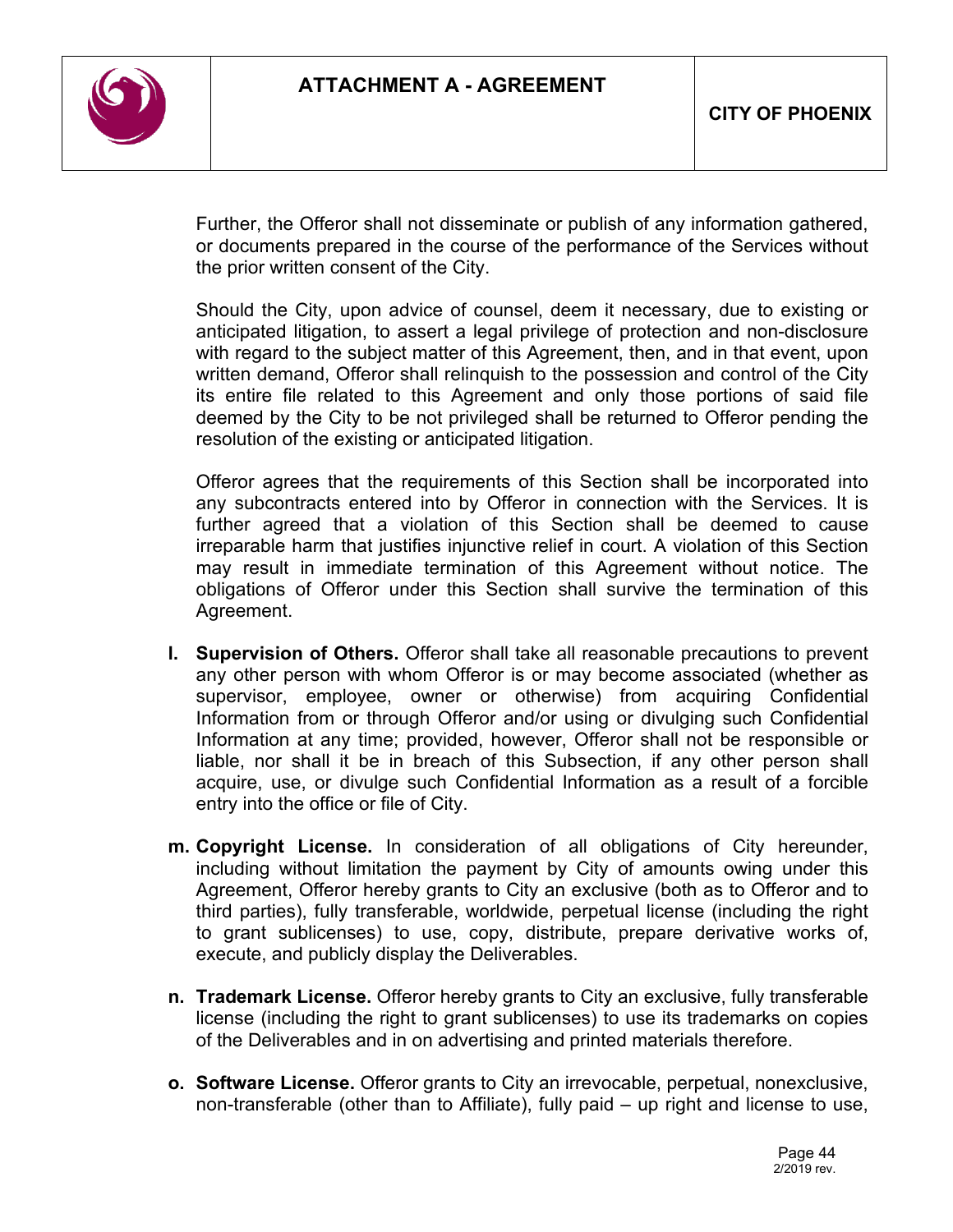

display, copy and maintain the Software limited to City's internal business purposes, which may include the right to make backup copies and to use the software at unlimited workplaces. All software and patent rights shall remain in Offeror's property. This license shall be limited to the scope of the Agreement.

### **25. RELEASE OF INFORMATION - ADVERTISING AND PROMOTION:**

Offeror shall not publish, release, disclose or announce to any member of the public, press, official body, or any other third party: 1) any information concerning this Agreement, the Services, or any part thereof; or 2) any documentation or the contents thereof, without the prior written consent of the City, except as required by law. The name of any site on which Services are performed shall not be used in any advertising or other promotional context by Offeror without the prior written consent of the City.

### **26. CONFLICTS OF INTEREST:**

Offeror acknowledges that, to the best of its knowledge, information and belief, no person has been employed or retained to solicit or secure this Agreement upon a promise of a commission, percentage, brokerage, or contingent fee, and that no member of the Phoenix City Council or any employee of the City has any financial interest in the consulting firm. For breach of violation of this warranty, the City shall have the right to annul this Agreement without liability, including any such commission, percentage, brokerage or contingent fee.

The City reserves the right to disqualify Offeror and/or terminate this Agreement in the event that the City determines that Offeror has an actual or apparent conflict of interest with the purposes of this Agreement and the provisions and procedures set forth in the section of this Agreement titled "TERMINATION OR SUSPENSION OF SERVICES" shall apply.

Upon a finding by the City that gratuities in the form of entertainment, gifts or inducements were offered or given by Offeror, or any agent or representative of Offeror, to any officer or employee of the City for the purpose of securing this Agreement, or securing favorable treatment with respect to the awarding, amending, or making of any determination with respect to the performance of this Agreement, the City may, by one (1) calendar day written notice to Offeror, terminate this Agreement. In the event of such termination, the City shall be entitled to the same remedies against Offeror as could be pursued in the event of default by Offeror.

This Agreement is subject to the requirements of Arizona Revised Statutes §38-511.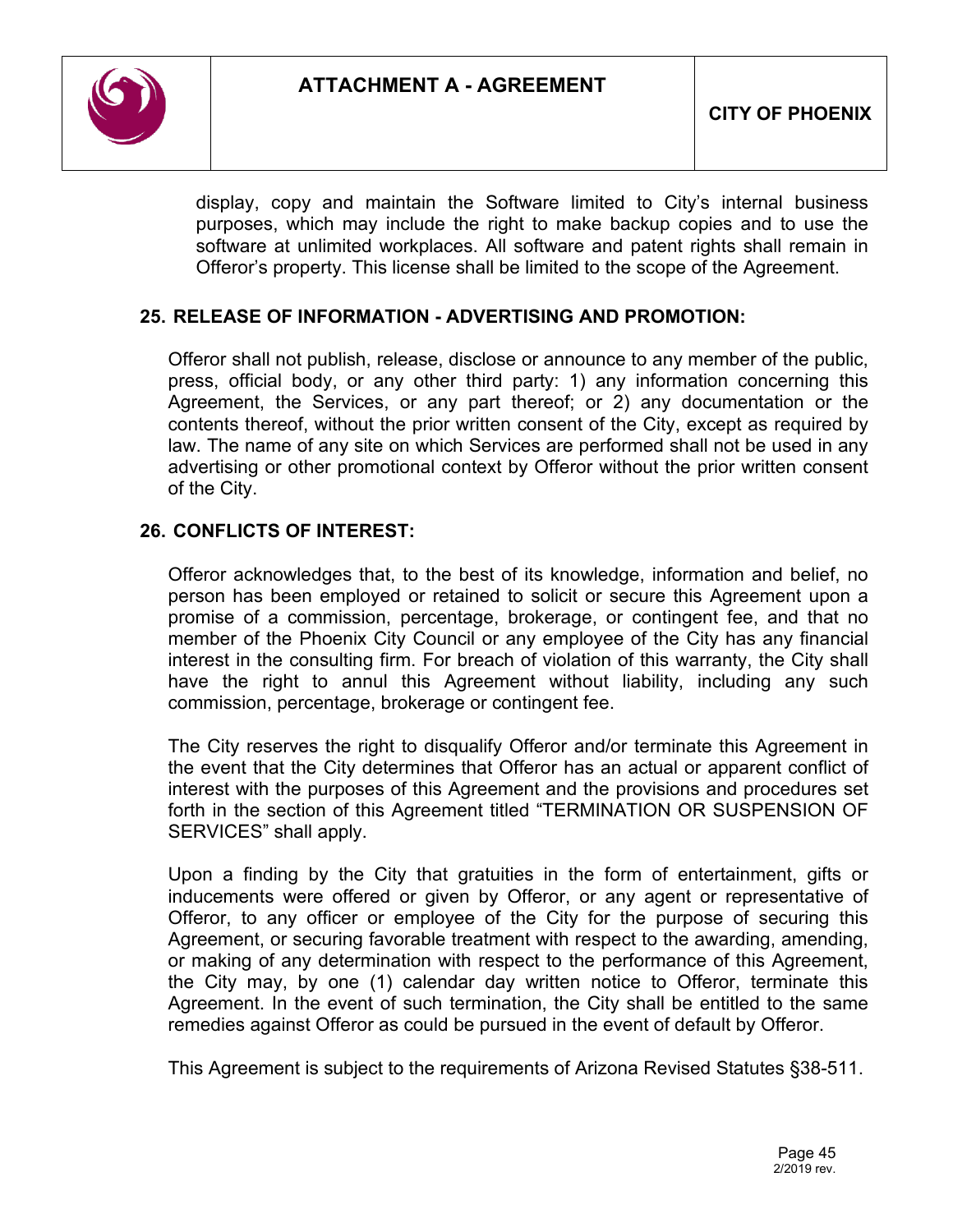

## **27. CLAIMS OR DEMANDS AGAINST THE CITY:**

Offeror acknowledges and accepts the provisions of Chapter 18, Section 14 of the Charter of the City of Phoenix, pertaining to claims or demands against the City, including provisions therein for set-off of indebtedness to the City against demands on the City, and Offeror agrees to adhere to the prescribed procedure for presentation of claims and demands. Nothing in Chapter 18, Section 14 of the Charter of the City of Phoenix alters, amends or modifies the supplemental and complementary requirements of the State of Arizona Notice of Claim statutes, Arizona Revised Statutes §§ 12-821 and 12-821.01, pertaining to claims or demands against the City. If for any reason it is determined that the City Charter and state law conflict, then state law shall control.

Moreover, nothing in this Agreement shall constitute a dispute resolution process, an administrative claims process, or contractual term as used in Arizona Revised Statutes § 12-821.01(C), sufficient to affect the date on which the cause of action accrues within Arizona Revised Statutes § 12-821.01(A) and (B).

### **28. WAIVER OF CLAIMS FOR ANTICIPATED PROFITS:**

Offeror waives any claims against the City and its officers, officials, agents and employees for loss of anticipated profits caused by any suit or proceeding, directly or indirectly, involving any part of this Agreement.

### **29. CONTINUATION DURING DISPUTES:**

Offeror agrees as a condition of this Agreement that in the event of any dispute between the parties, provided no Notice of Termination has been given by the City, and if it is feasible under the terms of this Agreement, each party shall continue to perform its obligations not related to the dispute required of it during the resolution of such dispute, unless enjoined or prohibited by a court of competent jurisdiction.

Failure or delay by either party to exercise any right, power or privilege specified in or appurtenant to this Agreement shall not be deemed a waiver thereof.

### **30. HIRING OF EACH OTHER'S PERSONNEL:**

Without the prior written consent of the other party, each party shall not actively target for hire personnel of the other party through the term of this Agreement and for six months after the expiration or termination of the last Statement of Work executed by the parties. This prohibition does not apply to or affect in any way the City's standard recruitment processes. The City will not owe any compensation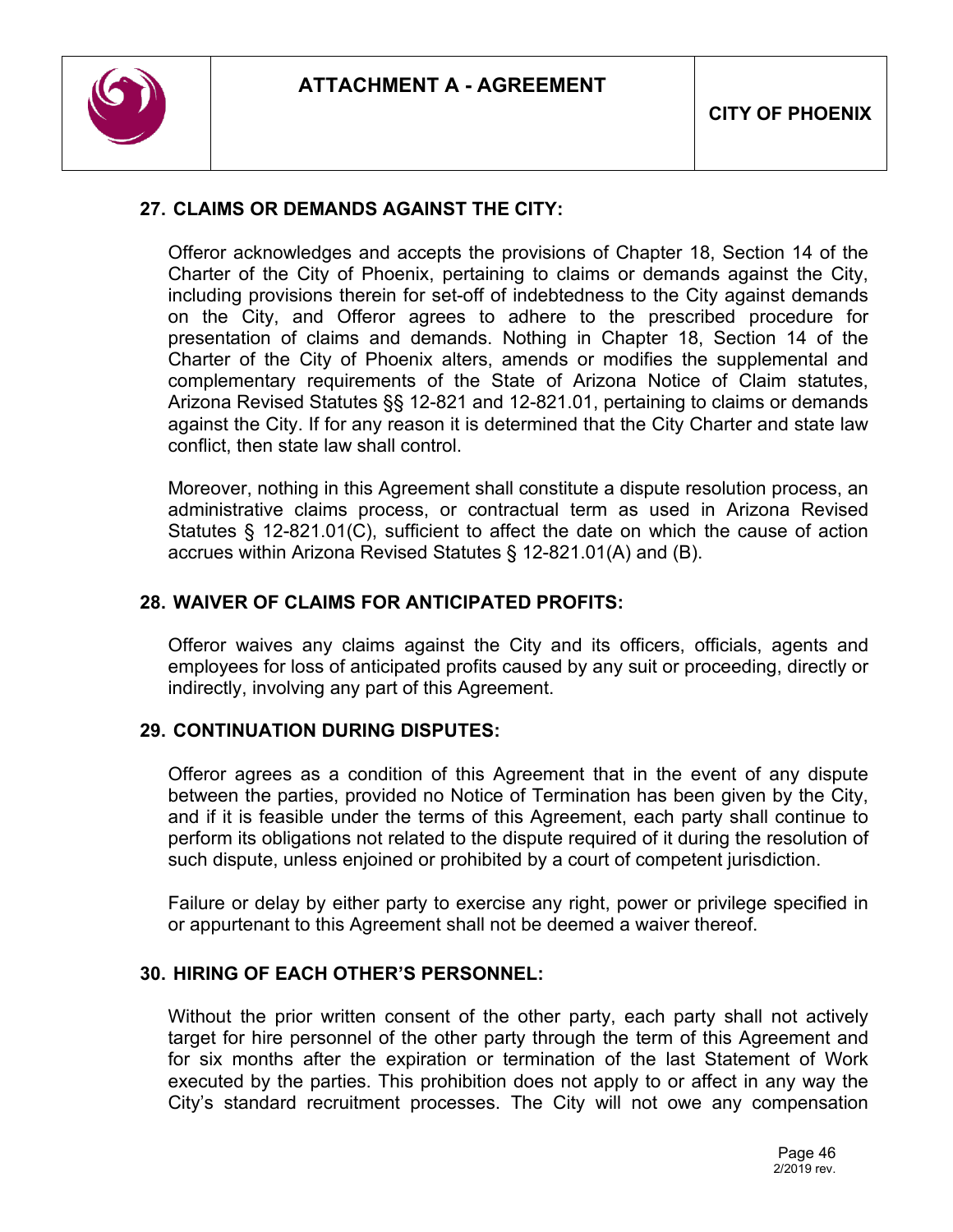

whatsoever to the Offeror if Offeror's employee files an employment application, competes successfully and is hired into a City position. Individuals who are employed by Offeror and who are on assignment at the City may file an application for regular City employment and be considered on the same merits and qualifications as would all other applicants. For this reason, compensation to Offeror would not be appropriate and not incurred if such worker succeeds in the selection process and is appointed to a regular City position.

## **31. LAWFUL PRESENCE REQUIREMENT:**

Pursuant to A.R.S. §§ 1-501 and 1-502, the City of Phoenix is prohibited from awarding a contract to any natural person who cannot establish that such person is lawfully present in the United States. To establish lawful presence, a person must produce qualifying identification and sign a City-provided affidavit affirming that the identification provided is genuine. This requirement will be imposed at the time of contract award. This requirement **does not** apply to business organizations such as corporations, partnerships or limited liability companies.

### **32. THIRD PARTY BENEFICIARY CLAUSE:**

The parties expressly agree that this Agreement is not intended by any of its provisions to create of the public or any member thereof a third-party beneficiary nor to authorize anyone not a party to this Agreement to maintain a suit for personal injuries or property damage pursuant to the terms or provisions of this Agreement.

### **33. AGREEMENT INTERPRETATION:**

- **33.1 Implied Agreement Terms.** Each and every provision of law and any clause required by law to be in the Agreement shall be read and enforced as though it were included herein, and if through mistake or otherwise any such provision is not inserted, or is not correctly inserted, then upon the application of either party the Agreement shall forthwith be physically amended to make such insertion or correction.
- **33.2 Severability.** The provisions of this Agreement are severable to the extent that any provision or application held to be invalid shall not affect any other provision or application of the Agreement which may remain in effect without the invalid provision or application.
- **33.3 Non-Waiver of Liability.** The City, as a public entity supported by tax monies, in execution of its public trust, cannot agree to waive any lawful or legitimate right to recover monies lawfully due it. Therefore, Offeror agrees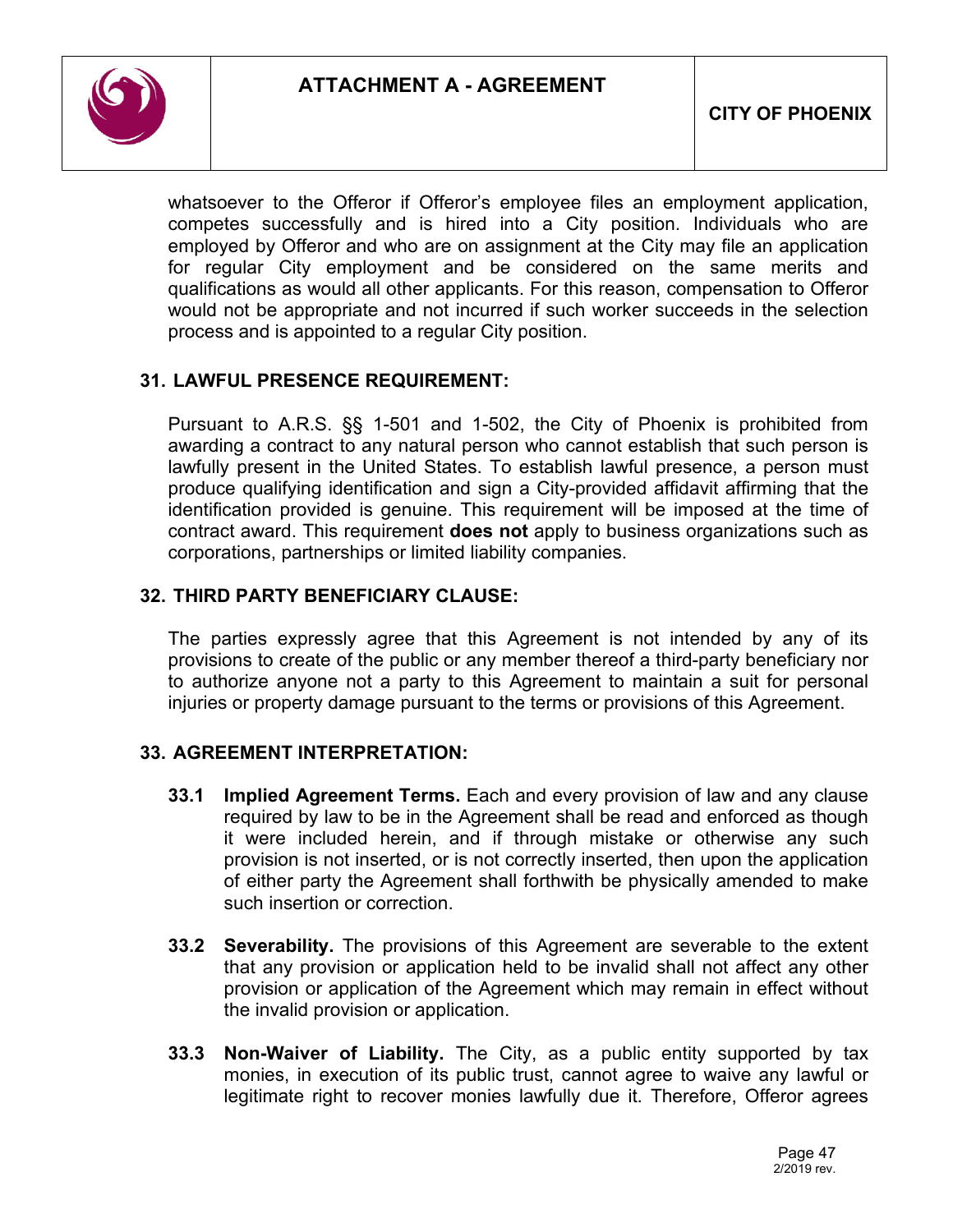

that it will not insist upon, demand, or be entitled to any statement whereby the City agrees to limit in advance or waive any right the City might have to recover lawful damages.

**33.4 Parole Evidence.** This Agreement is intended by the parties as a final expression of their agreement and is intended also as a complete and exclusive statement of the terms of this Agreement. No course of prior dealings between the parties and no usage in the trade shall be relevant to supplement or explain any term used in this Agreement. Acceptance or acquiescence in a course of performance rendered under this Agreement shall not be relevant to determine the meaning of this Agreement even though the accepting or acquiescing party has knowledge of the nature of the performance and opportunity to object.

## **34. NON-EXCLUSIVITY; AGREEMENT CHANGES:**

- **34.1 Non-Exclusive Contract.** Any Agreement resulting from this solicitation shall be awarded with the understanding and agreement that it is for the sole convenience of the City of Phoenix. The City reserves the right to obtain like goods or services from another source when necessary.
- **34.2 Authorized Changes.** The City reserves the right at any time to make changes in any one or more of the following, as long as there is not a conflict with the Scope or Proposal: (a) specifications; (b) methods of shipment or packing; (c) place of delivery; (d) time of delivery; and/or (e) quantities. If the change causes an increase or decrease in the cost of or the time required for performance, an equitable adjustment may be made in the price or delivery schedule, or both. Any claim for adjustment shall be deemed waived unless asserted in writing within 30 days from the receipt of the change. Price increases or extensions of delivery time shall not be binding on the City unless evidenced in writing and approved by the Department Director prior to the institution of the change.

### **35.WARRANTIES**:

- **35.1 Quality.** Offeror expressly warrants that all goods or services furnished under this Agreement shall conform to the specifications and appropriate standards.
- **35.2 Responsibility for Correction.** It is agreed that the Offeror shall be fully responsible for making any correction, replacement, or modification necessary for specification or legal compliance.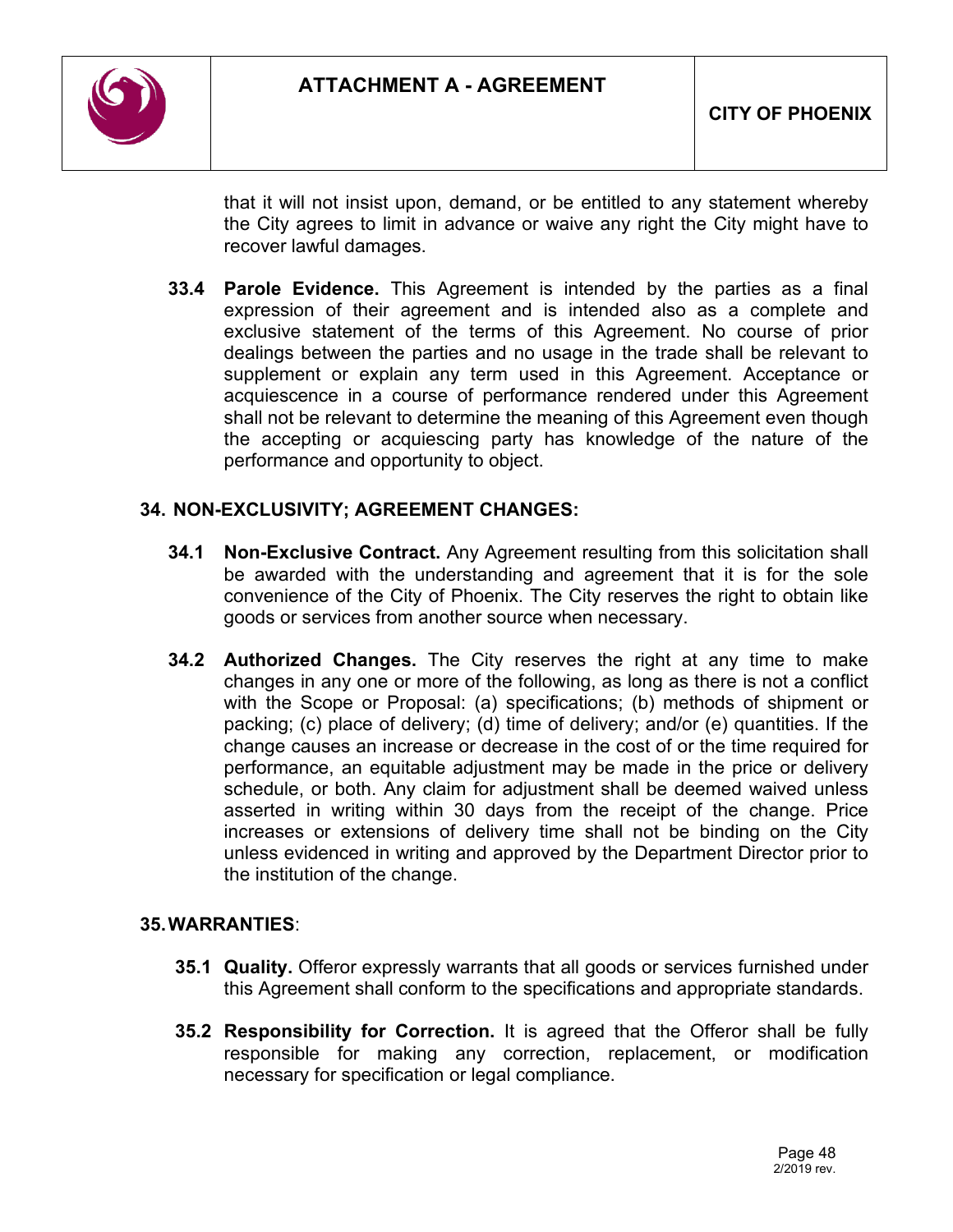

- **35.3 Liens.** Offeror shall indemnify, defend, and hold the City harmless from liens or other claims by claimants supplying labor or materials to the Offeror or its subconsultants in the performance of the work required under this Agreement. Offeror agrees to secure, at its own expense, the release of any liens relative to the Deliverables.
- **35.4 Professional Responsibility.** Offeror shall use those efforts which a skilled, competent, experienced, and prudent person or organization would use to perform and complete the requirements of this Agreement in a timely manner conforming to the standards and quality generally recognized and accepted within the profession throughout the United States.

### **35.5 Indemnification – Patent, Copyright and Trademark.**

In addition to any other indemnification required by this Agreement, Offeror agrees to defend, at its own expense, and to indemnify and hold harmless the City and its officers, agents, and employees from and against all judgments, claims, damages, suits, liabilities, settlements, costs and demands, including reasonable attorneys' fees, suffered or incurred by the City as a result of any claim that the Technology Assets infringe the patents, copyrights, or other intellectual property rights of third parties, provided that Offeror is notified in writing of such claim. The City will reasonably cooperate with Offeror, at Offeror's expense, to facilitate the settlement or defense of such claim. Without limiting in any way the Offeror obligations set forth herein, if, as a result of any claim of infringement with respect to the Technology Assets, the City is enjoined from using the Technology Assets, or if Offeror reasonably believes that the Technology Assets are likely to become the subject of a claim of infringement, Offeror may, at Offeror's option and expense, (1) procure the right for the City to continue to use the Technology Assets, or (2) replace or modify the Technology Assets so as to make them non-infringing and of equal or superior functionality and capability for the purpose(s) for which the Technology Assets were provided.

The Offeror's obligation to indemnify, defend, and hold harmless the City pursuant to this subsection shall be reduced to the extent the applicable infringement is caused or alleged to be caused by the alteration or modification of the Technology Assets by the City (including its employees and Offerors other than the Offeror and its subconsultants) other than in connection with the ordinary or expected use of the Technology Assets.

**35.6 Warranties.** Offeror warrants the hardware, software, application(s), or other technology assets provided to the City pursuant to this contract (collectively, the "Technology Assets"), for a period of one year starting with the date of final acceptance (the "Warranty Period"), to be substantially free of any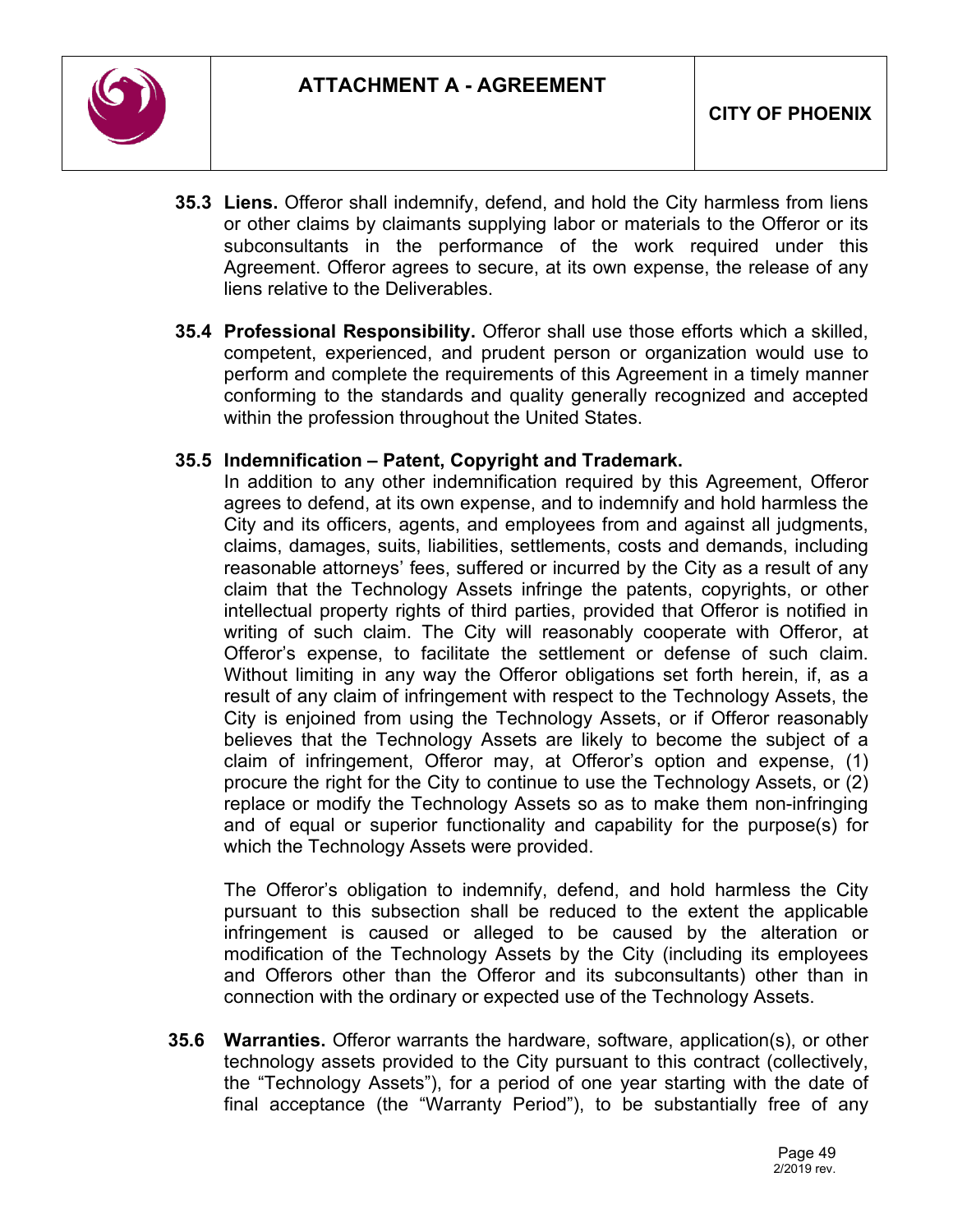

condition which would make the Technology Assets fail to perform in material accordance with the requirements set forth in this Agreement, including any statement-of-work or scope-of-work document (each such condition to be considered an "Error"). Offeror specifically warrants that all software Technology Assets shall be free of any condition which could make them fail to perform in material accordance with this agreement (each such condition to also be considered an "Error") for a period of nine months after actual installation of the software. If the City reports to Offeror any errors in the system during the Warranty Period, then Offeror shall, at its expense, use reasonable commercial efforts to modify, replace, or otherwise remedy the faulty hardware, software, electrical component or other Technology Assets as quickly as reasonably practicable. Where possible, both parties shall attempt to resolve Errors through telephone instruction, issuance of updated documentation, corrective code, or hardware replacement or modification

- **35.7 STANDARDS AND PRACTICES.** Technology Assets shall conform to the generally accepted standards and practices of the trade or industry involved. All work shall be executed by personnel skilled in their respective lines of work.
- **35.8 QUALIFICATIONS.** Offeror represents that it is fully experienced and properly qualified; is in compliance with all applicable license requirements; and, is equipped, organized, and financed to provide and/or perform the goods and/or services purchased by the City pursuant to this agreement.

### **35.9 INTELLECTUAL PROPERTY WARRANTIES.** Offeror warrants that:

- a. The Technology Assets will be free of the rightful claim of any third party for or by way of infringement or misappropriation of patent, copyright, trade secret, trademark or other rights arising under the laws of the United States:
- b. No act or omission of Offeror will result in a third party holding any other claim that interferes with the City's enjoyment or use of the Technology Assets;
- c. Offeror owns or possesses all right(s), titles(s) and license(s) necessary to perform its obligations hereunder; and
- d. As of the effective date and throughout the term of this Agreement, Offeror has not conveyed and will not convey any rights or licenses to any third party regarding the Technology Assets, except to the extent the Technology Assets consist of commercial-off-the-shelf or similar software product(s).

## **36. CITY'S CONTRACTUAL RIGHTS:**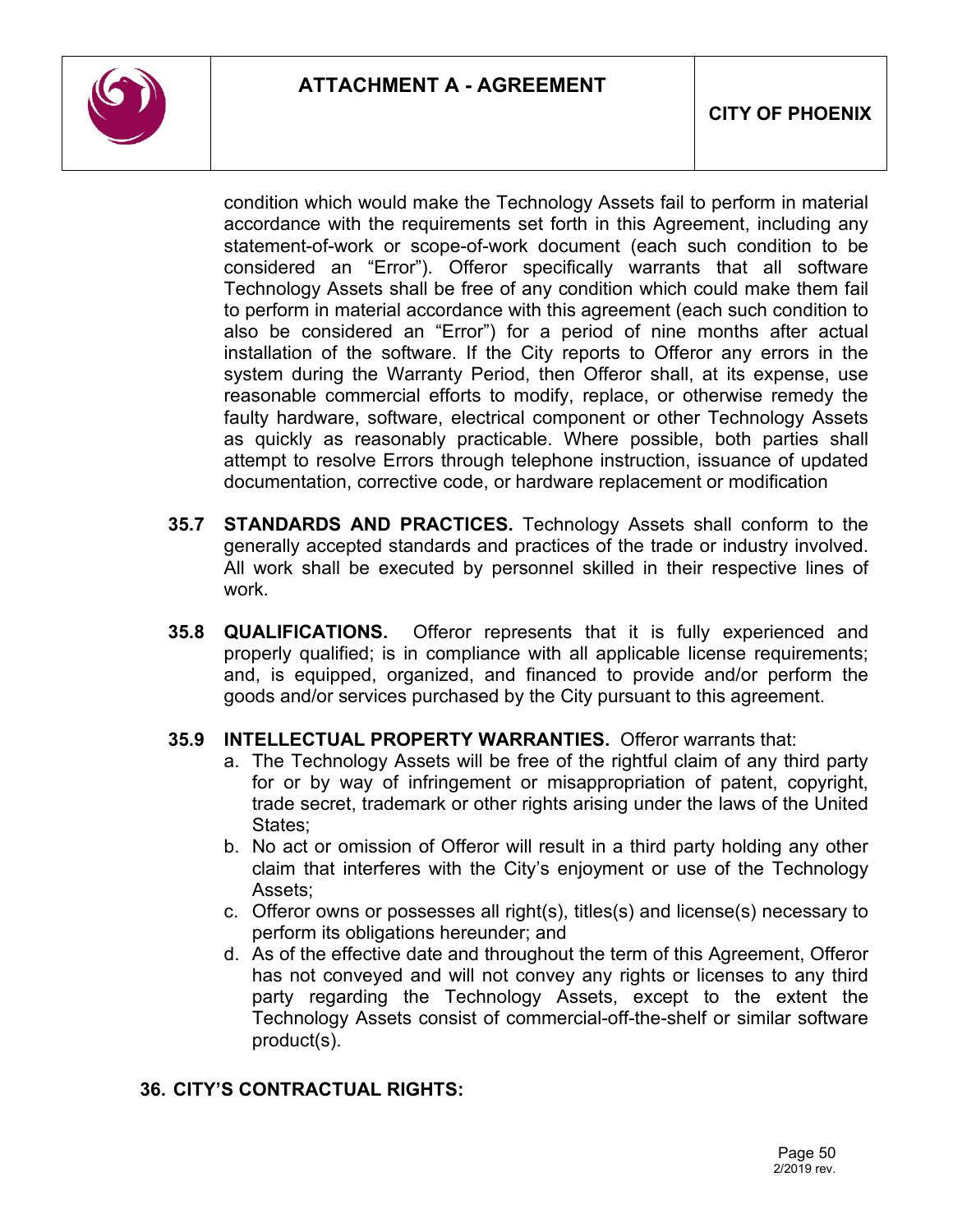

- **36.1 Right to Assurance.** Whenever one party to this Agreement in good faith has reason to question the other party's intent to perform, the former party may demand that the other party give a written assurance of this intent to perform. In the event that a demand is made and no written assurance is given within five days, the demanding party may treat this failure as an anticipatory repudiation of this Agreement.
- **36.2 Non-Exclusive Remedies.** The rights and remedies of the City under this Agreement are non-exclusive.
- **36.3 Default.** In case of default by the proposer, the City may, by written notice, terminate this Agreement and repurchase from another source and may recover the excess or additional costs caused thereby by (1) deduction from an unpaid balance due; (2) collection against the proposal and/or performance bond, or (3) a combination of the aforementioned remedies or other remedies as provided by law.
- **37. DAMAGE TO CITY PROPERTY**: Contractor will perform all work so that no damage to the building or grounds results. Contractor will repair any damage caused to the satisfaction of the City at no cost to the City.

Contractor will take care to avoid damage to adjacent finished materials that are to remain. If finished materials are damaged, Contractor will repair and finish to match existing material as approved by the City at Contractor's expense.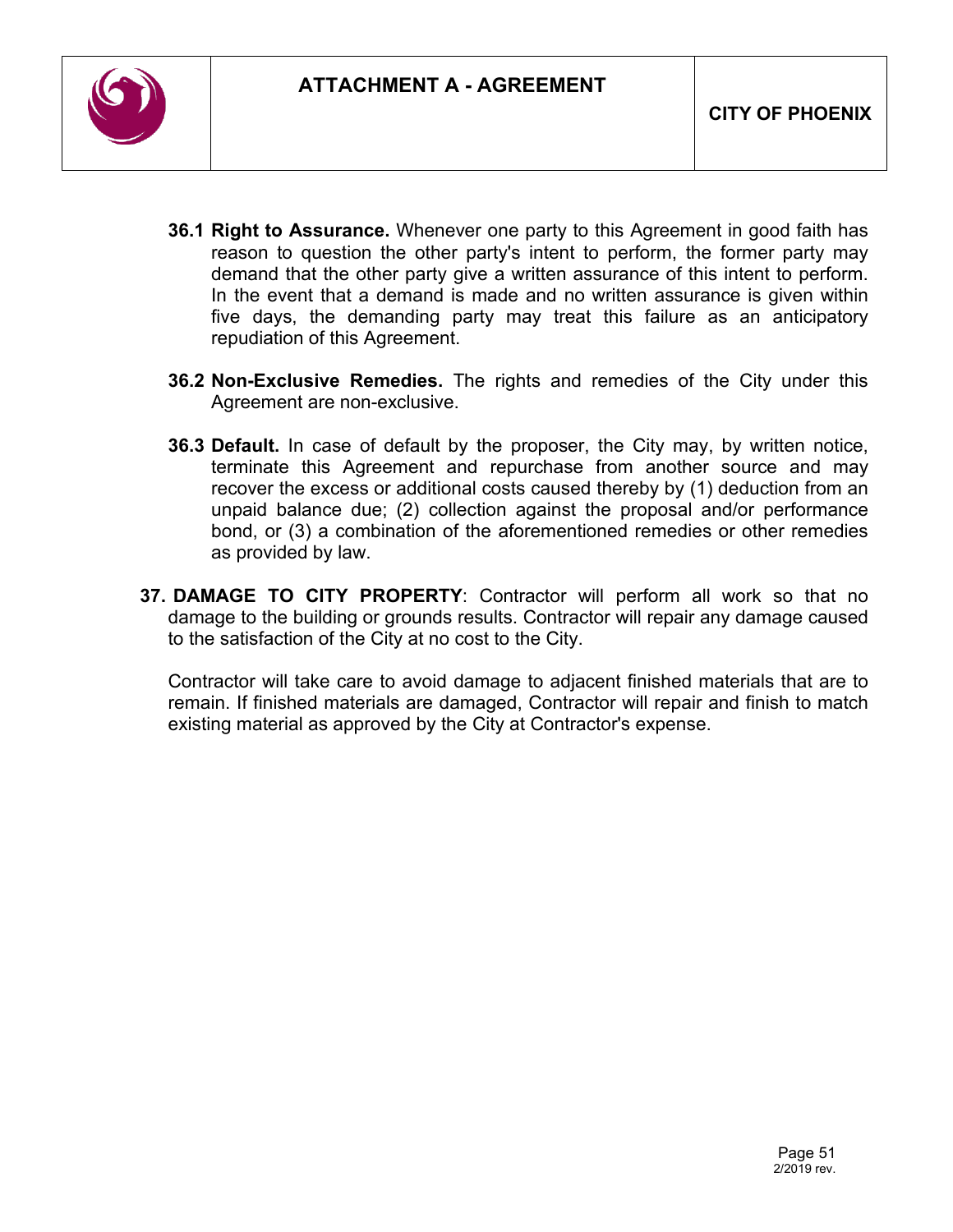

**IN WITNESS WHEREOF,** the parties herein have caused this Agreement to be executed.

| <b>OFFEROR-</b> | <b>CITY OF PHOENIX,</b><br>An Arizona municipal corporation |
|-----------------|-------------------------------------------------------------|
|                 | JEFFEREY BARTON, City Manager                               |
| By:             |                                                             |
|                 | By:                                                         |
| Title:          |                                                             |
|                 |                                                             |
| Date:           |                                                             |
|                 | APPROVED AS TO FORM,<br><b>CRIS MEYER, City Attorney</b>    |
|                 | Deryck LaVelle<br><b>Assistant Chief Counsel</b>            |
|                 | ATTEST:                                                     |
|                 | Denise Archibald, City Clerk                                |

**Date**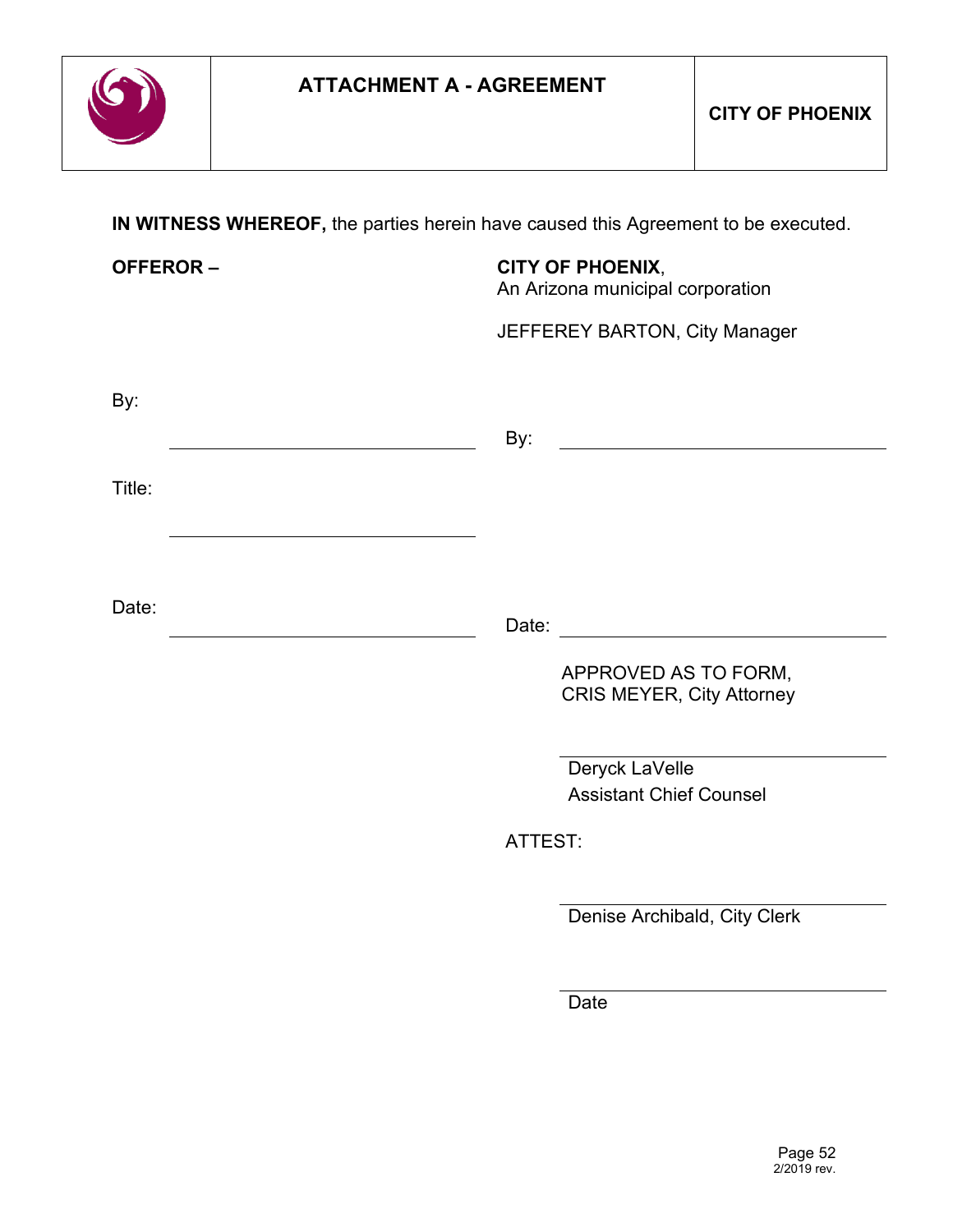

### **EXHIBIT A – INSURANCE & INDEMNIFICATION**

### **1. DEFENSE AND INDEMNIFICATION CLAUSE:**

Offeror ("Indemnitor") must defend, indemnify, and hold harmless the City of Phoenix and its officers, officials (elected or appointed), agents, and employees ("Indemnitee") from and against any and all claims, actions, liabilities, damages, losses, or expenses (including but not limited to court costs, attorney fees, expert fees, and costs of claim processing, investigation and litigation) of any nature or kind whatsoever ("Losses") caused, or alleged to be caused, in whole or in part, by the wrongful, negligent or willful acts, or errors or omissions of Indemnitor or any of its owners, officers, directors, members, managers, agents, employees or subconsultants ("Indemnitor's Agents") arising out of or in connection with this Contract. This defense and indemnity obligation includes holding Indemnitee harmless for any Losses or other amount arising out of or recovered under any state's Workers' Compensation Law or arising out of the failure of Indemnitor or Indemnitor's Agents to conform to any federal, state or local law, statute, ordinance, rule, regulation or court decree. Indemnitor's duty to defend Indemnitee accrues immediately at the time a claim is threatened or a claim is made against Indemnitee, whichever is first. Indemnitor's duty to defend exists regardless of whether Indemnitor is ultimately found liable. Indemnitor must indemnify Indemnitee from and against any and all Losses, except where it is proven that those Losses are solely as a result of Indemnitee's own negligent or willful acts or omissions. Indemnitor will be responsible for primary loss investigation, defense and judgment costs where this indemnification applies. In consideration of the award of this Contract, Indemnitor agrees to waive all rights of subrogation against Indemnitee for losses arising from or related to any work performed by Indemnitor or Indemnitor's Agents for the City of Phoenix. The obligations of Indemnitor under this provision survive the termination or expiration of this Contract.

### **2. OFFEROR'S INSURANCE:**

Offeror and subconsultants must procure insurance against claims that may arise from or relate to performance of the work hereunder by Offeror and its agents, representatives, employees and subconsultants. Offeror and subconsultants must maintain that insurance until all their obligations have been discharged, including any warranty periods under this Contract.

The City in no way warrants that the limits stated in this section are sufficient to protect the Offeror from liabilities that might arise out of the performance of the work under this Contract by the Offeror, its agents, representatives, employees or subconsultants and Offeror may purchase additional insurance as they determine necessary.

**2.1 SCOPE AND LIMITS OF INSURANCE:** Offeror must provide coverage with limits of liability not less than those stated below. An excess liability policy or umbrella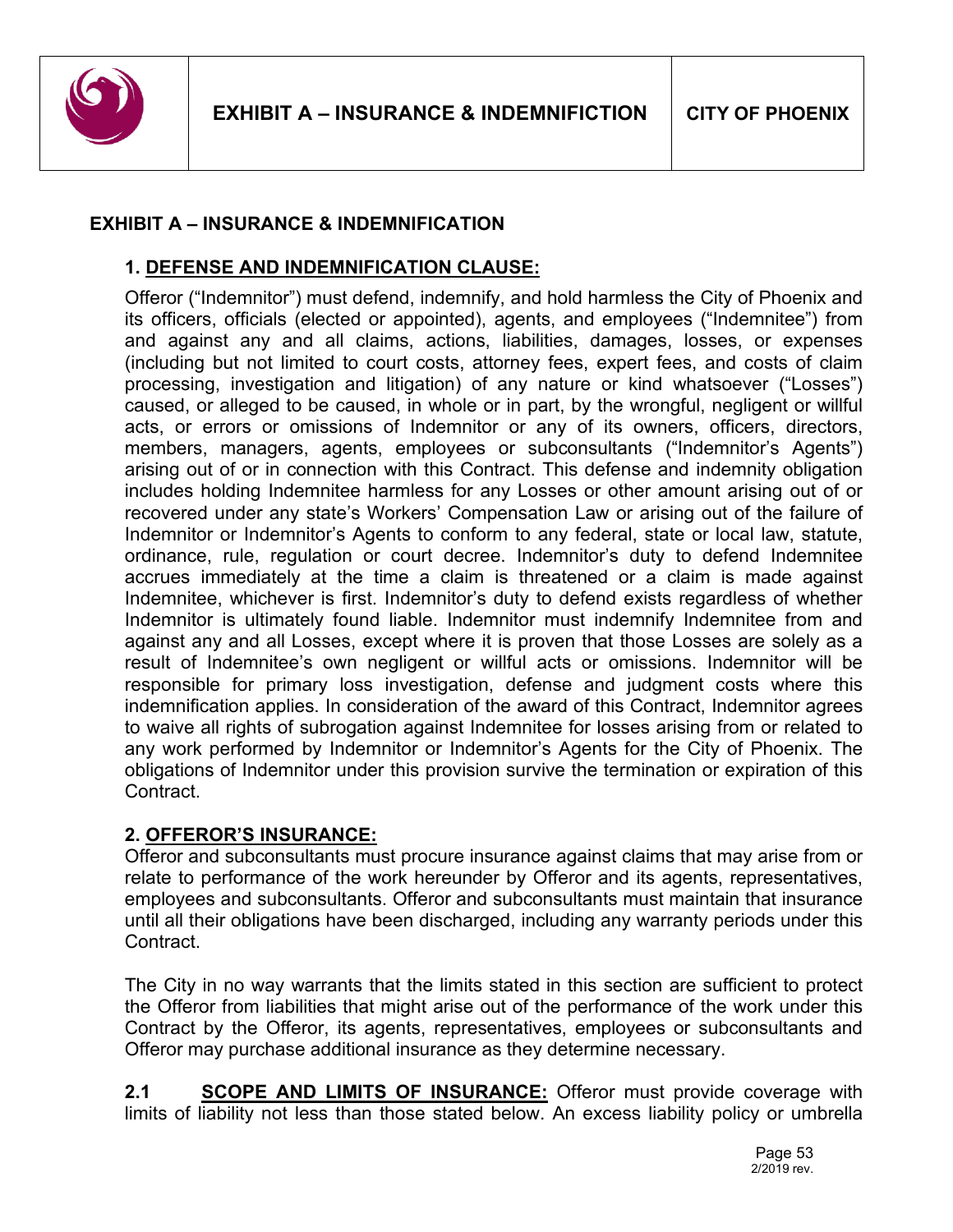

liability policy may be used to meet the liability limits provided that (1) the coverage is written on a "following form" basis, and (2) all terms under each line of coverage below are met.

# **2.1.1 Commercial General Liability – Occurrence Form**

| General Aggregate                         | \$2,000,000 |
|-------------------------------------------|-------------|
| Products – Completed Operations Aggregate | \$1,000,000 |
| Personal and Advertising Injury           | \$1,000,000 |
| Each Occurrence                           | \$1,000,000 |

- The policy must name the City of Phoenix as an additional insured with respect to liability for bodily injury, property damage and personal and advertising injury with respect to premises, ongoing operations, products and completed operations and liability assumed under an insured contract arising out of the activities performed by, or on behalf of the Offeror related to this Contract.
- There shall be no endorsement or modification which limits the scope of coverage or the policy limits available to the City of Phoenix as an additional insured.
- City of Phoenix is an additional insured to the full limits of liability purchased by the Offeror.
- The Offeror's insurance coverage must be primary and non-contributory with respect to any insurance or self-insurance carried by the City.

## **2.1.2 Automobile Liability**

Bodily Injury and Property Damage coverage for any owned, hired, and nonowned vehicles used in the performance of this Contract.

Combined Single Limit (CSL) \$1,000,000

- The policy must be endorsed to include the City of Phoenix as an additional insured with respect to liability arising out of the activities performed by, or on behalf of the Offeror, relating to this Contract.
- City of Phoenix is an additional insured to the full limits of liability purchased by the Offeror.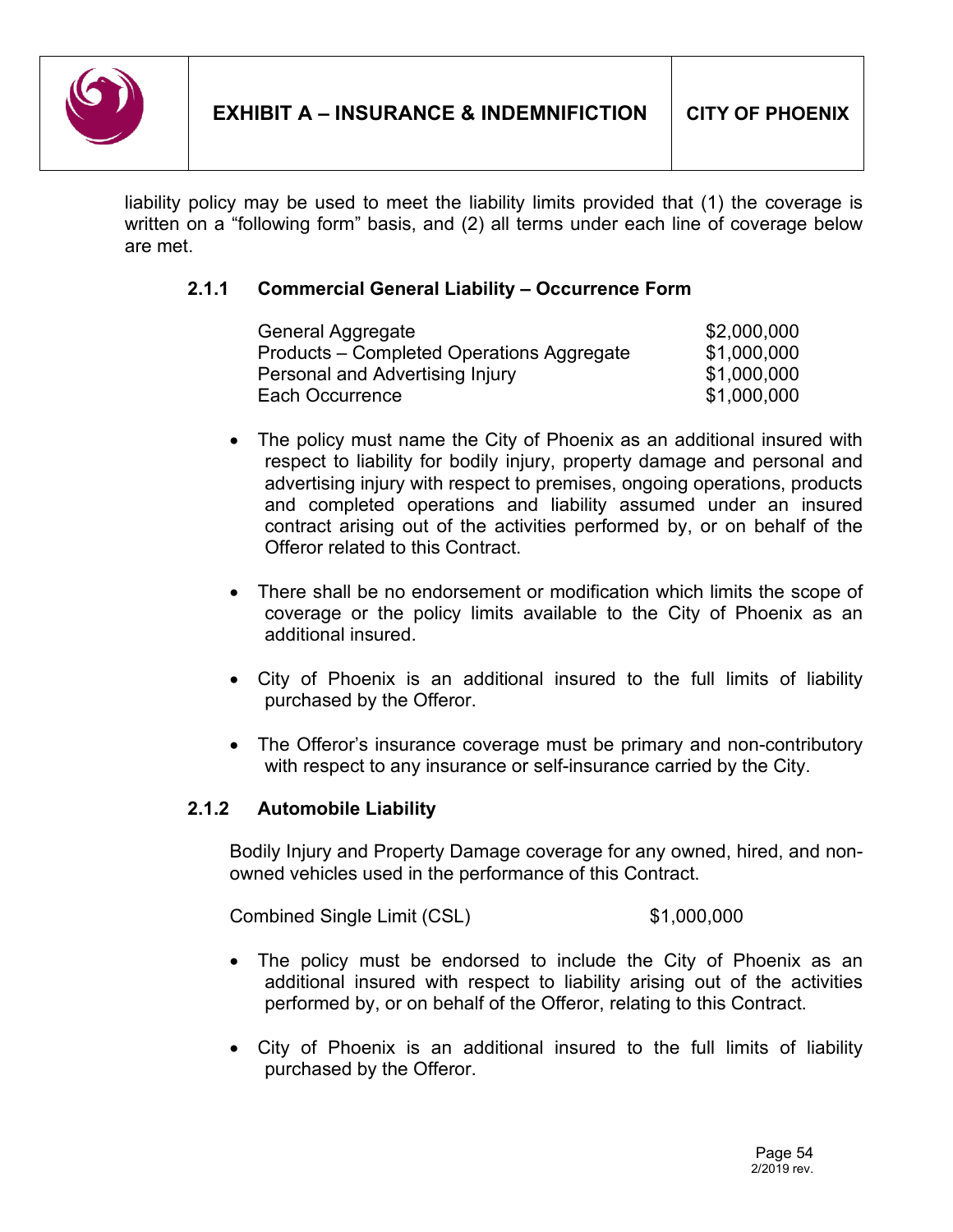

• The Offeror's insurance coverage must be primary and non-contributory with respect to any insurance or self-insurance carried by the City.

## **2.1.3 Worker's Compensation and Employers' Liability**

| Workers' Compensation<br>Employers' Liability: | Statutory |
|------------------------------------------------|-----------|
| Each Accident                                  | \$100,000 |
| Disease – Each Employee                        | \$100,000 |
| Disease - Policy Limit                         | \$500,000 |

### **2.1.4. Technology Errors and Omissions Liability**

| Each Claim       | \$1,000,000 |
|------------------|-------------|
| Annual Aggregate | \$1,000,000 |

- The policy must cover errors and omissions or negligent acts in the delivery of products, services, and/or licensed programs for those services as defined in the Scope of Services of this Contract.
- Offeror warrants that any retroactive date under the policy must precede the effective date of this Contract; and that either continuous coverage will be maintained, or an extended reporting period will be exercised for a period of two (2) years beginning at the time work under this Contract is completed.

### **2.1.5. Network Security and Privacy Liability (required if Offeror has access to personal or confidential data.)**

| Each Claim       | \$1,000,000 |
|------------------|-------------|
| Annual Aggregate | \$1,000,000 |

- Policy must cover but not be limited to (1) coverage for third party claims and losses with respect to network risk and invasion of privacy (2) crisis management and third-party identity theft response costs and (3) cyber extortion.
	- Offeror warrants that any retroactive date under the policy must precede the effective date of this Contract; and that either continuous coverage will be maintained, or an extended reporting period will be exercised for a period of two (2) years beginning at the time work under this Contract is completed.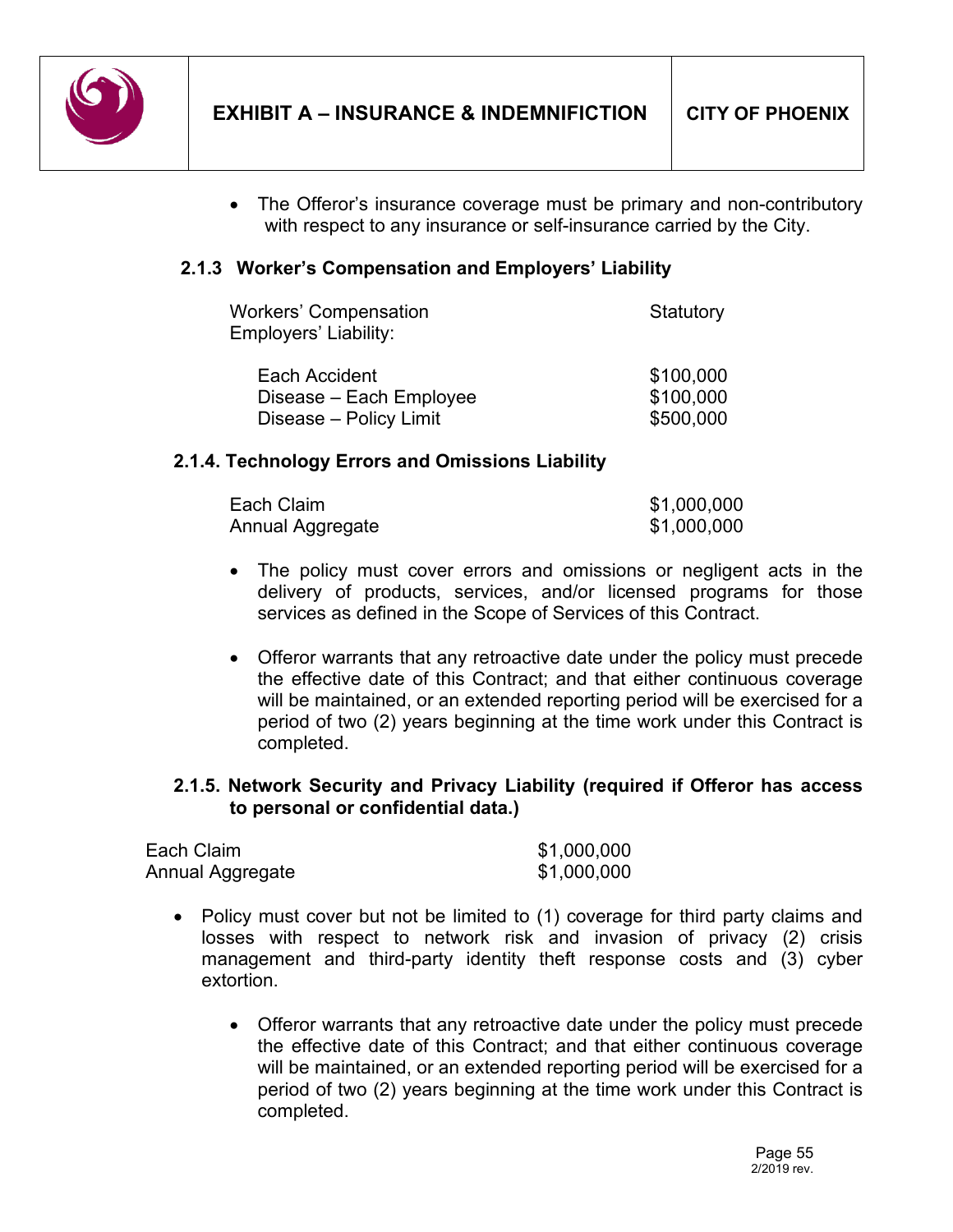

**2.2 NOTICE OF CANCELLATION:** For each insurance policy required by the insurance provisions of this Contract, the Offeror must provide to the City, within 5 business days of receipt, a notice if a policy is suspended, voided or cancelled for any reason. Such notice must be mailed, emailed, or hand delivered to **Dana Garr, Contracts Specialist, 200 W. Washington St., 5th Floor, dana.garr@phoenix.gov.**

**2.3 ACCEPTABILITY OF INSURERS:** Insurance is to be placed with insurers duly licensed or authorized to do business in the state of Arizona and with an "A.M. Best" rating of not less than B+ VI. The City in no way warrants that the required minimum insurer rating is sufficient to protect the Offeror from potential insurer insolvency.

**2.4 VERIFICATION OF COVERAGE:** Offeror must furnish the City with certificates of insurance (ACORD form or equivalent approved by the City) as required by this Contract. The certificates for each insurance policy are to be signed by a person authorized by that insurer to bind coverage on its behalf*.*

All certificates and any required endorsements are to be received and approved by the City before work commences. Each insurance policy required by this Contract must be in effect at or prior to commencement of work under this Contract and remain in effect for the duration of the project. Failure to maintain the insurance policies as required by this Contract or to provide evidence of renewal is a material breach of contract.

All certificates required by this Contract must be sent directly to Dana Garr**, Contracts Specialist, 200 W. Washington St., 5th Floor, dana.garr@phoenix.gov**. The City project/contract number and project description must be noted on the certificate of insurance. The City reserves the right to review complete copies of all insurance policies required by this Contract at any time**. DO NOT SEND CERTIFICATES OF INSURANCE TO THE CITY'S RISK MANAGEMENT DIVISION.**

**2.5 SUBCONTRACTORS:** Offeror's certificates shall include all subcontractors as additional insureds under its policies **OR** Offeror shall be responsible for ensuring and verifying that all subconsultants have valid and collectable insurance. At any time throughout the life of the contract, the City of Phoenix reserves the right to require proof from the Offeror that its subconsultants have insurance coverage. All subconsultants providing services included under this Contract's Scope of Services are subject to the insurance coverages identified above and must include the City of Phoenix as an additional insured. In certain circumstances, the Offeror may, on behalf of its subconsultants, waive a specific type of coverage or limit of liability where appropriate to the type of work being performed under the subcontract. Offeror assumes liability for all subcontractors with respect to this Contract.

**2.6 APPROVAL:** Any modification or variation from the insurance coverages and conditions in this Contract must be documented by an executed contract amendment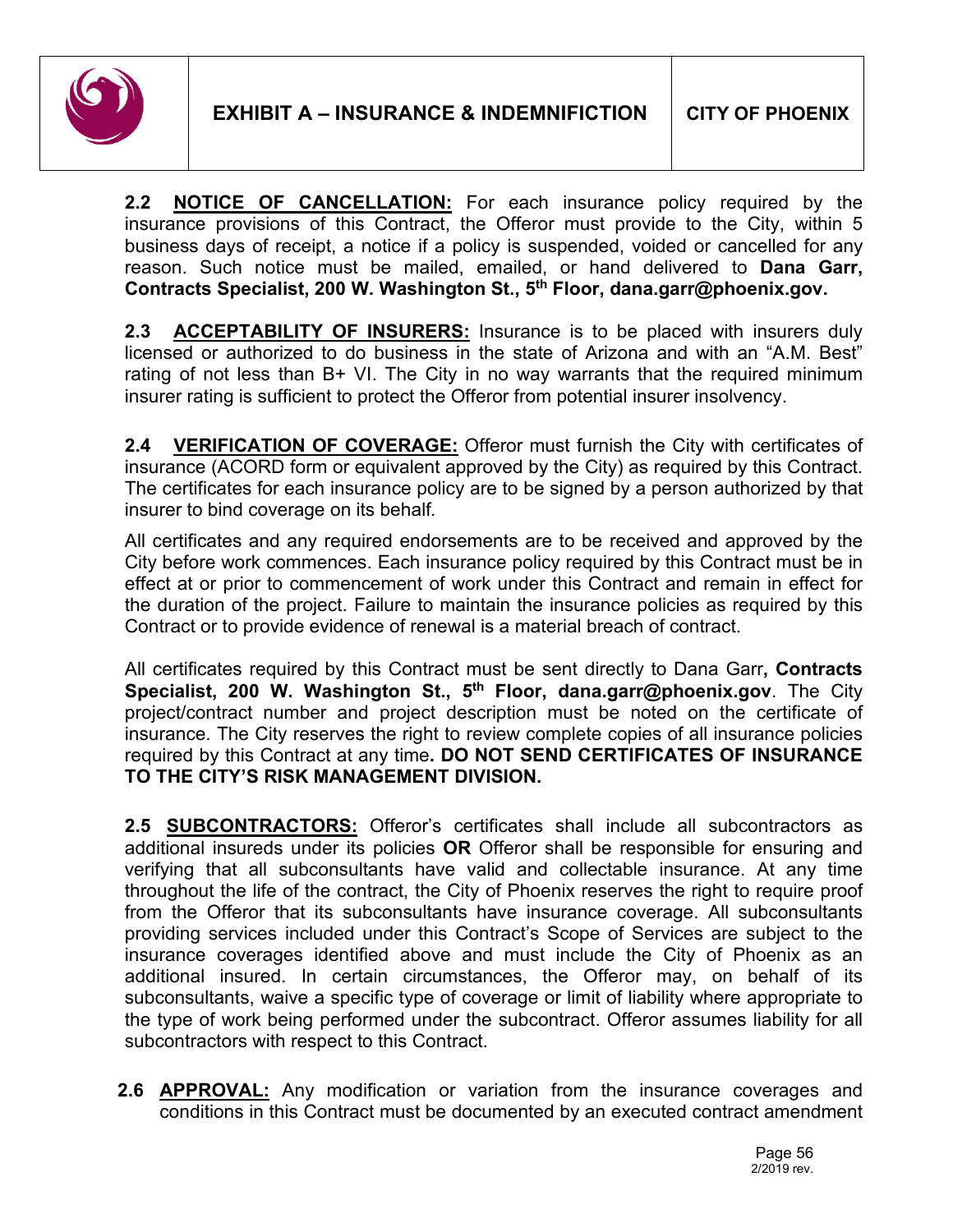

# **EXHIBIT B – CONSULTANTS INSURANCE CERTIFICATE**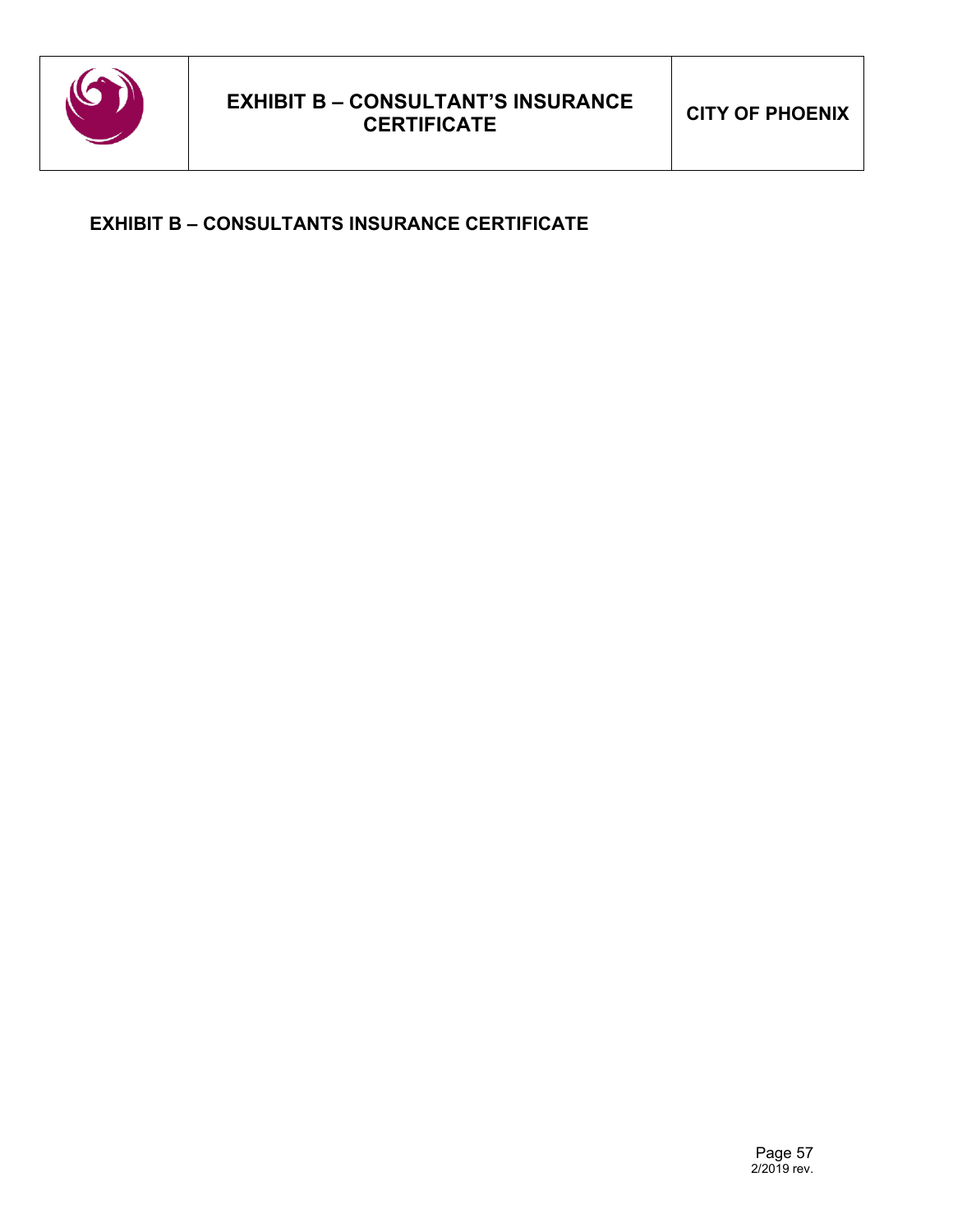

#### **EXHIBIT C – SCOPE OF WORK**

#### **SCOPE OF WORK**

#### **SUMMARY**

The City of Phoenix (City) Street Transportation Department (Streets) is seeking a qualified vendor (Vendor) to install, operate and maintain Interactive Digital "Smart" Kiosks (kiosks) throughout the downtown area at no cost to the City. Kiosks will be located in the City's public right-of way (ROW), primarily on sidewalks or other public areas [approved by the City] and shall provide information of interest to visitors, residents, and downtown customers. Kiosks must not provide public WiFi access, publicly-accessible electrical outlets, charging stations or cameras (other than for pedestrian detection purposes). The City intends for all kiosks provided to be installed and operational no later than February 1, 2023.

**BACKGROUND:** Streets is responsible for roughly 5,000 miles of arterial, collector, and local streets in addition to managing the ROW. Streets seeks to enhance the pedestrian experience in the downtown Phoenix area by introducing kiosks into the ROW by partnering with a Vendor to install, operate and maintain kiosks that provide information on events, activities, and public services to kiosk users.

#### **OFFEROR RESPONSIBILITIES**

- 1. Provide kiosks at Offeror's own expense and at no cost to City or kiosk users.
- 2. Deliver and inventory all kiosks.
- 3. Install, program and make all kiosks operational (i.e., hours of operation, software, etc.).
- 4. Follow all City Code requirements during installation and maintenance activities related to kiosks.
- 5. Provide a mobile-friendly web page and application that mirrors the content of the digital kiosks and can be accessed through scanning a QR Code or similar touchless technology with a mobile device.
- 6. Prepare and implement public education and marketing campaign (approved by the City) a minimum of ninety (90) days prior to kiosks becoming operational.
- 7. Provide informational signage or stickers for each new kiosk. Sticker formatting, all logos, and marketing materials require approval by the City of Phoenix.
- 8. Configure data management system and provide access credentials to City staff.
- 9. Establish 4G/5G cellular wireless data connectivity to each Kiosk.
- 10. Provide its own electricity (i.e. power), internet, routers, bandwidth, cabling, and content and data management system.
- 11. Manage kiosk advertising program including content, contracts, digital files, display time percentages/length of time, time of day, approval process, etc. City reserves the right to deny any content that does not meet the City's advertising guidelines. Offeror must have City approval before agreeing to display any new advertisements.
- 12. Provide the design, fabrication, delivery, installation, implementation, operation,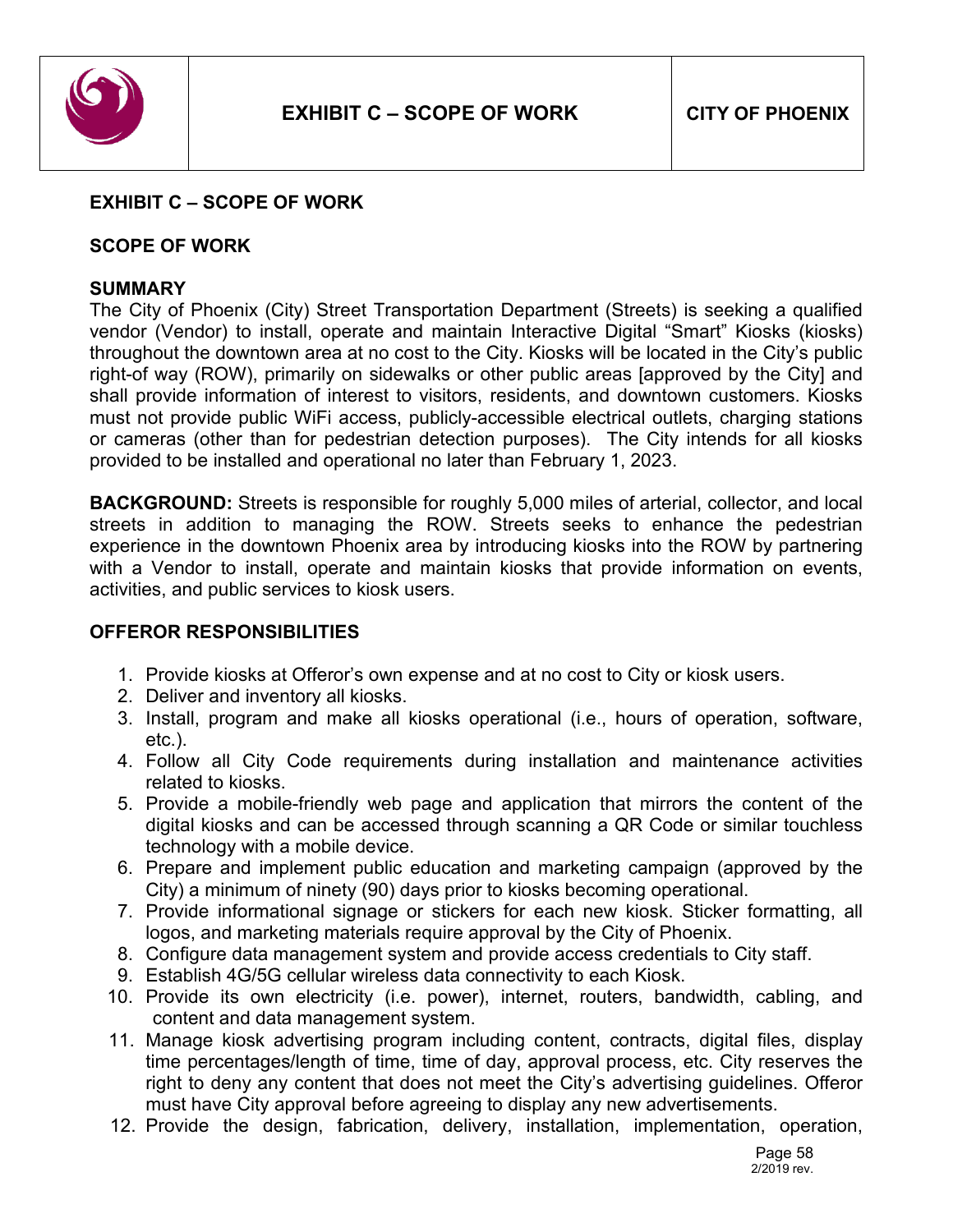

maintenance, repair, and replacement of all kiosks provided to the City.

- 13. Provide the City with a plan to keep equipment and technology upgraded, refreshed, secure, and fully functioning during the term of the agreement.
- 14. Provide 24/7 telephone line to call when kiosks are inoperable.
	- a. Phone number must be shown on all kiosks,
	- b. Provide a response time to begin repair work upon notice from the City and the estimated time to repair, remove and/or replace damaged kiosks.
- 15. Provide itemized reports to the City and tailor reports as requested by the City. Report types include but are not limited to the following:
	- a. Financial (e.g., daily, weekly, monthly, and annual total revenue reports),
	- b. Technical (e.g., kiosk status logs),
	- c. Exception (e.g., communication malfunctions, out of order, etc.),
	- d. Administrative (e.g., kiosk programming and maintenance notifications, maintenance activities, etc.).
- 16. Tailor reports as requested by the City.
- 17. Provide kiosks that shall have the ability to display the following types of information (as well as other information of public interest that the Offeror proposes):
	- Wayfinding Information about and directions to civic and cultural institutions, restaurants, retail, and other points of interest within the Downtown Phoenix area.
	- Transit Information Information on transit routes including bus and light rail services, including trip planning and schedule options as well as local rideshare information. Data feeds with this information will be coordinated with the City of Phoenix Public Transit Department and Valley Metro.
	- Public Safety Announcements Emergency messaging information including Amber and extreme weather alerts.
	- Increased Vibrancy and Visual Interest Promote placemaking in Phoenix.
	- A Supportive Environment For retail and entertainment commerce.
	- Enhance Visitor Experiences in downtown Phoenix.
	- Accessible Technology For the community at large.
	- Cultural and Sporting Events Information regarding local events and activities located within and near the Downtown Phoenix Area or area surrounding the specific kiosk location (including performing arts, seasonal festivals, baseball or basketball games, music concerts, marathons, conventions, etc).
	- Hyper-Local Information Localized information regarding events, businesses, and restaurants within the Downtown Phoenix area and specifically related to the location of the kiosk being used.
	- City/County/State/Federal Services and Information Links and access to information regarding general government services offered in the Downtown Phoenix area including mapping and directions to locations of these services.
	- ADA Compliance Digital kiosks shall be **fully compliant** with all state and federal requirements related to the Americans with Disabilities Act and shall offer the latest technology and accommodations for persons with disabilities at the time of installation and the ability to upgrade as new technologies for ADA accommodation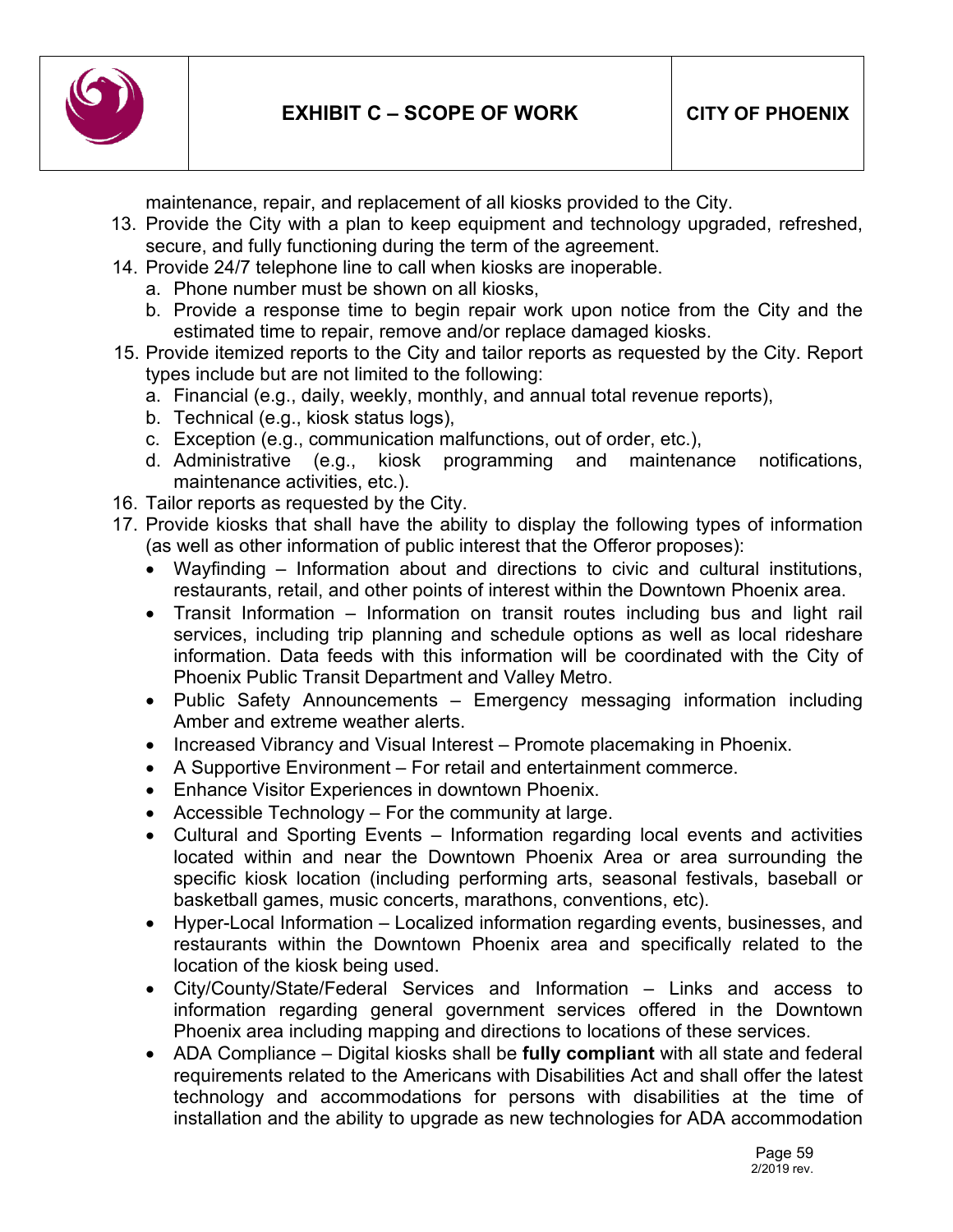

are developed.

- Multi-Language Support Ability to offer English and Spanish at a minimum and additional language options are encouraged.
- Reporting Capabilities Ability to capture usage statistics, pedestrian counts, and other information related to the use of the kiosks.
- Surveying/Polling Ability to obtain public feedback from users of the kiosks to include public polling, questions related to City services and other interactivity.
- Advertising Content Ability to show advertisements. Preference will be given to local businesses. City staff must review and approve all advertising content to be displayed on the kiosks. Advertising content guidelines will be consistent with those already in place for City bus shelters managed by the City of Phoenix Public Transit Department. (provided in Exhibit G)

18. Ensure FCC compliance and provide certifications to the City.

### **CITY RESPONSIBILITIES:**

- Be onsite during kiosk installation,
- Monitor installation to ensure compliance with all applicable laws or City ordinances,
- Provide Right-of-Way access,
- Provide escorted access to City facilities as applicable,
- Approve the final list of kiosk locations and quantities,
- Request reports and monitor usage,
- Provide Offeror website links to calendars and other information for display on kiosks,
- Approve content including advertising and applications on kiosks.

**LOCATION:** Installation of kiosks shall be in downtown Phoenix, which is generally bounded by 7<sup>th</sup> Avenue (west) and 7<sup>th</sup> Street (east) and McDowell Road (north) and Lincoln Street (south). For the initial launch of the program the City anticipates installation of kiosks in 20 locations in the ROW in high pedestrian traffic areas near the Phoenix Convention Center, major downtown attractions, office buildings, and residential buildings. (see EXHIBIT H)

**METHOD OF APPROACH:** Proposals must include Offeror's approach (including timelines) to implementation of the kiosks from an executed agreement to installation and operation of kiosks, and ongoing maintenance and operations. The City is interested in the following information:

- Implementation schedule timeline of milestones from contract execution through permitting, delivery, installation, integration of data & communication system, kiosk launch and ongoing maintenance.
- Installation steps responsible parties and specific installation plans for proposed kiosks and equipment including permitting, kiosk assembly and mounting and programming software.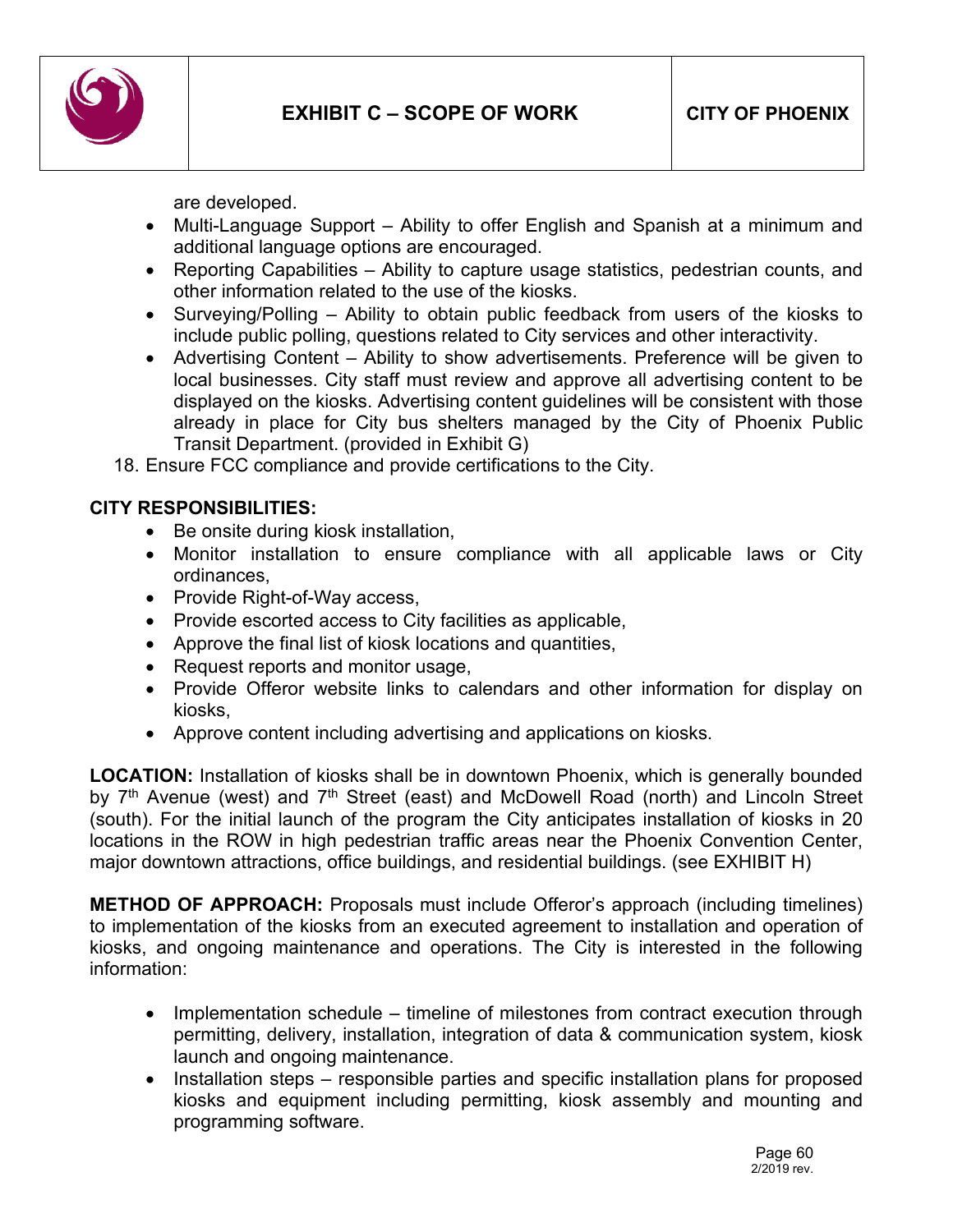

- Operations and maintenance ongoing maintenance, life expectancy, in-person inspection frequency, cleaning/sanitizing schedule, upgrading/refreshing schedule, etc.
- Training plan plans for providing training for operation, programming, and management of back-end software.
- Marketing and education plan for initial marketing, education, rollout and launch of kiosks.

The City intends for all kiosks to be fully operational by February 1, 2023 in time for Super Bowl LVII. Offeror must propose a business plan including specific milestones (and expected dates) in each timeline listed below:

Timeline 1 – Overall plan for the selection, design, manufacturing, fabrication, delivery, installation, implementation, operation, and launch of the initial 20 kiosks y.

Timeline 2 – Installation schedule of delivered kiosk including: obtaining power/data supply, utility research, plan review, submittal to utility partners at each location of each kiosk, permitting process, construction, and kiosk deployment schedule (which kiosk will be installed first, second, third, etc).

Timeline 3 – Maintenance plan, how often kiosks will be inspected/serviced, in-person assessment frequency, inspection checklist, types of reports provided to City, etc.

Timeline 4 – Advertising and Marketing plan including pro Forma, target markets, strategies to increase any revenue components, public outreach, and concept for launch day, and plan to solicit, create, review, and approve kiosk advertising content.

### **KIOSK SPECIFICATIONS:**

Physical design features must have:

- Modern design that is complimentary to the Downtown Phoenix area,
- Incorporation of shade structures in kiosk design to improve user interface and comfort,
- Vandal-resistant construction,
- Weather-resistant design with special emphasis on extreme heat conditions present in Metro-Phoenix (i.e, kiosk won't overheat, won't display "temperature needs to cool down" or "too hot to function"),
- Easy to clean/sanitize surfaces with special emphasis on materials resistant to graffiti and/or germs and viruses,
- Accessibility, use and ease of travel up to and around each digital kiosk for pedestrians,
- Modifications for intense heat (won't burn fingers using kiosk) and sun glare, antitheft mechanisms.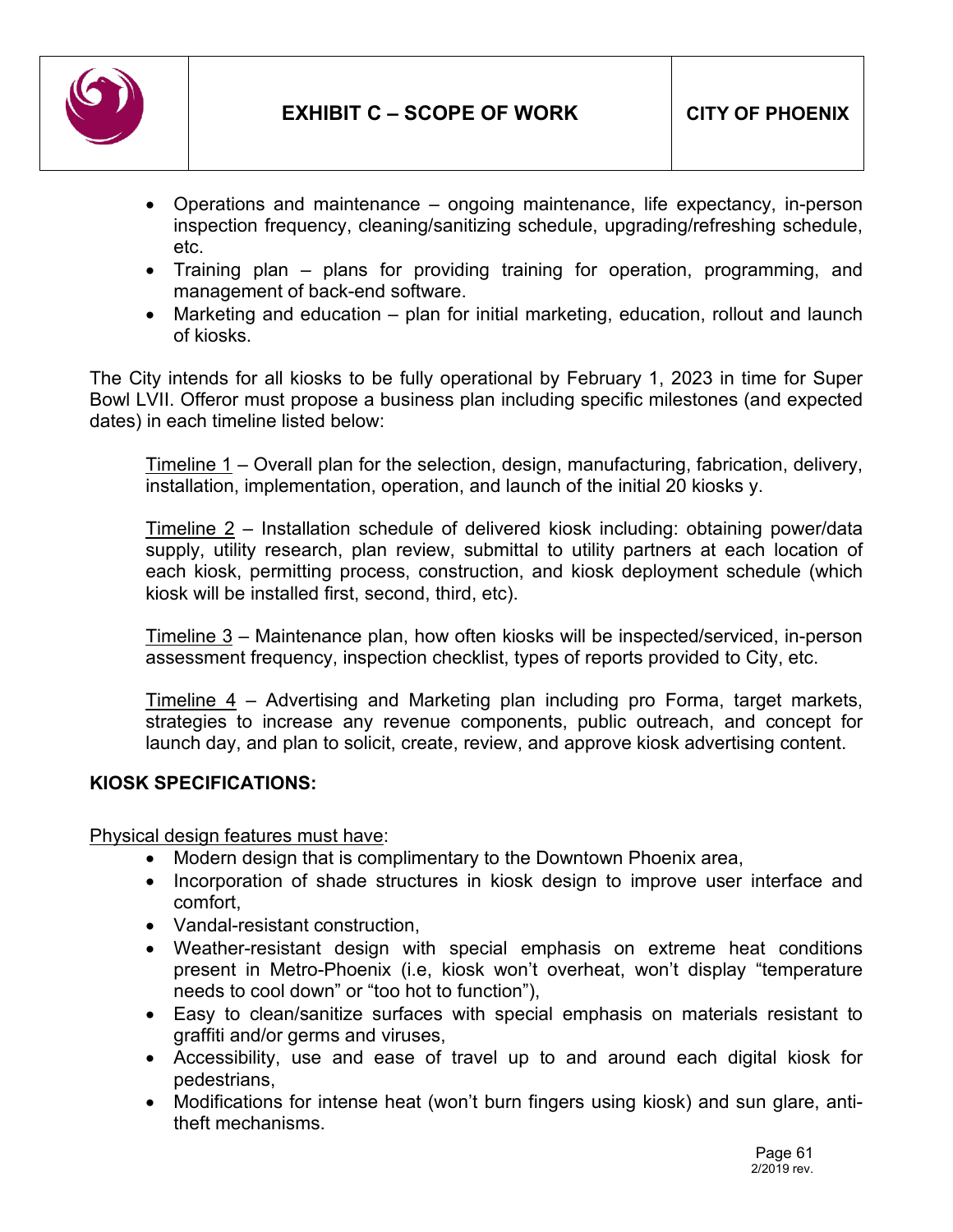

### **REVENUE SHARING**

The Offeror shall provide a revenue model (EXHIBIT F) that will include guaranteed revenue share to the City as a percentage of gross revenues, and a minimum revenue guarantee (as a dollar amount).

For the submission of a proposed revenue model (EXHIBIT F), the Offeror should propose a percentage of gross advertising content revenues generated from the operation of the kiosks, which will be provided to the City by the Offeror.

The Offeror should also provide an estimate of the dollar amount that the percentage of gross advertising content revenues generated from the operation of the kiosks will produce and will be paid to the City each year.

Additionally, the Offeror should propose a minimum annual guarantee (MAG) payment to the City that would be paid to the City in lieu of a percentage of gross advertising content revenues generated from the operation of the kiosks, if the dollar amount that the percentage of gross advertising content revenues generated from the operation of the kiosks in a given year is less than the MAG amount. Alternatively, if the dollar amount that the percentage of gross advertising content revenues generated from the operation of the kiosks is greater than the MAG in a given year, then the Offeror would make payments to the City based on the percentage of gross advertising content revenues generated from the operation of the kiosks in lieu of a MAG payment.

### **CONTENT AND DATA MANAGEMENT SYSTEM:**

Offeror shall not have any physical or electronic network access to any City owned and operated wired or wireless network, including servers, databases, or applications. The Content and Data Management System must have the capability to maintain a secure webbased data management system that:

- Does not require local software installation,
- Has software updates that are automatic,
- Uses the latest encryption and security,
- Can integrate and consolidate data from multiple data sources,
- Provides remote access via common desktop and mobile web browsers,
- Access to the data management system is only controlled by those with usernames and passwords as required by the City standards,
- Enable the control of mechanisms from the central office to enable the quick and effective changing of data related to each malfunctioning kiosk and the replacement kiosk,
- Consolidate multi-system functions (kiosks, other user conveniences, and user sensors) into a common data management system,
- Integrates data streams from third-party providers as needed and shall export or stream data to third parties via batch process (CSV file formats) or real-time data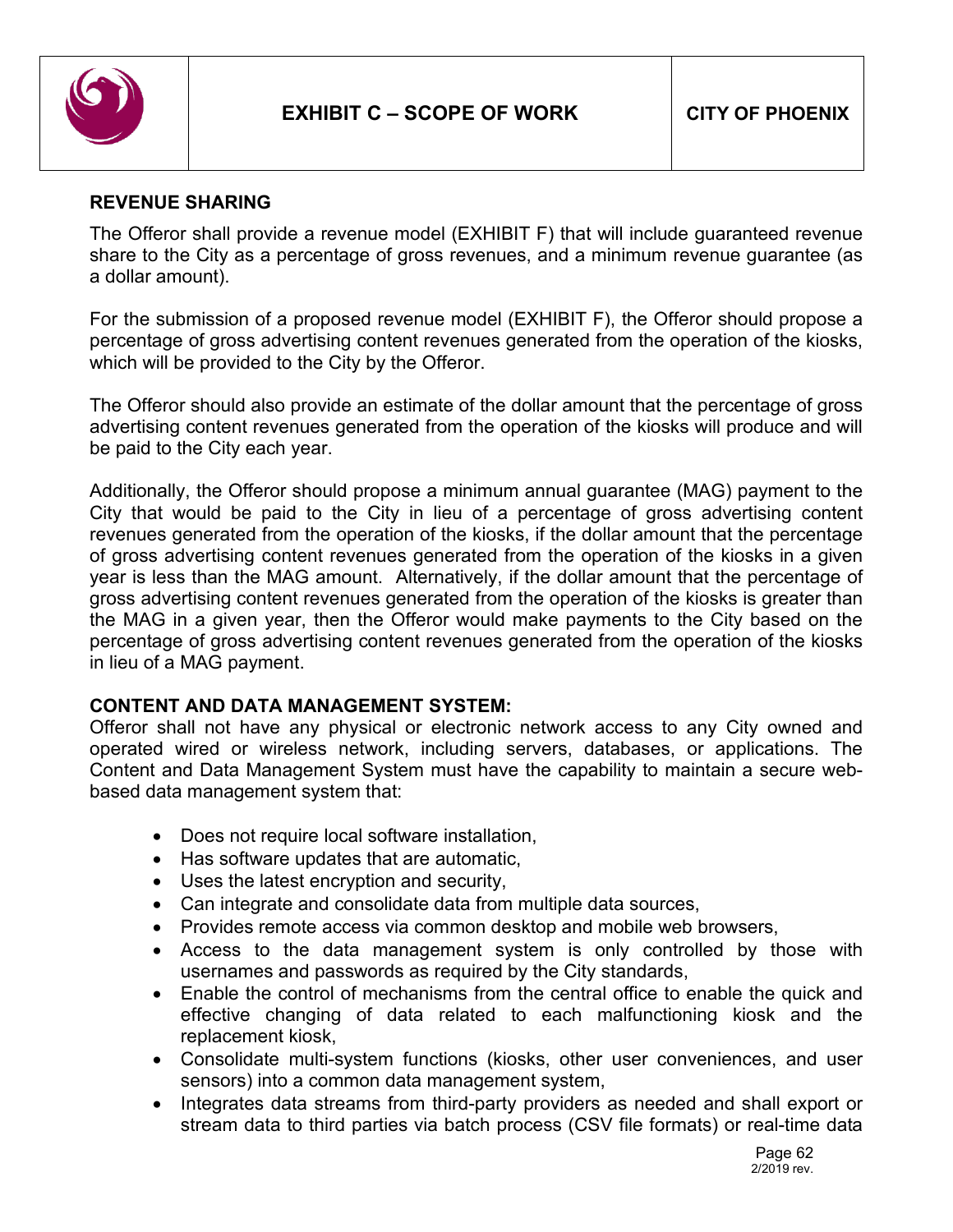

feeds (XML web services) as needed,

- Capability to track & audit usage amounts by machine and relay information to the City,
- Notify service technicians and key personnel of faulty kiosks and status issues via text or e-mail,
- Must provide a full set of reports to include pedestrian counts, marketing impressions by sponsor/advertiser/product category, advertising revenue, daily, weekly, monthly, and annually, by kiosk, and by zone. Please list and provide examples of reports included,
- The data management system shall include details for each kiosk including, but not limited to:
	- 1. Delivery date
	- 2. Install date
	- 3. Revenue records
	- 4. Location codes
	- 5. Latitude/Longitude coordinates
	- 6. Pedestrian Counts
	- 7. Marketing Impressions
	- 8. Maintenance history
- System shall support a minimum 4G LTE, or better, wireless communication in real time to Offeror hosted content and data management system. Offeror shall detail a procedure to replace or upgrade the communications equipment,
- Kiosks must be able to operate in an independent network environment, such that each kiosk is wirelessly enabled to communicate with the City's software programs, (Contractor will not have access to the City's network)
- Software system and firmware update compatible,
- Spatial data, such as that in a back-end mapping system, shall be exportable into a shapefile, geodatabase or similarly, ESRI compatible format for allowed use in the City's GIS system,
- Provide a variety of reports, including but not limited to, financial activity, usage, maintenance, and user trends,
- A full GIS inventory of existing kiosks and platforms, including all equipment, must be provided,
- An application for City staff and/or the Offeror to maintain the GIS inventory must be provided. Data for this application must be available via a public-accessible map service to be used in mobile mapping applications.

### **TRAINING**

Offeror shall provide comprehensive hands-on training to the City staff on any requirements regarding proper operation and maintenance, associated software,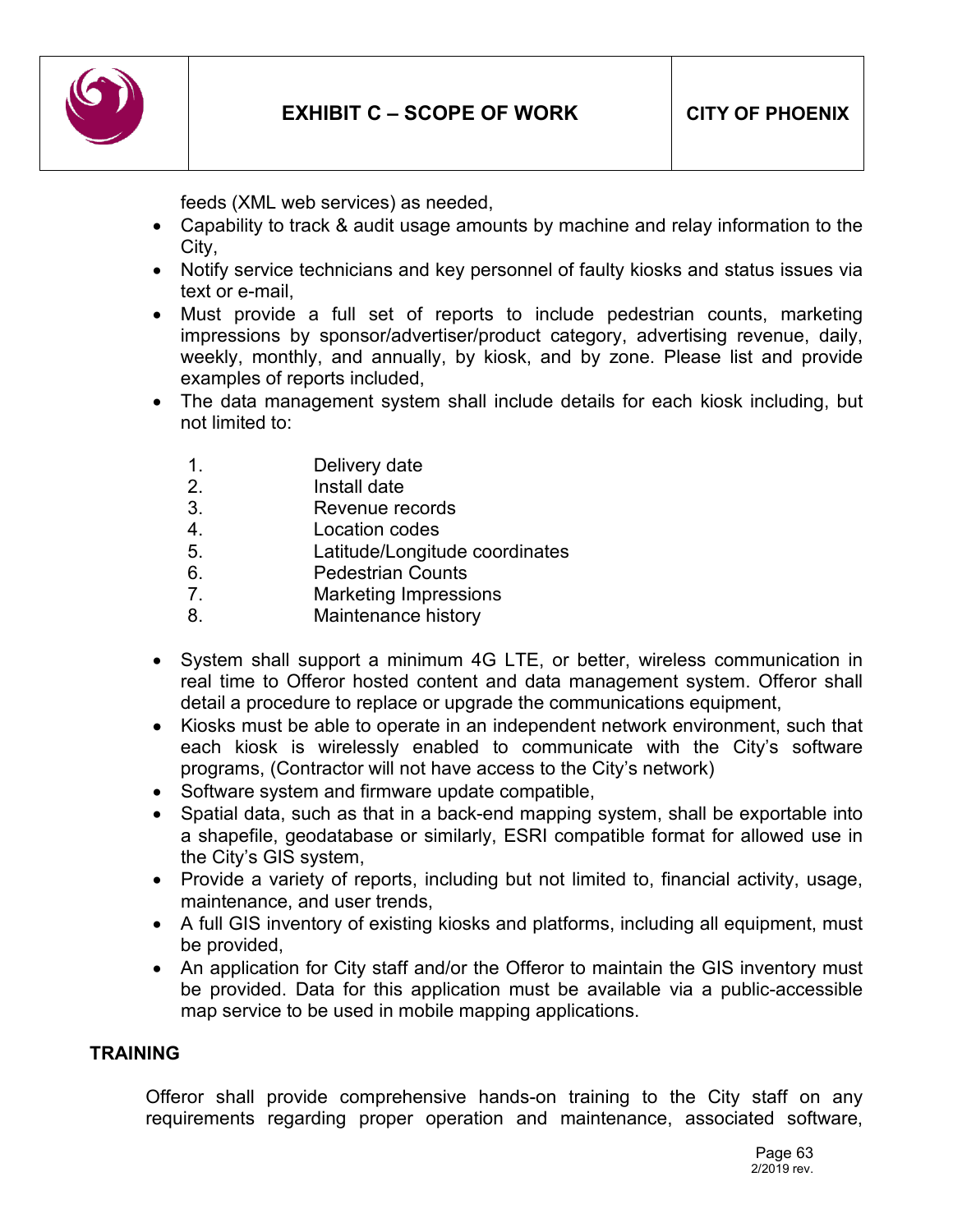

utilization of associated wireless communication system(s) and reporting tools. This training shall include, as a minimum, the following:

- Offeror shall provide yearly onsite training necessary for staff to maintain and operate kiosk technology after implementation if mutually determined,
- Offeror shall work with the City on strategies to increase any revenue components and marketing and communications impressions,
- At the City's convenience, Offeror shall conduct web-based training for staff on management software,
- Online video training shall be free of charge, and Offeror shall provide training manuals during training sessions and online,
- Updates to the training manual will be automatically available on the web-based management system,
- Offeror will designate a support technician to work with City staff from installation and activation and throughout the contract period,
- Training will be provided at a mutually determined City location and will include up to two additional training sessions (as needed), not to exceed four hours per session, within the first 30 days of implementation.

## **MAINTENANCE AND TECHNICAL SUPPORT**

Offeror shall provide maintenance and technical support for any kiosk or component manufactured and supplied by the Offeror as detailed in its proposal. This maintenance and technical support shall include, as a minimum:

- Maintenance of kiosks to ensure that all components are in good working order,
- Provide on-going support and service to City staff after installation for the duration of the contract period. Offerors shall detail the on-going support and services to be offered to the City for the full contract term,
- Detailed list of parts and components that can be serviced in-field and those requiring repair by Offeror,
- Identify proposed support staffing allocations during the installation phase and for ongoing support,
- Identify phone-based customer support availability and response times.

## **MARKETING, EDUCATION, AND PUBLIC OUTREACH**

Offeror shall establish a public outreach and education program to be implemented a minimum of 14 days prior to and during deployment and operation of the kiosks. Program development will include, but not be limited to:

• Identify key stakeholders affected by new technology and work in partnership with those identified,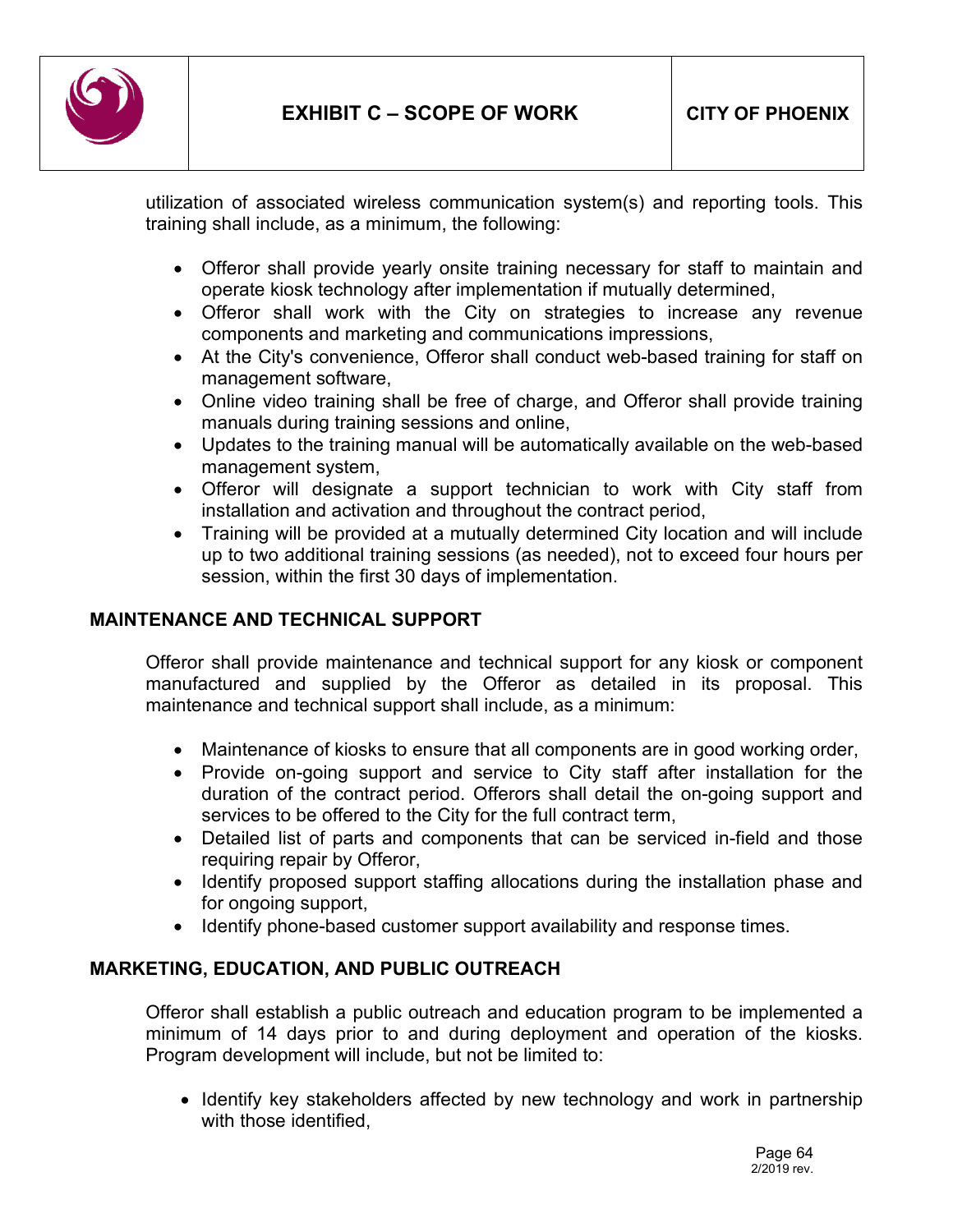

- Identify best communication methods and deliverables as needed, including bilingual messages,
- Instructional videos, customized for the City,
- Deliver public outreach community presentations, as requested.
- Customized surveys to determine:
	- o Ease of use
	- o Positive vs. negative experience
	- o Feedback on kiosk interface and potential modifications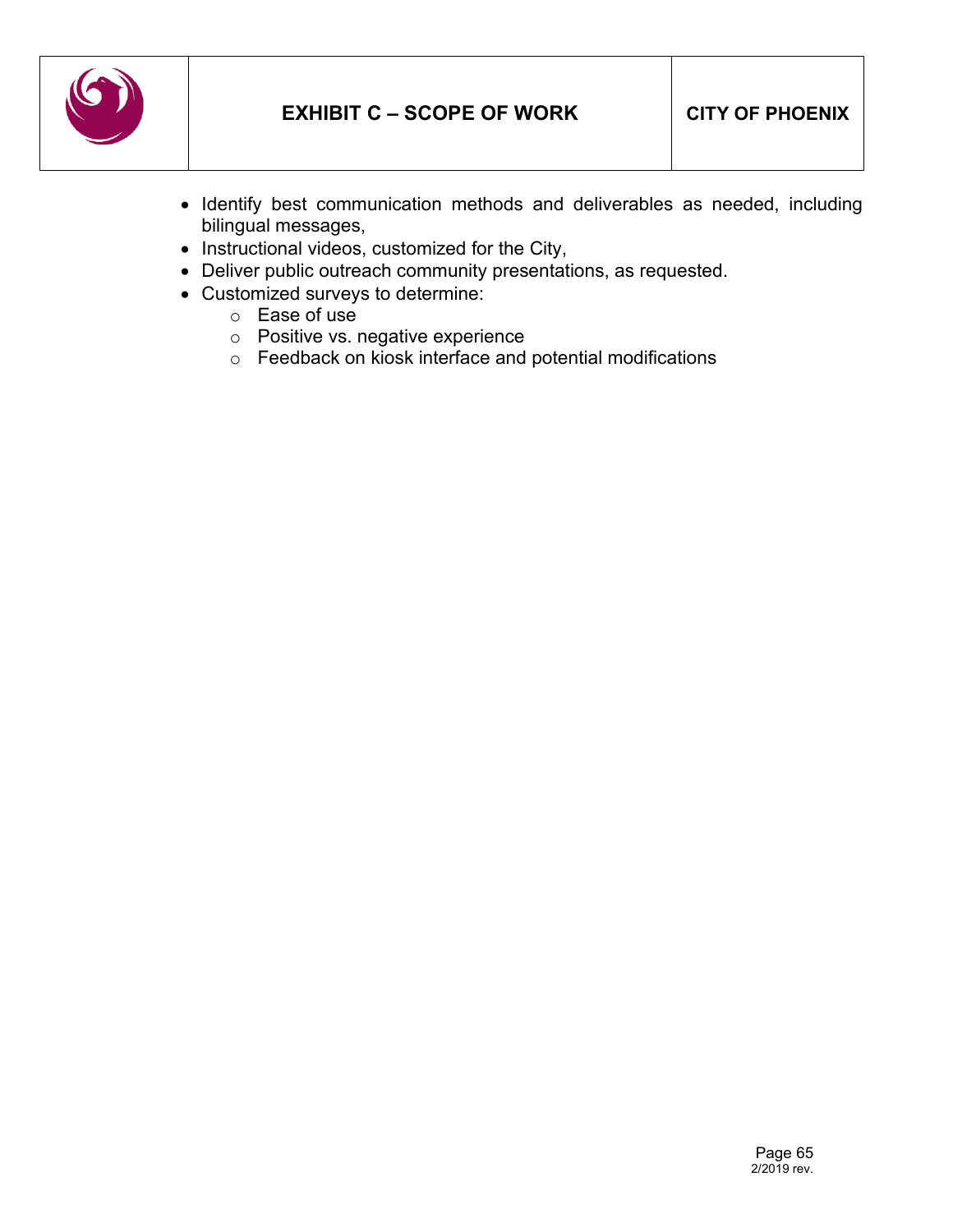

# **EXHIBIT D – LETTER OF CREDIT**

A Letter of Credit is a financial instrument issued by a bank at the request of their customer. The City of Phoenix accepts Letters of Credit only from banks rated "A" or better by Moody's or Standard & Poor (exceptions must be approved by the Finance Department). Approvals from several departments are required before final acceptance of the Letter; this process may take up to 15 business days. Banks customarily maintain a standard format for Letters of Credit; the customer's bank and requested format must be submitted to Planning & Development prior to permit issue. The following elements are required in the Letter of Credit:

| Beneficiary:                  | City of Phoenix<br><b>Street Transportation Department</b><br><b>Financial Services Section</b><br>200 W. Washington, 5th Floor<br>Phoenix, AZ 85003 |
|-------------------------------|------------------------------------------------------------------------------------------------------------------------------------------------------|
| <b>Amount:</b>                | Dollar amount equal to the cost of work to be<br>done in the right-of-way                                                                            |
| <b>Principal:</b>             | Name of Company/Developer/Owner for whom<br>letter is guarantee                                                                                      |
| <b>Bank Name/Address</b>      | Bank/Institution (name and address) upon which<br>payment would be drawn                                                                             |
| Improvements:                 | Text identifying location/address and required<br>improvements                                                                                       |
| <b>Expiration Deadlines:</b>  | One-year expiration, no auto-renewal                                                                                                                 |
| <b>Presentation of Draft:</b> | Draw on local branch or presentable at a<br>correspondent bank in Phoenix                                                                            |
| <b>Partial Draft Clause:</b>  | Text must indicate that partial draft draws are<br>permissible                                                                                       |

BANK IRREVOCABLE STANDBY LETTER OF CREDIT

NO. \_\_\_\_\_\_\_\_\_\_\_\_\_\_

To: City of Phoenix – Beneficiary Water Services Department

> 200 W. Washington St., 9th Fl. Phoenix, Arizona 85003 Attn: **and a**

\_\_\_\_\_\_\_\_\_\_\_\_\_\_\_\_\_\_\_\_\_\_\_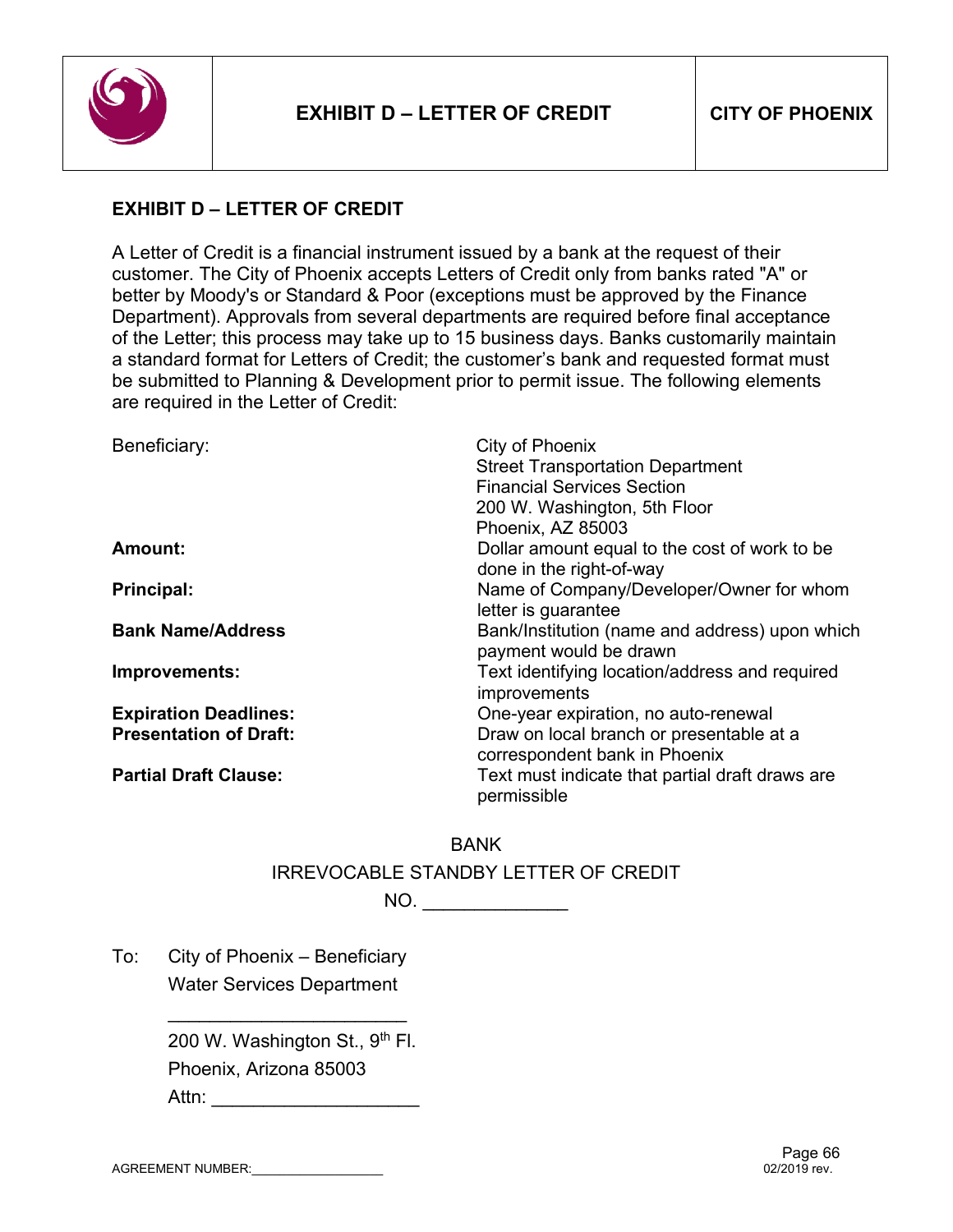

| Applicant:              | <b>Company Name</b> |
|-------------------------|---------------------|
| Amount:                 | $$$ xxx.xx          |
| <b>Expiration Date:</b> | mm/dd/yyyy          |

We hereby establish our irrevocable Standby Letter of Credit No. **Example 2** in your favor available against sight drafts drawn on (name of bank) at the office of the undersigned located at (address of bank in Phoenix Metro Area, Arizona), accompanied by the following documents:

1. A certificate purportedly signed by Water Services Director, or by any other director of the City of Phoenix Water Services Department, stating one or more of the following:

A. The City of Phoenix is drawing against (name of bank) Standby Letter of Credit No. **Example 2** as Company Name has failed to perform its obligations under or failed to comply with its Agreement No. , or any amendments thereto, or any replacement agreement, and the City requires payment under this Standby Letter of Credit of \$ \_\_\_\_\_\_\_\_\_\_.

B. The City of Phoenix is drawing against (name of bank) Standby Letter of Credit No. **Example 2** as Company Name has failed to provide a replacement Standby Letter of Credit prior to sixty (60) days before the expiration date as required by its Agreement No. or any amendments thereto, or any replacement agreement, and the City of Phoenix requires payment under this Standby Letter of Credit of \$ \_\_\_\_\_\_\_\_\_.

C. The City of Phoenix is drawing against (name of bank) Standby Letter of Credit No. **Example 2** as City of Phoenix has received notice from (name of bank) that the Standby Letter of Credit No. \_\_\_\_\_\_\_\_\_\_ will not be extended, and the City of Phoenix requires payment under this Standby Letter of Credit of  $\textcircled{\texttt{s}}$  .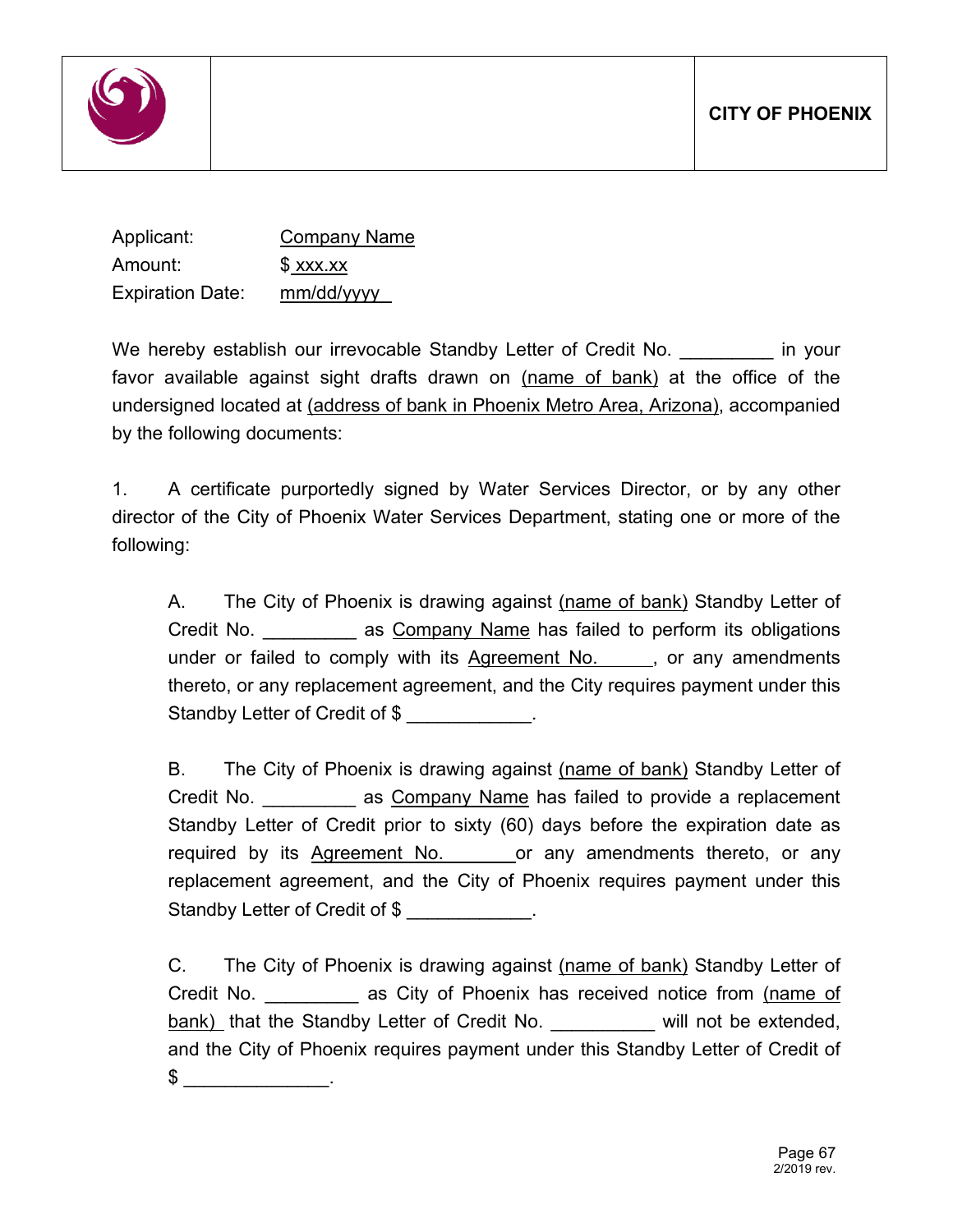

# 2. This original Standby letter of credit for endorsement.

All documents may be forwarded to us by mail, overnight courier, hand delivered to our counters, or via telefacsimile ("fax"). Documents to be directed to our counters at: *[insert address as to counter location].* Drawing presented to us via fax must be sent to our fax number *[insert – bank's fax number]* (each such drawing, a "Fax Drawing") provided, however, that Beneficiary confirm our receipt of any Fax Drawing by telephone to our telephone No. *[insert – bank's telephone number(s)]*.

If Beneficiary presents an improper drawing, we shall notify you in writing sent by overnight courier or by fax to (602) \_\_\_\_\_\_\_\_\_\_\_ that the demand was not effected in accordance with the terms and conditions of this Standby Letter of Credit, stating the reasons therefore and that we are holding any demand at your disposal. Upon being notified that the purported demand was not effected in conformity with this Standby Letter of Credit, you may attempt to correct any such nonconforming demand for payment.

Partial drawing and multiple presentations are permitted under this Standby Letter of **Credit** 

This Standby Letter of Credit will automatically be renewed for a one (1) year period from the Expiration Date set forth above and upon each anniversary of such Expiration Date, unless at least sixty (60) days prior to such expiration, or prior to any anniversary of such expiration, we notify both Beneficiary and Applicant in writing by registered mail or overnight courier that we elect not to renew this Standby Letter of Credit.

We hereby agree that this Standby Letter of Credit shall be duly honored upon presentation and delivery of the certification specified above.

This Standby Letter of Credit is subject to the "International Standby Practices (ISP98)," International Chamber of Commerce Publication No. 590, and, as to matters not governed by ISP98, shall be governed by and construed in accordance with the laws of Arizona, without regard to principles of conflicts of law.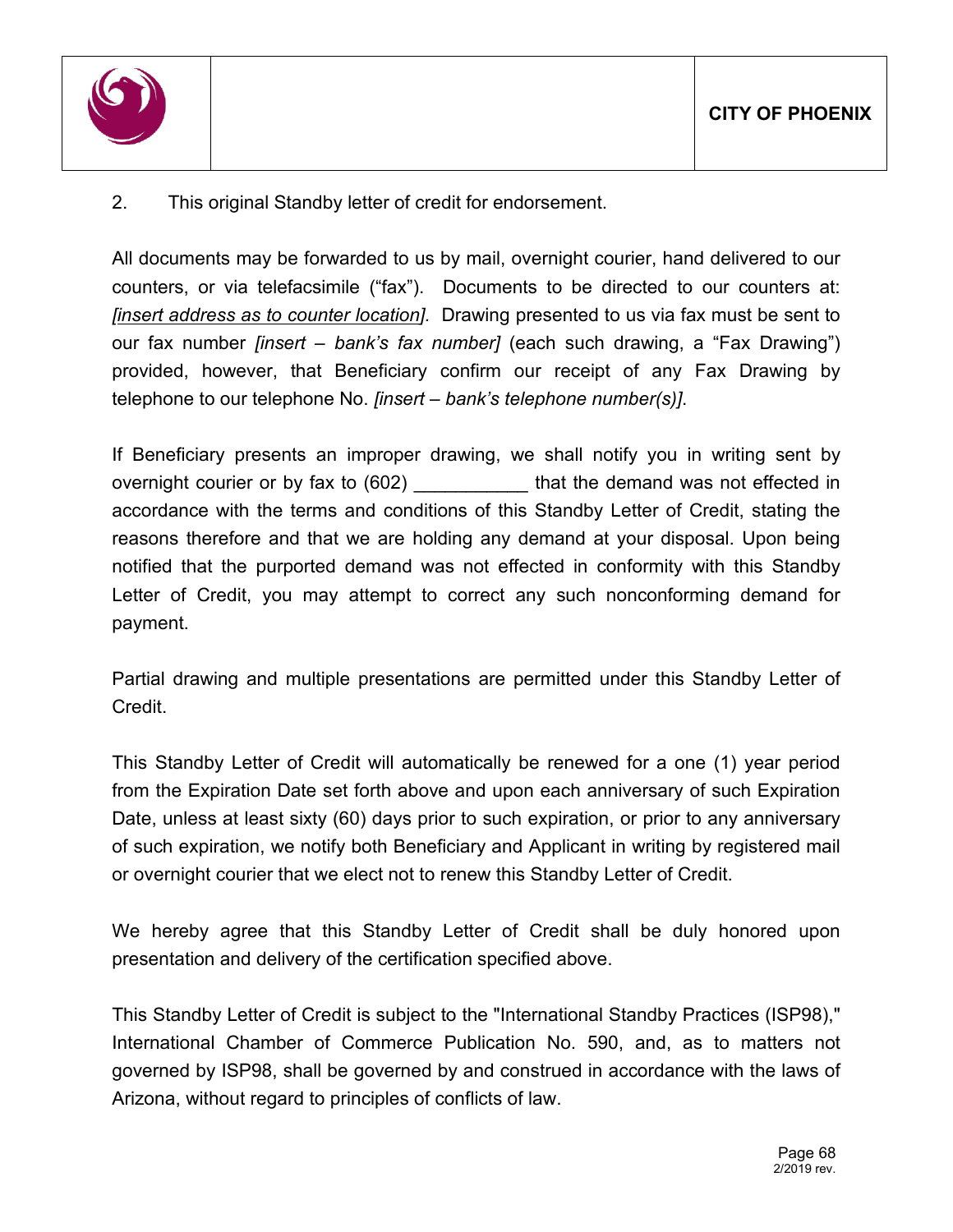

[Bank]

By:  $\qquad \qquad$ 

Authorized Signature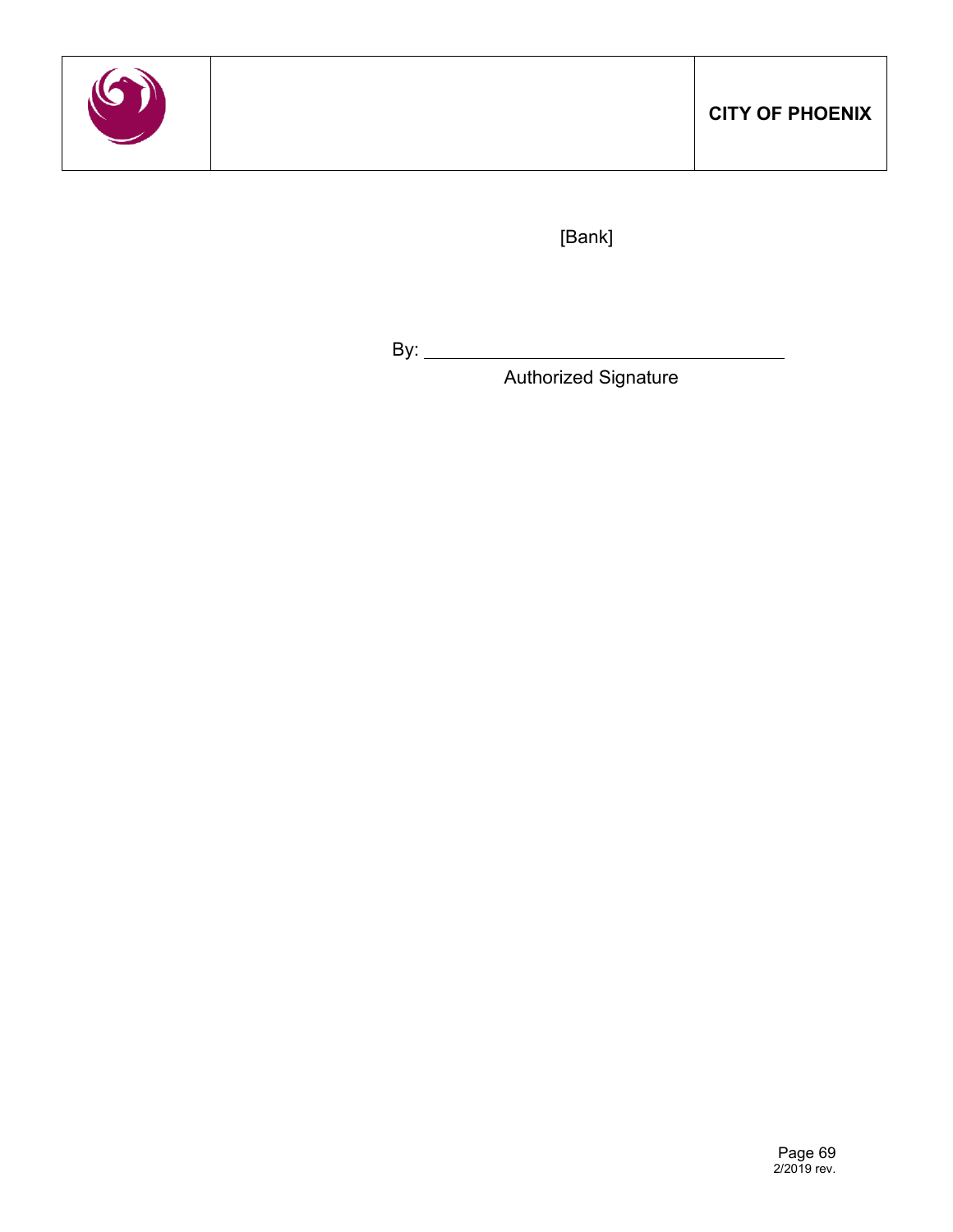

# **EXHIBIT E – SPECIAL TERMS & CONDITIONS**

**1. TITLE**: All documents including but not limited to artwork, copy, posters, billboards, photographs, video tapes, audio tapes, systems designs, drawings, estimates, field notes, investigations, software, reports, diagrams, surveys, analyses, studies or any other original works of authorship created by Consultant in the performance of this Agreement are to be and remain "works for hire" under Title 17, United States Code, and the property of the City and all copyright ownership and authorship rights in the work(s) shall belong to the City pursuant to 17 U.S.C. § 201(b). In the event that the work(s) that is/are the subject matter of this Agreement is deemed to not be work for hire, then Consultant hereby assigns to the City all of the right, title and interest for the entire world in and to the work(s) and the copyright therein. Consultant agrees to cooperate and execute additional documents reasonably necessary to conform to its obligations under this paragraph.

All documents, together with all unused materials supplied by the City, are to be delivered to the City upon termination of this Agreement before the final payment is made to Consultant.

- **2. SUPPLIER PROFILE CHANGES:** It is the responsibility of the Offeror to promptly update their profile in procurePHX at www.phoenix.gov/procure. If Offeror's legal identify has changed, the Procurement Officer must be notified immediately. Failure to do so may result in non-payment of invoices and contract termination.
- **3. POST AWARD CONFERENCE:** A post-award conference will be held by the Procurement Officer or project manager prior to commencement of any work on the project. The purpose of this conference is to discuss critical elements of the work schedule and operational problems and procedures.
- **4. PERFORMANCE INTERFERENCE:** Offeror shall notify the City's department contact immediately of any occurrence and/or condition that interferes with the full performance of the contract and confirm it in writing within 24 hours.

Department Contact: Chris Ewell, Deputy Street Department Director Phone: (602) 534-0592

**5. COOPERATIVE AGREEMENT:** In addition to the City and with approval of the Offeror, this contract may be extended for use by other municipalities and government agencies in the State of Arizona.

A current listing of eligible entities may be found at [www.mesaaz.gov/business/purchasing/save.](http://www.mesaaz.gov/business/purchasing/save) Any such usage by other entities must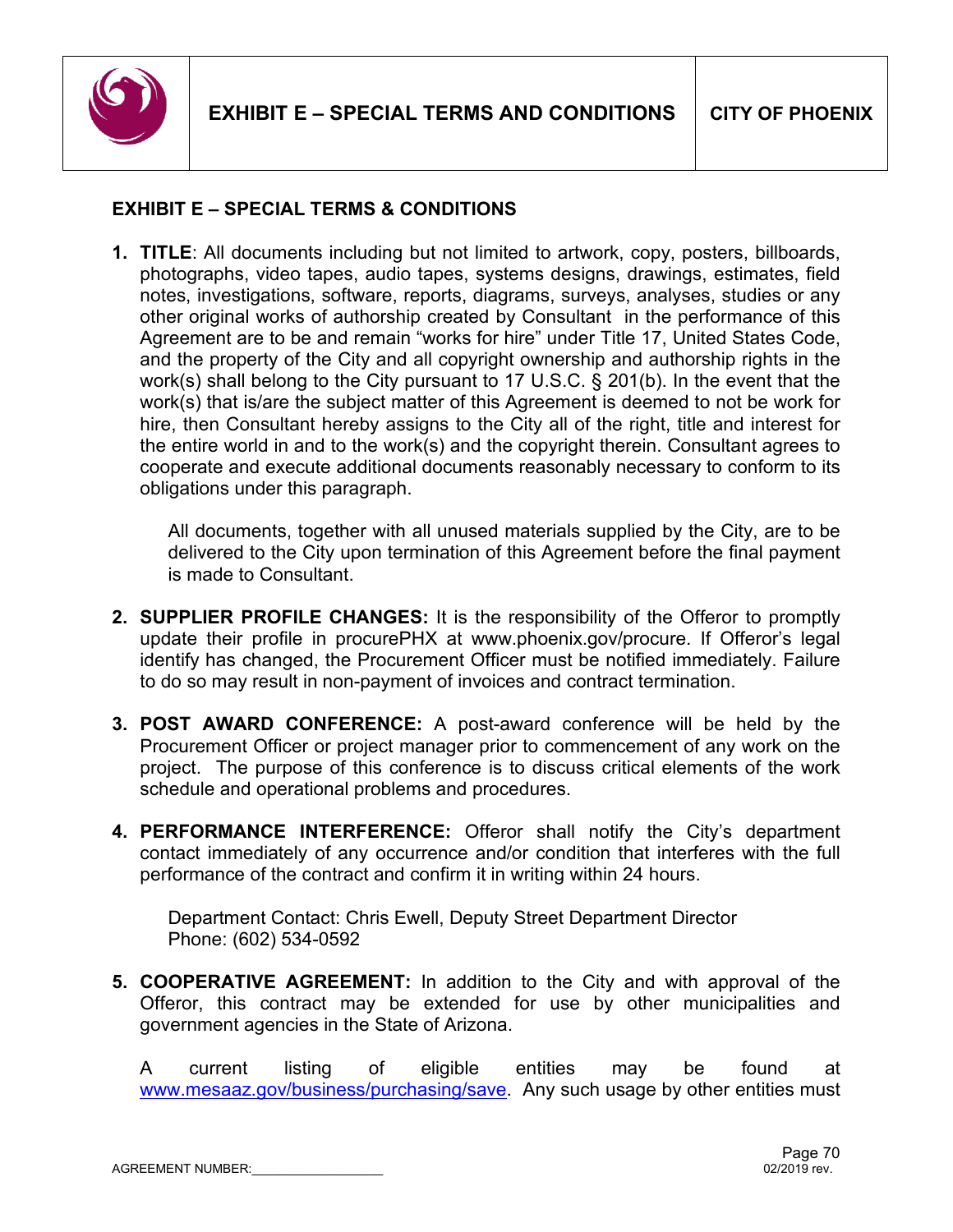

be in accordance with the ordinance, charter and/or procurement rules and regulations of the respective entity. Orders placed by other agencies and payment thereof will be the sole responsibility of that entity. The City shall not be responsible for any disputes arising out of transactions made by other entities who utilize this solicitation.

**6. EXCLUSIVE POSSESSION:** All services, information, computer program elements, reports, and other deliverables which may be created under this contract are the sole property of the City of Phoenix and will not be used by the Offeror or any other person except with prior written permission by the City.

**LICENSES AND PERMITS:** Offeror will keep current Federal, State, and local licenses and permits required for the operation of the business conducted by the Offeror as applicable to this contract.

- **7. ADVERTISING:** Except as required by law, Contractor shall not publish, release, disclose or announce to any member of the public, press, official body, or any other third party any information or documents concerning this Agreement, the Technology Assets, or any part thereof without the prior written consent of the City. The name of any City site on which services are performed by the Contractor pursuant to this Agreement shall not be used in any advertising or other promotional context by Contractor without the prior written consent of the City
- . **8. EQUIPMENT INSTALLATION:** All equipment shall be completely assembled and installed by the Offeror and ready for use on the City's property at various locations to be specified.
- **9. EVALUATION LITERATURE:** Bids submitted for products considered by the Offeror to be equal or better than the products specified herein must be submitted with technical literature and/or product brochures for the City's use to evaluate the offered products. Complete specifications, literature, illustrations, blueprints, photos etc. describing the offered product shall be included with the Offer. Offeror shall indicate any variation between the product offered and the literature submitted.
- **10. INSPECTION AND ACCEPTANCE:** Each product delivered shall be subject to complete inspection by the City prior to acceptance. Inspection criteria shall include, but not be limited to, conformity to the specifications, mechanical integrity, quality, workmanship and materials. Ten business days will be allowed for this process. If delivered items are unacceptable and returned to the Offeror prior to acceptance, an additional five business days will be allowed for inspection when subsequent delivery occurs. It shall be the Offeror's responsibility to pick up unacceptable products, correct the deficiencies, and return the product following the corrections.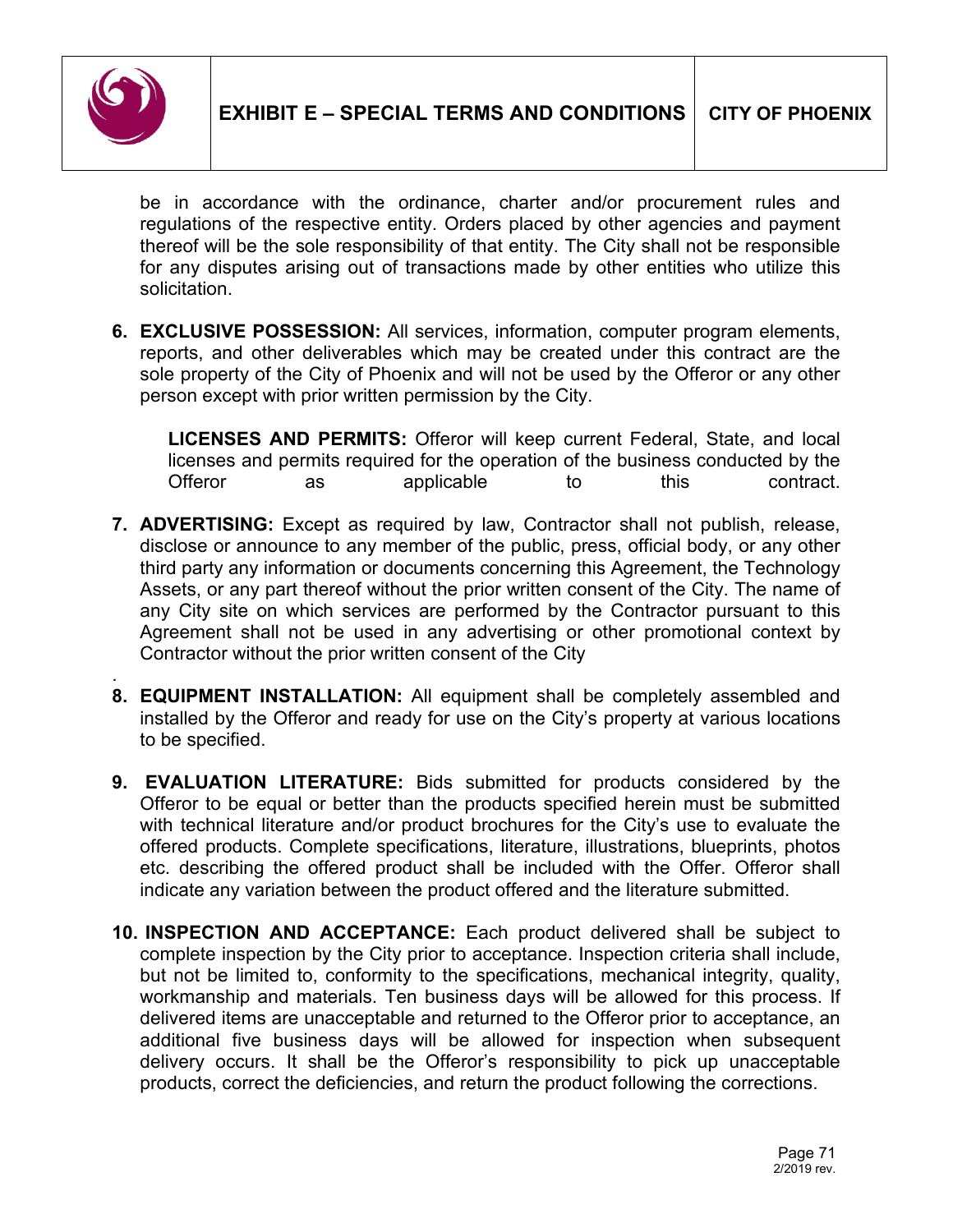

- **11.COMMUNICATION IN ENGLISH:** It is mandatory that the Offeror's lead person assigned to any City facility can speak, read, and write in English to effectively communicate with City staff.
- **12.TRANSITION OF CONTRACT:** Offeror will, without limitation, provide important information to a successor Offeror and the City to ensure continuity of service at the required level of proficiency and agrees to provide to the City all files, supplies, data, records, and any other properties or materials of the City, which the City owns or has rights to pursuant to this contract and which are in the possession of Offeror. The provisions of this section will survive the expiration or termination of this contract.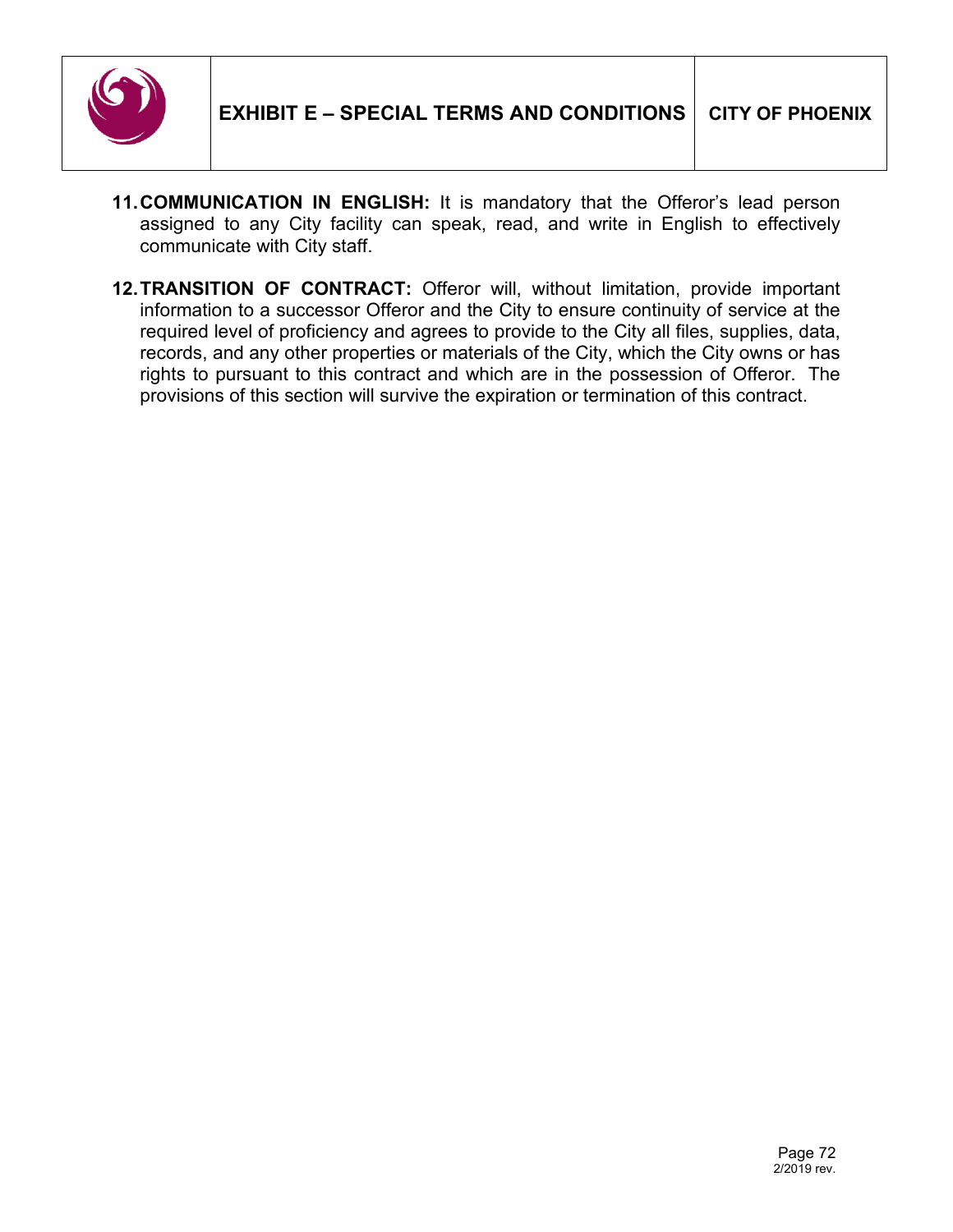

# **EXHIBIT F – REVENUE SCHEDULE**

| Contract<br>Year  | <b>Gross Advertising</b><br>Revenue % Share<br>to the City | <b>Estimated</b><br>Payment to the<br>City through<br><b>Revenue Share</b> | <b>Minimum Annual</b><br>Guarantee<br>payment to City |
|-------------------|------------------------------------------------------------|----------------------------------------------------------------------------|-------------------------------------------------------|
| YEAR 1            | %                                                          | \$                                                                         | \$                                                    |
| YEAR <sub>2</sub> | %                                                          | S                                                                          | \$                                                    |
| YEAR <sub>3</sub> | $\%$                                                       | S                                                                          | \$                                                    |
| YEAR <sub>4</sub> | $\%$                                                       | S                                                                          | \$                                                    |
| YEAR <sub>5</sub> | %                                                          |                                                                            | \$                                                    |

Include Pro forma presenting proposed investment and financial return to the City. Investment and financial return should reflect the revenues generated from commissions, sponsorships, advertising revenue, other revenue and commission structures, capital investment and operational investments.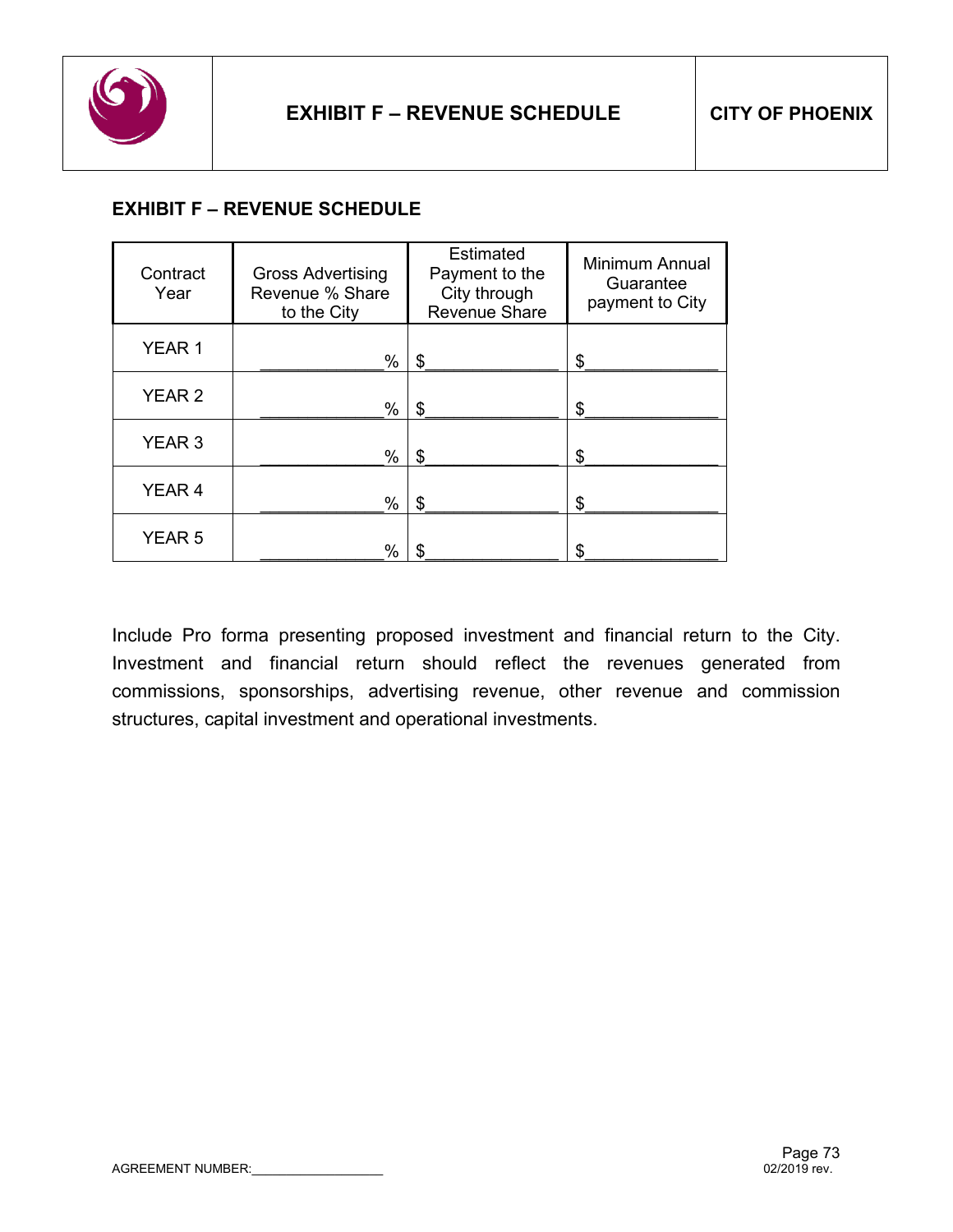

## **EXHIBIT G – ADVERTISING GUIDELINES**

## **KIOSK ADVERTISING STANDARDS**

- A. It is the intent of the City of Phoenix Street Transportation Department that all advertising on interactive digital kiosks are non-public forums and are set aside only for commercial advertisements or for City-specific services.
- B. The City's primary purpose for the kiosk advertisements, outside of informing the public about City services, is generating revenue.
- C. Kiosk advertising must be compliant with the Federal Trade Commission (FTC) Laws, specifically Section 5 of the FTC Act (truth-in-advertising).
	- 1. Under the law, claims in advertising must be truthful, cannot be deceptive or unfair, and must be evidence-based
	- 2. Disclosures must be clear and conspicuous
	- 3. Consumer protection laws must be followed
- D. Other than for City-specific services, no advertising will be accepted for use on any kiosk that fails to comply with the following standards:
	- 1. The subject matter of and the speech in the advertisement must be limited to a proposed commercial transaction.
	- 2. The advertising must not:
		- a. Be false, misleading, or deceptive.
		- b. Relate to an illegal activity.
		- c. Contain non-commercial speech.
		- d. Advertise or depict, by language or graphics, violence or anti-social behavior.
		- e. Advertise or depict language, gestures, conduct, or graphical representations that are obscene, pornographic, vulgar, profane, or scatological.
		- f. Depict a nude or seminude person, as those terms are defined in Section 11-811, Arizona Revised Statutes, or the exposed buttocks of any person.
		- g. Depict, relate to, or reference a website or other medium that relates to specified sexual activities or specified anatomical areas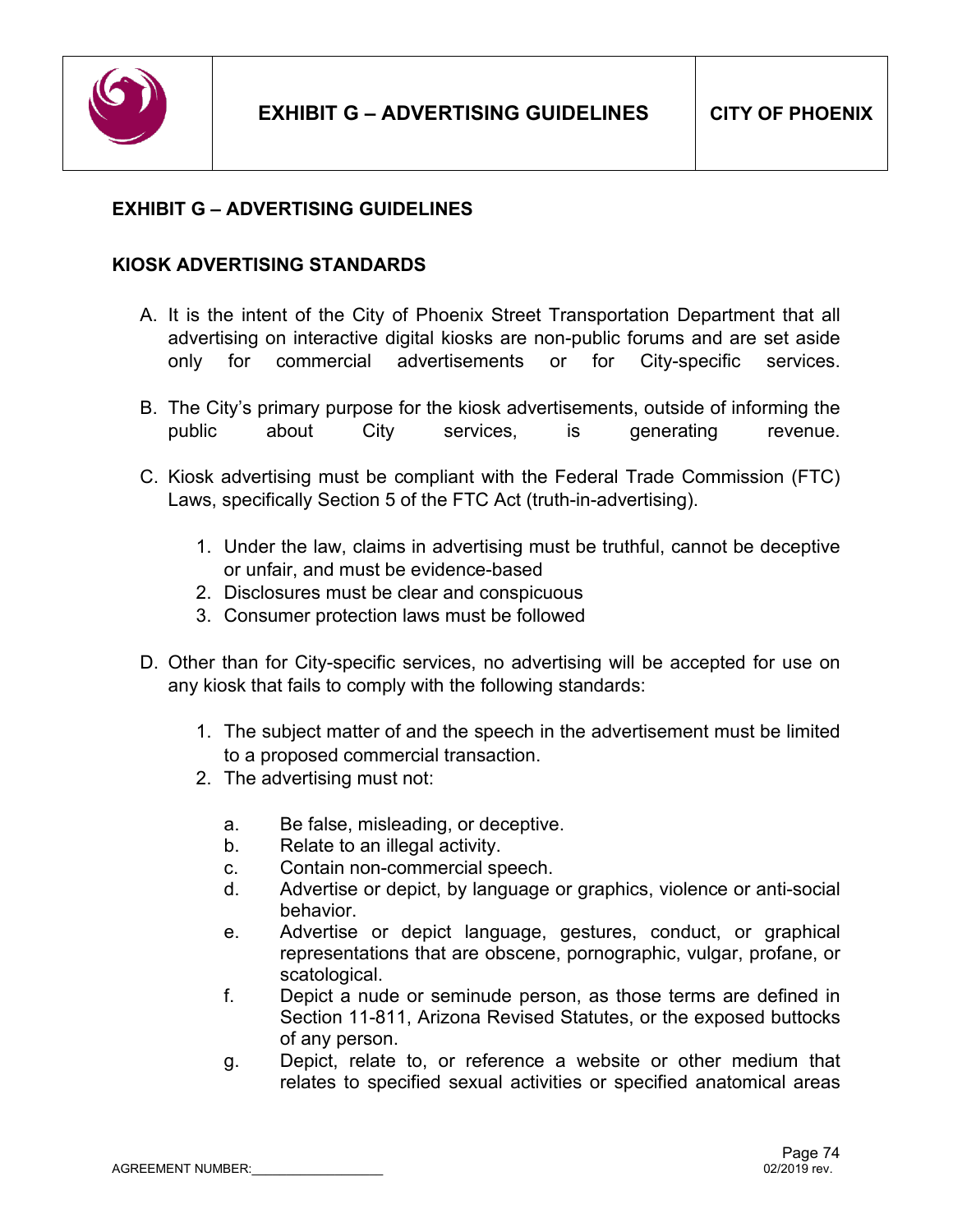

as those terms are defined in Section 11-811, Arizona Revised Statutes.

- h. Advertise or depict the use of tobacco, vaping or smoking products, including if the product is advertised or depicted in a non-smoking form.
- i. Advertise or depict the use of spirituous liquor as that term is defined in Section 4-101, Arizona Revised Statutes: defined in Section 4-101, Arizona Revised Statutes:

i. On kiosks located less than 600 feet from a church or similar structure of worship, or school building.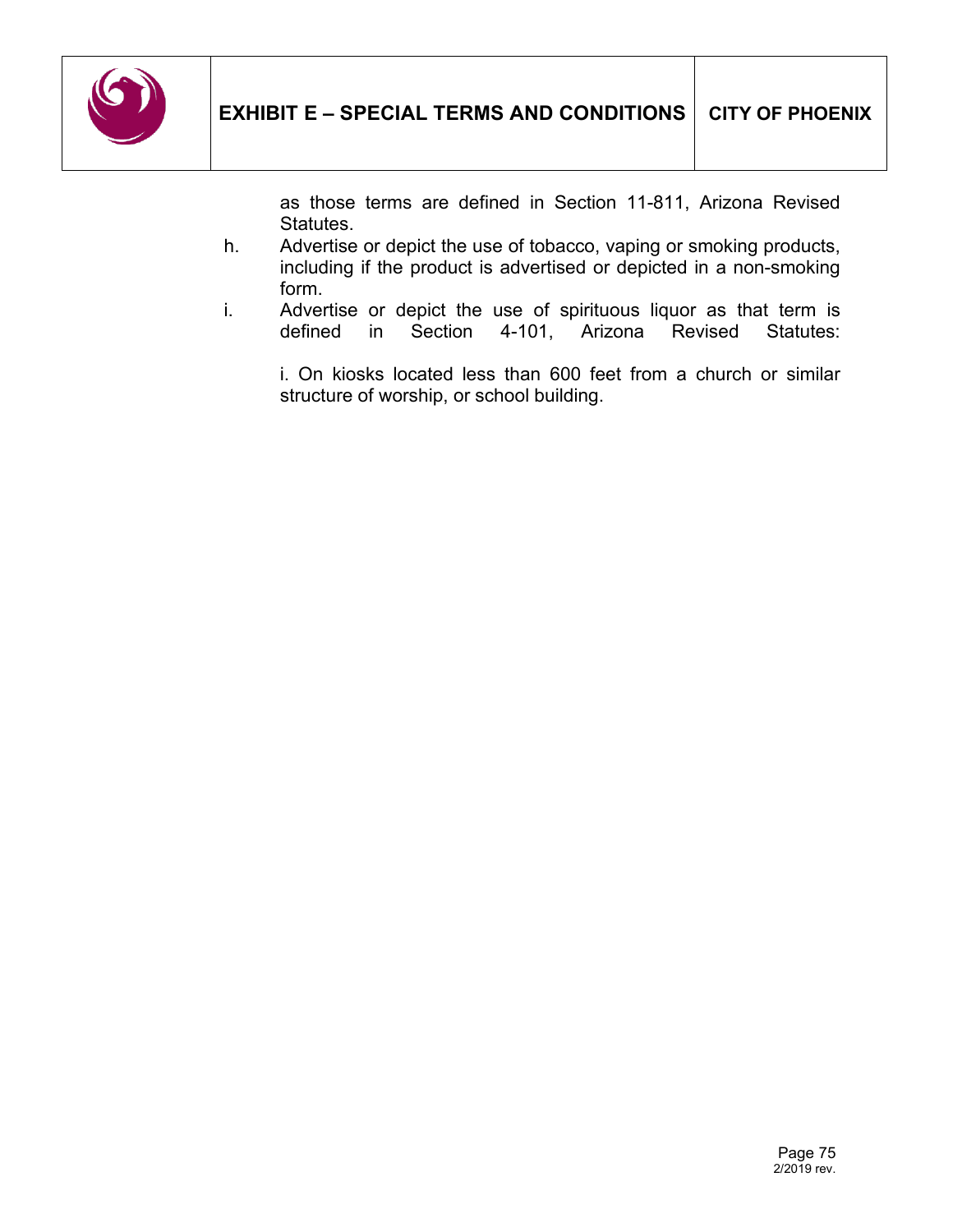

# **EXHIBIT H – LOCATIONS OF KIOSKS (MAP)**

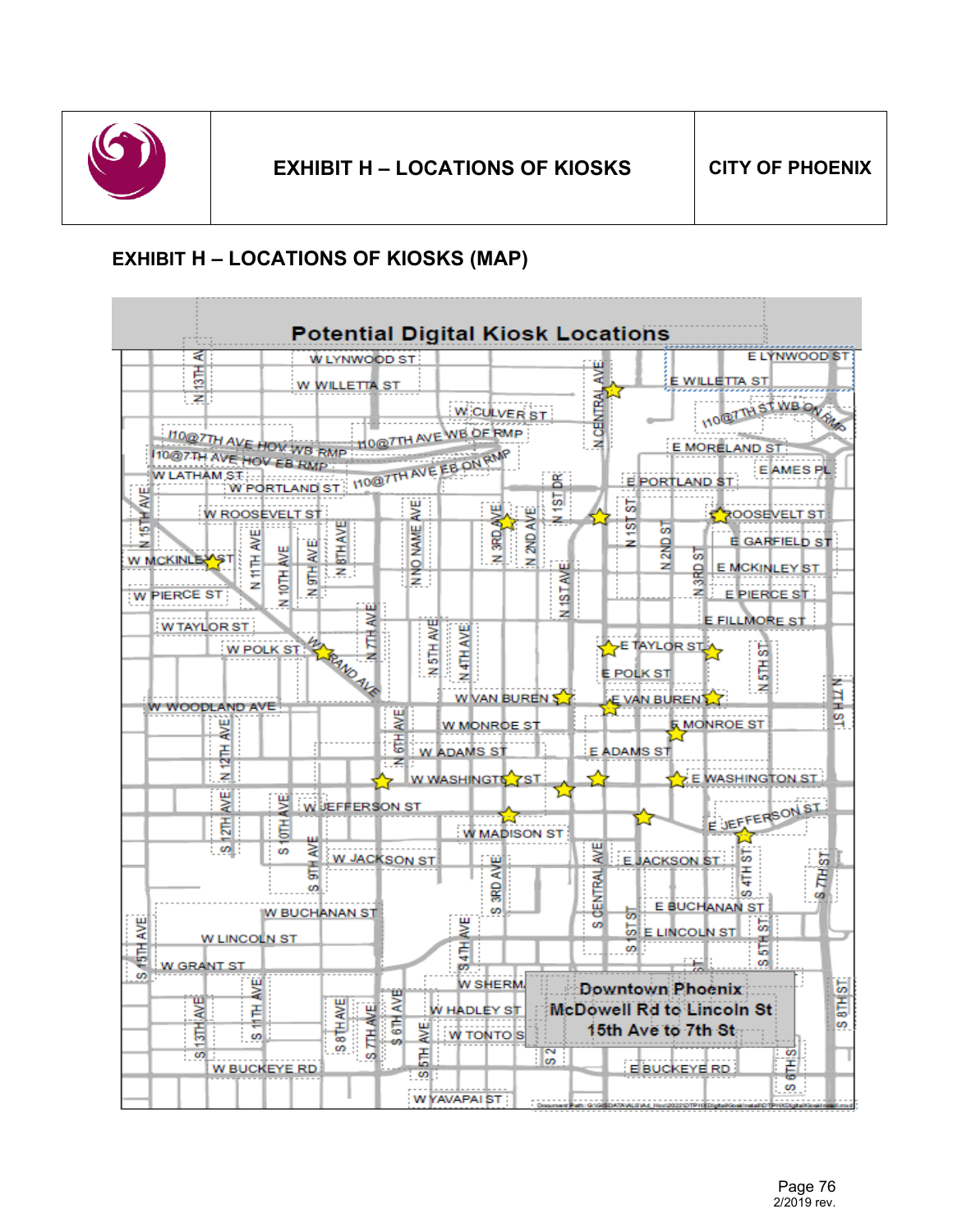

## **AFFIDAVIT**

The undersigned Offeror hereby submits to the City of Phoenix (City) the enclosed proposal based upon all terms and conditions set forth in the City's Request for Proposals (RFP) and referenced materials. Offeror further specifically agrees hereby to provide services in the manner set forth in the proposal submitted by the Offeror.

The undersigned Offeror acknowledges and states, under penalty of perjury, as follows:

- **1.** The City is relying on Offeror's submitted information and the representation that Offeror has the capability to successfully undertake and complete the responsibilities and obligations submitted in its proposal and in the resulting contract.
- **2.** The City has the right to make any further inquiry it deems appropriate to substantiate or supplement information supplied by Offeror.
- **3.** Offeror has read and fully understands all the provisions and conditions set forth in the RFP documents, upon which its proposal is based.
- **4.** The forms and information requested in the RFP are complete and made part of the proposal. The City is not responsible for any Offeror errors or omissions.
- **5.** This proposal may be withdrawn by requesting such withdrawal in writing at any time prior to the proposal deadline but may not be withdrawn after such date and time.
- **6.** The City reserves the right to reject any and all proposals and to accept the proposal that, in its judgment, will provide the best quality development to the City.
- **7.** This proposal is valid for a minimum of 120 days after the RFP proposal deadline.
- **8.** All costs incurred by Offeror in connection with this proposal shall be borne solely by Offeror. Under no circumstances shall the City be responsible for any costs associated with Offeror's proposal or the RFP process.
- **9.** Offeror has not in any manner, directly or indirectly, conspired with any person or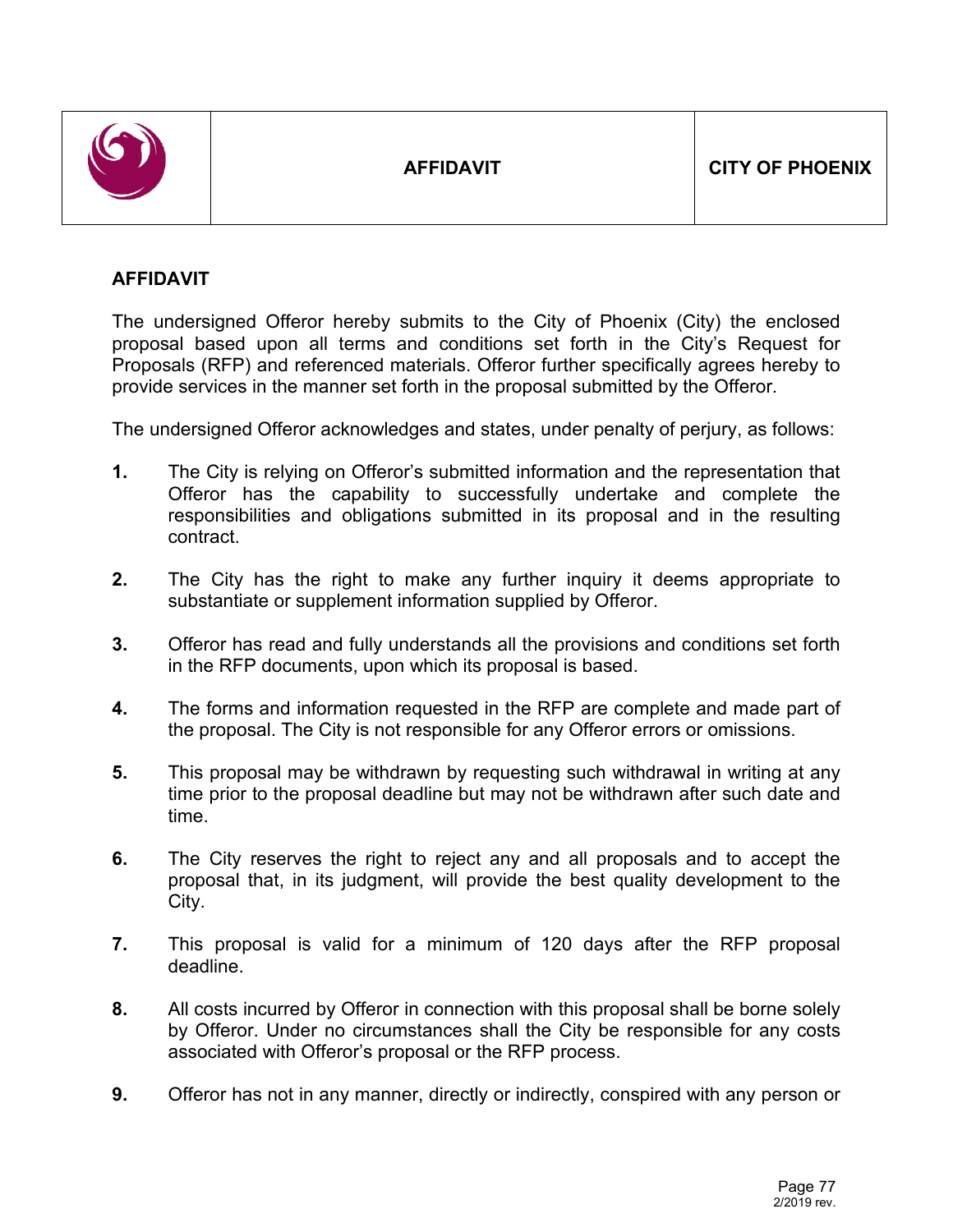

party to unfairly compete or compromise the competitive nature of the RFP process.

- **10.** The contents of this proposal have not been communicated by the undersigned nor by any employee or agent to any other person engaged in this type of business prior to the official opening of this proposal.
- **11.** To the best of the Offeror's knowledge, the information provided in its proposal is true and correct and neither the undersigned Offeror nor any partner, corporate officer or managing employee have ever been convicted of a felony or a crime involving moral turpitude.

## **12. COPIES**

Please submit one electronic copy of the Submittal Section and all other required documentation.

**Please submit only the Submittal Section, do not submit a copy of the entire solicitation document.** This offer will remain in effect for a period of 180 calendar days from the bid opening date and is irrevocable unless it is in the City's best interest to do so.

## **13. REFERENCES**

Offeror shall furnish the names and contact information for 3 clients for whom the Offeror is furnishing or has furnished services similar to those described in this RFP. Do not list City of Phoenix employees or officials as references.

| Reference 1:               |  |
|----------------------------|--|
| <b>Company Name</b>        |  |
| <b>Contact Name</b>        |  |
| <b>Contact Title</b>       |  |
| Email                      |  |
| Phone                      |  |
| Website                    |  |
| <b>Project Description</b> |  |

| D.<br>`ArANCA<br>.<br>.<br>.<br>$\overline{a}$ |  |
|------------------------------------------------|--|
| Company Name                                   |  |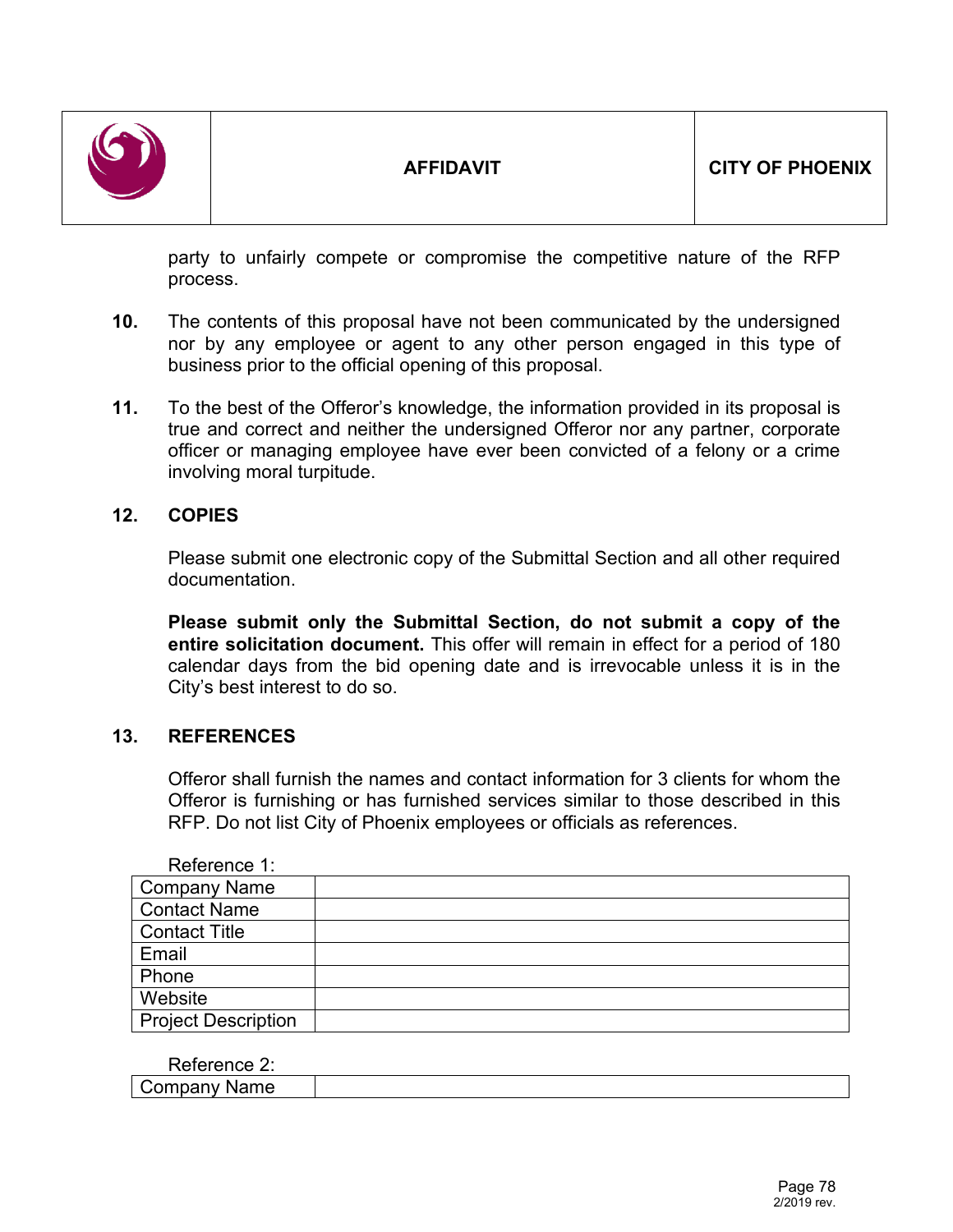

# **AFFIDAVIT CITY OF PHOENIX**

| <b>Contact Name</b>        |  |
|----------------------------|--|
| <b>Contact Title</b>       |  |
| Email                      |  |
| Phone                      |  |
| Website                    |  |
| <b>Project Description</b> |  |

Reference 3:

| <b>Company Name</b>        |  |
|----------------------------|--|
| <b>Contact Name</b>        |  |
| <b>Contact Title</b>       |  |
| Email                      |  |
| Phone                      |  |
| Website                    |  |
| <b>Project Description</b> |  |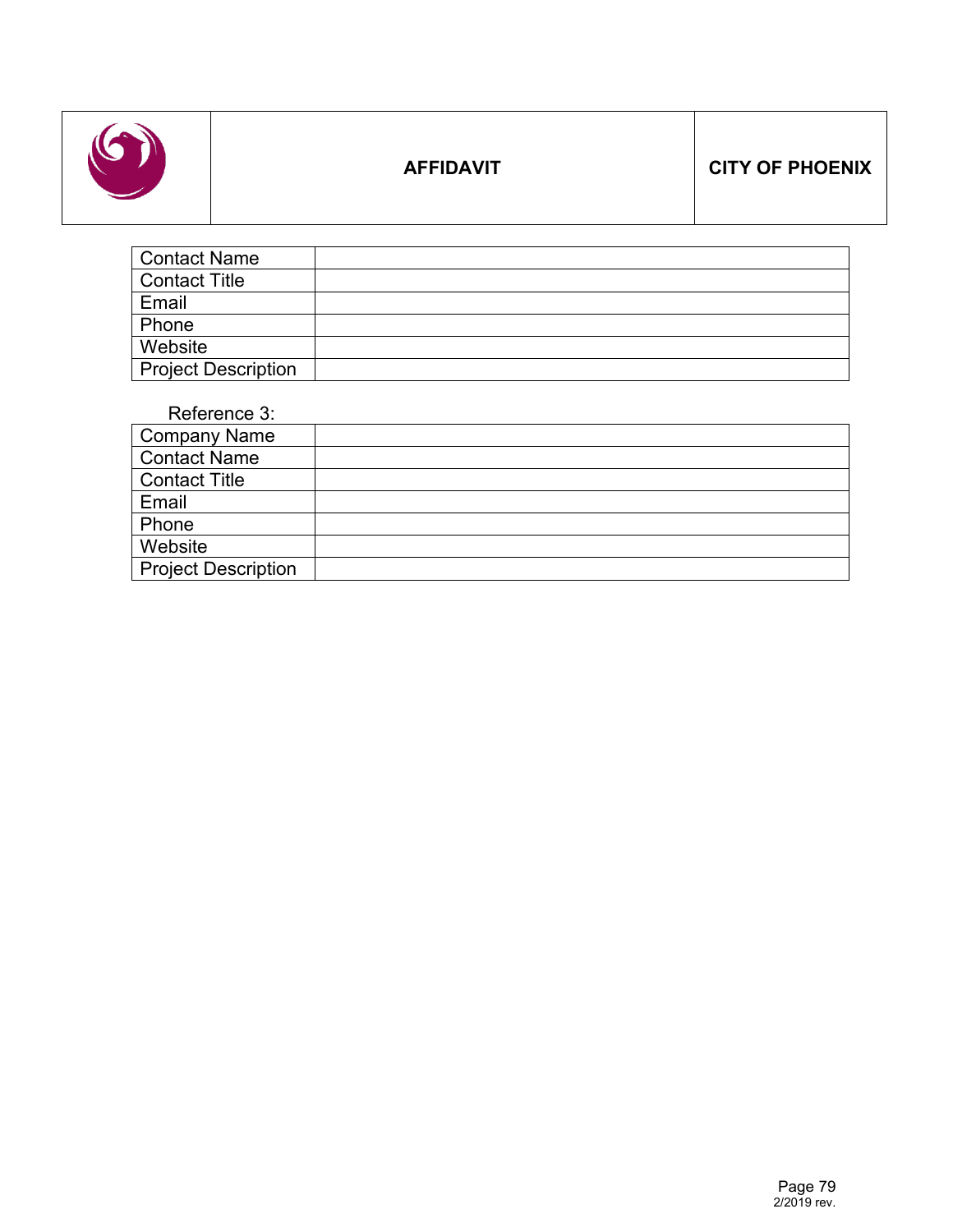

## **Signature(s)**

Offeror's Contracting Entity (Legal Name<sup>1</sup>): *1The successful Offeror must be authorized to transact business in Arizona and be in good standing prior to contract award.*

Printed Name of Authorized Representative\*:

| Business Mailing Address: Manual Account of the Manual Account of the Manual Account of the Manual Account of |
|---------------------------------------------------------------------------------------------------------------|
| Telephone and Email Address: Manual According to the Address of Telephone and Email Address:                  |
| Signature: <u>Contract Communication</u>                                                                      |
| *Proposal must be signed by an individual authorized to contractually bind the Offeror.                       |
| Name of Joint Venture Partner (if applicable): _________________________________                              |
|                                                                                                               |
|                                                                                                               |
|                                                                                                               |
| Telephone and email Address: Manual According to the Address of Telephone and email Address:                  |
|                                                                                                               |

*\*Proposal must be signed by an individual authorized to contractually bind the joint venture partner.*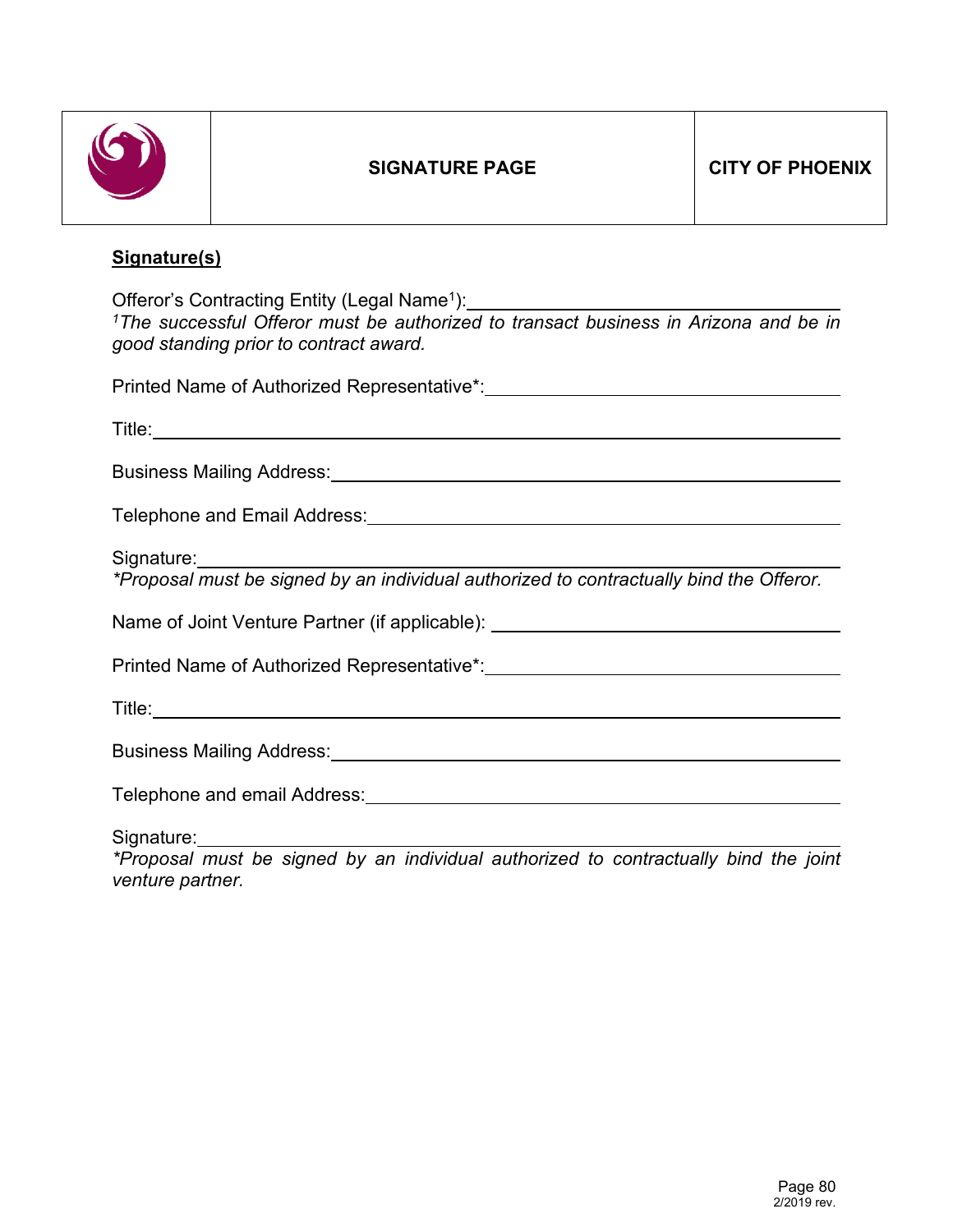

|                                                                                                                                                                                                               |    |      | This form must be signed and submitted to the City and all questions must be answered (or                                                                                     |
|---------------------------------------------------------------------------------------------------------------------------------------------------------------------------------------------------------------|----|------|-------------------------------------------------------------------------------------------------------------------------------------------------------------------------------|
| N/A) or your Offer may be considered non-responsive.<br>1. Name of person submitting this disclosure form.                                                                                                    |    |      |                                                                                                                                                                               |
|                                                                                                                                                                                                               |    |      |                                                                                                                                                                               |
| First                                                                                                                                                                                                         | MI | Last | <b>Suffix</b>                                                                                                                                                                 |
| 2. Contract Information                                                                                                                                                                                       |    |      |                                                                                                                                                                               |
| Solicitation # or Name:                                                                                                                                                                                       |    |      |                                                                                                                                                                               |
| 3. Name of individual(s) or entity(ies) seeking a contract with the City (i.e. parties to the<br>Contract)                                                                                                    |    |      |                                                                                                                                                                               |
|                                                                                                                                                                                                               |    |      |                                                                                                                                                                               |
| 4. List any individuals(s) or entity(ies) that are owners, partners, parent, sublessees, joint<br>Board members, executive committee members and officers for each entry. If not<br>applicable, indicate N/A. |    |      | venture, or subsidiaries of the individual or entity listed in Question 3. Please include all                                                                                 |
|                                                                                                                                                                                                               |    |      |                                                                                                                                                                               |
|                                                                                                                                                                                                               |    |      | 5. List any individuals or entities that will be subcontractors on this contract or indicate N/A.                                                                             |
|                                                                                                                                                                                                               |    |      | $\Box$ Subcontractors may be retained, but not known as of the time of this submission.<br>$\Box$ List of subcontracts, including the name of the owner(s) and business name: |
| 4, or 5 to assist in the proposal or seeking the resulting contract. If none, indicate N/A.                                                                                                                   |    |      | 6. List any attorney, lobbyist, or consultant retained by any individuals listed in Questions 3,                                                                              |
|                                                                                                                                                                                                               |    |      |                                                                                                                                                                               |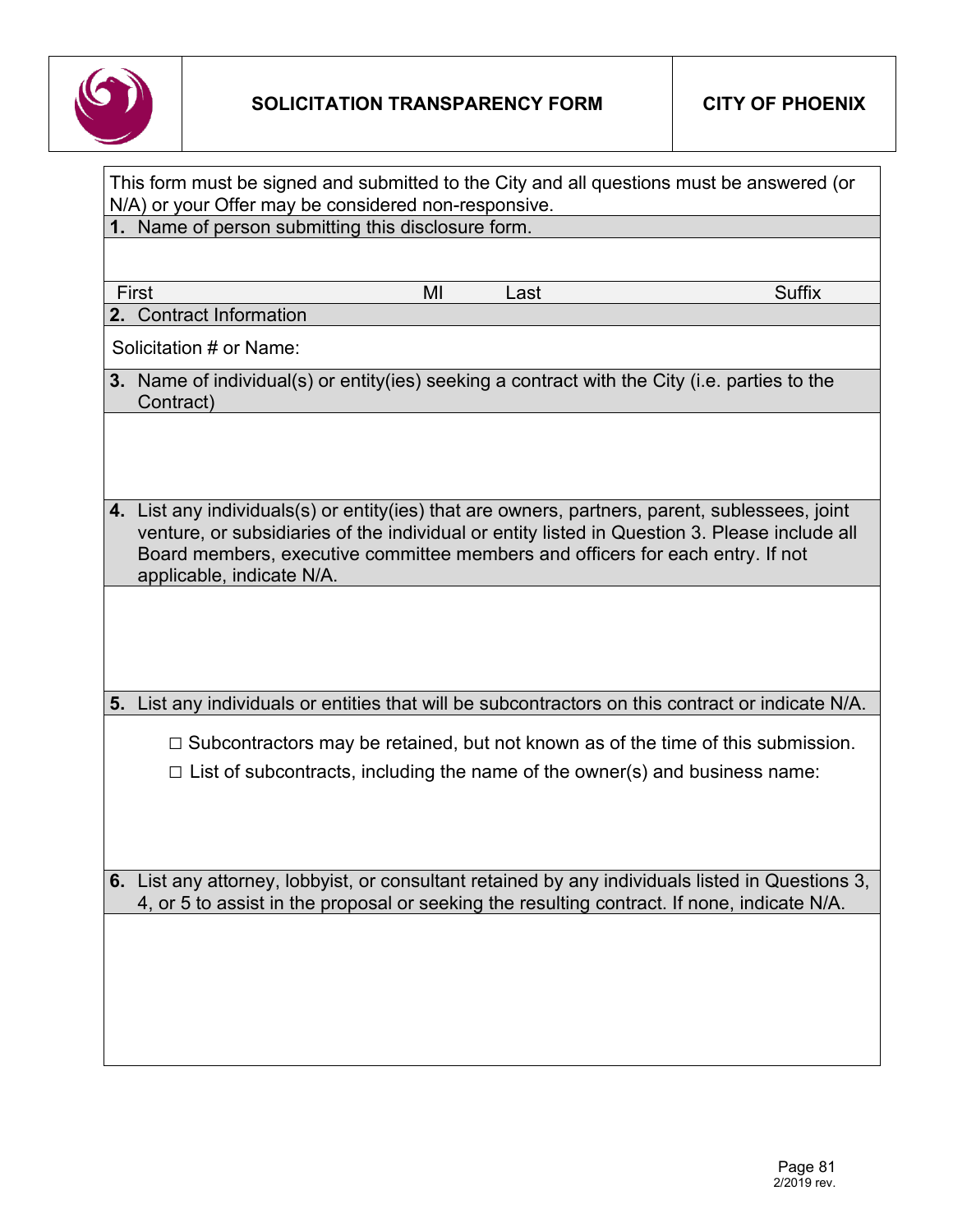

## **7. Disclosure of Conflict of Interest**: **A. City Code Section 43-34**

Are you aware of any fact(s) with regard to this solicitation or resulting contract that would raise a "conflict of interest" issue under City Code Section 43-34?

"An elected City official or a City employee shall not represent any person or business for compensation before the City regarding any part of a procurement, including any resulting contract, if during the time the elected official is or was in office or the employee is or was employed by the City such elected official or employee played a material or significant role in the development of the solicitation, any other part of the procurement, or the contract award."

- $\Box$  I am not aware of any conflict(s) of interest under City Code Section 43-34.
- $\Box$  I am aware of the following potential or actual conflict(s) of interest:

# **B. ARS Sections 38-501 et. Seq. & City Charter Chapter 11**

State law and the Phoenix City Charter and Code prohibit public officers or employees, their close relatives, and any businesses they, or their relatives, own from (1) representing before the City any person or business for compensation, (2) doing business with the City by any means other than through a formal procurement, and (3) doing business with the City without disclosing that the person has an interest in the contract. This prohibition extends to subcontracts on City contracts and also applies to parent, subsidiary, or partner businesses owned by a public officer or employee. See A.R.S. Sections 38-501 through 38-511, for more information (City Charter, Chapter 11, applies the state conflict-of-interest law to City employees).

Please note that any contract in place at the time a person becomes a public officer or employee may remain in effect. But the contract may not be amended, extended, modified, or changed in any manner during the officer's or employee's city service without following city administrative regulations.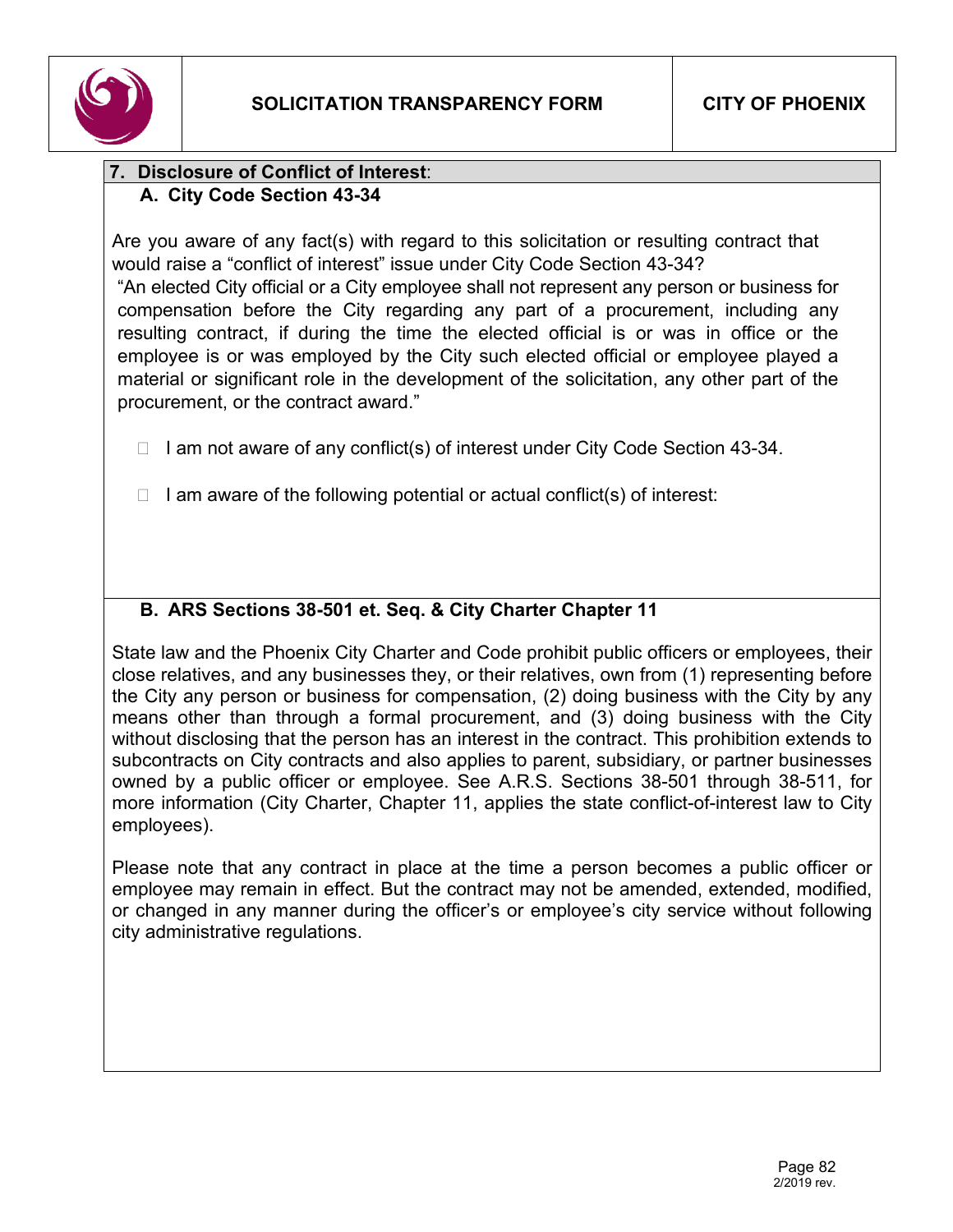

Are you aware of any fact(s) with regard to this contract that would raise a "conflict of interest" issue under A.R.S. Sections 38-501 through 38-511 (See Arizona Revised Statutes regarding conflict of interest at [www.azleg.gov\)](http://www.azleg.gov/).

- $\Box$  I am not aware of any conflict(s) of interest under Arizona Revised Statutes Sections 38-501 through 38-511.
- $\Box$  I am aware of the following conflict(s) of interest:

#### **8. Acknowledgements**

## **A. Solicitation Transparency Policy – No Contact with City Officials or Staff During Evaluation**

- $\Box$  I understand that a person or entity who seeks or applies for a city contract, or any other person acting on behalf of that person or entity, is prohibited from contacting city officials and employees regarding the contract after a solicitation has been posted.
- This "no-contact" provision only concludes when the contract is awarded at a City Council meeting. If contact is required with City official or employees, the contact will take place in accordance with procedures by the City. Violation of this prohibited contacts provision, set out in City Code Sections 2-190.4 and 43-36, by respondents, or their agents, will lead to **disqualification.**

## **B. Fraud Prevention and Reporting Policy**

 $\Box$  I acknowledge that the City has a fraud prevention and reporting policy and takes fraud seriously. I will report fraud, suspicion of fraud, or any other inappropriate action to: telephone no. 602-261-8999 or 602-534-5500 (TDD); or [aud.integrity.line@phoenix.gov.](mailto:aud.integrity.line@phoenix.gov)

The purpose of the fraud policy is to maintain the City's high ethical standards. The policy includes a way for our business partners to report wrongdoing or bad behavior. Suspected fraud should be reported immediately to the Phoenix Integrity Line. The City has adopted a zero-tolerance policy regarding fraud.